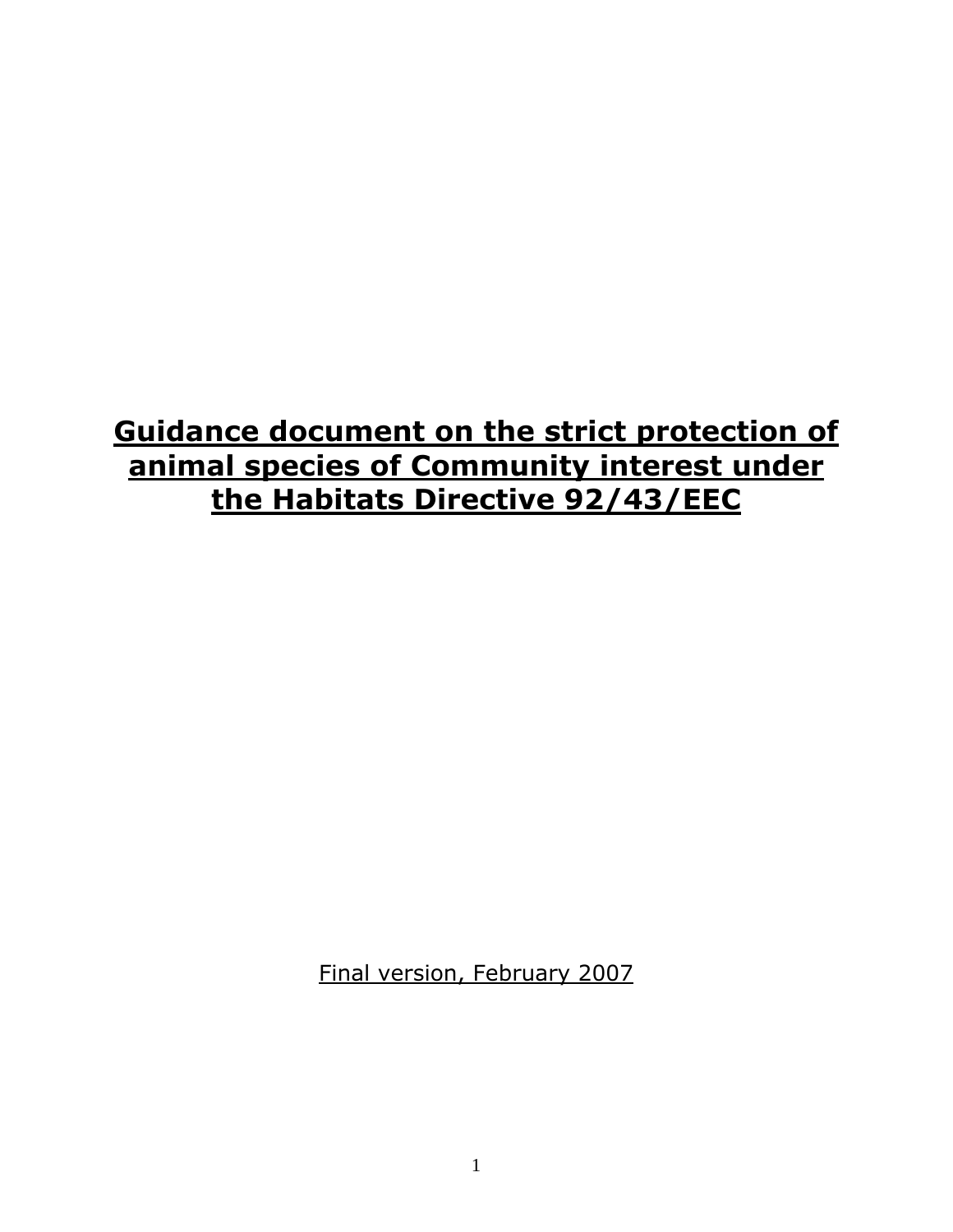|      | <b>FOREWORD</b>                                                 |                                                                                                                                                                                                                                                                                        | 4                        |  |
|------|-----------------------------------------------------------------|----------------------------------------------------------------------------------------------------------------------------------------------------------------------------------------------------------------------------------------------------------------------------------------|--------------------------|--|
|      | <u>I. CONTEXT</u>                                               |                                                                                                                                                                                                                                                                                        | 6                        |  |
| I.1  | Species conservation within a wider legal and political context |                                                                                                                                                                                                                                                                                        |                          |  |
|      | I.1.1<br>I.1.2                                                  | <b>Political context</b><br><b>Legal context</b>                                                                                                                                                                                                                                       | 6<br>$\overline{7}$      |  |
| I.2  |                                                                 | Species conservation within the overall scheme of<br>Directive 92/43/EEC                                                                                                                                                                                                               | 8                        |  |
|      | 1.2.1<br>I.2.2<br>I.2.3                                         | Primary aim of the Directive: the role of Article 2<br><b>Favourable conservation status</b><br><b>Species conservation instruments</b><br>I.2.3.a) The Annexes<br>I.2.3.b) The protection of animal species listed under<br>both Annexes II and IV in Natura 2000 sites               | 8<br>9<br>11<br>13<br>15 |  |
|      | I.2.4                                                           | <b>Basic principles of species conservation</b><br>I.2.4.a) Good knowledge and surveillance of                                                                                                                                                                                         | 17                       |  |
|      |                                                                 | conservation status<br>I.2.4.b) Appropriate and effective character of<br>measures taken                                                                                                                                                                                               | 17<br>19                 |  |
|      | II. ARTICLE 12                                                  |                                                                                                                                                                                                                                                                                        | 23                       |  |
| II.1 |                                                                 | <b>General legal considerations</b>                                                                                                                                                                                                                                                    | 23                       |  |
| II.2 |                                                                 | Requisite measures for a system of strict protection                                                                                                                                                                                                                                   | 26                       |  |
|      | II.2.1<br>II.2.2<br>II.2.3<br>II.2.4                            | <b>Measures to establish and effectively implement</b><br>a system of strict protection<br>Measures to ensure favourable conservation status<br>Measures regarding the situations described in Article 12<br>Provisions of Article $12(1)(a)-(d)$ in relation to<br>ongoing activities | 26<br>27<br>28<br>30     |  |
| II.3 |                                                                 | The specific protection provisions under Article 12                                                                                                                                                                                                                                    | 35                       |  |
|      | II.3.1<br>II.3.2                                                | Deliberate capture or killing of specimens of<br>Annex IV(a) species<br>Deliberate disturbance of Annex IV(a) species,<br>particularly during periods of breeding, rearing,                                                                                                            | 35                       |  |
|      | II.3.3                                                          | hibernation and migration<br>II.3.2.a) Disturbance<br>II.3.2.b) Periods of breeding, rearing, hibernation and migration<br>Deliberate destruction or taking of eggs from the wild                                                                                                      | 37<br>37<br>38<br>39     |  |
|      | II.3.4                                                          | Deterioration or destruction of breeding sites or<br>resting places<br>II.3.4.a) Consequences of the word "deliberate"<br>not being included in Article 12(1)(d)                                                                                                                       | 39<br>39                 |  |

# **TABLE OF CONTENTS**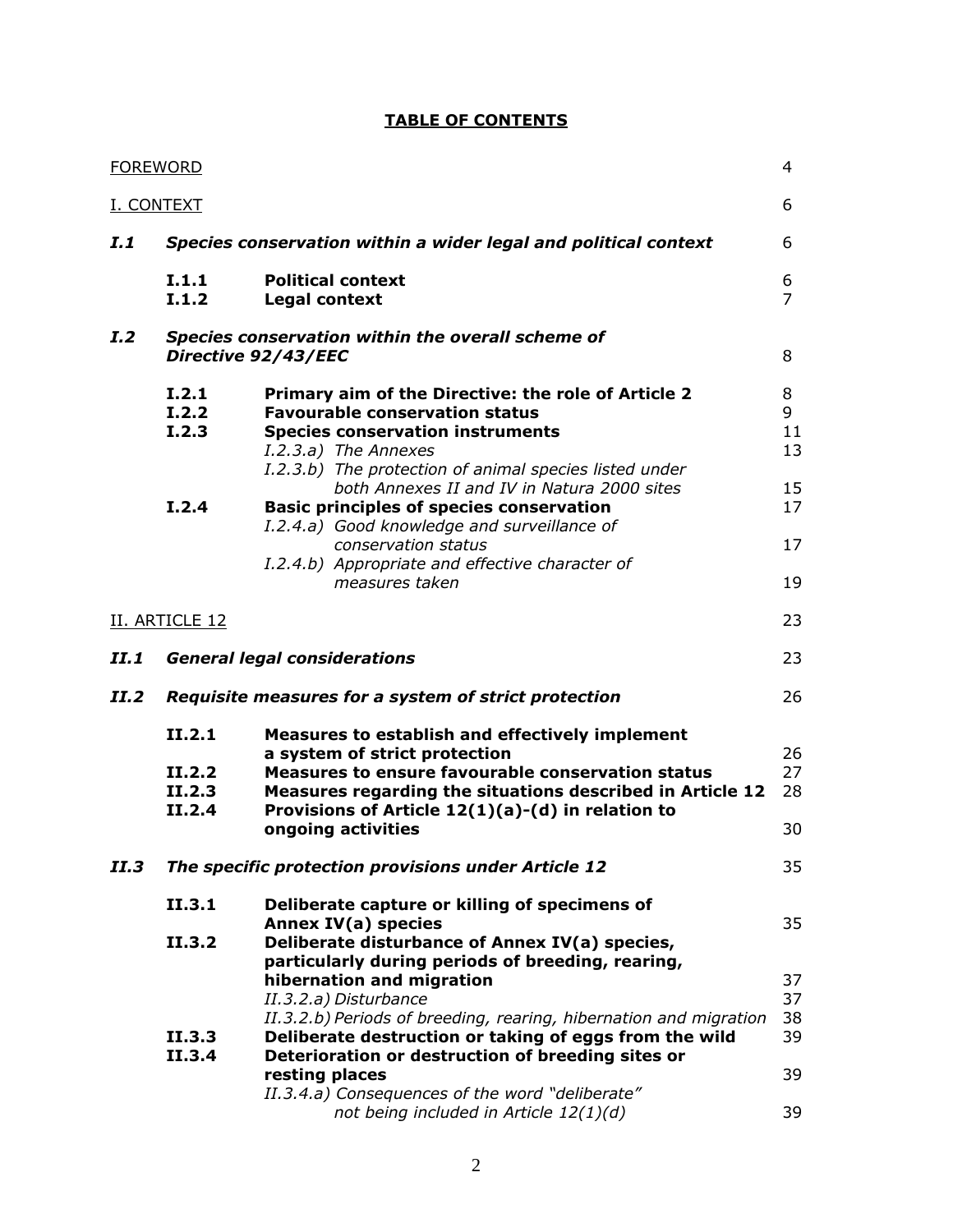|                                       |                 | II.3.4.b) Identification of "breeding sites and resting places"<br>II.3.4.c) Concept of "deterioration"<br>II.3.4.d) Measures to ensure the continued ecological | 41<br>46 |
|---------------------------------------|-----------------|------------------------------------------------------------------------------------------------------------------------------------------------------------------|----------|
|                                       |                 | functionality of breeding sites and resting places                                                                                                               | 47       |
|                                       | II.3.5          | Keeping, transport and sale or exchange, and offering<br>for sale or exchange, of specimens taken from the wild                                                  | 49       |
|                                       | II.3.6          | Incidental capture and killing of Annex IV(a) species                                                                                                            | 49       |
|                                       | III. ARTICLE 16 |                                                                                                                                                                  | 50       |
| III.1                                 | III.1.1         | <b>General legal considerations</b><br>Obligation to ensure full, clear and precise                                                                              | 51       |
|                                       |                 | transposition of Article 16                                                                                                                                      | 51       |
|                                       | III.1.2         | Appropriate overall application of derogations                                                                                                                   | 53       |
|                                       |                 | III.2 A carefully controlled system for granting derogations: the 3 tests                                                                                        | 54       |
|                                       | III.2.1         | Demonstration of one of the reasons under<br>Article $16(1)(a)$ to (e) (Test 1)                                                                                  | 54       |
|                                       | III.2.2         | Absence of a satisfactory alternative (Test 2)                                                                                                                   | 58       |
|                                       | III.2.3         | Impact of a derogation on conservation status (Test 3)<br>III.2.3.a) Scale of assessment                                                                         | 60<br>61 |
|                                       | III.2.4         | III.2.3.b) Derogations and conservation status                                                                                                                   | 61       |
|                                       |                 | Monitoring the impacts of derogations / Reporting on<br>derogations                                                                                              | 65       |
| <b>Annex I:</b>                       |                 | Court case references                                                                                                                                            | 67       |
| <b>Annex II:</b><br><b>Annex III:</b> |                 | List of animal species covered by Annex II, IV and V<br><b>Example of a species dossier for Triturus cristatus</b>                                               | 69<br>87 |
|                                       |                 |                                                                                                                                                                  |          |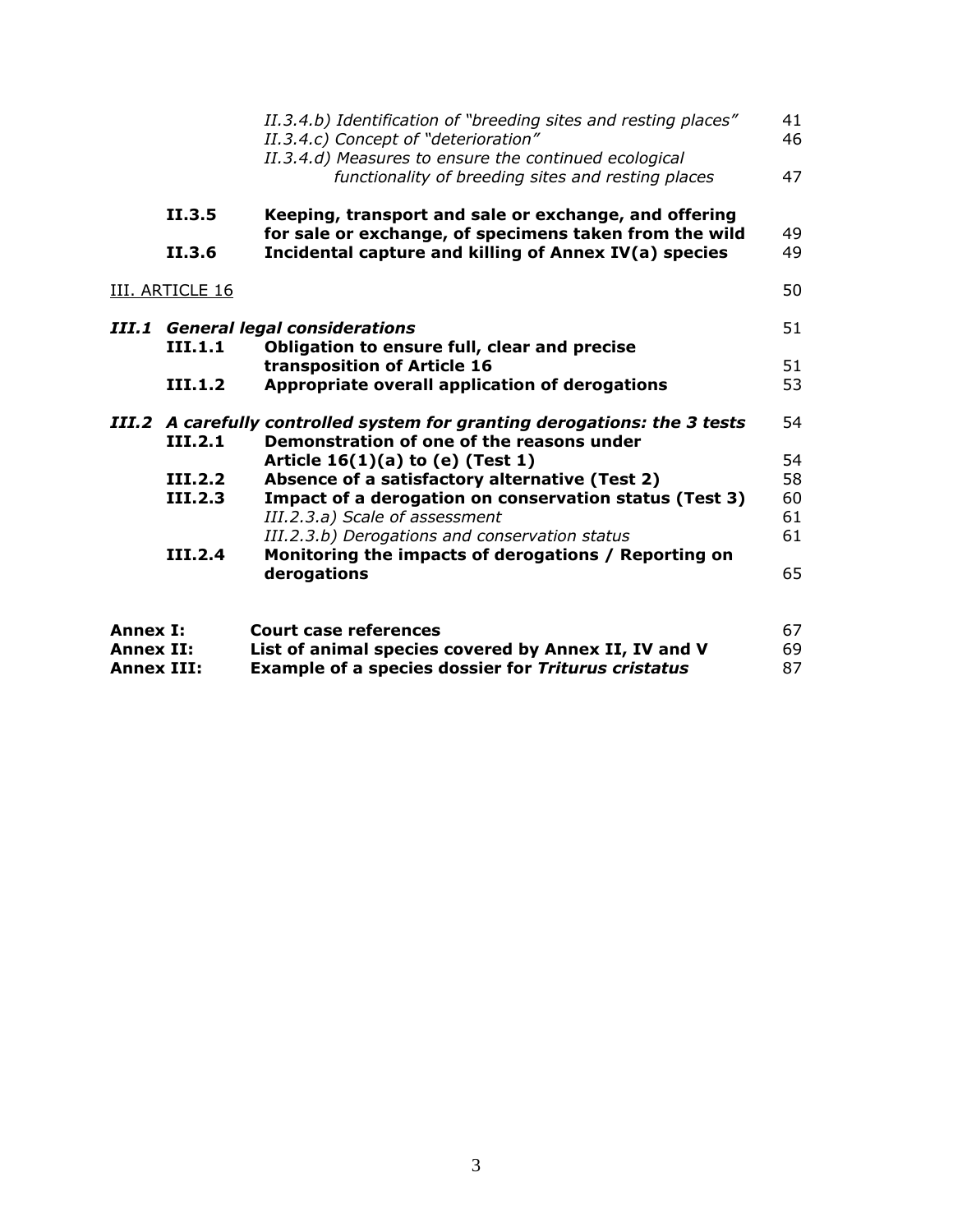## **FOREWORD**

## **Why a guidance document on the protection of animal species?**

Up until now, most of the attention regarding the implementation of the Habitats Directive $^1$ has focused on the establishment of the Natura 2000 network (of protected areas). This " $1<sup>st</sup>$ pillar" of the Directive refers to the conservation of natural habitats and the habitats of species. However, the Directive also has a " $2<sup>nd</sup>$  pillar", covering the protection of species. In particular, Articles 12 and 16 aim to establish and implement a strict protection regime for species within the whole territory of Member States. It has become evident that the precise content of the type of measures needed to ensure a "system of strict protection" as well as the correct application of the derogation provisions pose problems. In addition, certain technical terms used in the articles need better definition. Clearly, therefore, guidance is needed on the provisions for species protection and the specific terms used.

## **Purpose of the guidance document**

The essential focus of this document is on the main obligations under Articles 12 and 16 of Directive 92/43/EEC, which establish a system of strict protection for the animal species listed in Annex IV(a), but allow for derogation from these provisions under defined conditions. Particular consideration is given to the definition of a "system of strict protection" specified in Article 12(1), examining it in the context of the overall objectives of the Directive. The document is mainly based on relevant Court judgments (see Annex 1), opinions given by the Commission's Legal Service on some specific questions, and input from the Working Group on Article 12. This Working Group, an ad hoc working group formed under the Habitats Committee, met eight times from June 2002 to February 2005. The Group's final report can be viewed on the Commission's website (http://ec.europa.eu/environment/nature/home.htm).

This document is intended to ensure a common understanding of the relevant provisions among national and regional authorities, conservation bodies and other structures responsible for or involved in the implementation of the Habitats Directive. It aims to assist in devising pragmatic and flexible ways of applying the provisions and making them effective and practical, while fully respecting the legal framework.

#### **Limitations of the guidance document**

This guide has been drafted by the Environment Directorate-General of the European Commission. It is intended to be bound by, and faithful to, the text of the Directive and the wider principles underpinning Community environmental law. It is not legislative in character (not making new rules but providing guidance on the application of those that exist). As such, the document reflects only the views of the Commission services and is not of a binding nature. Member States have been consulted on various drafts of this guidance document and were invited to comment on it. There are some parts of the guidance in which some Member States hold differing views on the interpretation of Article 12 and Article 16.

It should be stressed that it rests with the European Court of Justice to provide a definitive interpretation of a Directive. Therefore, the guidance provided will need to evolve in line with any emerging jurisprudence on this subject, and also with experience arising from the implementation of Articles 12 and 16 in the Member States.

<sup>&</sup>lt;u>.</u> 1 Council Directive 92/43/EEC of 21 May 1992 on the conservation of natural habitats and of wild fauna and flora (OJ L 206, 22 July 1992, p. 7).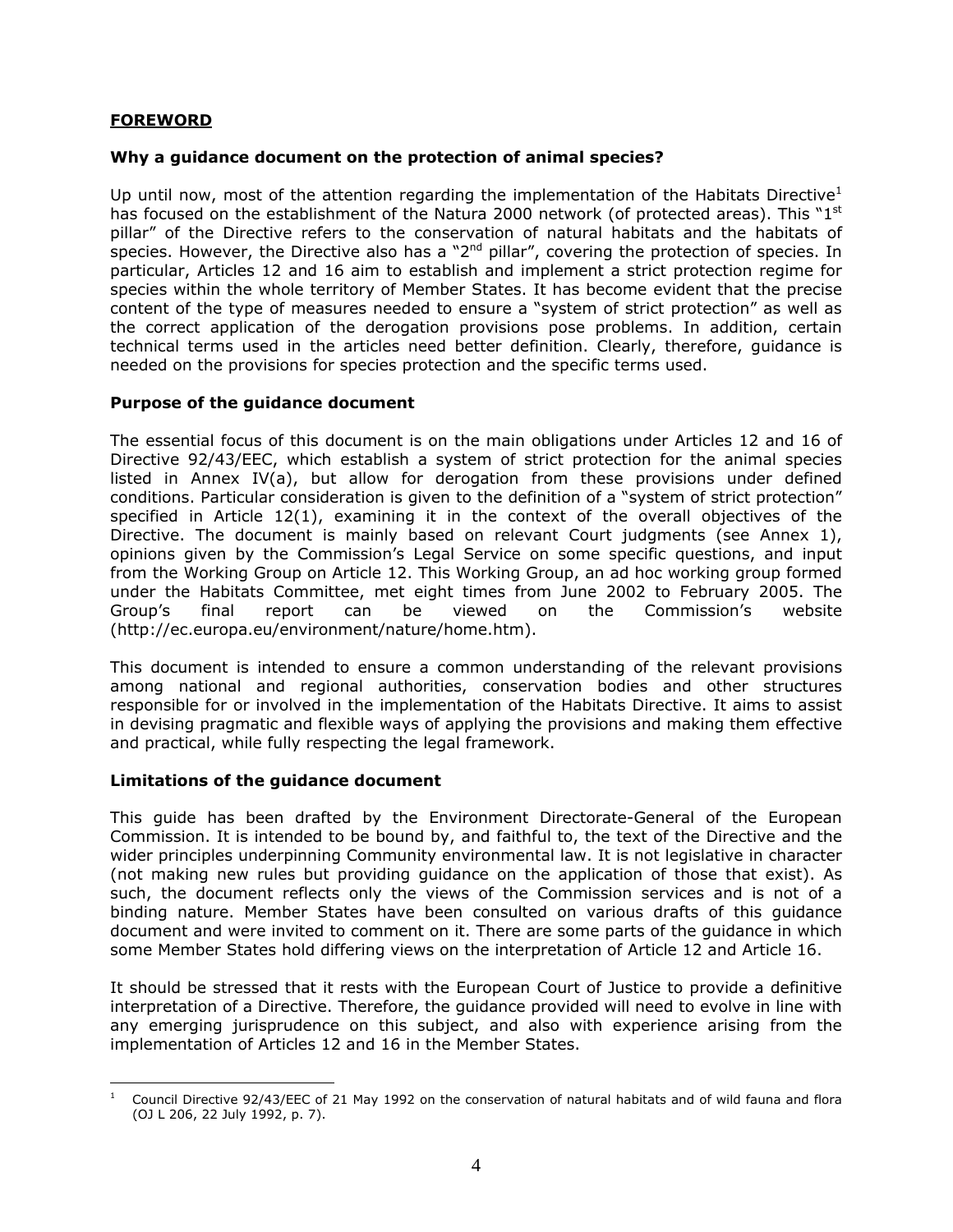Also, as with any directive, the interpretation needs to consider the different language versions of the texts, all of which are valid. On this specific issue, we note that some phrases in the different language versions merit careful attention. It is important when looking at the different language versions to elicit a meaning that best reflects the purpose and context of the terms under examination.

#### **Structure of the document**

The document is presented in three main chapters. The first chapter reviews species protection within the EC under the Directive and international framework. The second chapter takes a more in-depth look at the relevant legal provisions of Article 12 of the Directive, while the third chapter examines the derogation possibilities under Article 16 of the Directive.

The key points arising from the analyses are summarised (in italics) at the end of each section, in order to highlight the relevant conclusions. Full references for the Court cases quoted throughout the text are provided in an annex at the end of the document.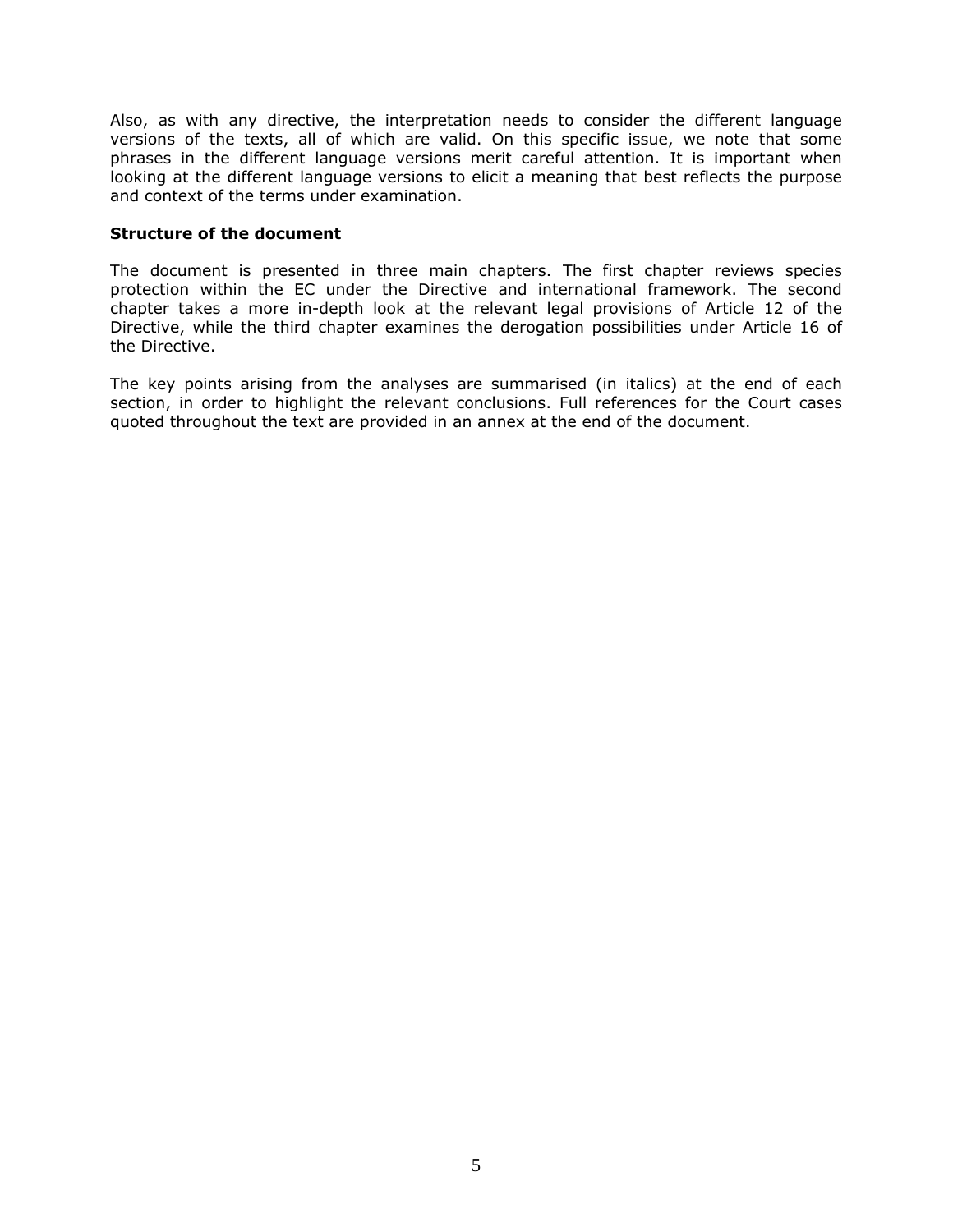# **I. CONTEXT**

## *I.1 Species conservation within a wider political and legal context*

## **I.1.1 Political context**

(1) Preserving, protecting and improving the environment, including biodiversity, are essential objectives of general interest pursued by the European Community, as provided for in Article 174 of the Treaty.

(2) In 2001, the EU Heads of State and Government made a commitment at the Spring Summit in Göteborg to *'halt the decline of biodiversity by 2010'*<sup>2</sup> . The same Göteborg Council adopted the EU Sustainable Development Strategy, which again stressed the need *'to protect and restore habitats and natural systems and halt the loss of biodiversity by*  2010'. The Sixth Environmental Action Programme  $(6<sup>th</sup> EAP)<sup>3</sup>$ , which constitutes the EU's "environmental work plan" from 2002 to 2012 was adopted in 2002. The issue of nature and biodiversity conservation is one of the four priorities in the  $6<sup>th</sup>$  EAP, with the focus on *'protecting, conserving, restoring and developing the functioning of natural ecosystems, natural habitats, wild flora and fauna with the aim of halting … the loss of biodiversity, including diversity of genetic resources, both in the European Union and at the global scale*' with a particular view to *'halting biodiversity decline with the aim to reach this objective by 2010'*.

(3) These EU efforts go hand in hand with the EC Biodiversity Conservation Strategy adopted in 1998, which was developed to meet the EC's obligations as a Party to the Convention on Biological Diversity (1992). Under this Strategy, four Biodiversity Action Plans were adopted in 2001 in various policy areas (natural resources, fisheries, agriculture, economic and development cooperation). With the latest Communication of May 2006 on halting the loss of Biodiversity by  $2010^4$ , the Commission launches a new effort to pull together EU actors to meet the 2010 target and foster recovery of biodiversity.

(4) Within all these initiatives, the issue of species protection is at the forefront of debate and has an indicator role in judging the health of ecosystems. Our ability to ensure that species survive over the long term as part of our European natural heritage will show the extent to which our conservation and biodiversity policies are truly effective. The 'target date' of 2010 is very likely to accelerate progress. Accordingly, the full and proper implementation of both the Birds<sup>5</sup> Directive and the Habitats Directive, which seeks to '... *maintain or restore, at favourable conservation status, natural habitats and species of wild fauna and flora of Community interest'*, is of major importance and a test case as to how far our commitments can be achieved in practice.

<sup>1</sup> 2 'The European Council agrees that biodiversity decline should be halted with the aim of reaching this objective by 2010 as set out in the Sixth Environmental Action Programme.' Presidency Conclusions, Göteborg Council, 15 and 16 June 2001. SN/200/1/01 REV1, page 8. http://ue.eu.int/newsroom/newmain.asp?lang=1.

Bridge Line 2000/2002/EC of the European Parliament and of the Council of 22 July 2002 laying down the Sixth Community Environment Action Programme, OJ L 242 of 10/9/2002. <sup>4</sup>

Communication from the Commission: Halting the loss of Biodiversity by 2010 – and beyond ; Sustaining ecosystem services for human well-being; 22 May 2006, COM (2006) 216 final  $\frac{5}{2}$  Council Directive 79/409/EEC of 2 April 1979 on the conservation of wild birds

Council Directive 79/409/EEC of 2 April 1979 on the conservation of wild birds (OJ L 103, 5 April 1979, p. 1).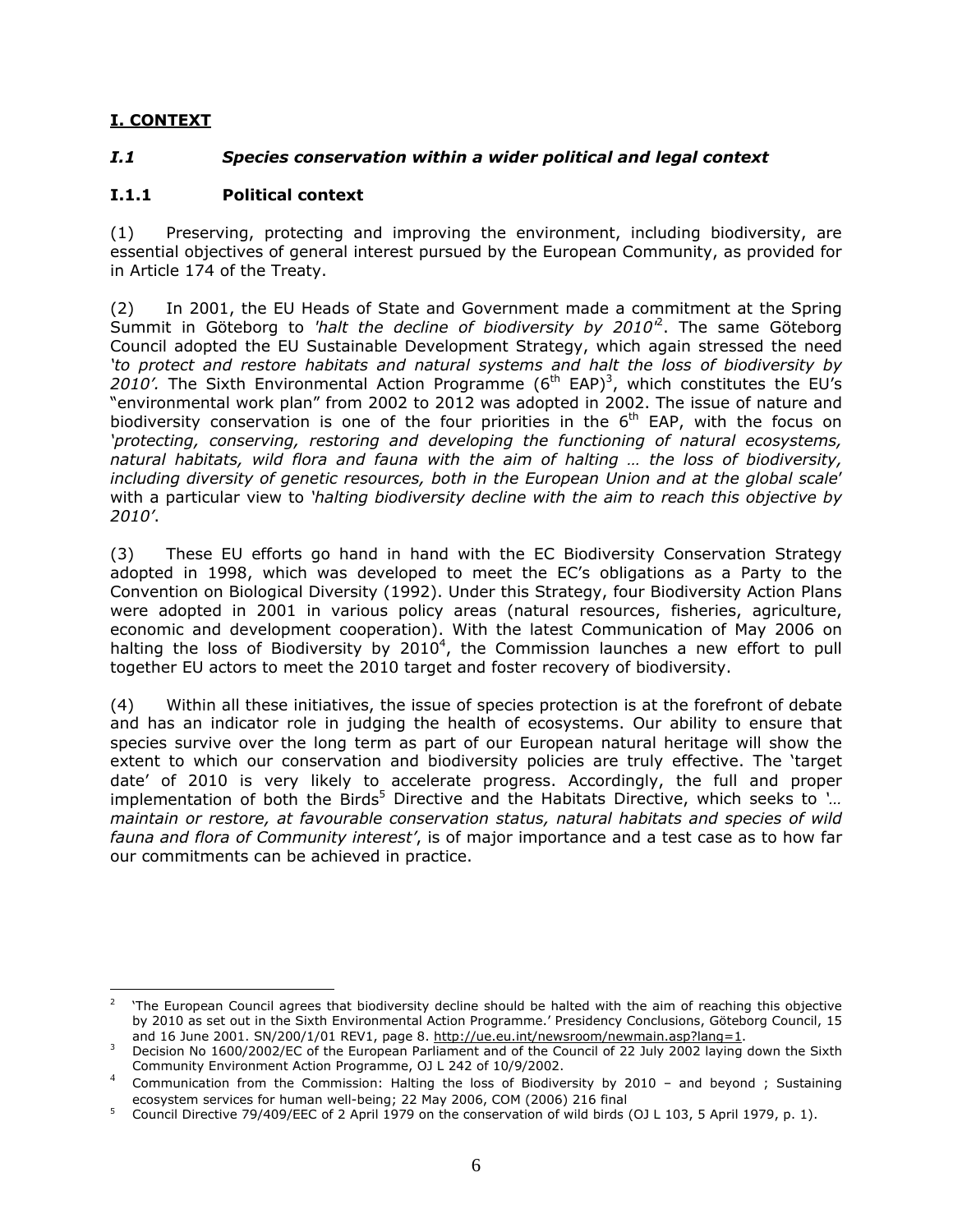*Summary: There are a wide range of political commitments within the EU aiming to protect nature and biodiversity, with species conservation at the forefront. With a view to meeting the objective of halting the decline of biodiversity by 2010, the full and proper implementation of both the Birds Directive and the Habitats Directive is a test case as to how far EU conservation policies are truly effective.* 

# **I.1.2 Legal context**

(5) The Habitats Directive and its provisions for species protection should however be seen not only in a political context but also in the context of international conventions and other EC legal instruments.

(6) The legal instrument most closely related to the Habitats Directive is the **Birds Directive** of 1979, which shares not only common objectives (for birds in this case) and a similar conceptual structure, but also common provisions in relation to the network of protected sites (Natura 2000). Furthermore, Articles 5 to 9 of the Birds Directive contain similar provisions regarding species protection. In addition, the ECJ case law on these provisions is already quite extensive. The reasoning behind the judgments arising from the implementation of the Birds Directive is thus of great importance and can often be applied as well to Articles 12 and 16 of the Habitats Directive<sup>6</sup>.

(7) Seen in an international context, the species protection provisions of the Habitats Directive help achieve the aims of relevant international nature conservation conventions such as the Convention on International Trade in Endangered Species of Wild Fauna and Flora<sup>7</sup>, the Bern Convention<sup>8</sup>, the Bonn Convention<sup>9</sup> and the Convention on Biological Diversity $10$ .

(8) Of particular relevance here is the **Bern Convention**. The Bern Convention (signed in 1979) pre-dates the Habitats Directive and had an important influence on both its conception and drafting. The parallels between Article 6 of the Convention $^{11}$  and Article 12 of Directive 92/43/EEC are obvious. However, despite the equivalence of objectives and the similarities in wording, Directive 92/43/EEC creates a more detailed framework for site

<sup>1</sup> 6 For example, in its judgment of 20 October 2005 (Commission v UK, Case C-6/04, ECR p.9017), the Court used the case law for the Birds Directive. 7

Council Regulation (EC) No 338/97 of 9 December 1996 on the protection of species of wild fauna and flora by regulating trade therein (OJ L  $61$ , 3.3.1997, p. 1).

Council Decision 82/72/EEC of 3 December 1981 concerning the conclusion of the Convention on the conservation of European wildlife and natural habitats (OJ L 38, 10.2.1982, p. 1). 9

 <sup>82/461/</sup>EEC, Council Decision of 24 June 1982 on the conclusion of the Convention on the conservation of migratory species of wild animals (OJ L 210, 19/07/1982, p. 10).<br><sup>10</sup> 93/626/EEC, Council Decision of 25 October 1993 concerning the conclusion of the Convention on Biological

Diversity (OJ L 309, 13/12/1993 p. 1). 11 Article 6 of the Convention provides that *"each Contracting Party shall take appropriate and necessary legislative*  and administrative measures to ensure the special protection of the wild fauna species specified in Appendix II. *The following will in particular be prohibited for these species:* 

*<sup>(</sup>a) all forms of deliberate capture and keeping and deliberate killing;* 

*<sup>(</sup>b) the deliberate damage to or destruction of breeding or resting sites;* 

*<sup>(</sup>c) the deliberate disturbance of wild fauna particularly during the period of breeding, rearing and hibernation, in so far as disturbance would be significant in relation to the objectives of this Convention; (d) the deliberate destruction or taking of eggs from the wild or keeping these eggs even if empty;* 

*<sup>(</sup>e) the possession of and internal trade in these animals, alive or dead, including stuffed animals and any readily recognisable part or derivative thereof, where this would contribute to the effectiveness of the provisions of this Article."*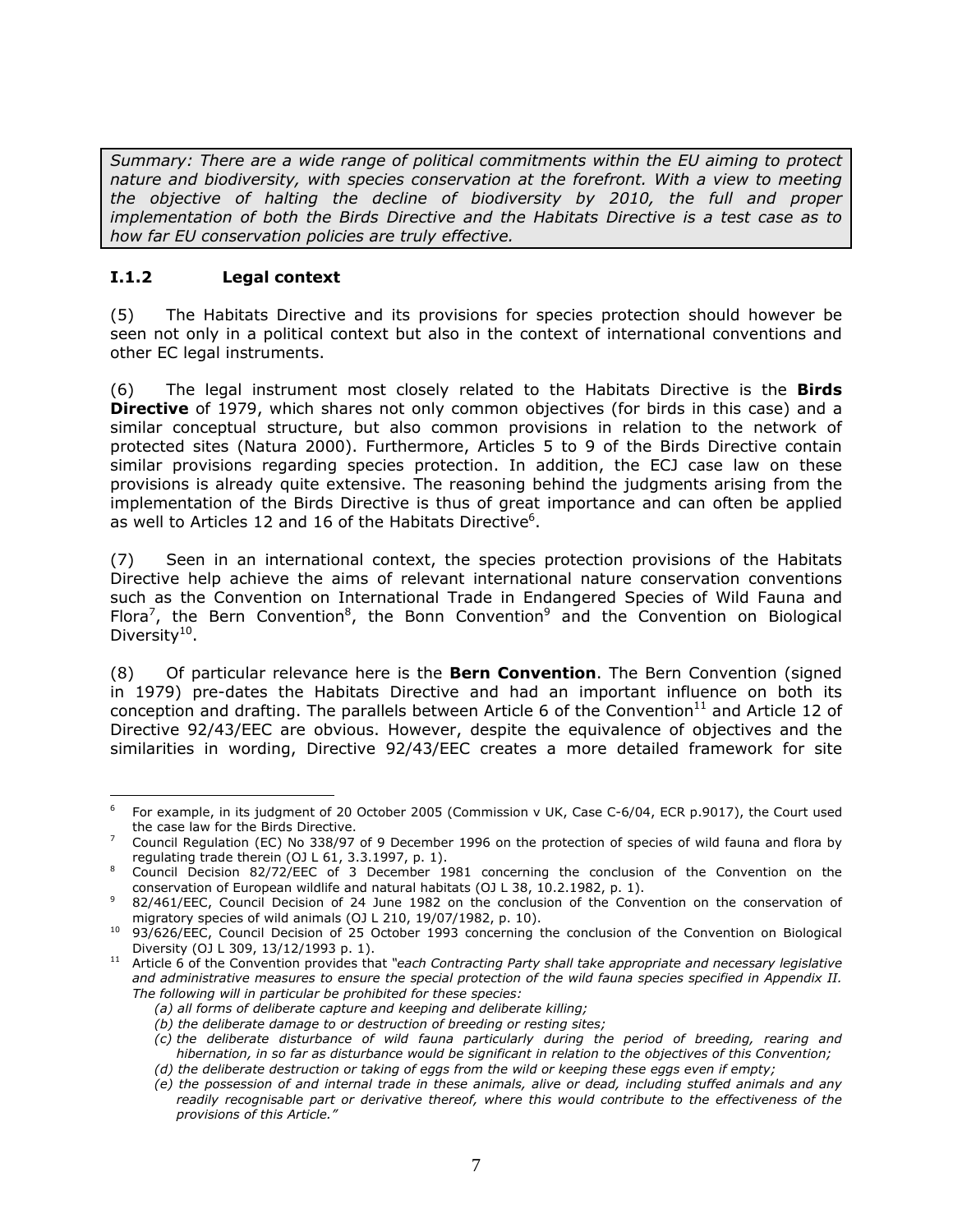conservation and protection than does the Convention $12$ . The differences between the two texts were confirmed by the Court in case C-75/01, relating to the transposition of Directive 92/43/EEC in Luxembourg. The Court considered that the national measures for transposing Article 12(1)(c) of the Directive, including a law approving the Bern Convention, were insufficient to ensure complete transposition due to the disparities between Annex II of the Bern convention and Annex IV(a) of Directive 92/43/EEC<sup>13</sup>. It follows that even if the Bern Convention and Directive 92/43/EEC have substantially similar objectives, this does not affect the autonomous character of the obligations under the Habitats Directive.

*Summary: The species protection provisions of the Habitats Directive have to be seen in the context of international conventions and other EC legal instruments, the most closely related being the Bern Convention and the Birds Directive.* 

## *I.2 Species conservation within the overall scheme of Directive 92/43/EEC*

(9) The maintenance or restoration, at favourable conservation status, of the natural habitats and species of wild fauna and flora of Community interest is the primary objective of Directive 92/43/EEC. In order to attain this objective the Directive establishes different conservation instruments. Articles 12-16 thus form part of a general framework that aims to meet, along with other provisions, the broad objective of the Directive as set out in Article 2.

# **I.2.1. Primary aim of the Directive: the role of Article 2**

(10) The aim of the Directive is laid down in Article 2. This provision does not in itself create obligations for the Member States, but it is relevant when considering the interpretation of other provisions of the Directive.

*Article 2 (Directive 92/43/EEC)* 

1

- *1. The aim of this Directive shall be to contribute towards ensuring bio-diversity through the conservation of natural habitats and of wild fauna and flora in the European territory of the Member States to which the Treaty applies.*
- *2. Measures taken pursuant to this Directive shall be designed to maintain or restore, at*  favourable conservation status, natural habitats and species of wild fauna and flora of *Community interest.*
- *3. Measures taken pursuant to this Directive shall take account of economic, social and cultural requirements and regional and local characteristics.*

(11) It should be noted that the Court has recognised the need for any interpretation of Community legislation to take into account the aims of that legislation. According to Article 2(1) of Directive 92/43/EEC, the main aim of the Directive is to contribute towards ensuring biodiversity conservation through the conservation<sup>14</sup> of natural habitats and of wild fauna

 $12$  Two important differences should be stressed. Firstly, the Convention has a greater species coverage, since its Appendix II contains a larger number of species than Annex IV(a) of the Directive (partly due to the larger geographic area covered by the Convention). Secondly, the word "deliberate" figures in Article 6(b) but is

absent from Article 12(1) (d).<br><sup>13</sup> See the judgment of 13 February 2003, Commission v Luxembourg, Case C-75/01, ECR p.1585, paragraphs 55-58.<br><sup>14</sup> According to Article 1(a) of the Directive, "conservation means a series of measures required to maintain or

restore the natural habitats and the populations of species of wild fauna and flora at a favourable status."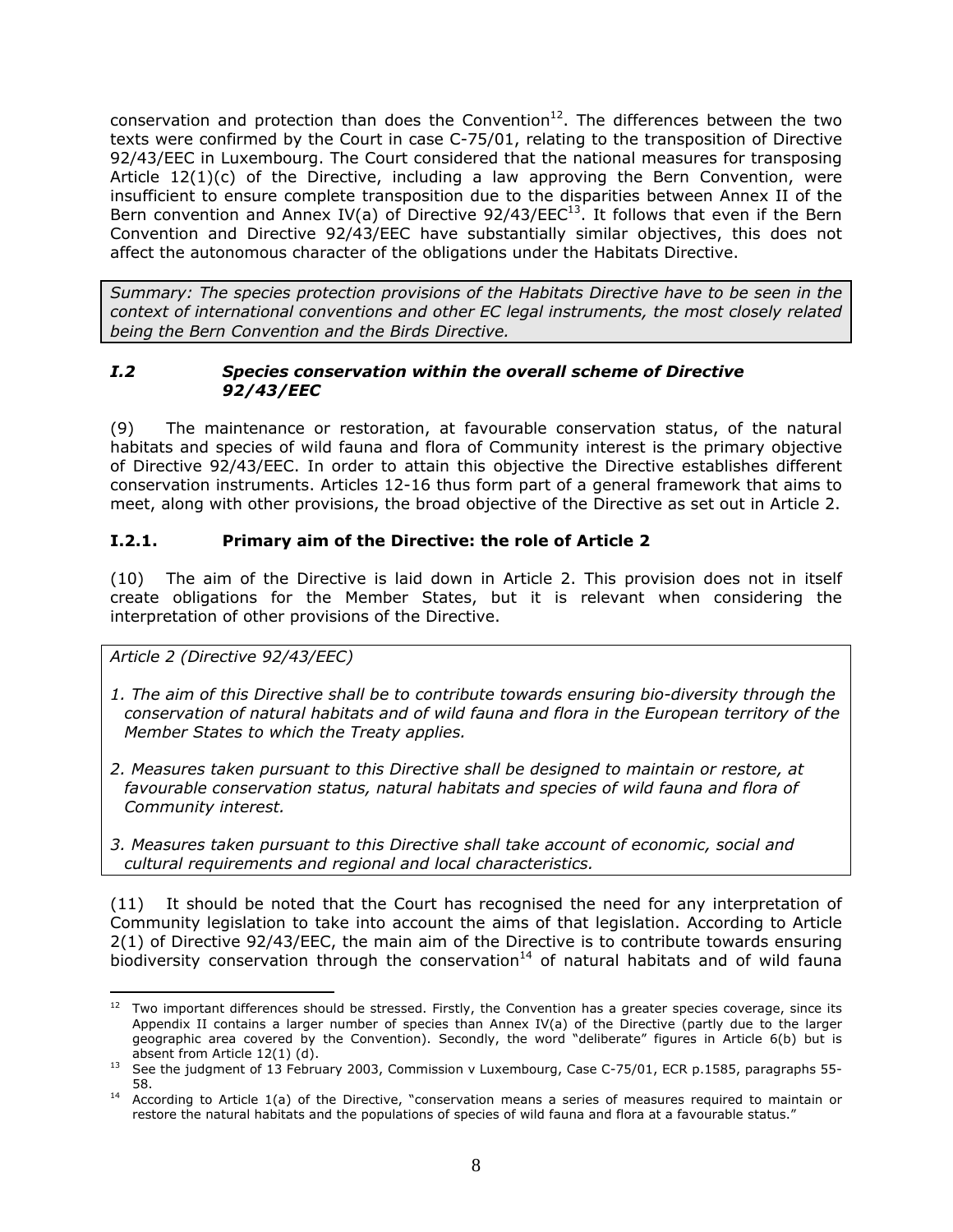and flora in the European territory of the Member States. Following Article 2(2), measures taken by Member States must aim to maintain or restore, at favourable conservation status, the natural habitats and species of wild fauna and flora of Community interest<sup>15</sup>. Consequently, the strict protection obligations set out in Article 12 are important instruments for the achievement and effective implementation of the main aim of the Directive.

(12) In parallel, the economic, social and cultural requirements and regional and local characteristics referred to in Article 2(3) of the Directive should not be neglected when interpreting the species protection provisions. As set out further below, Article 2(3) is applicable to various implementation aspects of Article 12 and 16 (e.g. when defining the requisite measures, especially in the case of ongoing activities, when drafting codes of conduct, when producing species conservation plans, and of course when making use of the derogations system).

(13) Since Article 2(3) requires the protection of natural habitats and species to be balanced against other requirements, one may ask if this provision comprises an independent derogation from the general requirements of the Directive. For Directive 79/409/EEC, the Court has clearly confirmed that it does not<sup>16</sup>. Mutatis mutandis, it follows that Article 2(3) of Directive 92/43/EEC does not provide an independent derogation from the obligations and requirements of the Directive. Nonetheless, the Court's pronouncements show that Article 2 is not without relevance and weight when considering the interpretation of other provisions of the Directive. In this regard, the provisions of Article 2 have value as a general orientation guide as to what the Directive requires and allows.

*Summary: The strict protection obligations under Article 12 must be interpreted in terms of the overall aim of the Directive described in Article 2, to which they contribute. Article 2(3) cannot be regarded here as providing an independent derogation from the general requirements of the Directive.* 

## **I.2.2. Favourable conservation status**

(14) The maintenance or restoration of "favourable conservation status" (FCS) is the overall objective for all habitat types and species of Community interest. Such species are listed in Annexes II, IV and V to the Directive. In simple terms, FCS could be described as a situation where a habitat type or species is doing sufficiently well in terms of quality and quantity and has good prospects of continuing to do so in future. The fact that a habitat or species is not threatened (i.e. not faced by any direct extinction risk) does not necessarily mean that it has favourable conservation status. The target of the Directive is defined in a positive way, as a 'favourable' situation to be reached and maintained, which needs to be defined based on the best available knowledge. Therefore, the obligation of a Member State

<sup>&</sup>lt;sup>15</sup> Such species are listed or may be listed in Annex II, IV and V of the Habitats Directive.

<sup>&</sup>lt;sup>16</sup> See judgment of 8 July 1987, Commission v Belgium, Case 247/85, ECR p.3029, paragraph 8. The Court noted: "In this context it is necessary to refer to Article 2 of the Directive, which requires Member States to take the requisite measures to maintain the population of all bird species at a level, or to adapt it to a level, which corresponds in particular to ecological, scientific and cultural requirements, while taking account of economic and recreational requirements, and from which it is therefore clear that the protection of birds must be balanced against other requirements, such as those of an economic nature. Therefore, although Article 2 does not constitute an autonomous derogation from the general system of protection, it none the less shows that the Directive takes into consideration, on the one hand, the necessity for effective protection of birds and, on the other hand, the requirements of public health and safety, the economy, ecology, science, farming and recreation." In Case C-262/85 (judgment of 8 July 1987, Commission v Italy, ECR p.3073) the Court rejected arguments by the Italian government that departures from the requirements of Article 7(4) could be based directly on Article 2.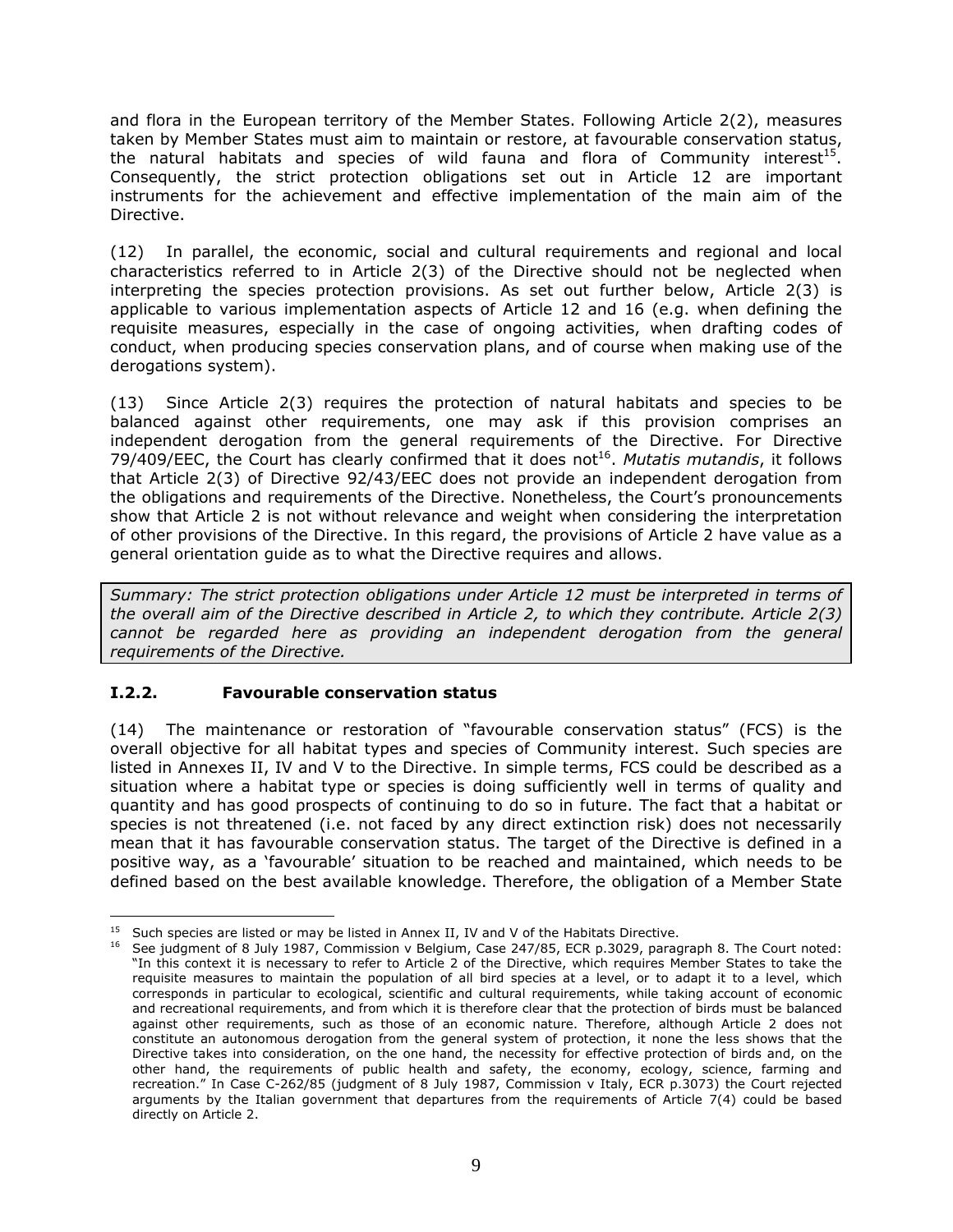is more than just avoiding extinction. All measures taken under the Directive must aim to reach or maintain a favourable conservation status.

(15) FCS for species is defined in general terms in Article 1(i) of the Habitats Directive.

*"conservation status of a species means the sum of the influences acting on the species concerned that may affect the long-term distribution and abundance of its populations within the territory referred to in Article 2. The conservation status will be taken as 'favourable' when:* 

*- population dynamics data on the species concerned indicate that it is maintaining itself on a long-term basis as a viable component of its natural habitats, and* 

*- the natural range of the species is neither being reduced nor is likely to be reduced for the foreseeable future, and* 

*- there is, and will probably continue to be, a sufficiently large habitat to maintain its populations on a long-term basis."* 

(16) This definition contains the main parameters (population<sup>17</sup> dynamics, range, sufficient habitat, prospects of long-term viability) for defining and assessing both the current and target conservation status. It also provides a framework for more specific definitions on a species-by-species basis. All these parameters therefore need to be considered thoroughly when designing measures for a certain species. It is important to note that the assessment of conservation status not only includes an element of 'diagnosis' based on current conditions, but also an important element of 'prognosis' (foreseeable future) based on influences. Such foreseeable future influences could be specific or general threats, positive or negative, medium- to long-term impacts, etc.

(17) The concept of FCS is not limited to the Natura 2000 network or to the species protected by this network (i.e. Annex II species). It applies to the *overall situation* of all species of Community interest (Annexes II, IV and V), which needs to be assessed and surveyed<sup>18</sup> in order to judge whether it is favourable or not. Assessing and evaluating the conservation status of habitats and species *within* the Natura 2000 network is therefore not always enough, especially when the occurrences of habitats or species are only partly covered by the network, maybe even in some cases only to a relatively small extent.

(18) In April 2005 the Habitats Committee agreed on a harmonised framework for evaluating the conservation status of habitats and species (see document DocHab-04-03/03 rev.3 "Assessment, monitoring and reporting of conservation status – Preparing the 2001- 2007 report under Article 17 of the Habitats Directive<sup>"19</sup>). Member States agreed to assess conservation status according to a common 3-grade assessment matrix within each of the biogeographic regions in their territory. The three grades are favourable  $=$  green, unfavourable/inadequate = amber and unfavourable/bad = red *("traffic light system")*.

(19) For assessing favourable conservation status, the meaning of the term "natural range" as used in the Habitats Directive was defined as follows:

1

 $17$  "Population" is defined here as a group of individuals of the same species living in a geographic area at the same time that are (potentially) interbreeding (i.e. sharing a common gene pool).<br><sup>18</sup> Article 11 of the Directive requires surveillance of the conservation status of the natural habitats and species

refe[rred to in Article 2, with particular regard to priority natura](http://forum.europa.eu.int/Public/irc/env/monnat/home)l habitat types and priority species.<br><sup>19</sup> See<http://forum.europa.eu.int/Public/irc/env/monnat/home>(public site, no "sign in" needed) for all relevant documents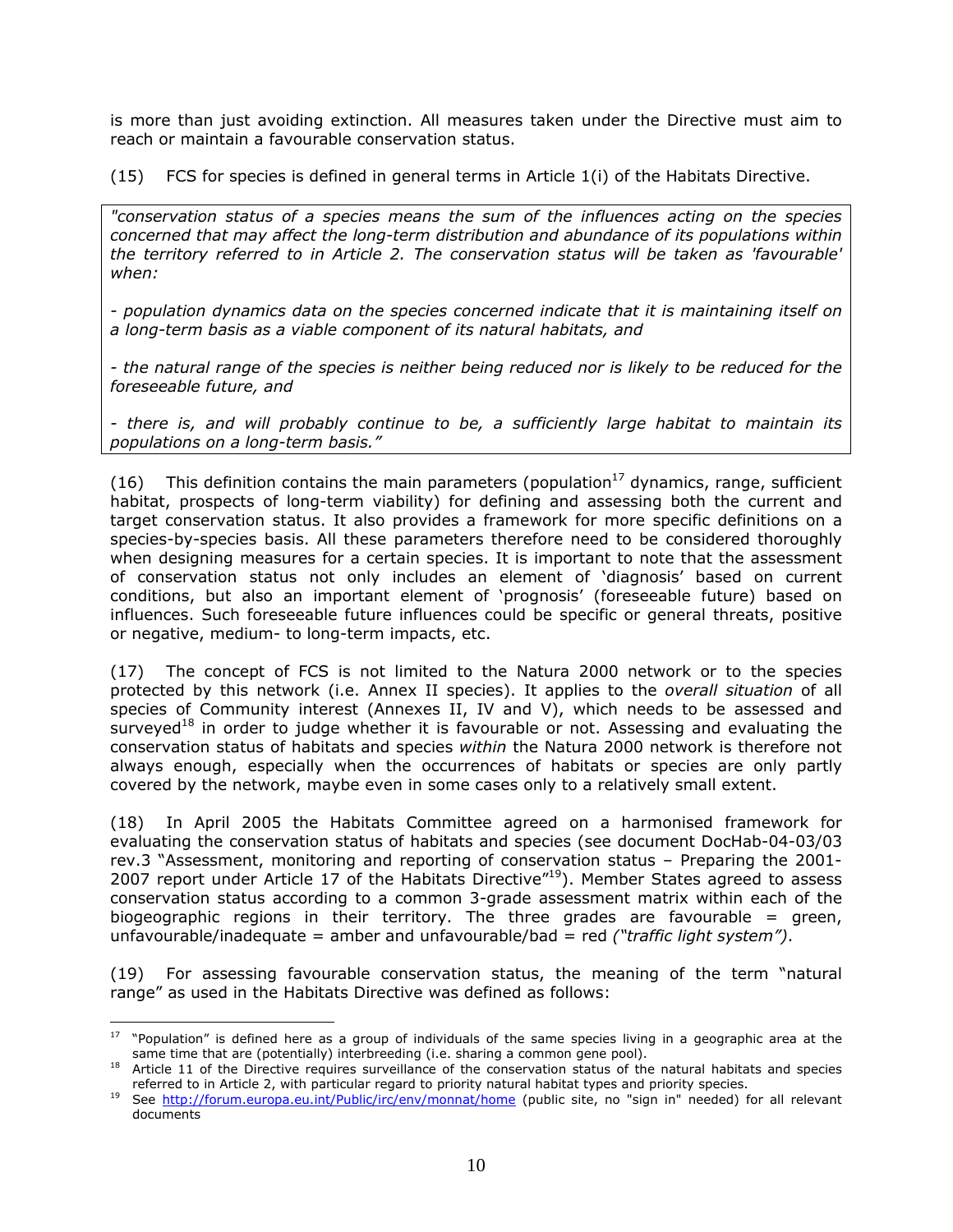## **The natural range of species and habitats — a dynamic concept**

The natural range describes roughly the spatial limits within which the habitat or species occurs. It is not identical to the precise localities (the area actually occupied) or territory where a habitat, species or sub-species permanently occurs. Such actual localities or territories might be patchy or disjointed for many habitats and species (i.e. habitats and species might not be evenly spread) within their natural range. If the reason for disjunction proves to be natural, i.e. caused by ecological factors, the isolated localities should not be interpreted as a continuous natural range. For example, for an alpine species the range may be the Alps and the Pyrenees, but not the lowlands between them. However, the natural range includes areas that are not permanently used: for example for migratory species, their "range" includes all the areas of land or water that a migratory species inhabits, stays in temporarily, crosses or overflies at any time during its normal migration<sup>20</sup>.

A natural range as defined here is not static but dynamic: it can decrease and expand. A natural range can constitute one aspect for the assessment of (un)favourable conditions for a habitat or species. If the natural range is insufficient in size to allow for the long-term existence of that habitat or species, Member States are asked to define a reference value for a range that would allow for favourable conditions and work towards this, for instance by fostering expansion of the current range.

When a species or habitat spreads on its own to a new area/territory or when a species has been re-introduced into its former natural range (in accordance with the rules in Article 22 of the Habitats Directive), this territory has to be considered part of the natural range. Similarly, the restoration/re-creation or management of habitat areas, as well as certain agricultural and forestry practices, can contribute to the expansion of a habitat or a species and hence its range. However, individuals or feral populations of an animal species introduced deliberately or accidentally by man to locations where they have never occurred naturally, or where they would not have spread to naturally in the foreseeable future, should be considered to be outside their natural range and consequently not covered by the Directive. Vagrant or occasional occurrences would also not be considered as part of the natural range.

*Summary: The main parameters for defining the favourable conservation status of a species are given in Article 1(i) of the Habitats Directive. Roughly speaking, this status is a situation where species populations are doing well with good prospects for the future. Member States have agreed on a harmonised framework for* evaluating *conservation status in the report required by Article 17 under the Directive.* 

# **I.2.3. Species conservation instruments**

(20) The Directive lays down a set of obligations and procedures that aim to meet the broad objective set out in Article 2. Two main concepts or "pillars" can be distinguished: the conservation of natural habitats and the habitats of species through the establishment of the Natura 2000 network (Articles 3 to 10) and the protection of animal and plant species (Articles 12 to 16).

<u>.</u>

 $20$  See also Article 1 of the Bonn Convention.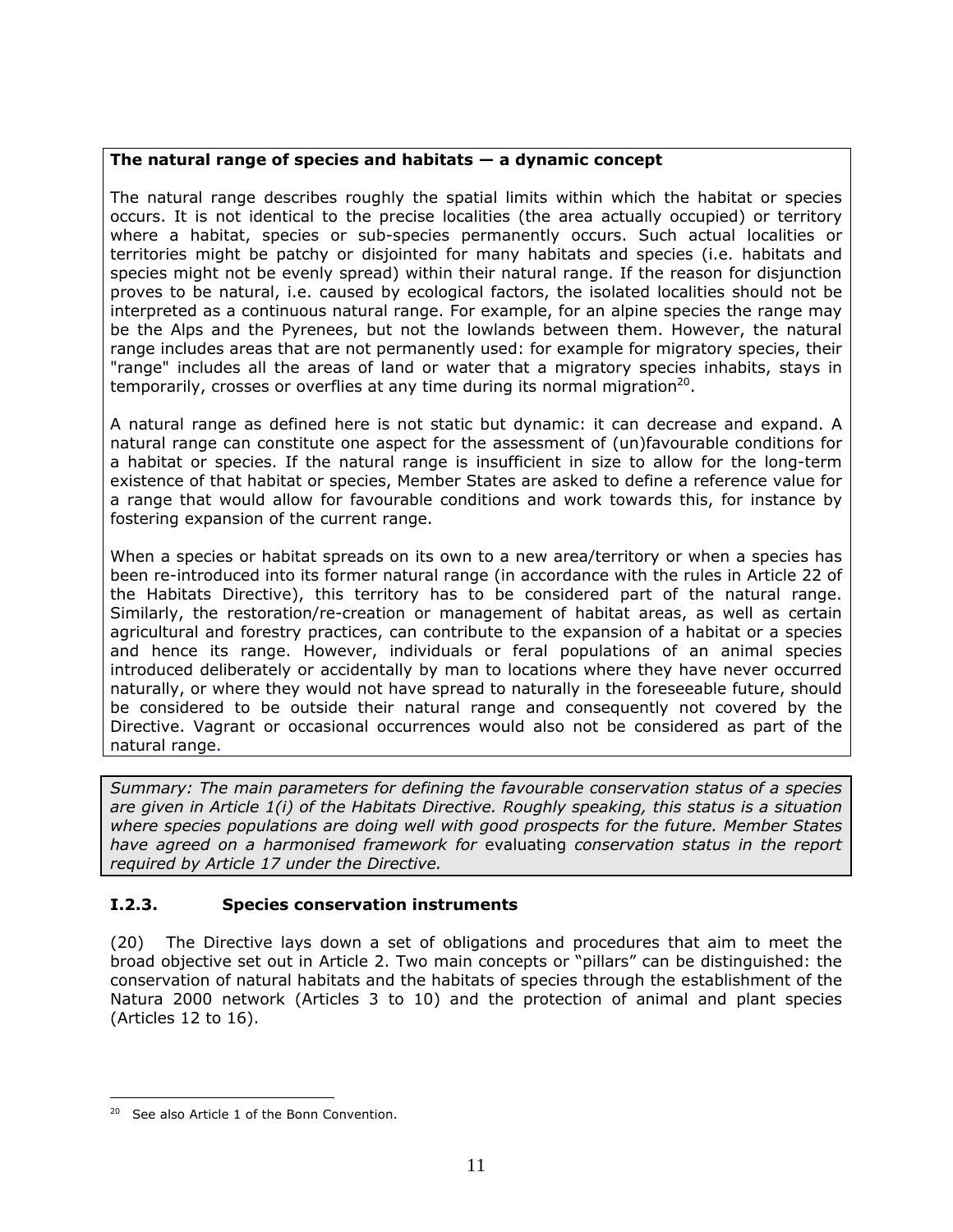(21) The  $1^{st}$  pillar, in relation to species<sup>21</sup>, targets the conservation of the habitats of species<sup>22</sup>, focusing on the maintenance (including positive management measures) and restoration of these habitats by establishing protected sites. The species for which this network of protected sites (Natura 2000) is established are listed in Annex II to the Directive.

(22) Article 6 is the central provision covering positive management (Article  $6(1)$ ) and avoidance of negative influences to the network (Article 6(2)); it also deals with plans or projects likely to have a significant negative impact on certain sites (Article 6(3)-(4)). The Commission services have produced two guidance documents explaining in detail the provisions of this Article:

- 1. "Managing Natura 2000 sites: The provisions of Article 6 of the Habitats Directive 92/43/EEC", European Commission, 2000, ISBN 92-828-9048-1
- 2. "Assessment of Plans and Projects Significantly Affecting Natura 2000 sites Methodological guidance on the provisions of Article 6(3) and (4) of the Habitats Directive 92/43/EEC", European Commission, 2002, ISBN 92-828-1818-7

(23) While the first document deals with the management of Natura 2000 sites in general, the second document focuses on the procedures for the nature impact assessment and its consequences under Article 6(3) and 6(4). Both documents are available at [http://www.europa.eu.int/comm/environment/nature/home.htm.](http://www.europa.eu.int/comm/environment/nature/home.htm)

(24) To enhance the effectiveness of the network, the provisions of Article 10 target the ecological coherence of the network by suggesting integrated land-use planning and the management of certain landscape features.

(25) The **2nd pillar** deals with direct influences on the species themselves as well as (in the case of animal species) their eggs, breeding sites and resting places. Provisions under this section are not restricted in geographical terms. They apply to the whole of the territory to which the Directive applies, albeit subject to very few specific geographical restrictions indicated in the annexes<sup>23</sup>. In contrast, the protection afforded by Article 6 is limited to the Natura 2000 network.

(26) A distinction can be made under this pillar between those provisions calling for a "system of strict protection" for Annex IV species (Articles 12 & 13) and measures to control the exploitation of species listed in Annex V (Articles 14 &  $15^{24}$ ). While the "system of strict protection", as the name suggests, provides a stringent protection regime, species covered by Annex V can be exploited, although such exploitation should not jeopardise the objective of maintaining their favourable conservation status in any way.

(27) Both pillars allow for exceptions from the protection regimes. The system of protection envisaged under Articles 12-15 is qualified by the possibility of derogations under Article 16 of the Directive. Article 6(4) of the Directive addresses specific exceptions (i.e. from the protection granted by the Natura 2000 network) to the general rule of Article 6(3) that authorisation can only be granted to plans or projects not adversely affecting the

<sup>1</sup> 

<sup>&</sup>lt;sup>21</sup> The 1<sup>st</sup> pillar also deals with habitats and their typical species as listed in Annex I to the Directive.<br><sup>22</sup> Article 1(f) states that the "*habitat of a species means an environment defined by specific abiotic and* 

<sup>&</sup>lt;sup>23</sup> For example for Vipera seoanni, there is a geographical restriction which excludes the Spanish population from Annex IV and consequently from the provisions of Article 12.<br><sup>24</sup> Article 15 contains elements that also relate to Annex IV(a) species in cases when derogations are applied.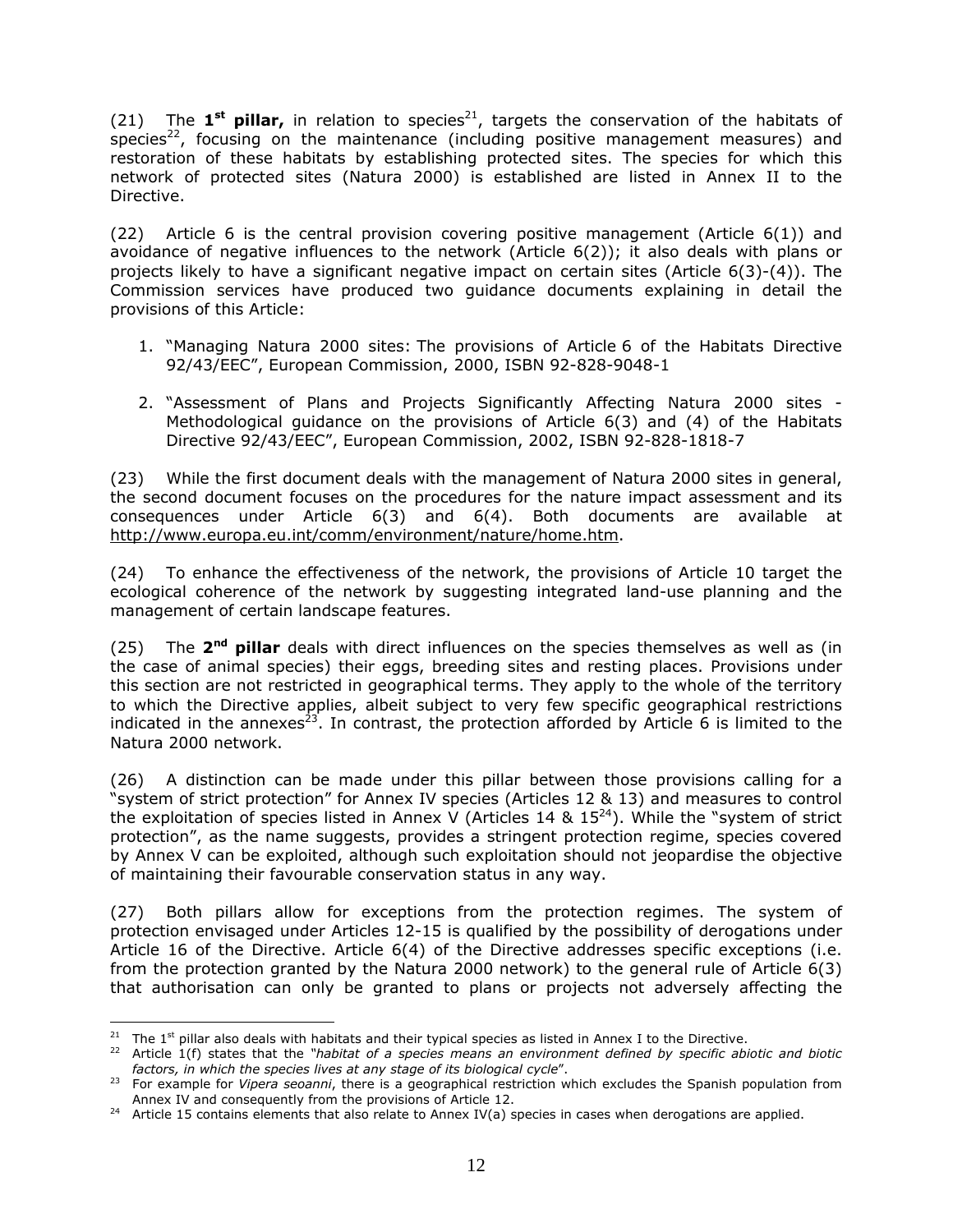integrity of the sites concerned. The application of Article 6(4) has to respect the various steps and the sequential order established in the Directive.

(28) So while there are certain similarities between both pillars, it should be stressed that the  $1<sup>st</sup>$  pillar requires not only active maintenance but also restoration and improvement actions on sites, while the  $2^{nd}$  pillar has a more preventive character, requiring Member States to avoid and prevent a number of situations that could negatively impact a species.

(29) In consequence, it can be said that the two pillars are closely interlinked and are complementary in their approach, as their joint aim is the favourable conservation status of all habitats and species of Community interest $25$ .

*Summary: In order to achieve its objectives, the Habitats Directive provides for two main*  instruments: the Natura 2000 network of protected sites and the species protection *provisions. The provisions for species protection apply to the whole of a Member State's territory and concern the physical protection of specimens as well as their breeding sites and resting places. Both regimes allow for exceptions under certain conditions. Both instruments are complementary and jointly aim to ensure a favourable conservation status for all species of Community interest.* 

## **I.2.3.a) The Annexes**

(30) Which "pillar" applies to which species is specified by the annexes to the Directive. The fact that a species is frequently listed in more than one annex demonstrates the close interaction between the two pillars, which share the same objective.

| Purpose of Annex and number of references <sup>26</sup> listed (EU25) |
|-----------------------------------------------------------------------|
|-----------------------------------------------------------------------|

| <b>Annex II</b> | Animal and plant species of Community interest whose conservation<br>requires the designation of special areas of conservation ("Natura 2000"<br>sites"). Annex II lists a total of 869 references, of which 297 are animal   |
|-----------------|-------------------------------------------------------------------------------------------------------------------------------------------------------------------------------------------------------------------------------|
|                 | and 572 plant species.                                                                                                                                                                                                        |
| <b>Annex IV</b> | Animal and plant species of Community interest in need of strict<br>protection. Annex IV lists a total of 922 references, of which 323 are<br>animal and 599 plant species.                                                   |
| <b>Annex V</b>  | Animal and plant species of Community interest whose taking in the<br>wild and exploitation may be subject to management measures. Annex<br>V lists a total of 77 references, of which 45 are animal and 32 plant<br>species. |

(31) In total, the Directive lists 447 animal and 695 plant species. Although different species are listed in different annexes and therefore fall under different kinds of protection measures, many species are actually listed in more than one annex. For example, plant species listed in Annex II (except bryophytes) are automatically listed in Annex IV(b) as

<sup>1</sup> <sup>25</sup> It should be noted that Articles 12 and 16 are applicable from the date on which Directive 92/43/EEC came into force, i.e. 10 June 1994. The Member States that joined the EU after 1994 were to comply with these

provisions from the date of accession. 26 "References" mostly refers to species but also includes some grouped taxa (e.g. *Alosa spp.*) and sub-species. Refers to annexes valid for the EU-25.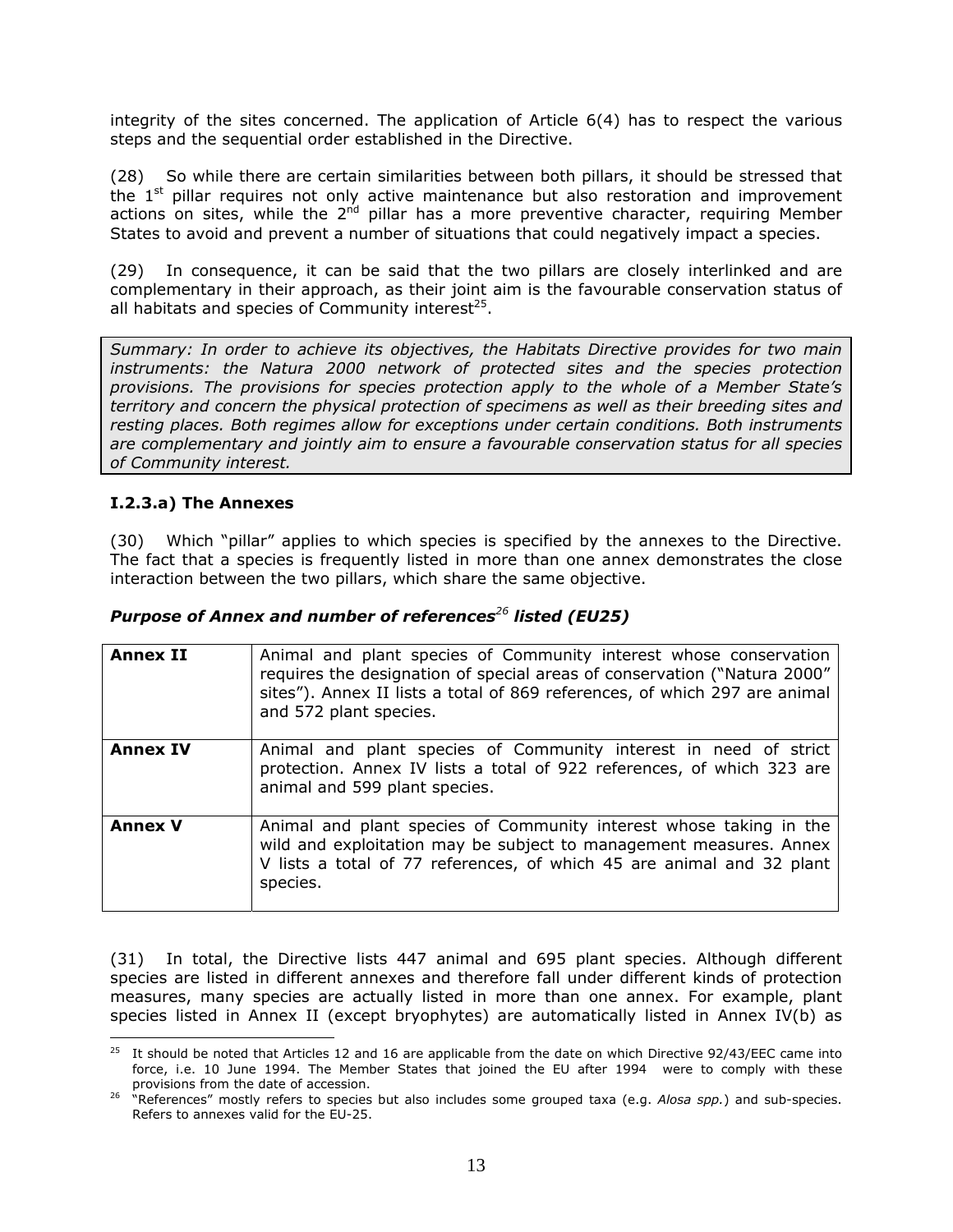well, so are covered by the habitat protection provisions *and* the strict protection system of Article 13. On the other hand, a group of other plants is listed only in Annex IV. For animal species, such an 'automatic' parallel listing does not exist. The situation with animal species is therefore more complex:

| Annex                                | <b>II &amp; IV</b> | <b>II &amp; V</b> | only II | only IV | only V |
|--------------------------------------|--------------------|-------------------|---------|---------|--------|
| % of the<br>447 animal<br>references | 45%                | 5%                | 17%     | 28%     | 5%     |

*Overlap between Annexes – Animal species (EU25)* 

(32) How can this situation be explained? At the time of adoption, the legislator considered the level and type of threats to species as well as the best way to counteract threats based on the scientific information available at the time. While site designation and habitat management would be the appropriate approach for certain species, others might need a different regime of protection going beyond protected sites. The development of the annexes to the Habitats Directive follows the logic described below.

(33) A listing in Annex II was chosen for species for which the conservation of their (often quite specific) habitat is the principal factor determining their survival and well-being. The protection and management of sites were selected here as the appropriate instrument, which includes not only the maintenance of species habitats but also, where appropriate, their restoration. The group of species listed in Annex IV may be less suited to conservation by establishing protected areas, but instead needs "physical" protection of the actual species as well as protection of the most important parts of their habitat (i.e. their breeding sites and resting places) throughout the territory of a Member State. This is because of the specific threats they face, the measures needed to counteract them, the species' pattern of occurrence (e.g. scattered) or the type or specific character of their habitat. For the third group of species listed in Annex V, which may be exploited by human beings, this exploitation must be managed  $-$  if necessary  $-$  in order to ensure a favourable conservation status. Under Article 14 of the Directive, if Member States deem it necessary in the light of the surveillance provided for in Article 11, they have to take measures to ensure that the exploitation or taking in the wild of specimens of the species listed in Annex V is compatible with maintaining their favourable conservation status.

(34) Quite often, however, animal species do not perfectly fit into one of these groups. Usually species are subject to a combination of threats and should consequently be the target of a range of measures. This explains why most species of Community interest are actually listed in more than one annex. The most frequent combination is a listing in both Annex II and IV (see also the next chapter), which maximises the conservation effort by requiring management (maintenance and restoration) of the general habitats in protected sites (which should cover the most important populations) and the protection of the breeding sites and resting places as well as the species itself over the whole territory of a Member State.

(35) Since the development of these annexes, however, research and monitoring have developed further and the conservation status of a number of species may have changed, so that the picture today might be different from the one in the late 1980s/early 1990s when the Directive was prepared. As explained in chapter *I.2.4.b) "Appropriate and effective*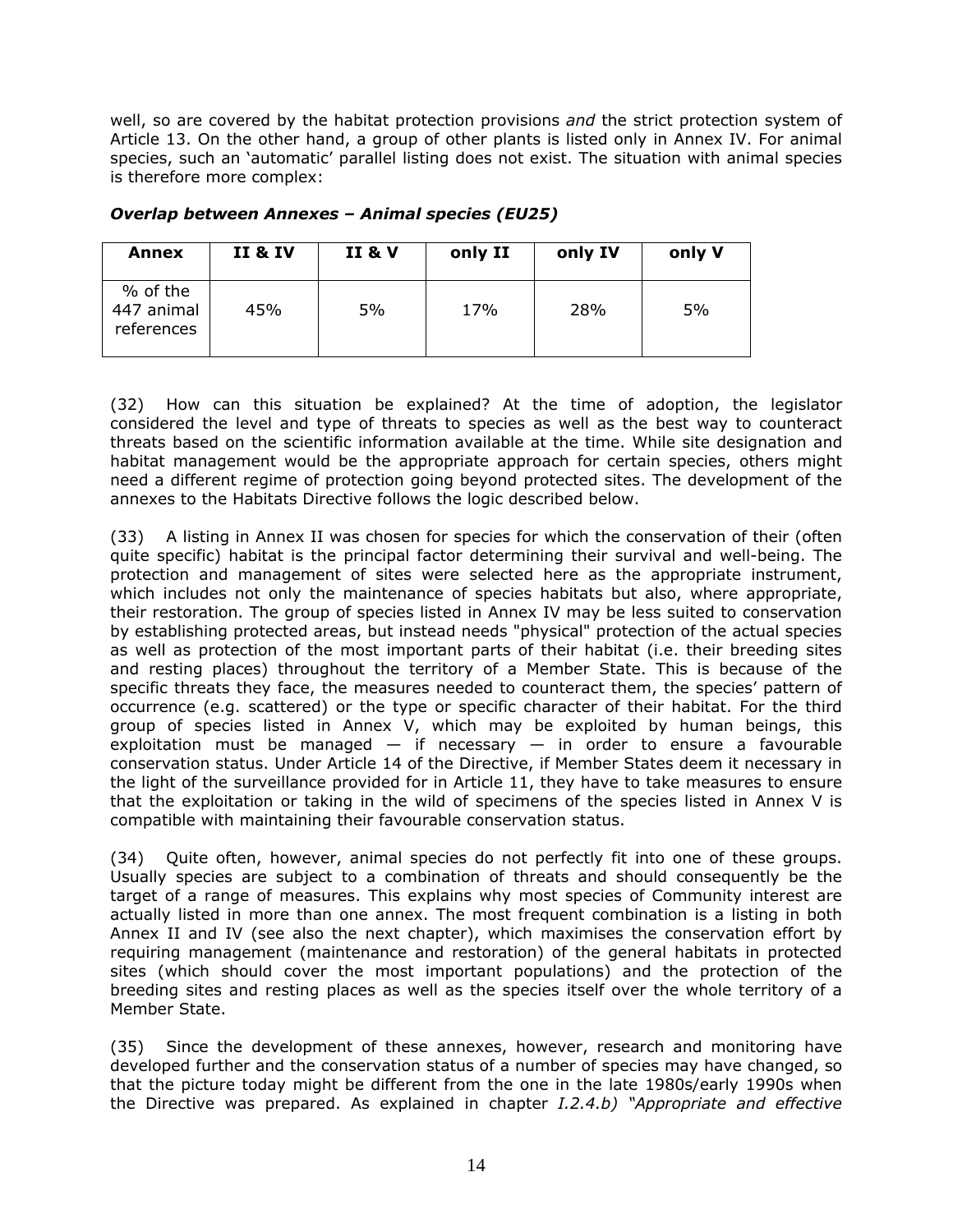*character of measures taken"*, several reactions are possible. If it is found, for example, that a species in need of habitat restoration or active habitat management is listed only in Annex IV but would effectively need to be listed under Annex II, Member States may voluntarily take additional measures. Alternatively, based on good scientific evidence, the annexes could be amended to include the species in Annex II. On the other hand, the surveillance under Article 11, once collated and analysed at European level, might show that a species should be deleted from one or all the annexes it is listed in because it no longer fulfils the criteria for Community interest (as defined in Article 1(g) of the Directive).

(36) The efficient use of the different species conservation instruments requires **a species-by-species approach**<sup>27</sup>. Such an approach looks at the conservation needs of each species as well as the instruments available for its conservation and formulates on this basis the adequate measures to be implemented. Such an approach ensures flexible implementation of the Directive while at the same time optimum achievement of its objectives. The target of favourable conservation status should always be the guiding principle for all conservation efforts by the Member States and should be addressed by all appropriate means available (see also chapter I.2.4.b).

*Summary: The different annexes determine which instruments are available for which species. Most species are covered by more than one annex and therefore are subject to a combination of instruments, i.e. a combination of conservation approaches and measures. How these instruments are finally implemented should be considered on a species-byspecies basis, taking account of the specific needs of each species.* 

## **I.2.3.b) The protection of animal species listed under both Annexes II and IV in Natura 2000 sites**

(37) Since a large proportion (45%) of the animal taxa are listed in both Annex II and Annex IV, it is worth looking at which regime and which procedures apply to an Annex IV species within a Natura 2000 site. The Commission services consider that, within Natura 2000 sites, **a twofold regime applies** to Annex II/IV species. These species should benefit from both approaches: protection under the section on "Conservation of natural habitats and habitats of species", in particular the measures envisaged under Article 6, and the strict protection system envisaged under Article 12.

(38) This view is first of all justified by the different  $-$  and complementary  $-$  approaches followed by the two systems. Article 6 is concerned with site and habitat conservation and protection, whereas Article 12 is concerned with protecting the individuals of the listed species and their breeding sites and resting places. Furthermore, such an approach is in line with the general objective of the Habitats Directive, i.e. to contribute towards ensuring biodiversity through the maintenance or restoration, at favourable conservation status, of natural habitats and species of Community interest.

(39) It should be observed in this regard that for all Annex II species a coherent and complete network, based on an exhaustive list of sites, has to be established in accordance with the procedure and criteria set out in Annex III of the Directive. Based on a biogeographic approach, the network is established taking into account the threat status, ecology and distribution of a species. Depending on these and other scientific factors, a

<sup>&</sup>lt;u>.</u> <sup>27</sup> There might of course be cases where a whole group of species faces similar situations and has similar needs and can be treated together.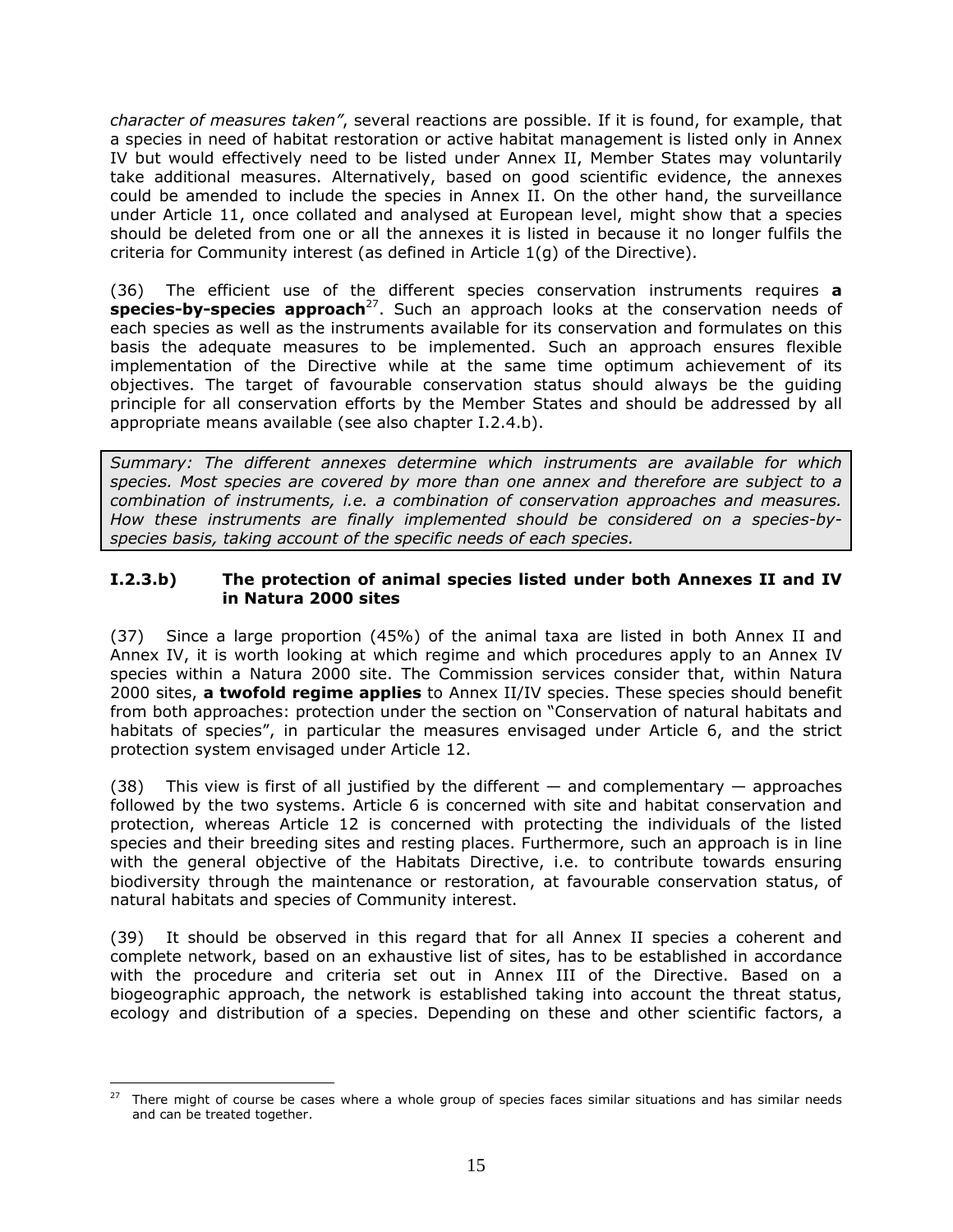more or less complete coverage of habitats is agreed for inclusion in the network<sup>28</sup>. It therefore is all the more important that for species (listed in Annexes II and IV) not largely covered by the network, measures are also taken outside the network to maintain or restore their favourable conservation status. However, the fact that an Annex IV species is well covered in the Natura 2000 network does not replace the obligation to establish and effectively implement a strict protection system. It follows that, for animal species listed in Annex II and IV(a), within a site belonging to the Natura 2000 network, the simultaneous application of Articles 6 and 12 to 16 needs to be ensured.

(40) Given that these provisions contain similar elements, their simultaneous application may lead to situations where overlaps occur. This is for example the case with the protection of Natura 2000 sites under Article 6(1) and (2) and the protection of breeding sites and resting places under Article 12(1)(d). Both provisions deal with the protection of habitats of species. Breeding sites and resting places are central parts of the total habitat of a species, which has to be protected (maintained and restored) in its entirety in the Natura 2000 site. Natura 2000 therefore has a much more intensive and broader task, namely to maintain (and where needed restore) the entire habitat of a species at certain sites, while the provisions of Article 12 concentrate on preventing negative effects on the most central parts of such habitats, namely those that are essential in order to guarantee successful breeding and resting.

(41) It would be logical for measures taken under Article 6(1) (e.g. management plans) to make special reference to the protection requirements of Annex II & IV species occurring at the site. Also, where, for example, special measures are taken to avoid the deterioration of habitats or disturbance of species (Article 6(2)), these should logically respond to the requirements spelled out under Article 12(1)(a)-(d).

(42) With regard to the **simultaneous application of derogations** under Articles 6(3)- (4) and 16 to animal species listed in both Annexes II and IV, the Commission services consider that their simultaneous or parallel application is feasible in practical terms and meaningful in conservation terms.

(43) Without envisaging all possible scenarios, the Commission services consider that, if for example a project would be likely to destroy or damage the central parts of habitats within a Natura 2000 site, it can be assumed that both Article 6(3) and Article 16 come into play at the same time. It can be further assumed that the impact assessment thus triggered will cover both provisions — as they simultaneously have the same objective (although Article 12(1)(d) is more limited), i.e. the assessment under Article 16 will form part of the presumably broader (because covering the entire habitat) assessment undertaken under Article 6(3). Such a procedure should avoid any double assessment or incoherence in applying the provisions. It has to be ensured in such cases that the outcome of the impact assessment does not go against the species protection provisions. Of course, the decisions taken after the assessment will then have to take into account the requirements under both articles. Should, for example, a harmful project be allowed due to overriding public interest, compensation measures will have to be taken and reported under Article 6(4) and the project also has to be included in the Article 16 (derogation) reports.

(44) On the other hand, it may well be possible that a derogation is required under Article 16 for an activity in a Natura 2000 site even where no impact assessment under Article 6(3) is needed. This might for example be the case when a few specimens or eggs of an Annex

<sup>&</sup>lt;u>.</u> <sup>28</sup> Even where Community lists have been approved, the network still needs improvement for certain habitat types and species: so-called 'reserves' had to be included in the first Community lists of sites of Community interest to allow for completion later on.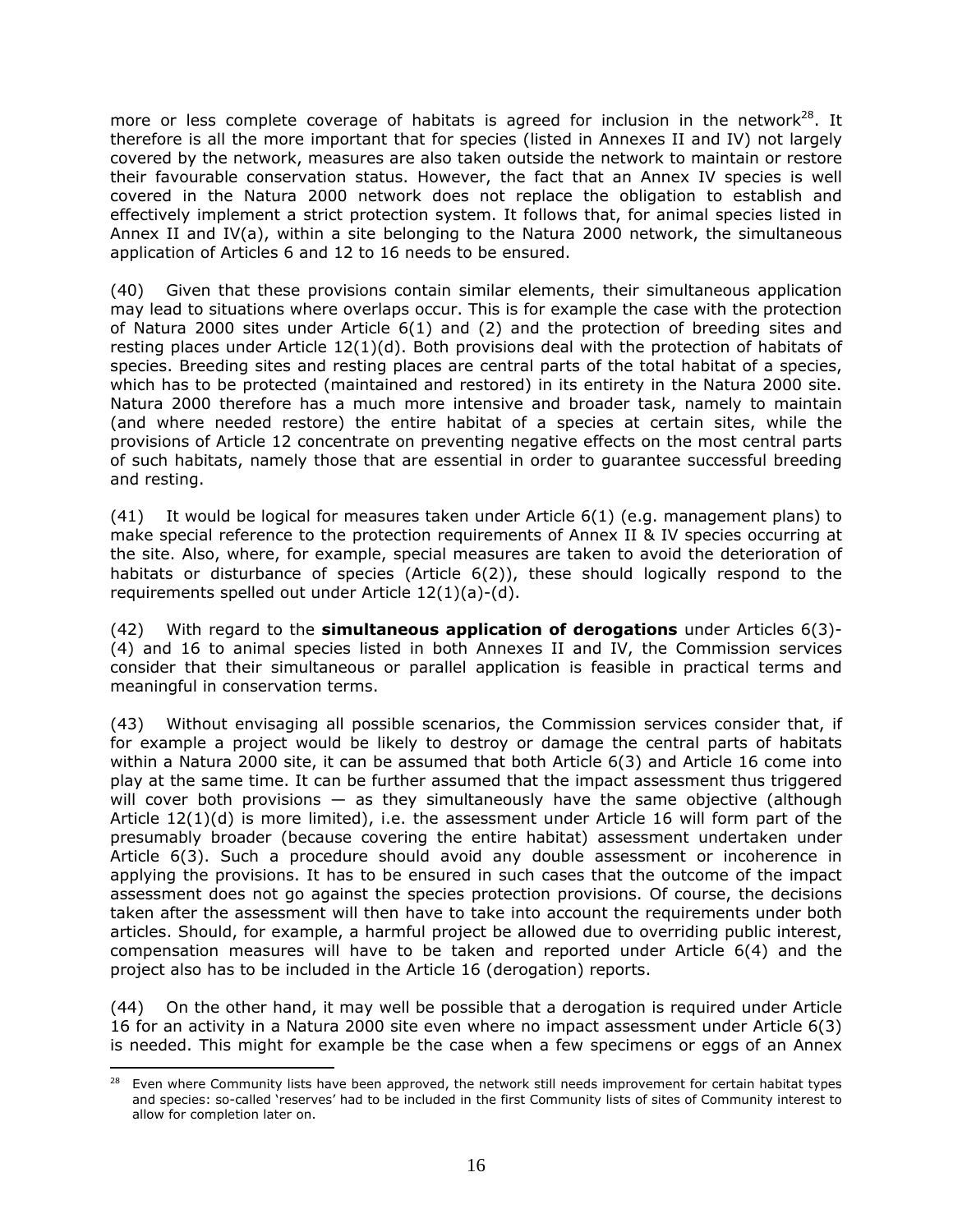II/IV species are to be taken for research purposes although this is unlikely to have any negative effect on the site and its population, or on the contrary will have a positive effect.

*Summary: Species listed in Annex II and IV benefit from complementary, twofold protection within Natura 2000 sites. Certain overlaps in the protection of habitats (entire habitat in the Natura 2000 site, including breeding and resting sites under Article 12) exist but can and should be dealt with in a coherent manner.* 

## **I.2.4 Basic principles of species conservation**

## **I.2.4.a) Good knowledge and surveillance of conservation status**

(45) Recital 19 of the Directive states that "the improvement of scientific and technical knowledge is essential for the implementation of this Directive", while Article 18 of the Directive stresses the necessity for research. Indeed, in order to implement meaningful species conservation measures under the Directive, a good knowledge of each species (range, occurrences, biology, ecology, threats & sensitivity, conservation needs, etc.) is a *conditio sine qua non*. Member States therefore need to collect and use the best available information from all reliable sources (e.g. conservation agencies, universities, conservation NGOs, etc.) when designing their conservation strategies. In addition, as the Directive's aims are framed in an EU and not a national context, it may often be important to look for information beyond regional and national borders in order to cooperate and coordinate with other regions/Member States (this may  $-$  among other things  $-$  take place in committees and working groups at EU level or through EC co-funded projects). Harmonised, transboundary approaches are valuable for the implementation of the Directive when for example two Member States share one population of a certain species and can only assess the full situation (and consequently define effective measures) when taking the situation 'on the other side of the border' into account.

(46) Besides the factual knowledge on a species, surveillance (or monitoring<sup>29</sup>), meaning long-term systematic observation, is required by the Directive to track trends in conservation status. The establishment of an appropriate surveillance system to monitor the conservation status of a species of Community interest (as listed in Annex II, IV and V) is an obligation arising from Article 11 of the Directive. According to the Court, *"the surveillance obligation is fundamental to the effectiveness of the Habitats Directive and it must be transposed in a detailed, clear and precise manner"30*. Thus, domestic law should set out the statutory duties of the national authorities to undertake surveillance of the conservation status of natural habitats and species, in order to guarantee that this surveillance is undertaken systematically and on a permanent basis $^{31}$ .

<sup>1</sup>  $^{29}$  Article 11 of the Directive refers to the surveillance of the conservation status of natural habitats and species. The Commission services consider that the interpretation of the term "surveillance" and its scope should take into account the relevant definitions of Article 1(e) and (i).

<sup>&</sup>lt;sup>30</sup> See the judgment of 20 October 2005, Commission v UK, Case C-6/04, ECR p.9017, paragraphs 26 and 65.<br><sup>31</sup> In its judgment of 20 October 2005, the Court found that "*inasmuch as it is common ground that United Kingdom domestic law does not contain any statutory duty requiring the national authorities to undertake surveillance of the conservation status of natural habitats and species, that domestic law involves an element of legal uncertainty. Hence, it is not guaranteed that surveillance of their conservation status is undertaken systematically and on a permanent basis"* (Case C-6/04, paragraph 68).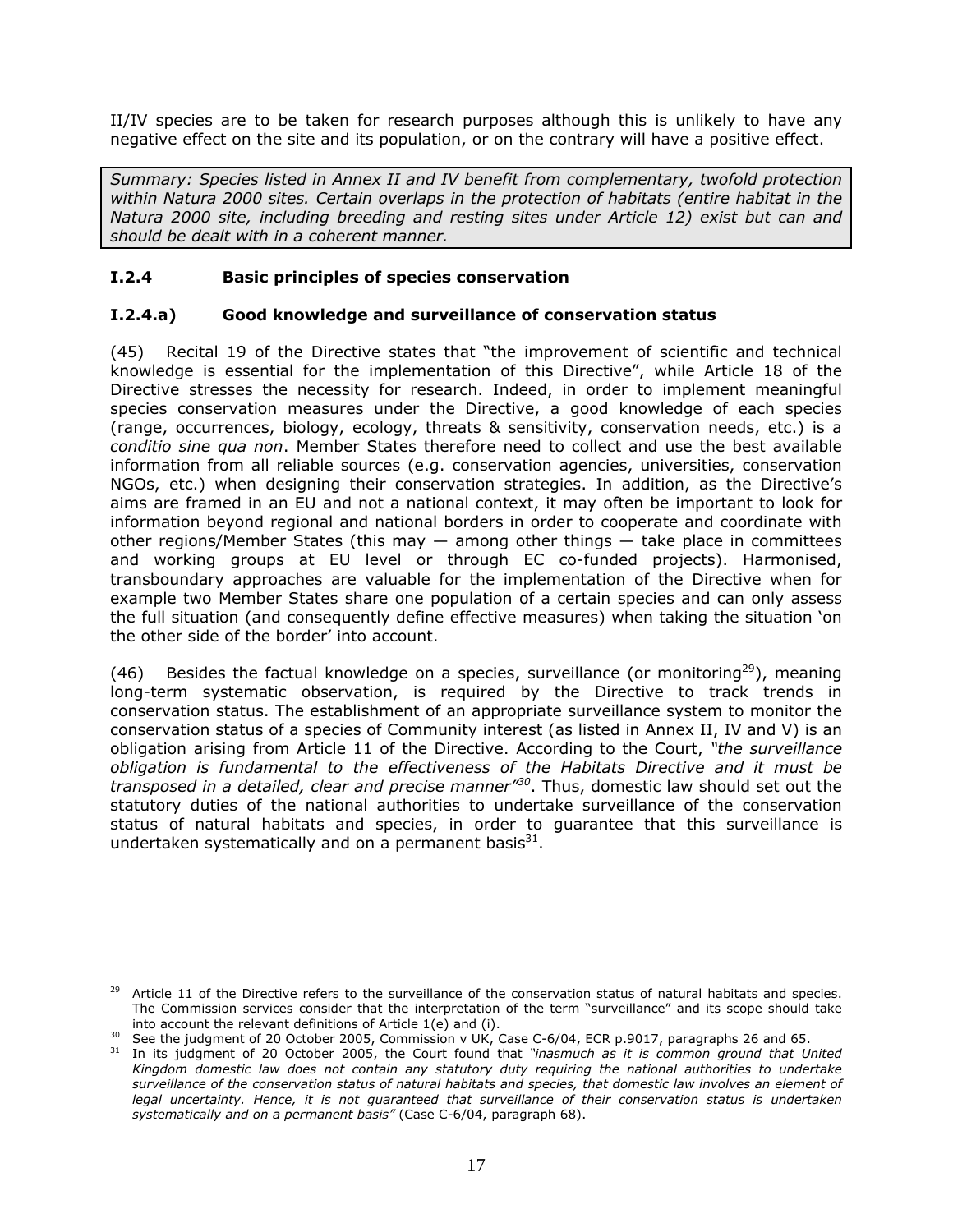*Article 11 (Directive 92/43/EEC)* 

1

*Member States shall undertake surveillance of the conservation status of the natural habitats and species referred to in Article 2 with particular regard to priority natural habitat types and priority species.* 

(47) The scope of Article 11 is not restricted to Natura 2000 sites, but requires monitoring of the conservation status of habitats and species of Community interest, as defined in Article 1 of the Directive, throughout the territories of all Member States.

(48) The position of Article 11, which comes at the end of the section on "conservation of habitats and habitats of species", could give rise to some ambiguity. However, the Commission services consider that this provision applies to the species covered by the 2<sup>nd</sup> pillar as well. This conclusion is based on several grounds. First of all, the text of Article 11 expressly refers to the surveillance of "the conservation status of the natural habitats and species referred to in Article 2", i.e. the natural habitats and species of wild fauna and flora of Community interest. Additionally, Article 14 of the Directive, which is in the 'protection of species' section, includes a reference to the "surveillance provided for in Article 11". This clearly illustrates that the compartmentalisation between these two sections of the Directive is not absolute. Furthermore, the recitals of the Directive refer to the need to set up a system "for surveillance of the conservation status of the natural habitats and species covered by this Directive" for the implementation of the Directive.

(49) A common framework for evaluating conservation status (in three grades) and reporting on this under Article 17 of the Directive was approved by the Habitats Committee in April 2005 $32$ . This framework defines what information is to be reported (and consequently collected) and gives rough guidelines on how to assess conservation status, so that conclusions at European level can be drawn from the national reports. Important elements of the agreement are that the 2007 report should include a first assessment of conservation status for each species and habitat of Community interest, based on the best available information. Reports thereafter (every 6 years) should be based on the surveillance systems put in place<sup>33</sup>. In order to know when a species or habitat has a favourable status, this favourable situation first needs to be defined. Member States are therefore encouraged to define "favourable reference values", to be used as benchmarks in the assessment process.

(50) The status of species should be determined at biogeographical level in Member States (for overviews, national/regional strategies, targets and reporting purposes) and at population level<sup>34</sup> where appropriate (for defining requisite measures, management and derogations). In the case of transboundary populations and species that migrate across the frontiers of the EU, their overall natural range, including migration zones outside the EU, should be considered as well where this is feasible. Repeated or regular monitoring will give an indication as to the appropriateness and effectiveness of the conservation measures chosen.

<sup>32</sup> DocHab-04-03/03 rev.3 "Assessment, monitoring and reporting of conservation status – Preparing the 2001-<br>2007 report under Article 17 of the Habitats Directive".

<sup>&</sup>lt;sup>33</sup> Member States are free to choose their means and methods of gathering data and to adapt monitoring methods to regional differences; however, a certain – voluntary – harmonisation over the medium to long term should be sought.<br><sup>34</sup> Regarding the definition of 'population', a group of spatially separated populations of the same species which

interact at some level (meta-populations) might be used as a biologically meaningful reference unit. This approach needs to be adapted to the species in question, taking account of its biology/ecology.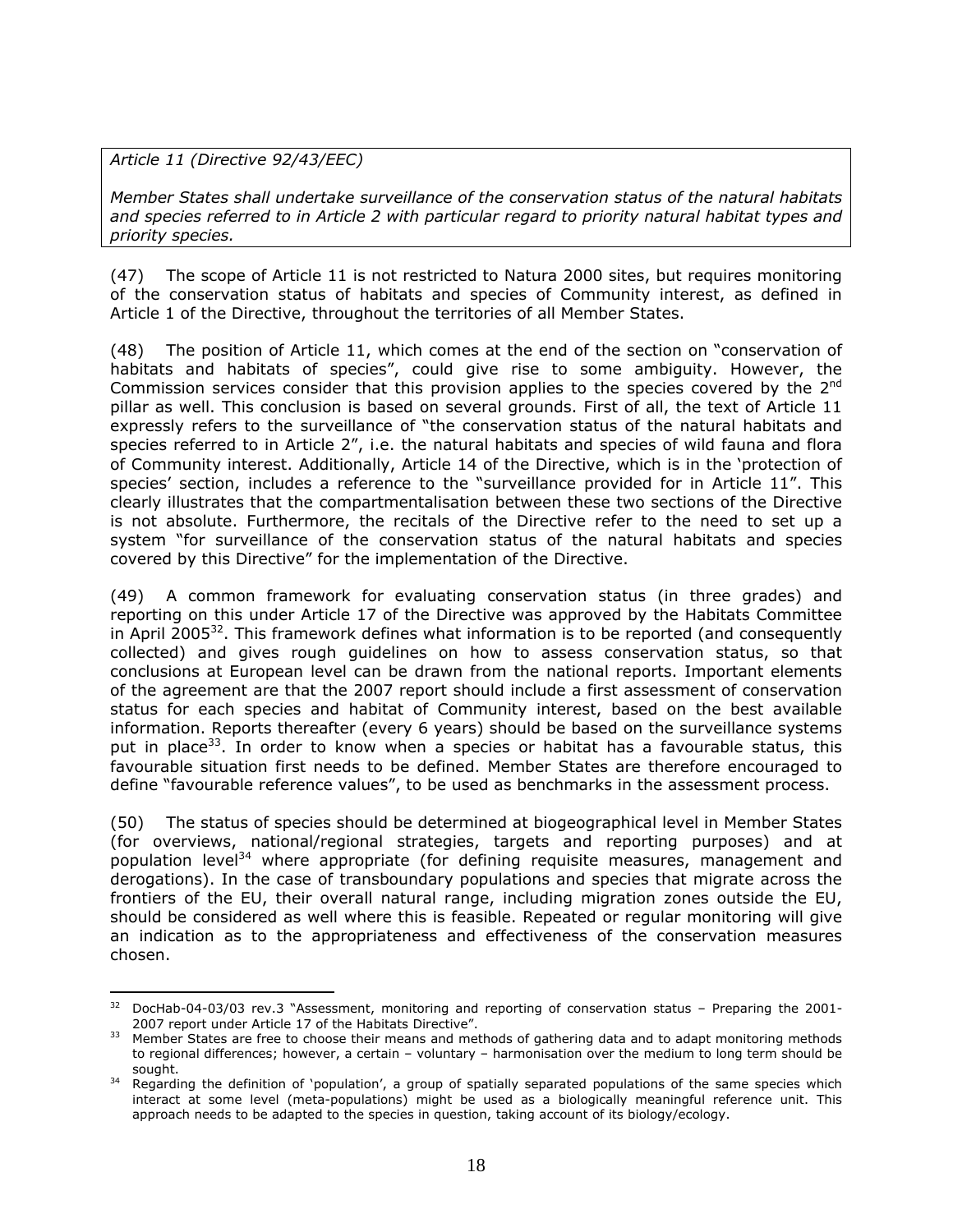(51) Surveillance of the conservation status of animal species should provide valuable information and contribute to effective implementation of the Directive. Such information is also necessary for appropriately applying derogations under Article 16: in order to determine whether any actions would be detrimental to maintaining that species at a favourable conservation status, national authorities must have sufficient information available to assess the conservation status of the species, and to predict the likely effects of any proposed derogation.

(52) In addition to the surveillance of conservation status, there is an explicit obligation under Article 12(4) to establish a system to monitor the incidental capture and killing of Annex IV(a) species and, in the light of the information gathered, to take further research or conservation measures if required. Findings under this system should be incorporated in the overall lessons drawn from the surveillance of conservation status.

*Summary: Good knowledge of a species (range/distribution, occurrence, biology, ecology, threats & sensitivity, conservation needs, etc.) and regular surveillance of its conservation status over time (as required in Article 11) are essential preconditions for any meaningful conservation strategy. Cooperation at EU level and transboundary cooperation might be essential for certain species. An EU framework for assessing conservation status was agreed by Member States in April 2005.* 

# **I.2.4.b) Appropriate and effective character of measures taken**

(53) The Directive does not define in detail the concrete measures needed to fulfil the obligations arising from its various provisions and allows the Member States a certain margin of manoeuvre, or flexibility. The definition, adoption and implementation of such measures fall within the competence of national authorities. The Habitats Directive thus enables the Member States to implement its provisions in a **proportionate and appropriate** manner, an approach that underlies all the provisions of the Habitats Directive, including Articles 12 and 16. However, the discretionary power of Member States should respect some basic requirements.

(54) When it comes to interpreting provisions of a Directive, special attention must be given to the guiding principle laid down in Article 10 of the EC Treaty, which states that *"Member States shall take all appropriate measures, whether general or particular, to ensure fulfilment of the obligations arising out of this Treaty or resulting from action taken by the institutions of the Community. They shall facilitate the achievement of the Community's tasks."*

(55) Consequently, the maintenance or restoration of favourable conservation status has to be taken into consideration when establishing adequate measures for species protection and habitat conservation. Good scientific knowledge and surveillance of a species are preconditions for doing so. The circle is closed when the results of the surveillance of conservation status show that the measures chosen are actually appropriate and **effective** in the field.

(56) The measures taken by the Member States should adequately address the objective pursued, i.e. maintaining and restoring favourable conservation status, while also taking account of economic, social and cultural requirements and regional and local characteristics (Article 2(3)). Such measures will be proportionate where they enable the desired aim to be attained, are necessary for attainment of that aim and are appropriate in terms of the means used.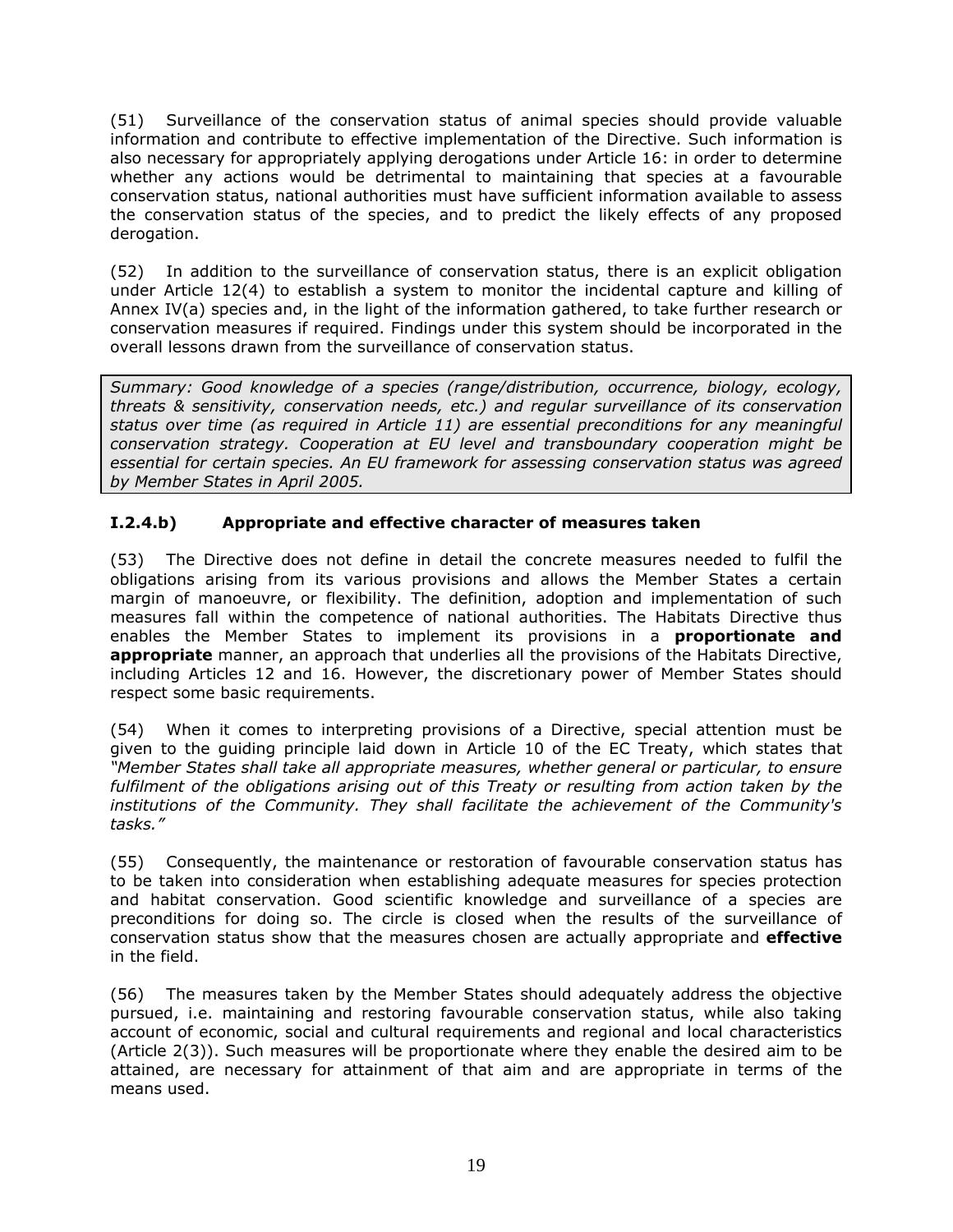(57) In addition, it should be underlined that **a species-by-species approach** also needs to be adopted. The concrete targets to be achieved may differ significantly for each species, and can also evolve (e.g. due to better scientific knowledge). Member States should therefore always consider their implementation actions in the light of the intended objective, the species concerned and the circumstances of each case. Thus, a proportionate approach is not a static concept and becomes an important factor for the flexible implementation of species conservation. However, taking no measures at all on account of a species being in a good conservation status is not an option (see also chapter II.2.3).

(58) Flexibility and proportionality should thus not be misunderstood as concepts that reduce the obligations on Member States to act in an effective way, but need to be seen as providing room for authorities to adapt their way of implementation to the specific circumstances of each case (in conservation status terms, but also in social, economic and cultural terms). The implementation of a flexible and proportionate approach calls for the Member States to act within a clear framework of coordinated and effective measures, applied in a coherent<sup>35</sup> way with sufficient safeguards. According to the Court, "Articles 12, *13 and 16 of the Habitats Directive form a coherent body of provisions intended to protect the populations of the species concerned"36*. Thus, such approaches need to respect the overall objective of the Directive, namely to ensure biodiversity and to maintain or restore, at a favourable status, natural habitats and species of Community interest<sup>37</sup>.

(59) The following paragraphs are intended to explain the link between conservation status, the use of different instruments and their appropriateness and effectiveness.

(60) In general terms, surveillance or an initial assessment of conservation status can conclude that the status of a species is either favourable or unfavourable (classified in different grades). Based on the best available information, the Member States should then define  $-$  in accordance with the provisions of the Directive  $-$  the specific conservation measures needed to maintain (a favourable) or restore (an unfavourable) conservation status for each species.

(61) At this stage, the question as to **what types of measures are obligatory** under the Directive arises depending on the annex in which a species is listed. Chapter II will deal in more detail with the concept of 'requisite measures to establish a system of strict protection' under Article 12. At this point, it will only be noted that certain measures, though important or appropriate for a species, might not be required under the provisions of the Directive depending on the annex in which a species is listed in. In relation to the species protection section, it is important to recognise that proactive habitat management measures (such as restoration of habitats/populations, improvement of habitats) are not an obligation under Article 12, even though they might well be under Article 6. For example, if proactive biotope restoration is needed for a butterfly species listed only in Annex IV(a) because its habitat has nearly disappeared and only a larger habitat would ensure long-term survival, such a measure would not be covered by Article 12. Such situations could be avoided or corrected in the medium to long term by revision of the annexes or the Directive itself.

1

<sup>&</sup>lt;sup>35</sup> Coherence in this context means that flexibility and proportionality cannot be applied only when this seems convenient (for example only when granting derogations) but must at the same time be applied to the requisite measures for the effective protection of species under the strict protection system, so that overall

implementation is in line with the objectives of the Directive.<br>36 Judgment of 20 October 2005, Commission v UK, Case C-6/04, ECR p.9017, paragraph 112, and judgment of 10<br>January 2006, Commission v Germany, Case C-98/03,

If the Commission considers that such an approach does not comply with the Directive, it needs to prove that this is the case (see, for example, the judgment of 6 November 2003, Commission v UK, Case C-434/01, ECR p.13239, paragraph 21).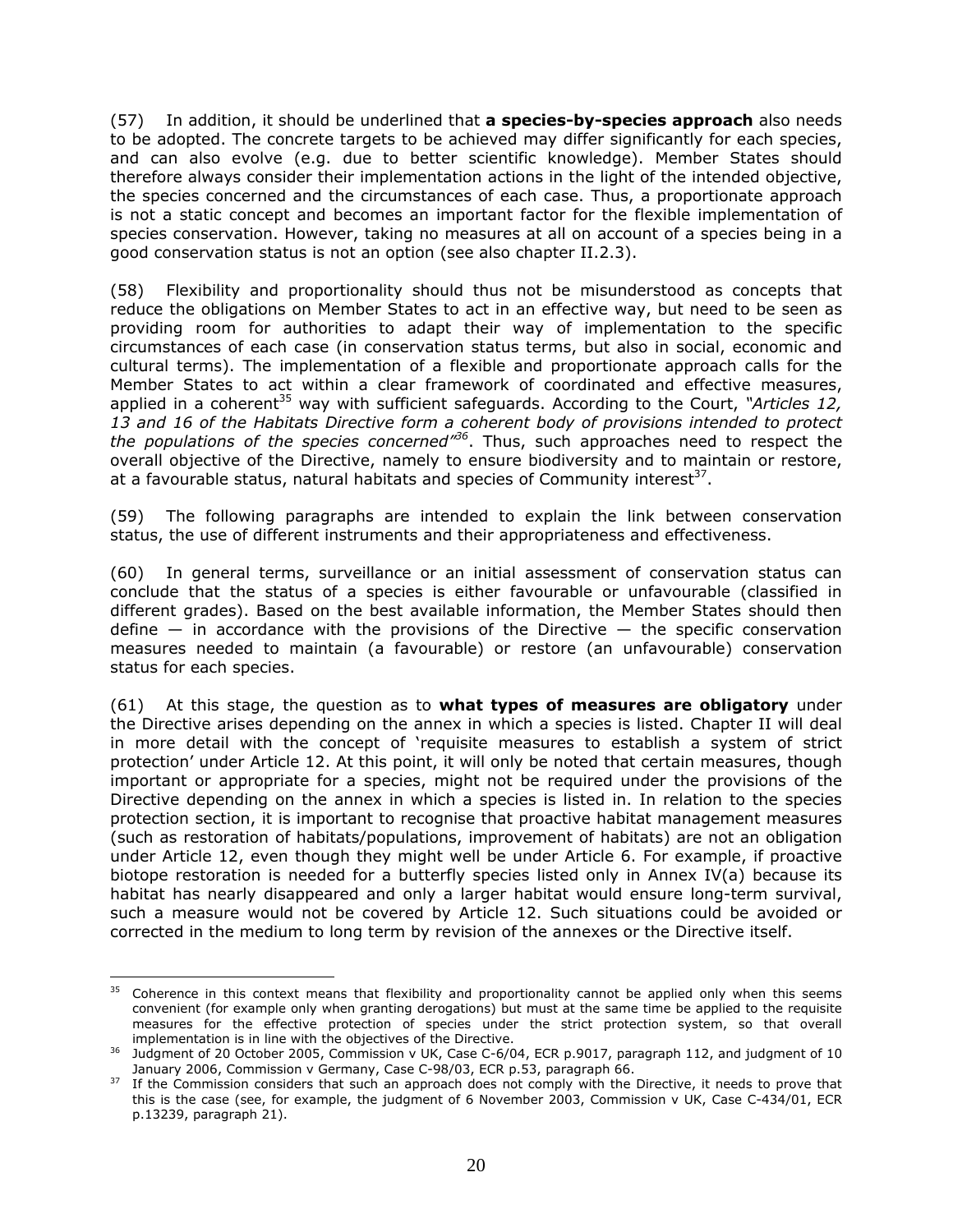- (62) Overall, the following main scenarios can be distinguished:
- 1. If the measures required for a specific species are obligatory under the Directive, there are two possible scenarios:
	- The Member State implements sufficient and verifiable measures to maintain or restore FCS, which is confirmed by the surveillance results; in that case, the measures and surveillance should be continued;
	- The Member State does not implement sufficient and verifiable measures to maintain or restore FCS. This means that it is not complying with its obligations, which normally constitutes an infringement of the Directive.
- 2. If the measures required for a species (or parts of it) are not obligatory under the Directive (e.g. active biotope restoration or reintroduction for a species exclusively listed in Annex IV), there are two possibilities:
	- The Member State implements voluntarily sufficient and verifiable measures to maintain or restore FCS, which is confirmed by the surveillance results; in that case, the measures and surveillance should be continued;
	- The Member State does not implement sufficient and verifiable measures to maintain or reach FCS. In such a case, the need for further action needs to be assessed, which might include modification of the annexes to the Directive if this is the appropriate way of ensuring FCS for a species. Modification of the annexes could involve adding a species listed only in Annex IV to Annex II or upgrading a species to priority status. If modification of the annexes is not likely to bring results, more far-reaching adaptations or additional instruments might be considered $38$ .

(63) This demonstrates the importance of designing appropriate and effective measures in combination with a surveillance system to monitor the conservation status of species.

*Summary: Measures taken by the Member States when implementing the provisions under the Directive should always be proportionate and appropriate to the objective pursued, i.e. maintaining and restoring favourable conservation status. The measures must be appropriate and effective on the ground. There might be some cases where appropriate measures are not obligatory under the Directive. Voluntary measures or adaptation of the Directive and its annexes may be envisaged in such cases.*

1

<sup>&</sup>lt;sup>38</sup> Annexes could also be modified to remove a species as well, since surveillance could reveal a species to be widely abundant.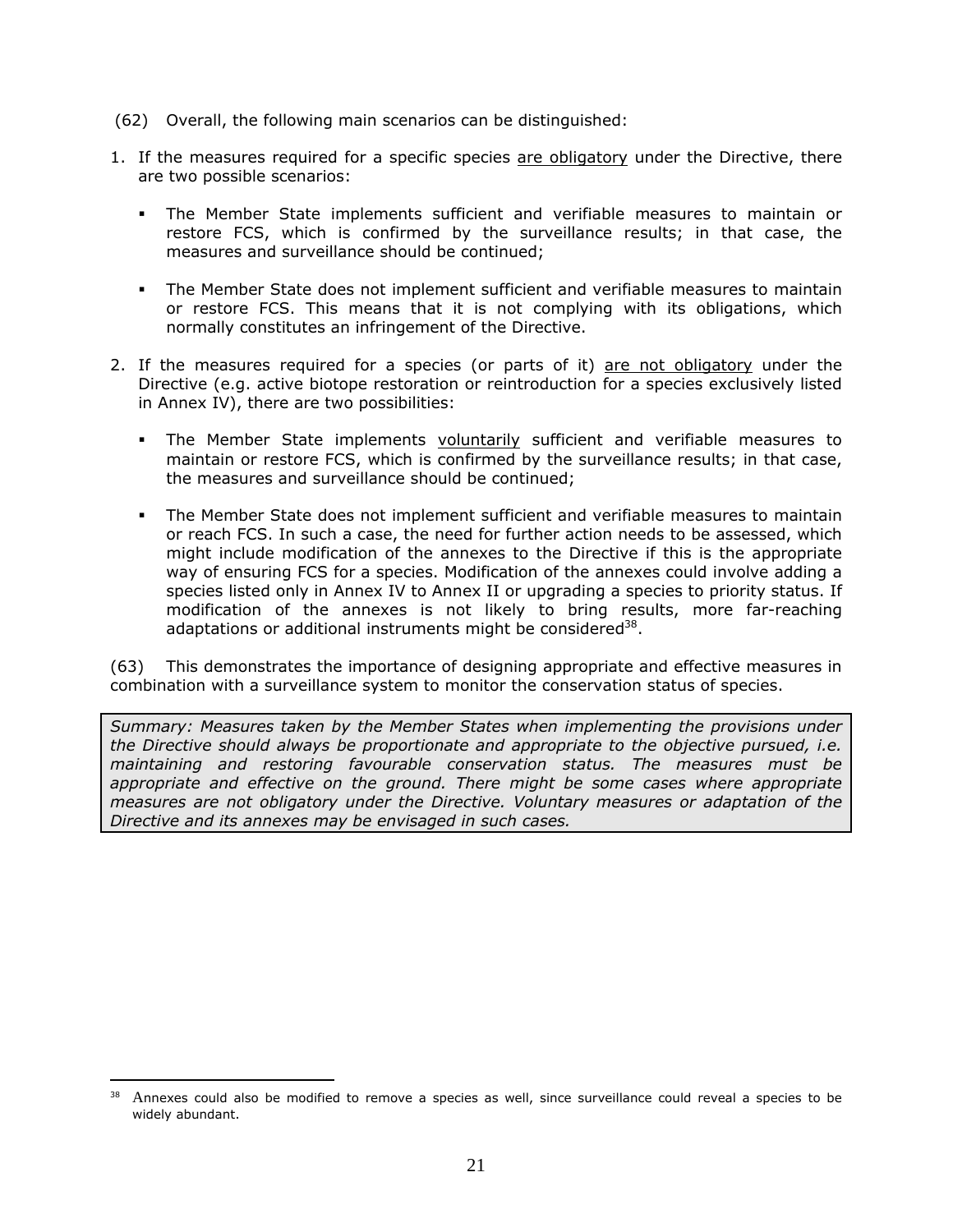### **APPROPRIATENESS AND EFFECTIVENESS OF MEASURES TAKEN**



\* Where monitoring shows that a species is in a favourable status with no need for measures to maintain this situation, and consequently no longer fulfils the criteria for Community interest, modification of the annexes (in this case, removal of the species) should be envisaged.

\*\* This refers to the situation described in chapter 1.2.4.b.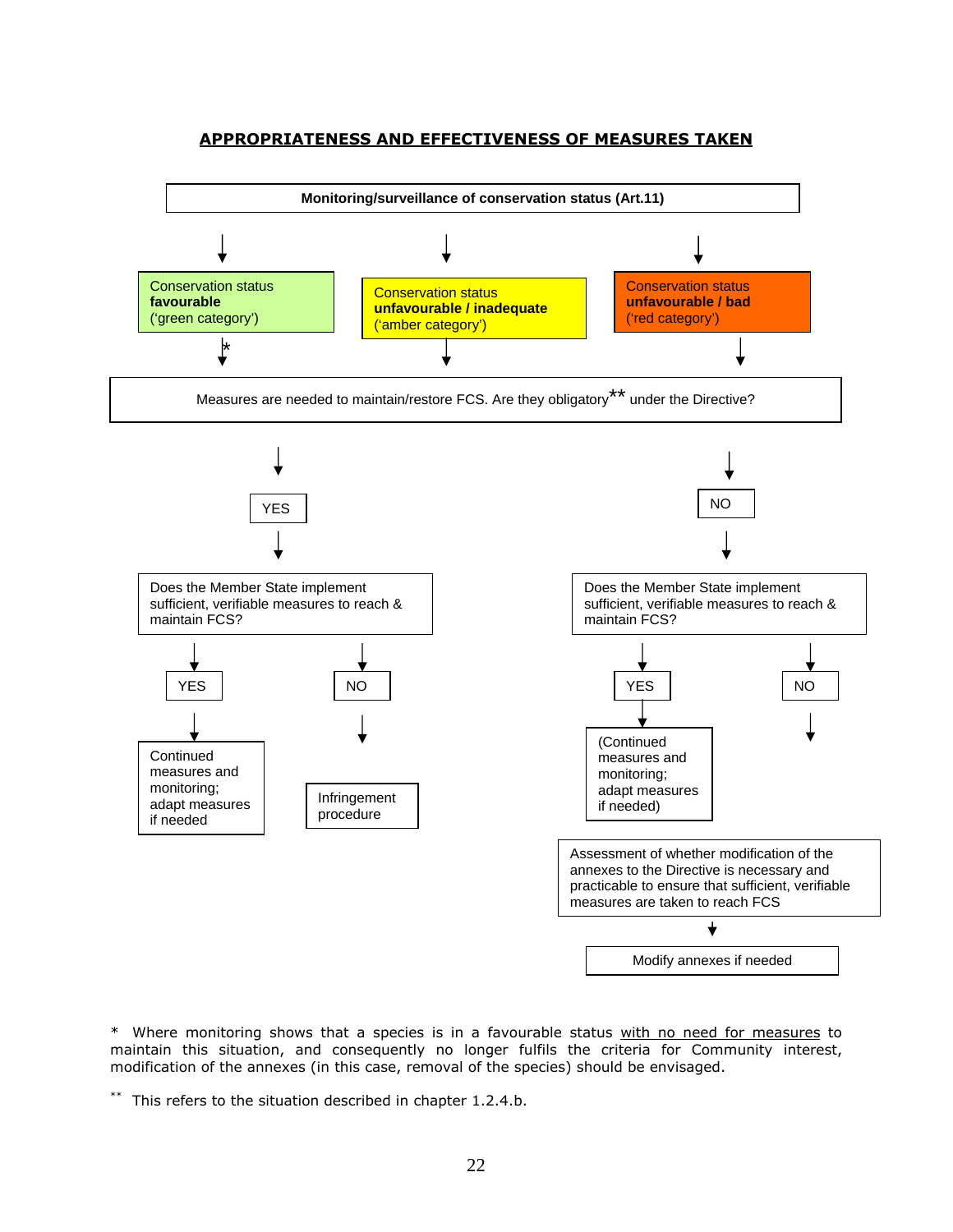# **II. ARTICLE 12**

## **Text of Article 12**

*1. Member States shall take the requisite measures to establish a system of strict protection for the animal species listed in Annex IV (a) in their natural range, prohibiting:* 

*(a) all forms of deliberate capture or killing of specimens of these species in the wild;* 

*(b) deliberate disturbance of these species, particularly during the period of breeding, rearing, hibernation and migration;* 

*(c) deliberate destruction or taking of eggs from the wild;* 

*(d) deterioration or destruction of breeding sites or resting places.* 

*2. For these species, Member States shall prohibit the keeping, transport and sale or exchange, and offering for sale or exchange, of specimens taken from the wild, except for those taken legally before this Directive is implemented.* 

*3. The prohibition referred to in paragraph 1 (a) and (b) and paragraph 2 shall apply to all stages of life of the animals to which this Article applies.* 

*4. Member States shall establish a system to monitor the incidental capture and killing of the animal species listed in Annex IV (a). In the light of the information gathered, Member States shall take further research or conservation measures as required to ensure that incidental capture and killing does not have a significant negative impact on the species concerned.* 

(1) As a part of the second pillar of Directive 92/43/EEC, Article 12 tackles the more specific question of the protection of Annex IV(a) species. Consequently, Article 12 places the emphasis on the direct threats faced by animal species listed in Annex IV(a) rather than the broader question of the conservation of their habitats  $-$  with the exception of  $12(1)(d)$ .

(2) Annex IV(a) encompasses a wide variety of species, from large, wide-ranging vertebrates to small invertebrates with very small home ranges. Some of these animal species benefit from the provisions of the section on 'habitat conservation' but others do not. In the case of species listed only in Annex IV, Article 12 is the main provision for achieving the conservation aim in Article 2.

(3) Before addressing the provisions of Article 12 in detail, it is worth recalling some general legal considerations that have previously been developed by the ECJ.

## **II.1. General legal considerations**

(4) Effective implementation of Article 12 of Directive 92/43/EEC requires full, clear and precise transposition by Member States. According to established case law, "*the provisions of Directives must be implemented with unquestionable binding force and with the*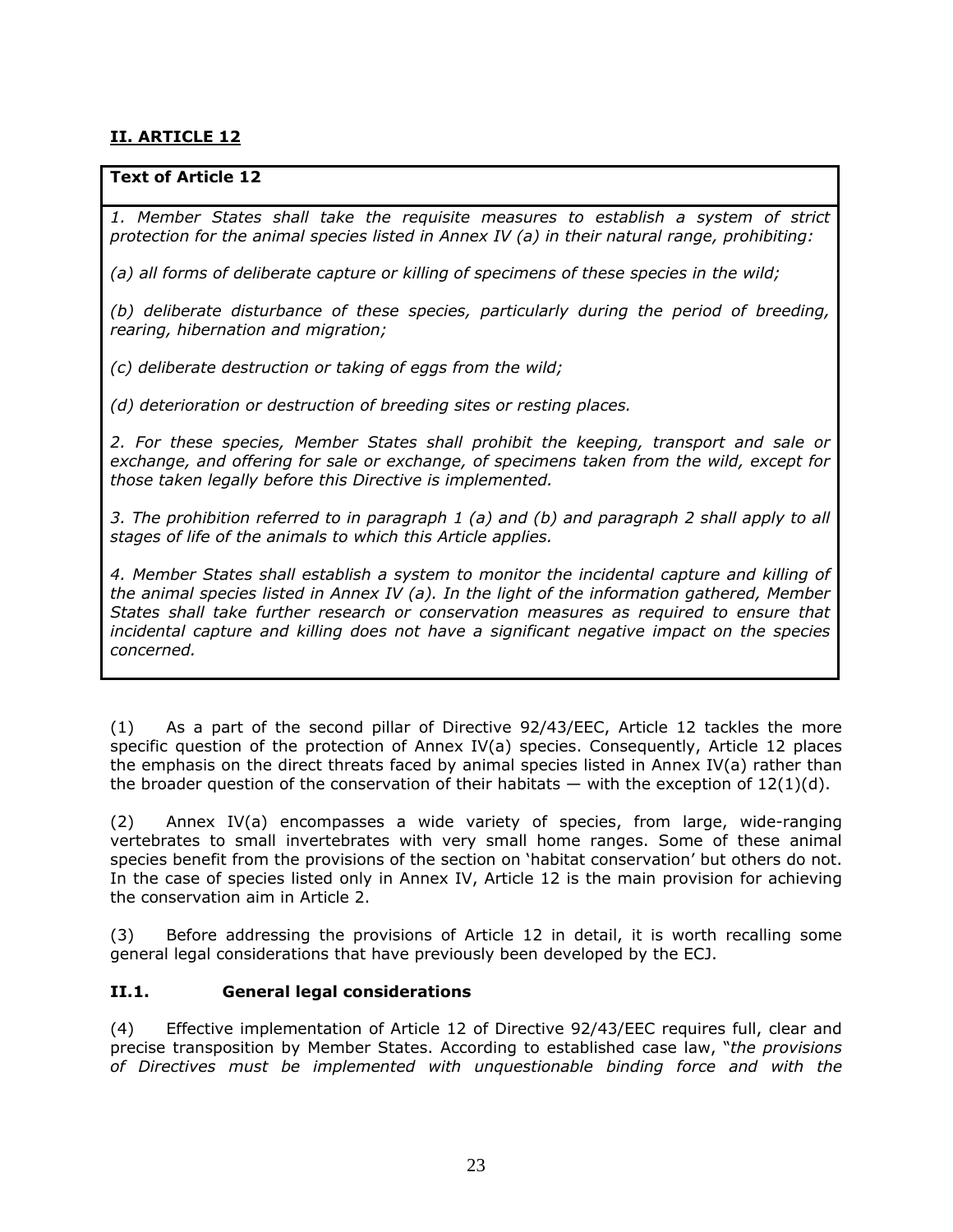*specificity, precision and clarity necessary to satisfy the requirements of legal certainty*"39. For instance, a prohibition on using pesticides where this is likely to have seriously harmful effects on the balance of nature is not as clear, precise and strict as the prohibition of the deterioration of the breeding sites or resting places of protected animals as laid down in Article  $12(1)(d)^{40}$ .

(5) According to the Court, the transposition of a Directive into domestic law does not necessarily require that its provisions be incorporated formally and verbatim in express, specific legislation; a general legal context may, depending on the content of the Directive, be adequate for the purpose, provided that it does indeed guarantee the full application of the Directive with sufficient clarity and precision<sup>41</sup>. Any provisions setting up a strict protection framework should specifically address the issue of Annex IV(a) species protection and meet the requirements laid down by Article 12. It should be observed that the Court<sup>42</sup> emphasised the importance of this question in the *Caretta caretta* case. When asked by the Court to identify, and submit the wording of, the specific provisions in force in their legal system which it believed met the requirements laid down by Article 12, "*the Greek Government merely listed a series of laws, regulations and administrative measures without referring to any specific provisions capable of meeting those requirements.*" In consequence, given the specific character of Article 12, legislative or administrative provisions of a general character, e.g. a mere repetition of the wording of Article 12 in national legislation, may not always satisfy the requirements of species protection and guarantee the effective implementation of Article 12. The formal transposition of Article 12 into national legislation may not always guarantee its effectiveness and may need to be complemented by further implementing provisions to ensure strict protection based on the particularities, specific problems and threats faced by species or groups of species.

(6) When transposing the Directive, Member States must respect the meaning of terms and concepts used by the Directive so as to ensure uniformity in its interpretation and application<sup>43</sup>. This also implies that national transposition measures should quarantee the full application of the Directive without modifying its terms, selectively applying its provisions or adding supplementary conditions or derogations not provided for in the Directive<sup>44</sup>. As the Court has observed, *"faithful transposition becomes particularly important in an instance such as the present one, where management of the common heritage is entrusted to the Member States in their respective territories… It follows that, in the context of the Habitats Directive, which lays down complex and technical rules in the field of environmental law, the Member States are under a particular duty to ensure that their legislation intended to transpose that directive is clear and precise"45*.

(7) For instance, the transposition of Article 12(1)(d) prohibiting the deterioration or destruction of breeding sites and resting places that are "*clearly perceptible*" or "perfectly *known and identified as such*" or prohibiting only the deliberate deterioration or destruction

<sup>39</sup> See in particular the judgment of 20 October 2005 (Commission v UK, Case C-6/04, ECR p.9017, paragraph 27), but also the following judgments: 30 May 1991, Commission v Germany, Case C-59/89, ECR p.2607, paragraphs 18 and 24; 19 May 1999, Commission v France, Case C-225/97, ECR p.3011, paragraph 37; 17

May 2001, Commission v Italy, Case C-159/99, ECR p.4007, paragraph 32.<br><sup>40</sup> See the judgment of 10 January 2006, Commission v Germany, Case C-98/03, ECR p.53, paragraphs 67-68.<br><sup>41</sup> For instance: judgment of 20 October 200

<sup>&</sup>lt;sup>42</sup> See paragraph 29 of the judgment in Case C-103/00.<br><sup>43</sup> For instance: judgment of 28 March 1990, Criminal proceedings against G. Vessoso and G. Zanetti, joined

cases C-206 and 207/88, ECR p.1461.<br><sup>44</sup> Judgment of 13 February 2003, Commission v Luxembourg, Case C-75/01, ECR p.1585, paragraph 28.<br><sup>45</sup> See for instance the judgment of 20 October 2005, Commission v UK, Case C-6/04, E 25-26 and the judgment of 10 January 2006, Commission v Germany, Case C-98/03, ECR p.53, paragraphs 59-60.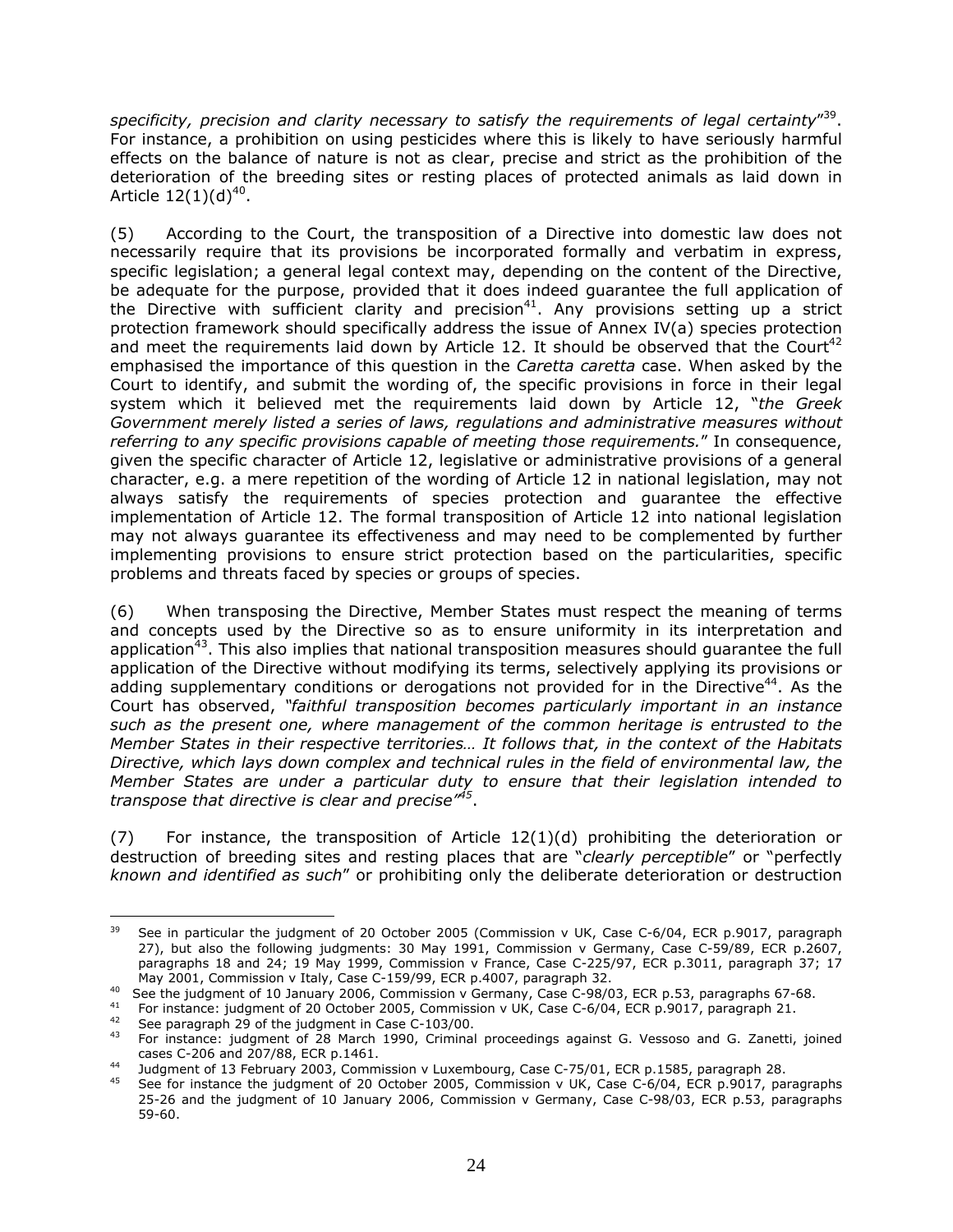of breeding sites or resting places<sup>46</sup> modifies the substance of Article  $12(1)(d)$  and limits its scope of application. The same goes for the exemption of lawful acts from the application of Article  $12(1)(d)$ . This kind of transposition is therefore incompatible with Article  $12(1)(d)$ .

(8) In addition, "*mere administrative practices, which by their nature may be changed at will by the authorities, cannot be regarded as constituting proper compliance with the obligation on Member States to which a Directive is addressed, pursuant to Article 189 of the Treaty*"47. It has to be stressed that the existence of national case law alone, with no specific legal provision, cannot be considered as properly complying with the obligation to fully transpose a Directive.

*Summary: Effective implementation of Article 12 requires full, clear and precise transposition by Member States. The provisions in their laws must be specific enough to be capable of meeting the requirements of the Directive.* 

#### **The** *Caretta caretta* **Judgment**

The judgment of 30 January 2002 in the *Caretta caretta* case (Commission versus Greece, Case C-103/00) was the first judgment on the application of Article 12 of the Habitats Directive (Directive 92/43/EEC) for a specific species. The Court had never given an interpretation on its application and scope prior to this judgment.

The loggerhead sea turtle (*Caretta caretta*) is listed in Annexes II and IV to Directive 92/43/EEC as a species of Community interest in need of strict protection. Laganas Bay on the island of Zakynthos is the most important breeding site for this turtle in the Mediterranean and has also been proposed as a Site of Community Importance for the Natura 2000 network.

In 1998, a number of non-governmental organisations exposed the deterioration in the conditions for this species of sea turtle on Zakynthos. The main problems were uncontrolled use of the island's beaches and the surrounding sea for tourism-related activities, including, among other things, the erection of illegal buildings, the use of mopeds on beaches and other activities with potential negative impacts on these turtles. The Commission called on the Greek authorities to provide information on the measures taken to protect the species on this island. Based on this information and the findings of Commission officials on missions, an infringement procedure under Article 226 of the Treaty was initiated on the grounds that Greece had failed to fulfil its obligations under Article  $12(1)(b)$  and (d) of the Habitats Directive. In the course of the pre-litigation procedure, the Greek authorities maintained that all the appropriate measures to ensure the protection of the turtle had been taken or were in the process of being adopted and implemented.

After an updated assessment of the situation by the Commission services in 1999, it was still found to be inadequate and the case was referred to the Court of Justice. More specifically, the Commission alleged that Greece had contravened this Article, firstly by not adopting a legal framework designed to ensure the strict protection of *Caretta caretta* against any deliberate disturbance during its breeding period and against any deterioration in, or destruction of, its breeding sites and secondly by not taking any concrete, effective measures on the ground to avoid such problems.

<sup>46</sup> See also the Court judgment of 20 October 2005, Commission v UK, Case C-6/04, ECR p.9017, paragraph 79. For example: judgment of 23 February 1988, Commission v Italy, Case 429/85, ECR p.843, paragraph 12;

judgment of 11 November 1999, Commission v Italy, Case C-315/98, ECR p.8001, paragraph 10; judgment of 13 February 2003, Commission v Luxembourg, Case C-75/01, ECR p.1585, paragraph 28.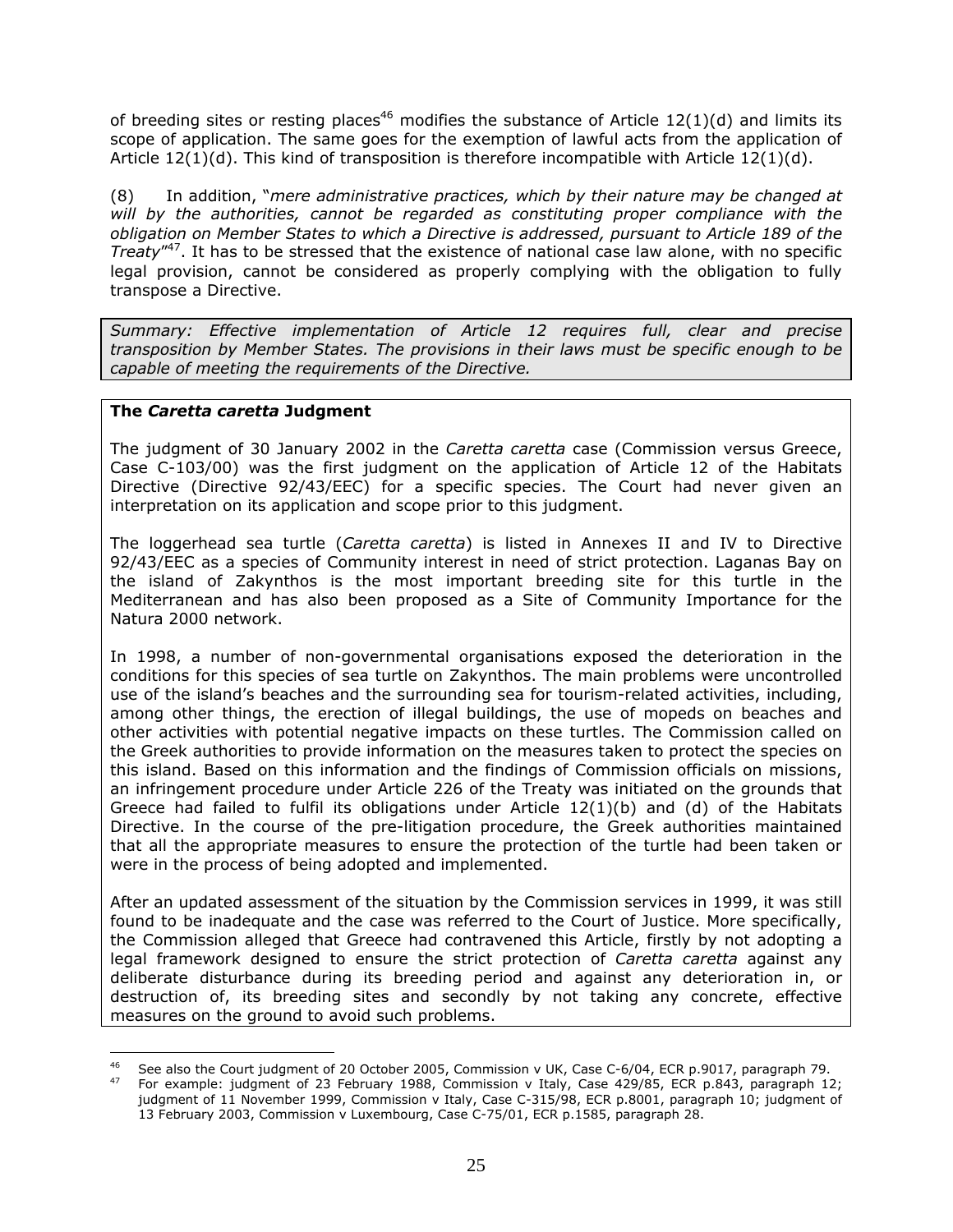On 30 January 2002, the Court accepted the Commission's arguments and condemned Greece for its failure to establish and implement an effective system of strict protection for the sea turtle *Caretta caretta* on Zakynthos. In particular, the Greek authorities had not taken the requisite measures to avoid disturbance of the species during its breeding period and activities that may bring about deterioration or destruction of its breeding sites.

# **II.2. Requisite measures for a system of strict protection**

(9) Article 12 of Directive 92/43/EEC obliges Member States to take requisite measures to "establish and implement an effective system of strict protection"<sup>48</sup> for the animal species listed in Annex IV(a) in their natural range. This wording leads to several questions as regards the definition of certain terms.

(10) The Directive, while clearly setting out the prohibitions, does not define in detail the "requisite" measures for their implementation and for the establishment of a "system" of strict protection for each of the species concerned. The interpretation and implementation of Article 12(1)(a) to (d) should take into account the aim of the Directive as laid down in Article 2. Article 12 should not be interpreted as requiring the adoption of pro-active habitat management measures, such as for example the restoration or improvement of habitats for certain species. Thus, the Directive gives a certain margin of manoeuvre to the Member States, which are responsible for defining, adopting and implementing the requisite measures establishing a "system" of strict protection for each of the animal species listed in Annex IV(a). However, the discretionary power of Member States is subject to some limitations and should respect some basic requirements.

## **II.2.1. Measures to establish and effectively implement a system of strict protection**

(11) The Commission considers that the full and effective application of Article 12 requires, on the one hand, the establishment of a coherent legal framework, i.e. the adoption of specific laws, regulations or administrative measures to effectively prohibit the activities indicated in Article 12(1), and, on the other hand, the application of concrete measures to enforce these provisions on the ground for the protection of Annex IV(a) species.

(12) The Court also adopted this approach in Cases C-103/00 (concerning the protection of *Caretta caretta* in Zakynthos<sup>49</sup>), C-518/04 (concerning the protection of *Vipera schweizeri* in Milos<sup>50</sup>) and C-183/05 (concerning the protection of several Annex IV species in Ireland<sup>51</sup>). In particular, in Case C-103/00, the Advocate General provided a detailed analysis of the significance and scope of the concept of "system of strict protection".

(13) This concept is fundamental for the application of Article 12. In the *Caretta caretta* case, the Court declared that Greece had failed to fulfil its obligations under 12(1) of Directive 92/43/EEC, since it had failed to take "*the requisite measures to establish and implement an effective system of strict protection for the sea turtle Caretta caretta on Zakynthos to avoid disturbing the species during its breeding period and to avoid activities which may deteriorate or destroy its breeding sites*." Thus, full application of Article 12

<sup>1</sup> 

<sup>&</sup>lt;sup>48</sup> See the judgment of 30 January 2002, Commission v Greece, Case C-103/00, ECR p.1147.<br><sup>49</sup> Judgment of 30 January 2002, Commission v Greece, Case C-103/00, ECR p.1147. See also the judgment of 17 January 1991, Commission v Italy, C-157/89, ECR p.57 (in particular paragraph 14), which concerns Article 7 of Directive 79/409/EEC.<br><sup>50</sup> Judgment of 16 March 2006, Commission v Greece, Case C-518/04, ECR p.42.<br><sup>51</sup> Judgement of 11 January 2007, Commission v Ireland, Case C-183/05, not yet published in the ECR.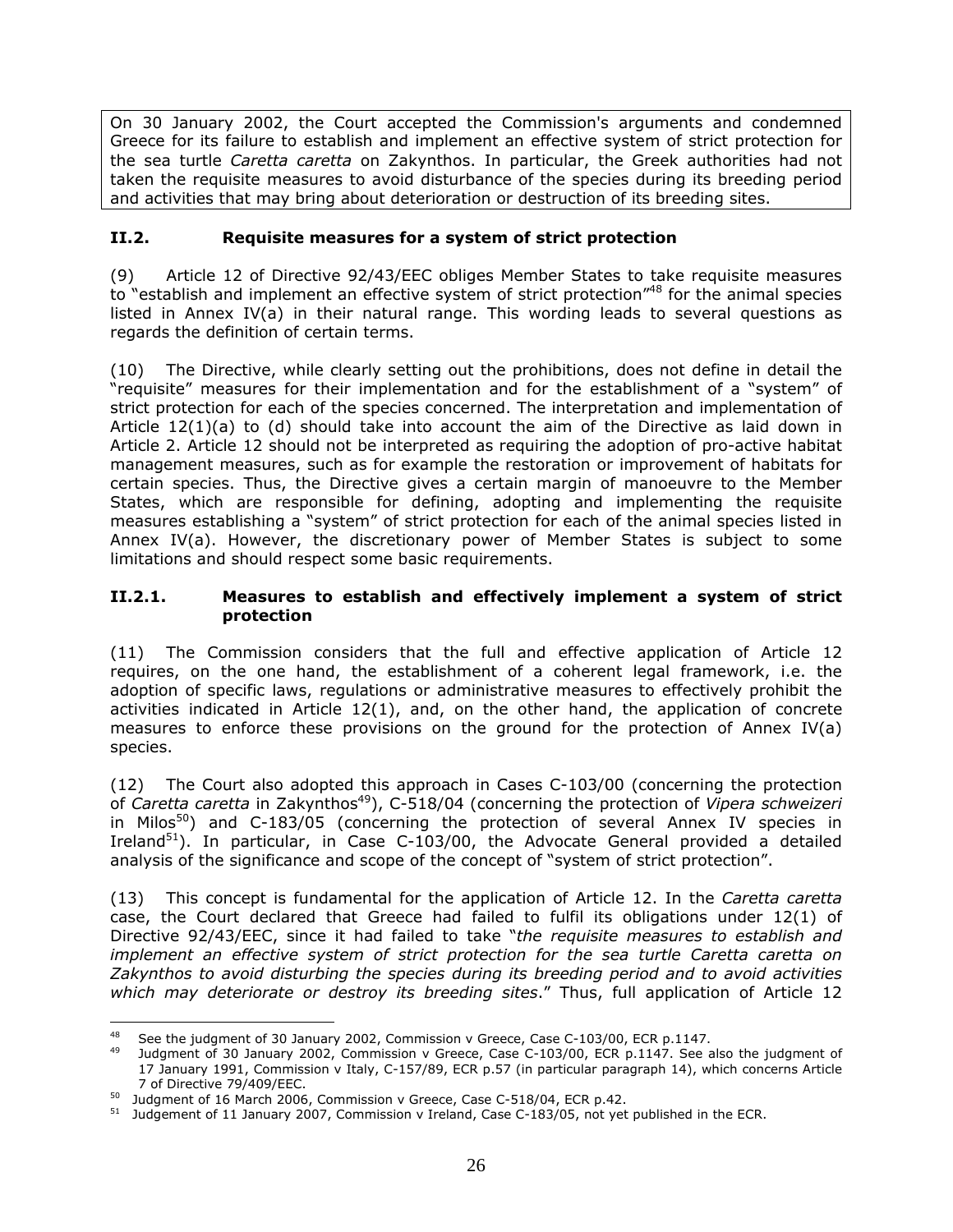requires the establishment and implementation of a system of strict protection which effectively prohibits the activities indicated in Article 12(1).

(14) To summarise the above, an adequate system of strict protection for Annex IV(a) species consists in **a set of coherent and coordinated measures of a preventive nature**. This results directly from the term "system" and also takes account of the need to establish a link between the adopted measures and the objectives of Article 12 and the Directive in general. These measures must contribute to the aim of maintaining the species in the long term or restoring its population in its habitat and must be **effectively enforced**.

(15) Moreover, this interpretation is borne out by recitals  $3^{52}$  and  $15^{53}$  of the Directive, which refer to the encouragement of human activities and to management measures with a view to maintaining or restoring species at a favourable conservation status. Of course, the recitals themselves do not have any binding legal effect and can never override the substantive provisions of the Directive. The Court does not use the preamble to directly ground a judgment. However, the preamble is often used as an aid in interpreting the substantive provisions of secondary legislation<sup>54</sup>.

(16) The need for coherent and coordinated measures of a preventive nature in order to implement the requirement for the strict protection of Annex IV(a) species does not necessarily imply the establishment of new structures or authorisation procedures at national level. Regarding projects that may affect an Annex IV species, **Member States can adapt existing planning procedures to meet the requirements of Article 12.** This means that assessment of the impact on species can be built into the appraisals that form part of existing decision-making processes at various levels in a Member State, including e.g. land-use planning decisions. With regard to ongoing activities, all Member States will most likely employ planning procedures, regulations or best practice codes, which could then be used as tools to implement Article 12 provisions.

*Summary: The full and effective application of Article 12 requires, on the one hand, the establishment of a legal framework of coherent and coordinated measures and, on the other, the application of concrete, coherent and coordinated measures to enforce these provisions on the ground effectively.* 

#### **II.2.2. Measures to ensure favourable conservation status**

(17) The interpretation of Article 12 has to take into consideration the objective of Directive 92/43/EEC<sup>55</sup> set out in Article 2, which applies, without distinction, to all Annexes. Consequently, strict protection measures adopted under Article 12 should aim to fulfil the main objective of the Directive by contributing to the maintenance or restoration, at favourable conservation status, of Annex IV(a) species of Community interest, while taking into account economic, social and cultural requirements and regional and local characteristics.

1

 $52$  "Whereas the maintenance of such biodiversity may in certain cases require the maintenance, or indeed the encouragement, of human activities."

encouragement, of human activities." 53 "Whereas a general system of protection is required for certain species of flora and fauna to complement Directive 79/409/EEC; whereas provision should be made for management measures for certain species, if their conservation status so warrants, including the prohibition of certain means of capture or killing, whilst providing for the possibility of derogations on certain conditions".

providing for the possibility of derogation<br>  $54$  For example, judgment 28 February 1991, Commission v Germany, Case C-57/89, ECR p.883.<br>
See chapter I.2.1.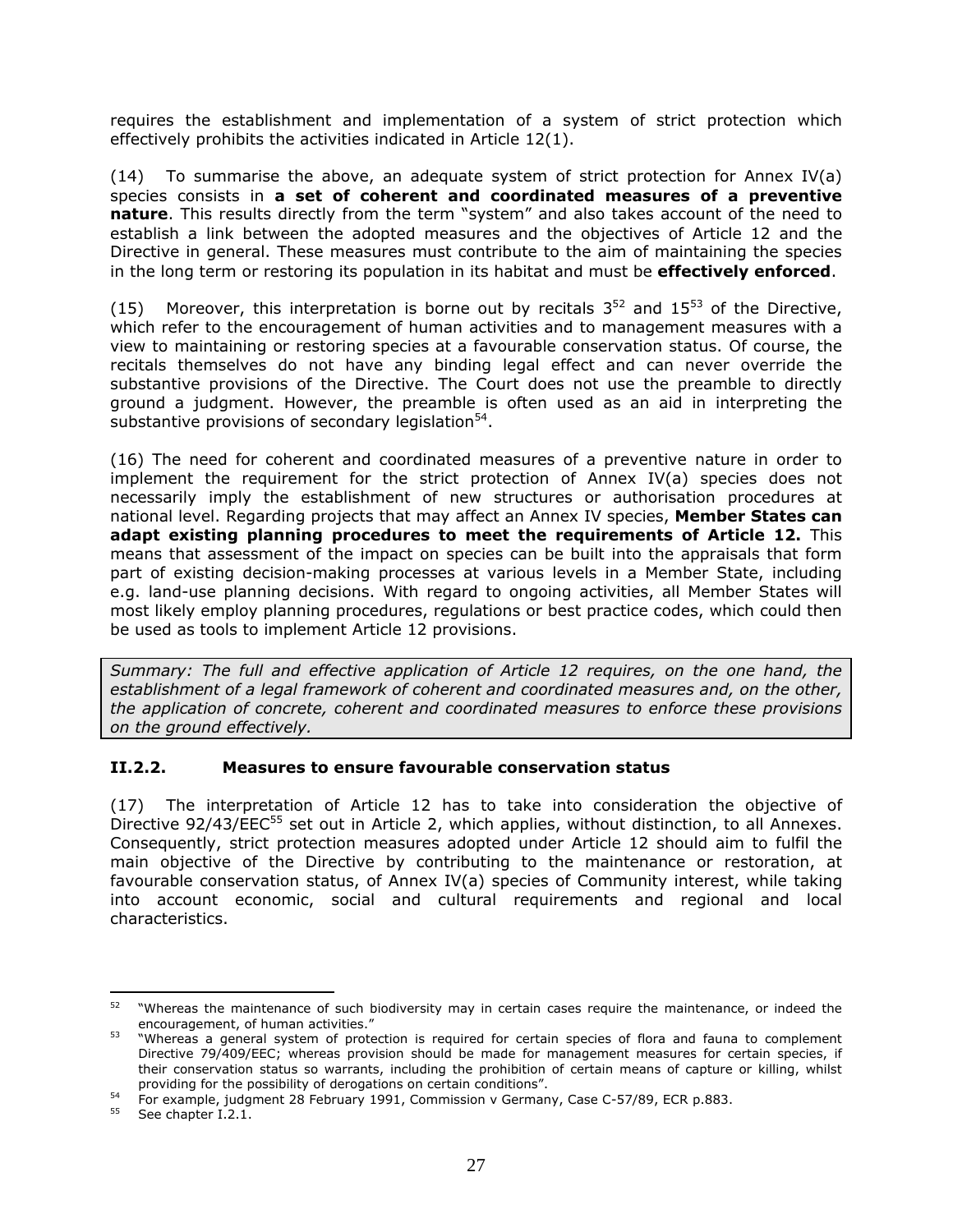(18) Furthermore, Article 12 has to be interpreted in the light of Article 1(i), which defines the favourable conservation status of a species. In addition, the measures taken by the Member States should be appropriate with a view to attaining the objective of maintaining or restoring the conservation status of a species. This implies that the measures to be taken must be decided depending on the particular circumstances of each situation and taking into account the specificity of each species. For instance, the characteristics of a species, such as its conservation status, may justify more specific or intense protection measures.

*Summary: Strict protection measures adopted under Article 12 must contribute to fulfilling the main objective of the Directive, namely maintaining or restoring a favourable conservation status.* 

# **II.2.3. Measures regarding the situations described in Article 12**

(19) The scope and type of measures taken to establish a system of strict protection are circumscribed by the content of the prohibitions and other obligations in Article 12 (see also chapter II.3). Consequently, the measures taken must relate to actions that threaten the species  $(12(1)(a)-(c), 12(2), 12(4))$  or defined elements of their habitats  $(Article 12(1)(d)).$ Article 12 does not, in itself or in conjunction with Article 2, oblige Member States to take proactive habitat management measures. What is required are measures to effectively implement the prohibitions of Article 12.

(20) It is obvious that different types of measures may be required to address each specific species listed in Annex IV and each specific situation. In addition, as already stated in chapter II.1, mere repetition of the wording of Article 12 in national legislation may not always satisfy the requirements of species protection. The transposition of Article 12 into national legislation should guarantee its effective implementation. Based on the particularities, specific problems and threats faced by species or groups of species, Member States should adopt provisions specifically for their protection. It is the responsibility of national authorities to define the measures necessary to implement the prohibitions of Article 12 and to ensure the strict protection of animal species. The nature of these measures will depend on each national system.

(21) However, for some species and in some situations, the adoption and implementation of purely prohibitive measures may not be sufficient, and may not guarantee effective implementation of Article 12. In such cases, Article 12 requires the adoption and implementation of preventive measures. It is also evident from the wording of Articles 12 and 1(i), and from the objective of "maintaining" a favourable conservation status, that Member States are bound by their obligations under Article 12 even before any reduction in numbers of the species has been confirmed or the risk of this protected species disappearing has become a reality<sup>56</sup>. Even if a species has a favourable conservation status and is likely to have this in the foreseeable future, Member States should take preventive measures to protect the species by effectively prohibiting the activities indicated in Article 12.

(22) This view was supported in Cases C-103/00, C-518/04 and C-183/05, where the Court stressed the importance of the preventive character of the measures taken<sup>57</sup>. The Court rejected the Greek Government's argument that a decrease in the number of nests needed to be proved in order to demonstrate the absence of strict protection for *Caretta* 

<sup>&</sup>lt;u>.</u> 56 See in particular paragraph 43 of the Advocate General's opinion and paragraph 31 of the *Caretta caretta*

<sup>&</sup>lt;sup>57</sup> This solution had already been applied in the Santoña case (judgment of 2 August 1993, Commission/Spain, Case C-355/90, ECR, p.4221, paragraph 15).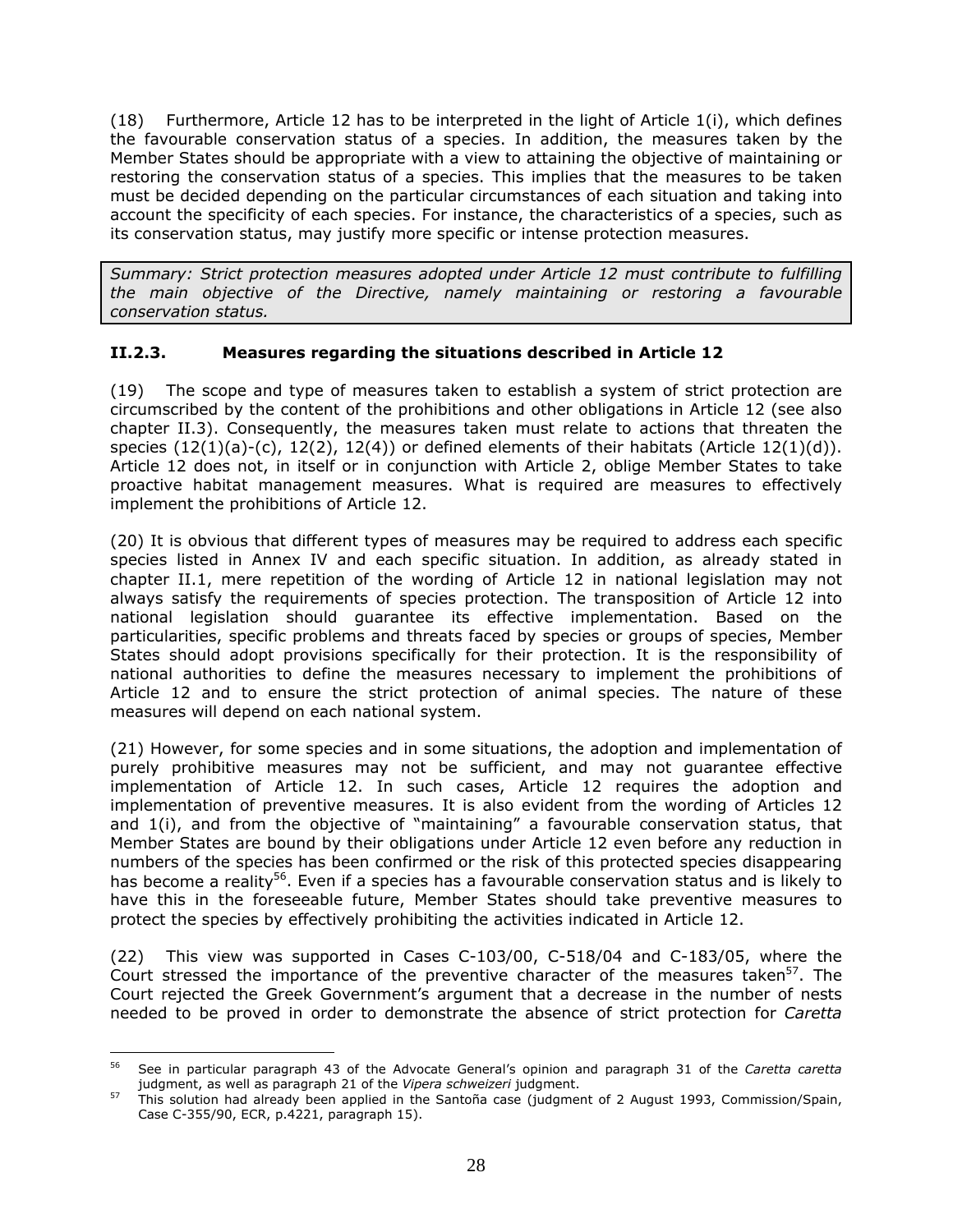*caretta*. According to the Court *"the fact that it does not appear that the number of nests of that species has decreased over the last 15 years does not, of itself, call this finding into question"*, i.e. the absence of a system of strict protection for *Caretta caretta*. The same goes for arguments such as the good state of the environment or the stability of a species population. It clearly follows that the measures to be taken under Article 12 should not be purely prohibitive but should also be of a preventive nature.

(23) Such an approach is also founded on Article 174 of the EC Treaty, according to which "*Community policy on the environment shall aim at a high level of protection*", and is based on the precautionary principle and on the principle that preventive action should be taken. Preventive measures anticipate the threats and risks a species may face and are particularly important in preventing deterioration or destruction of breeding sites or resting places of Annex IV(a) species (Article  $12(1)(d)$ ). Preventive measures that at the same time ensure effective implementation of the prohibitions in Article 12 "on the ground" could include for example:

- information campaigns to raise awareness among a general or targeted public (e.g. landowners, etc.) of the protection requirements for certain species;
- action to have species protection considerations taken into account by relevant economic sectors interfering with Annex IV species (e.g. agriculture, forestry) to avoid the negative impacts of certain land-use practices. This could include training, codes of conduct, guidance documents, or the adaptation of forestry or agricultural plans and best practice or administrative procedures.
- active prevention of likely disturbances (e.g. restricting access to bat caves during sensitive periods to avoid disturbance or vandalism)
- inspections
- preparation of national conservation plans, which could set out in detail the measures mentioned above and provide practical guidance to local/regional authorities, affected interest groups, etc. in effectively implementing provisions for specific species

## **National Species Action Plans in Sweden**

Sweden has put forward about 120 National Action Plans for threatened species that will be developed and initiated in the period 2003 – 2006. A National Action Plan (NAP) is not a legal document, but serves as guidance for authorities, organisations and landowners on important actions needed to conserve species and to review their ecology and present-day status. The NAP normally sets out the division of responsibility among relevant bodies.

The establishment of an NAP is coordinated by one of the 21 County Administration Boards. They normally do not write the plan themselves, but contract an expert (there is a guidance document on how to write NAPs and on the adoption procedure). When the Administration Board and the Swedish Environmental Protection Agency (SEPA) agree that there is a good draft available, the plan is circulated for consideration by relevant bodies and experts. Based on comments received, the plan is modified and finally adopted by the SEPA. The NAP normally includes a draft budget, provided by the SEPA and other bodies. SEPA's present annual budget (2005) for producing and implementing plans is about 6.5 million euros.

Main elements of a Swedish NAP:

- $\triangleright$  Formal decision by the Swedish EPA to adopt the NAP
- $\triangleright$  Time period, follow-up and review of the Plan
- $\triangleright$  Brief description of the species, their ecology and biology, and genetic aspects (if relevant)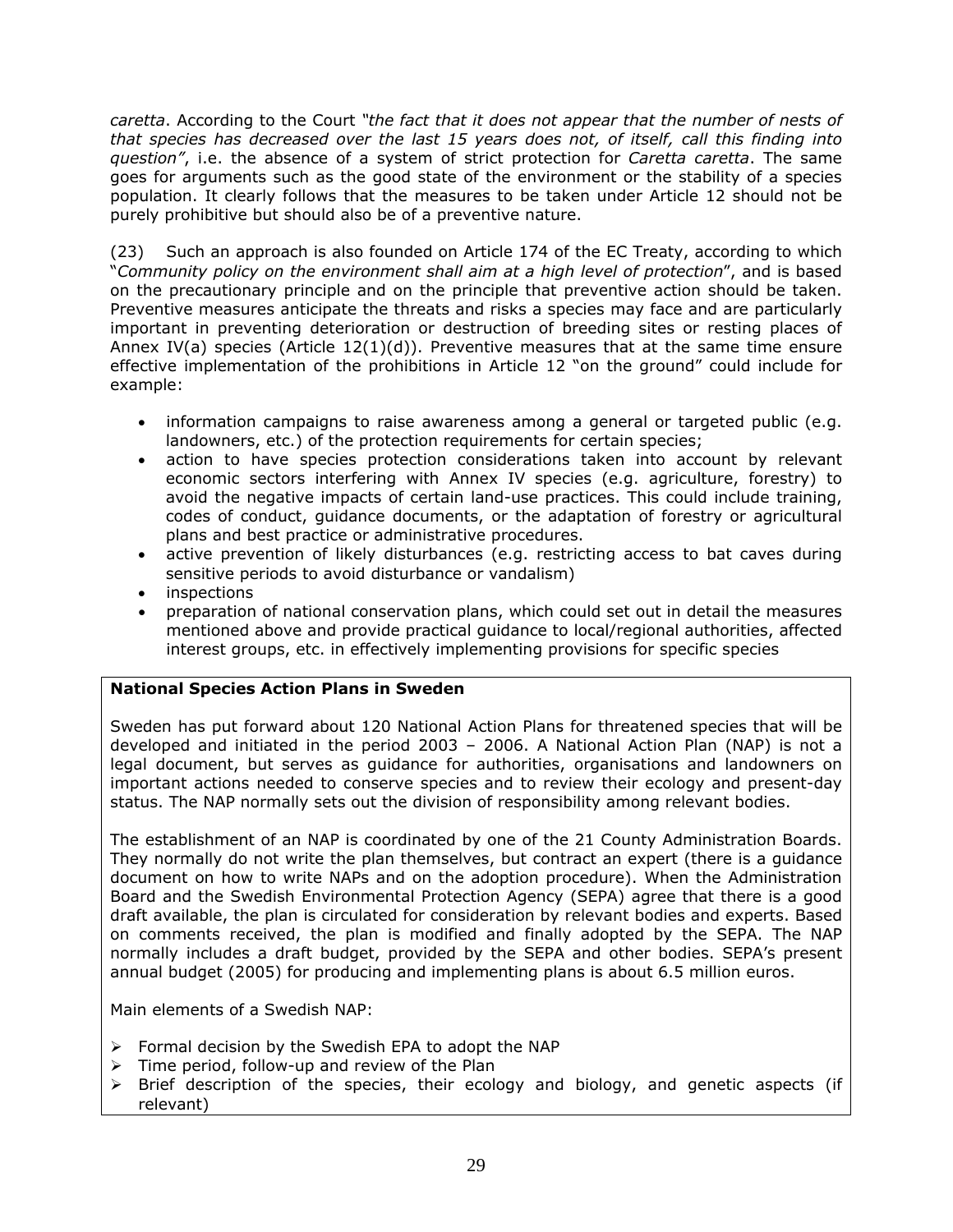- $\triangleright$  Distribution and conservation status
- $\triangleright$  Status in relation to national and international legislation and commitments
- $\triangleright$  Reasons for decline and identified threats
- $\triangleright$  Experiences from previous actions (if any)
- $\triangleright$  Vision for the future and gap analyses
- ¾ Short-term and long-term NAP objectives
- $\triangleright$  Priority measures to be taken
- $\triangleright$  Recommendations targeting municipalities, landowners and others
- ¾ Description of consequences to other species/habitats and conflicts of interests
- ¾ References
- $\triangleright$  Appendices (maps, diagrams, and a table with an overview of all agreed actions, actors, priorities, costs and finance)
- $\triangleright$  Summaries in Swedish and English

The plans, which usually cover a period of several years, are supported by yearly plans dealing with the concrete action to be undertaken. Approximately 40 NAPs have so far been established, e.g. for *Hyla arborea, Bombina bombina, Osmoderma eremita, Margaritifera margaritifera, Ursus arctos* and many others. The programme is ongoing, will probably gain a larger budget in the coming years, and is coupled with environmental objectives approved by the Swedish parliament.

Consequently, for some species, preventive measures would also form part of the "requisite measures" for the system of strict protection. They are not the same as proactive biotope management measures such as restoration or habitat improvement.

*Summary: Measures to be taken under Article 12 are circumscribed by the content of the prohibitions and other obligations in Article 12. However, as national legislation should guarantee the effectiveness of Article 12, the formal transposition of Article 12 prohibitions may not be sufficient and Member States should define the measures necessary to implement the prohibitions of Article 12 and ensure the strict protection of species. In addition, for some species and in some situations, the adoption and implementation of preventive measures may be required. Preventive measures anticipate the threats and risks a species may face and are particularly important in preventing deterioration or destruction of the breeding sites or resting places of Annex IV(a) species.* 

## **II.2.4. Provisions of Article 12(1) (a)-(d) in relation to ongoing activities**

(24) While the application of protection provisions can be clearly linked to development permitting procedures, for e.g. construction projects and infrastructure, ongoing activities such as **agriculture and forestry**58, for example, pose a more complex set of issues. The majority of activities and practices in these sectors are not subject to prior approval or consent and it would be disproportionate to impose a comprehensive set of controls along these lines. It is also important to recognise the positive contribution that many traditional farming and forestry practices make to the creation and maintenance of some of Europe's most valued habitats (e.g. semi-natural grasslands such as hay meadows or species-rich *Nardus* grassland). The Directive does nevertheless apply to these sectors and Member States do therefore have to meet their obligations to protect the species concerned. This

<sup>&</sup>lt;u>.</u> <sup>58</sup> As very widespread activities, agriculture and forestry are looked at in detail in this chapter. However, while the level of statutory control over ongoing activities may vary, the principles set out in this chapter should be seen as generally applying to other ongoing activities as well (e.g. fisheries, tourism, maintenance activities, etc.)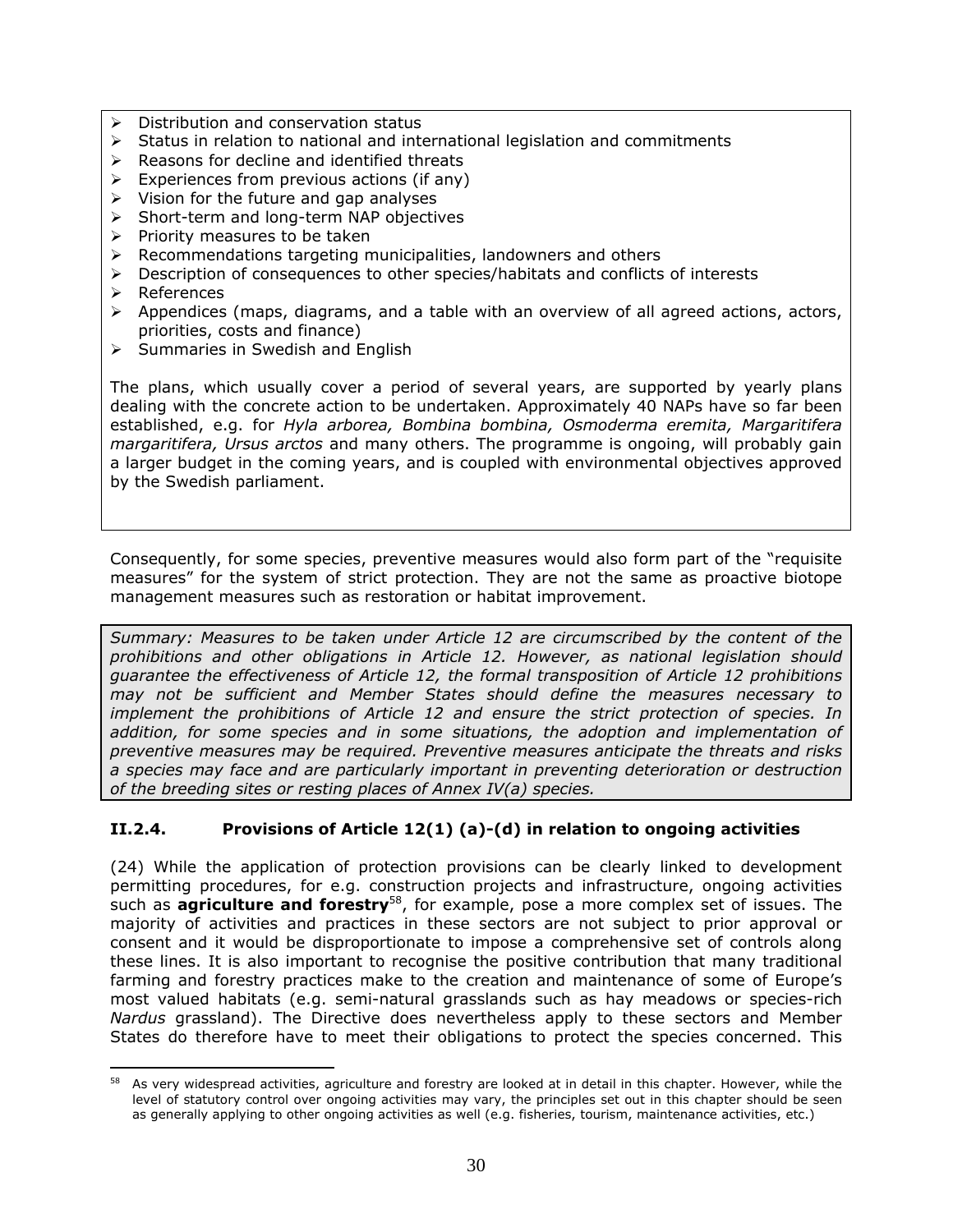does not necessarily mean that new structures or authorisation procedures should be introduced at national level. All Member States will most likely have planning procedures, regulations or best practice codes in place, and these tools could be adapted in order to apply Article 12 to ongoing activities. **Independently of the option chosen to apply Article 12 to ongoing activities (creation of a new mechanism or adaptation of existing mechanisms), Member States have to ensure that the strict protection requirements are adequately met.** As agriculture and forestry differ significantly on this point, they are discussed separately.

(25) As regards **agriculture**59, a number of Member States opt for preventive measures to ensure Article 12 compliance, in part by developing **guidance and codes of conduct**. It is important to note that basic farming practice rules will include the protection of features  $-$  such as hedges, ponds, etc.  $-$  which are most likely to be the habitat of the species concerned. This approach is seen to be appropriate and effective in contributing to the protection of these species, providing a high chance of success. The range of species concerned is very wide, however, and in some cases Member States have thought it appropriate to produce more detailed species-specific guidance. The Directive nevertheless requires that such approaches and tools complement rather than replace formal legal protection, i.e. if these tools (e.g. codes of conduct, best practices) are ignored, there must be legal procedures in place in order to ensure an effective system of strict protection for animal species.

(26) In this context, it should be stressed that the occurrence of protected species in e.g. agricultural land is often the result of traditional land-use and farming practices, usually of an extensive nature. Where land-use practices are clearly supportive of the conservation status of a species under consideration, it is obvious that the continuation of such practices should be encouraged. Accidental disturbance or killing of individuals of the species concerned by such practices needs to be accepted in the interest of the population as a whole (applying proportionality to achieve the overall objective). Where however an ongoing land use (due to changes of practices, intensification, etc.) is clearly damaging to a species, leading to decreases in its population in the area, a Member State is required to find ways to avoid this.

#### **The UK approach of integrating species protection in ongoing activities**

1

In the UK, there are two "layers" for protecting species during ongoing activities: the first is legislative, the second comprises a range of good practice guidance available to farmers, foresters, building professionals, etc. By following good practice guidance, land managers should be able to continue their normal activities and at the same time avoid the deterioration or destruction of the breeding sites / resting places of Annex IV species. Maintaining or restoring optimum habitats for populations is seen as more important than the unintentional loss or disturbance of individuals that might occur as result of ongoing activities. By raising awareness of the possible presence of such species and by giving advice on action that land managers can take, the chances of offences against species are minimised.

<sup>&</sup>lt;sup>59</sup> With respect to the relationship between agriculture and environment protection, the 2003 reform of the Common Agricultural Policy is significant in two key respects. Firstly, it has broken the link between Community subsidies and the productivity of farmland. The majority of farmers will now receive a Single Farm Payment no longer related to their productivity. The incentive for farmers to increase productivity will in future be solely determined by economic considerations set by market prices. Secondly, a condition for receiving Single Farm Payments and any other support from the CAP will be compliance with a number of environmental standards established in Community environment legislation (known as cross-compliance) and thus observance of a set of basic farming practice rules.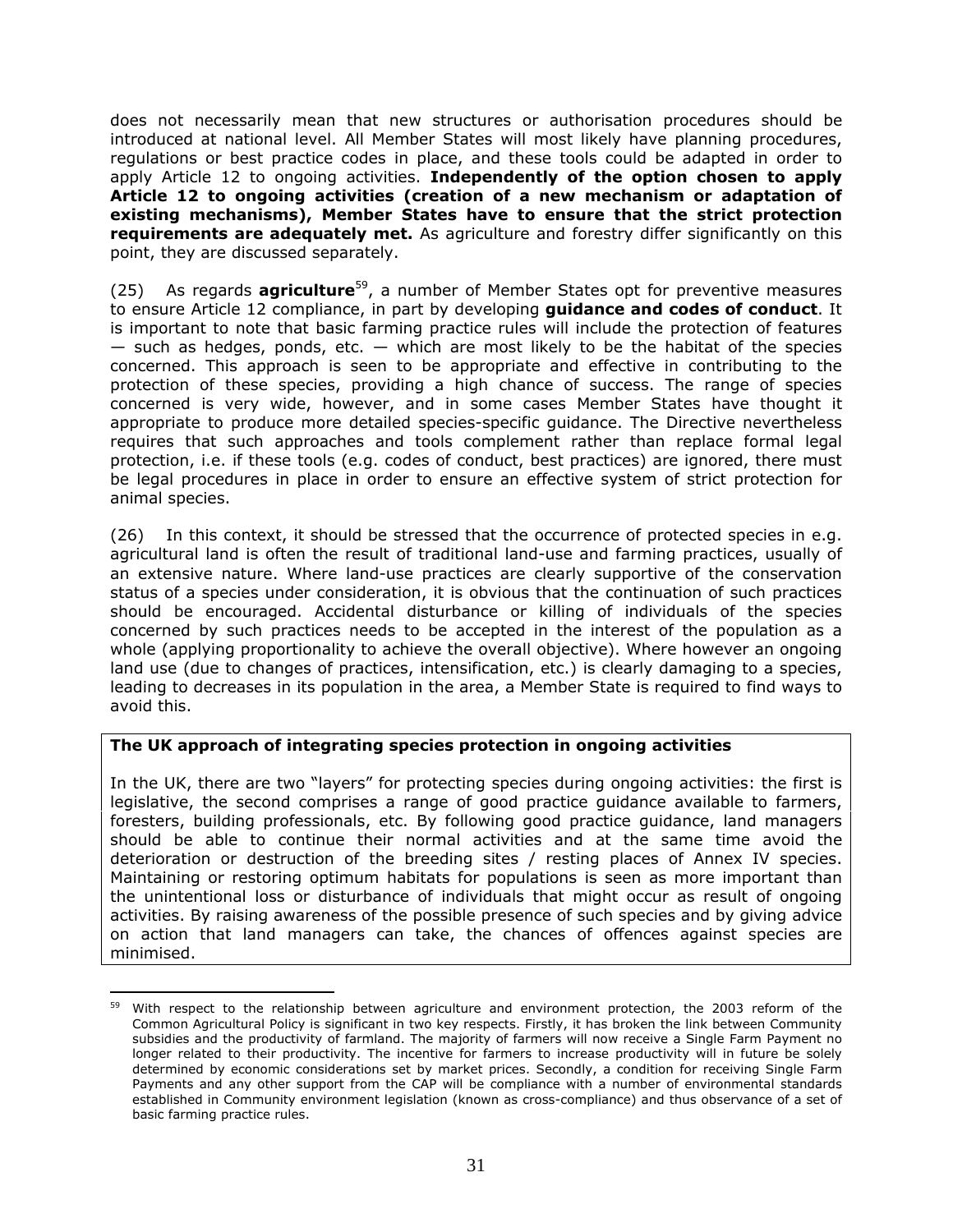Government agencies in the UK consequently provide a range of practical guidance on protected species aimed at informing property managers. This ranges from simple general guidance (e.g. on newts on farmland) to comprehensive conservation handbooks (e.g. for the dormouse *Muscardinus avellarnarius*). It is disseminated via the internet or as leaflets to people managing farms, forests or even buildings that host protected species, for example information brochures such as 'Great crested newts on your farm', 'Woodland management for bats' and 'Bats in buildings'.

The guidance provides land-owners with

- 1. information on how to know if a listed species inhabits the property
- 2. a simple description of the species concerned, supported by illustrations
- 3. information on the biology and ecological requirements of the species
- 4. a simple description of the annual life cycle and relationship with the annual management practices of interest to land managers
- 5. advice on how to prevent damage to species and their habitats and how ongoing activities might be adjusted to favour species protection
- 6. information on the need for some management operations to have a licence and where to apply for it
- 7. examples of concrete activities that are damaging to species
- 8. information on the legal protection status and possible legal consequences in cases where the law might be breached
- 9. essential contact information on who can help and give advice
- 10. information on grant schemes available (Environmental Stewardship)

(27) Applying Article 12 to **forestry** is, in some respects, more complex in that it is more likely that the trees to be harvested are themselves the habitat (breeding site/resting place) of some of the species concerned. The specific characteristics of the sector, i.e. the long production cycles and consequently the need for long-term planning add to the special challenges of species conservation. In the search for sustainable forest-management practices, which are consistent with conservation requirements, a variety of approaches have been developed in different Member States to address the issue. Existing approaches vary from detailed forestry planning and prior approval of forest management plans, or general codes of practice, to the pre-notification (see Finnish example below) of felling proposals to permit environmental authorities to intervene where known populations of protected species may be involved. As in the case of agricultural practices, these preventive approaches can ensure the protection of the species concerned, provided that they are communicated effectively and are implemented with good will and sufficient resources. A particular economic incentive to follow such approaches is in fact provided by the growing prevalence of forest certification schemes, which require compliance with environmental protection requirements including biodiversity and species protection (the approaches may of course need to be adapted to conform to the protection requirements of Annex IV species). However, such approaches do not provide an absolute guarantee, except where full prior approval of forest management plans is required, and must (as indicated above) be supported by a legal protection regime as required by the Directive.

#### **Species protection in ongoing forestry management in France**

In France, ongoing forestry practices are regulated in both public and private forests. A law adopted in 2001 provides that the management of forests must be sustainable and must guarantee the preservation of biodiversity. The implementation of this law is supported by different types of management plans and codes of good practice depending on whether a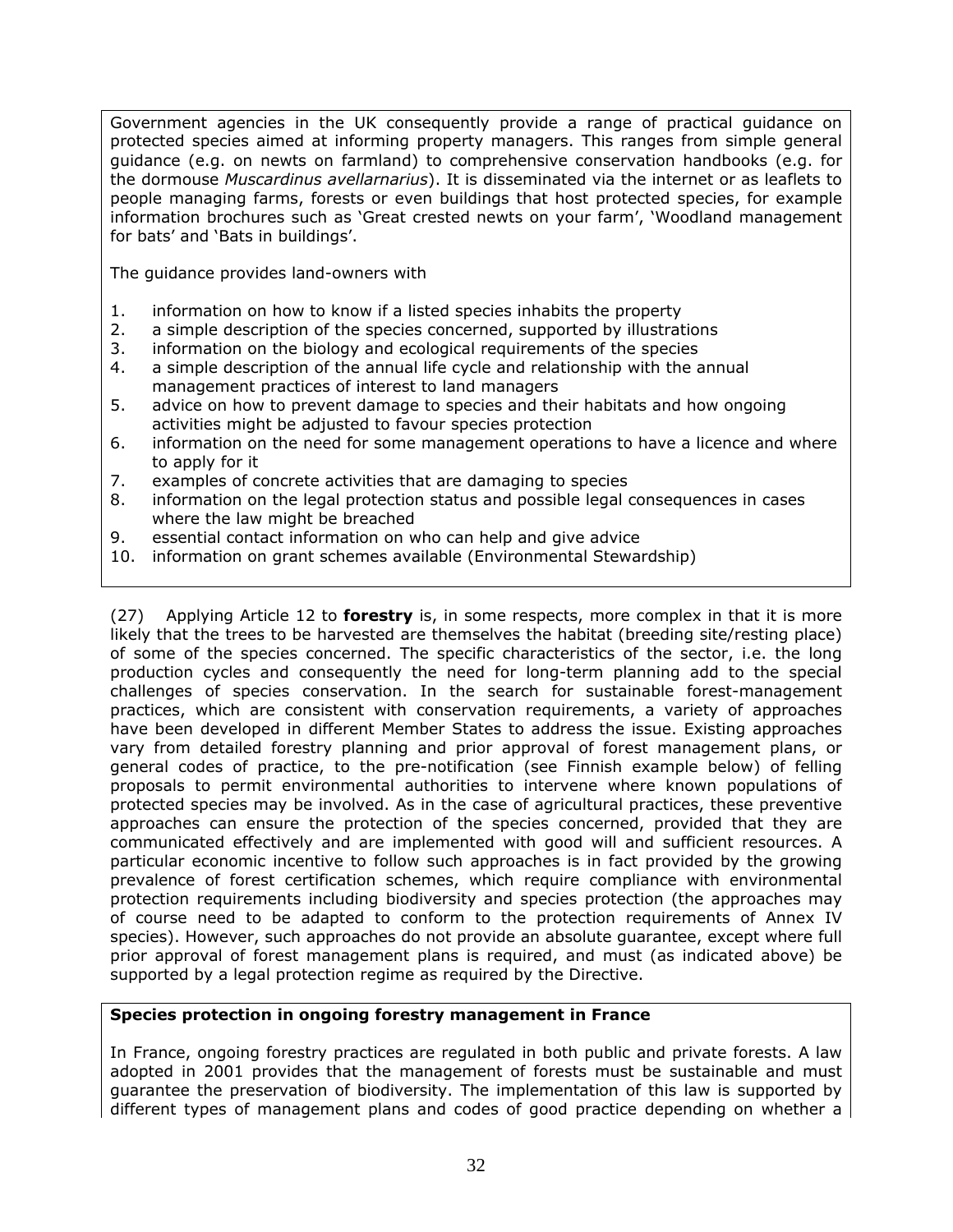forest is private or public and depending on its size. These documents are approved by the administrative authorities and take full account of protected habitats and species. However, these documents do not stand alone: they are accompanied by awareness-raising, information and training of forest owners and managers so that they can make an active contribution to the implementation of Article 12. Coherent cooperation between the different levels (national, regional, local) is also ensured by planning, information and guidance instruments.

The French forestry plans go beyond the protection of current species occurrences and habitats: they also target the long-term viability of species populations, taking into account their conservation needs over time as well as space. Two examples illustrate this:

Certain bat species need large areas of forest to survive in the long term. A bat-sensitive forest management therefore needs to provide  $-$  over a longer-term perspective  $-$  the structures needed and other requirements for a sufficiently large habitat, while at the same time allowing for the use and renewal of the forest. Consequently, local, mostly unavoidable deterioration or destruction of bat habitats during the exploitation of single parcels of forests will  $-$  due to the overall planning, codes of good practice and safeguards applying on a broader scale to the woodland as a whole — not have any influence on the conservation status of the species in the woodland as such. This situation was confirmed in a special study carried out in the "Rambouillet" forest near Paris.

Another example is the wood-boring beetle *Rosalia alpina*, which inhabits mature broadleaf trees in mountainous forests. During its larval development, it is virtually impossible to detect the presence of the insect in a tree. It is therefore more or less unavoidable that breeding sites and resting places of the beetle will be destroyed during forest exploitation. The management of this species, as laid down in the management plan, therefore targets the long-term preservation of a network of islands with trees likely to be used by the beetle in order to guarantee the conservation status of the species.

(28) The conclusion that can be drawn is that ongoing activities should best be guided so as to avoid conflicts with the species protection provisions in the first place. Tools such as planning instruments, systems of prior consent, codes of conduct and concrete information or guidance are options here. Such measures should:

- a) form part of the "requisite measures" needed under Article 12 to "establish and implement an effective system of strict protection",
- b) incorporate the strict protection requirements,
- c) offer flexibility, i.e. while recognising that absolute protection for all individuals of a species cannot be guaranteed, ensure that any harmful action takes full account of the conservation needs of the species/population concerned,
- d) have the advantage that they potentially protect the person engaging in an activity (i.e. from prosecution) as long as the person adheres to these measures.
- e) be accompanied by a legal framework for strict protection which ensures adequate enforcement by the regulatory authorities in the case of non-compliance (legal certainty aspects are met)
- f) help define appropriate levels of surveillance (required under Article 11 of the Directive) and determine how these should be funded,
- g) be in line with Article 2(3) by taking account of economic, social and cultural requirements.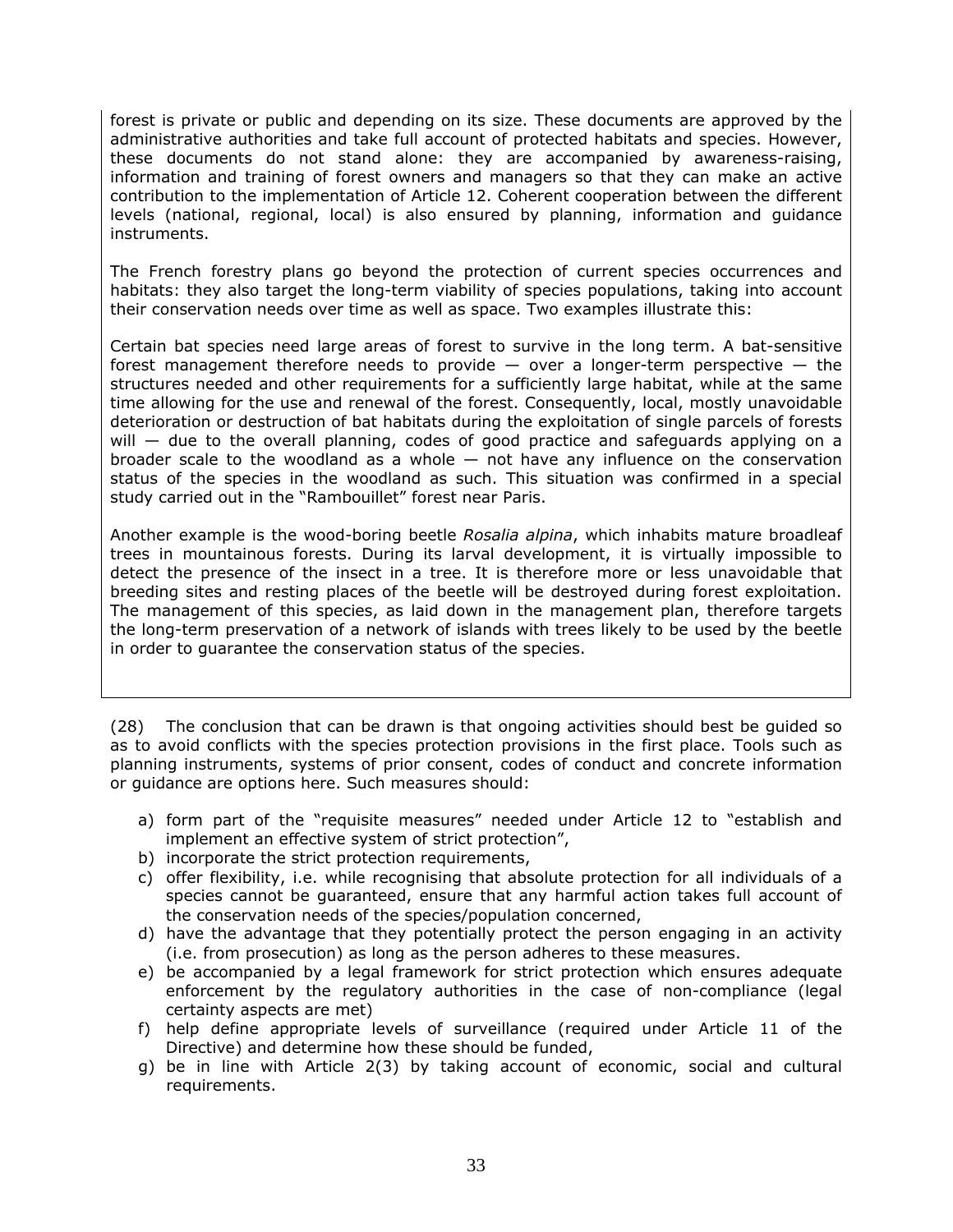## **Integrating flying squirrel protection in Finnish forestry**

In June 2004 a new legislative protection system was established in Finland to enhance the protection of the breeding sites and resting places of the flying squirrel *(Pteromys volans)*. Under the Forestry Act, a forest owner must notify the regional forest authorities before cuttings take place. The notification must include a map and a short description of planned cuttings. All known breeding and resting places of the squirrel are stored in a database. If a planned cutting site matches information in the database, a formal decision is taken by the environmental authorities. The landowner, the forest company concerned and the regional forest authority are informed. The decision includes a detailed description of the site and a map indicating the location of the breeding sites and resting places. It also lays down what measures, if any, are allowed.

The experience so far shows that there are some problems, such as time-consuming procedures, diverse technical problems, and scientific problems especially in identifying the breeding and resting places, and that the system needs to be improved. On the other hand, it is already evident that the system has improved cooperation and the exchange of information and data between the forest authorities and environment authorities and that it provides landowners with more accurate and updated information on the species they have an obligation to protect. The ecological and economic effects of the system need to be assessed in the near future.

A lot of Member States have used voluntary measures, such as agro/forestry environmental measures under rural development regulation, to support the implementation of Article 12. Such measures have the potential to successfully combine the preventive approach with (voluntary) proactive habitat management.

#### **Developing measures for species protection under rural development regulation & LIFE-nature**

The occurrence of large predators protected by the Habitats Directive can sometimes lead to conflicts with farmers and foresters. A characteristic of these large predators is their mobility within very large territories, usually beyond specific Natura 2000 sites designated for them. Large predators may have an impact on ongoing activities, mainly livestock farming (e.g. sheep herding), due to predation. These protected species are widely known by farmers and the need to protect them due to their continuously decreasing numbers is also well communicated and documented. Actions to mitigate the impacts of these species on ongoing activities have been examined for many years. Several measures have been tested with support from the LIFE-nature programme<sup>60</sup> and put in place with support from agrienvironmental projects to prevent damage, such as the installation of electric fences, the provision of sheepdogs to watch over herds, the provision of natural prey, improvement of the habitat and feeding possibilities within this habitat, etc., and/or to provide compensation for damage encountered.

Measures of this type have been included in the rural development plans of some Member States. For example, Greece's rural development plan includes the following measures:

- 1. acquiring and using sheep dogs in areas where wolf and bear are present;
- 2. installing and maintaining electric fences to protect crops and hives in areas with bears;

<sup>60</sup> 60 For details on LIFE-nature and the projects funded by this programme, please go to http://ec.europa.eu/environment/life/life/nature.htm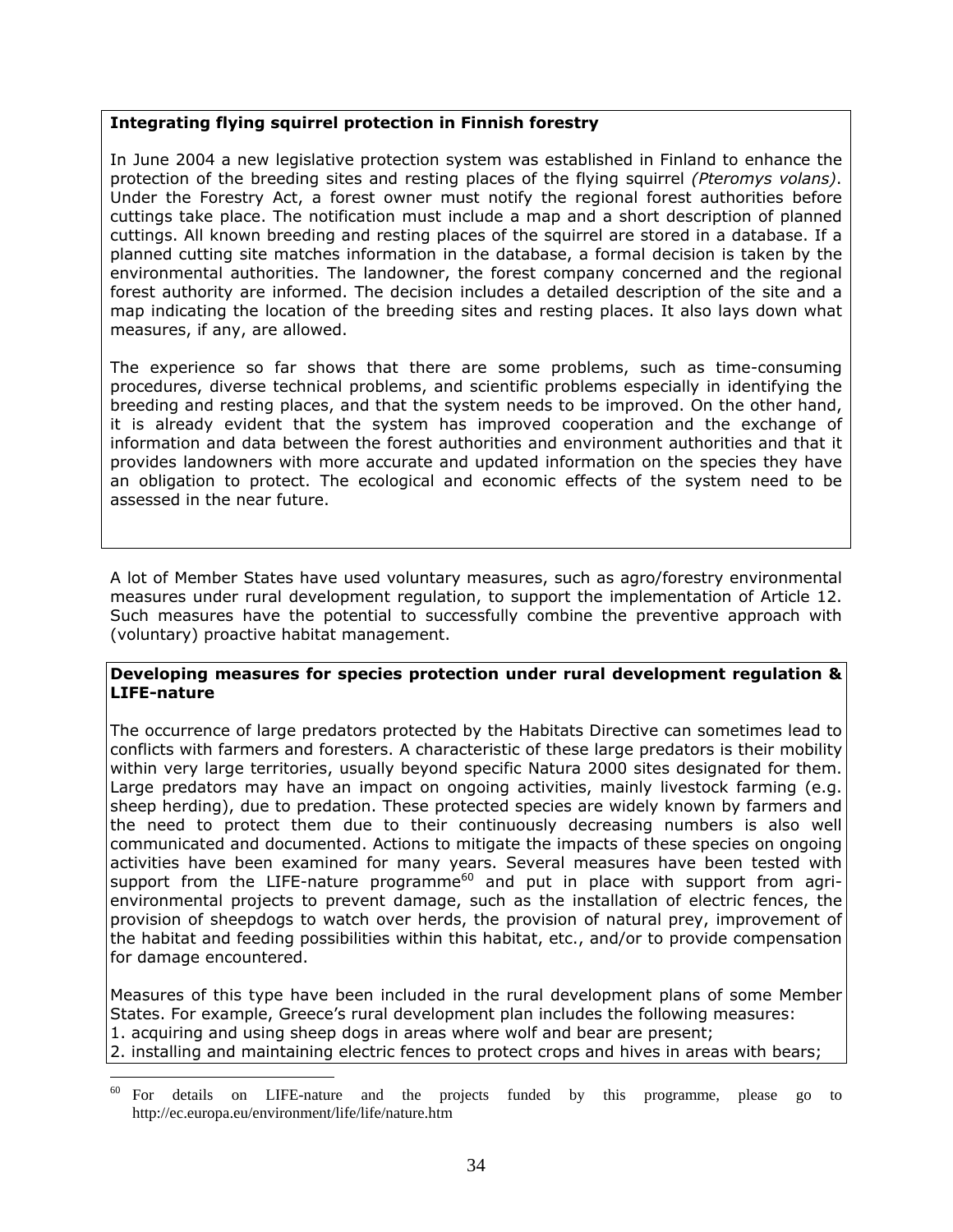3. cultivation of special plots of cereals or fruit trees by farmers to provide food resources for (among others) bears.

These voluntary measures aim at preventing damage from large carnivores, complementing national legislation that prohibits all kinds of actions that have a negative effect on the species, like killing, trapping, baits, etc. Similar measures are included in the rural development programmes of various French regions with populations of large predators.

These positive examples of practices that contribute to species management and protection can in some cases also entail some negative impacts for other protected species in Annex IV, which might be locally disturbed. However, looking at the overall picture, such measures contribute to the protection of Annex IV species and also to good pastoral management.

*Summary: For ongoing activities, such as agriculture or forestry, the challenge is to apply the species protection provisions of Article 12 using appropriate means in order to avoid conflicts in first place. The use of tools such as planning instruments, codes of conduct and concrete information/guidance are options here and potentially can satisfy the specific conservation needs while taking into account economic, social and cultural requirements. However, these tools need to be accompanied by a legal framework for strict protection which ensures adequate enforcement by the regulatory authorities in cases of noncompliance.* 

# **II.3. The specific protection provisions under Article 12**

## **II.3.1. Deliberate capture or killing of specimens of Annex IV(a) species**

(29) Article 12(1)(a) prohibits all forms of deliberate capture or killing<sup>61</sup> of specimens of these species in the wild. In accordance with Article 12(3), this prohibition applies to all stages of life of the animals. According to Article 1(m), *"specimen means any animal or plant, whether alive or dead, of the species listed in Annex IV and Annex V, any part or derivative thereof, as well as any other goods which appear, from an accompanying document, the packaging or a mark or label, or from any other circumstances, to be parts or derivatives of animals or plants of those species."*

 (30) This prohibition is important as it is linked with the population of a species (its size, dynamics, etc.), which constitutes one of the criteria under Article 1(i) for assessing the conservation status of a species. Killing or capture may lead to an immediate, direct (quantitative) decline in a population, or could have other more indirect (qualitative) negative effects. The prohibition covers deliberate capture or killing, not incidental capture or killing, which falls under Article 12(4).

(31) In Case C-103/00, the Court referred to the element of "intent", observing that: "*the use of mopeds on the breeding beaches was prohibited and notices indicating the presence of turtle nests on the beaches had been erected. As regards the sea area around Gerakas and Dafni, it had been classified as an absolute protection area and special notices had been erected there.*" Despite the information available to the public on the need to protect these

<sup>61</sup> In its judgment of 18 May 2006 (Commission v Spain, case C-221/04, ECR p.4515, paragraph 69) the Court clarified that it is clear from a reading of the different language versions that "deliberate" refers to both the capture and killing of protected animal species.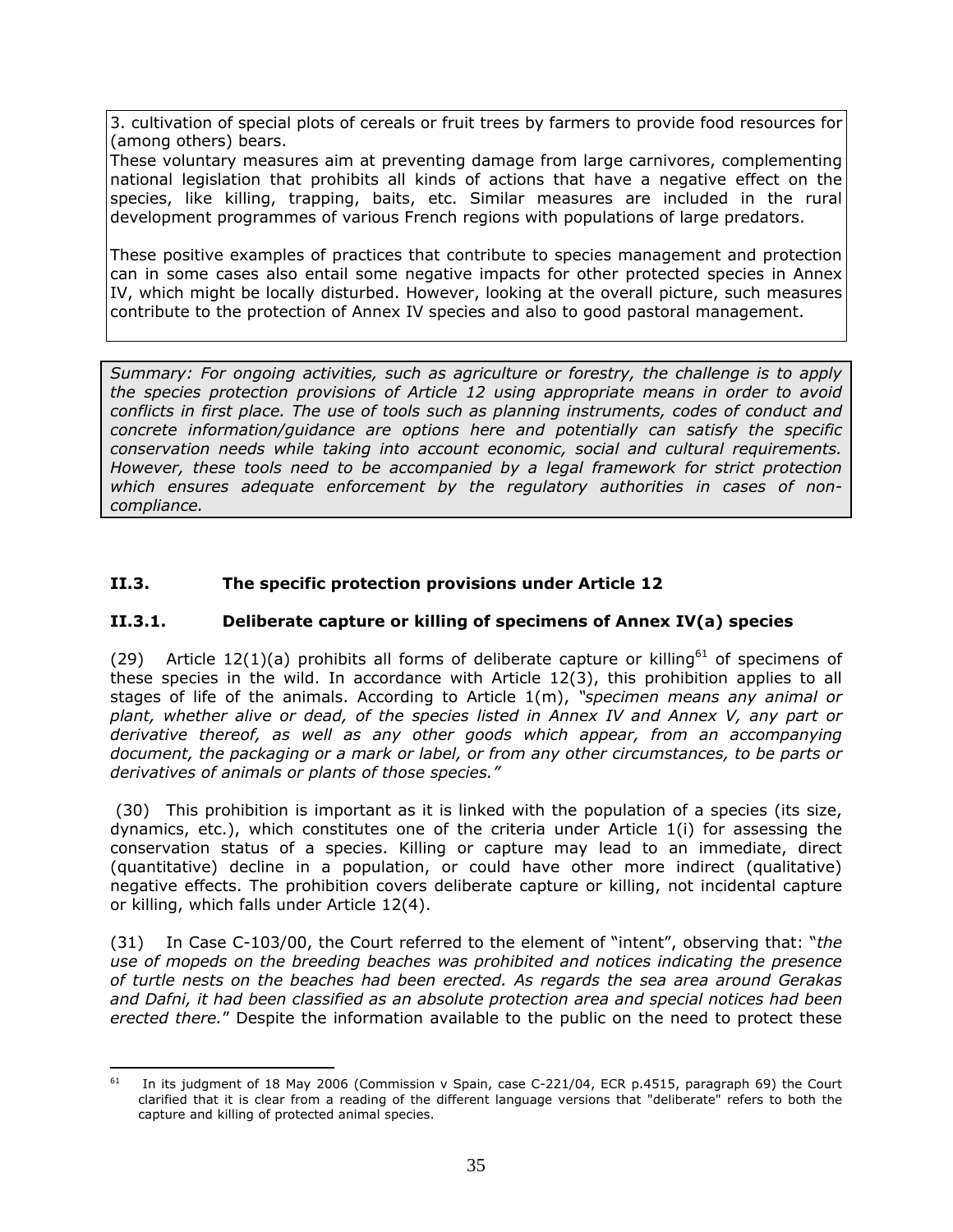areas, the persons on the beach committed the infringements<sup>62</sup>. This constituted a failure of enforcement. Thus, the Court "*seems to interpret the term 'deliberate' in the sense of conscious acceptance of consequences*"63.

(32) In Case C-221/04 $^{64}$ , the reasoning of the Court was more specific. In that case, the Commission brought an action before the Court because, due to the authorisation by the authorities in Castilla y León of snares in several private hunting areas, Spain had failed to comply with Article 12(1)(a) as regards the protection of the otter (*Lutra lutra*). The Court recalled the findings of the *Caretta caretta* case and stated that **"***for the condition as to 'deliberate' action in Article 12(1)(a) of the directive to be met, it must be proven that the author of the act intended the capture or killing of a specimen belonging to a protected animal species or, at the very least, accepted the possibility of such capture or killing***"**65. This is used as a "requisite criterion" by the Court, which in the present case found that the contested permit related to fox hunting and accordingly was not in itself intended to allow the capture of otters. In addition, the Court stressed that the presence of otters in the area concerned had not been formally proven, so that it had also not been established that the Spanish authorities knew that they risked endangering otters by issuing the contested permit for fox hunting. Thus, the Court concluded that the requisite criteria for determining that the capture or killing of a specimen belonging to a protected animal species was deliberate had not been met<sup>66</sup>.

(33) On the basis of the approach taken by the Court in cases C-103/00 and C-221/04, the following definition could be proposed: **"Deliberate" actions are to be understood as actions by a person who knows, in light of the relevant legislation that applies to the species involved, and the general information delivered to the public, that his action will most likely lead to an offence against a species, but intends this offence or, if not, consciously accepts the foreseeable results of his action.** In other words, not only a person who fully intends to capture or kill a specimen of an animal commits an offence: an offence is also committed by a person who might not intend to capture or kill a specimen but is sufficiently informed and aware of the consequences his action will most likely have and nevertheless performs the action, leading to the capturing or killing of specimens (e.g. as an unwanted but accepted side-effect), with reckless disregard of the known prohibitions (conditional intent). It goes without saying that negligence is not included in the meaning of "deliberate".

(34) Therefore, it would seem appropriate to alert the public, or other more limited categories of people (e.g. certain categories of land users) who are likely to interfere with a species in Annex IV(a), to the prohibitions that apply to listed species using appropriate means. The public relations work of the Scottish Natural Heritage in relation to bats is an example of this (see [http://www.snh.org.uk,](http://www.snh.org.uk/) publications on bats). The beach notices in the *Caretta caretta* case constitute another.

1

 $62$  In Case C-103/00, the Court emphasised the fact that both the driving of mopeds and the presence of small craft were not isolated occurrences. In practical terms, it seems that, in the case of *Caretta caretta*, the repeated character of the violations was decisive in proving the existence of deliberate disturbance.<br>
See paragraph 118 of the Advocate General's Opinion in Case C-6/04.<br>
Judgment of the Court of 18 May 2006, Commission v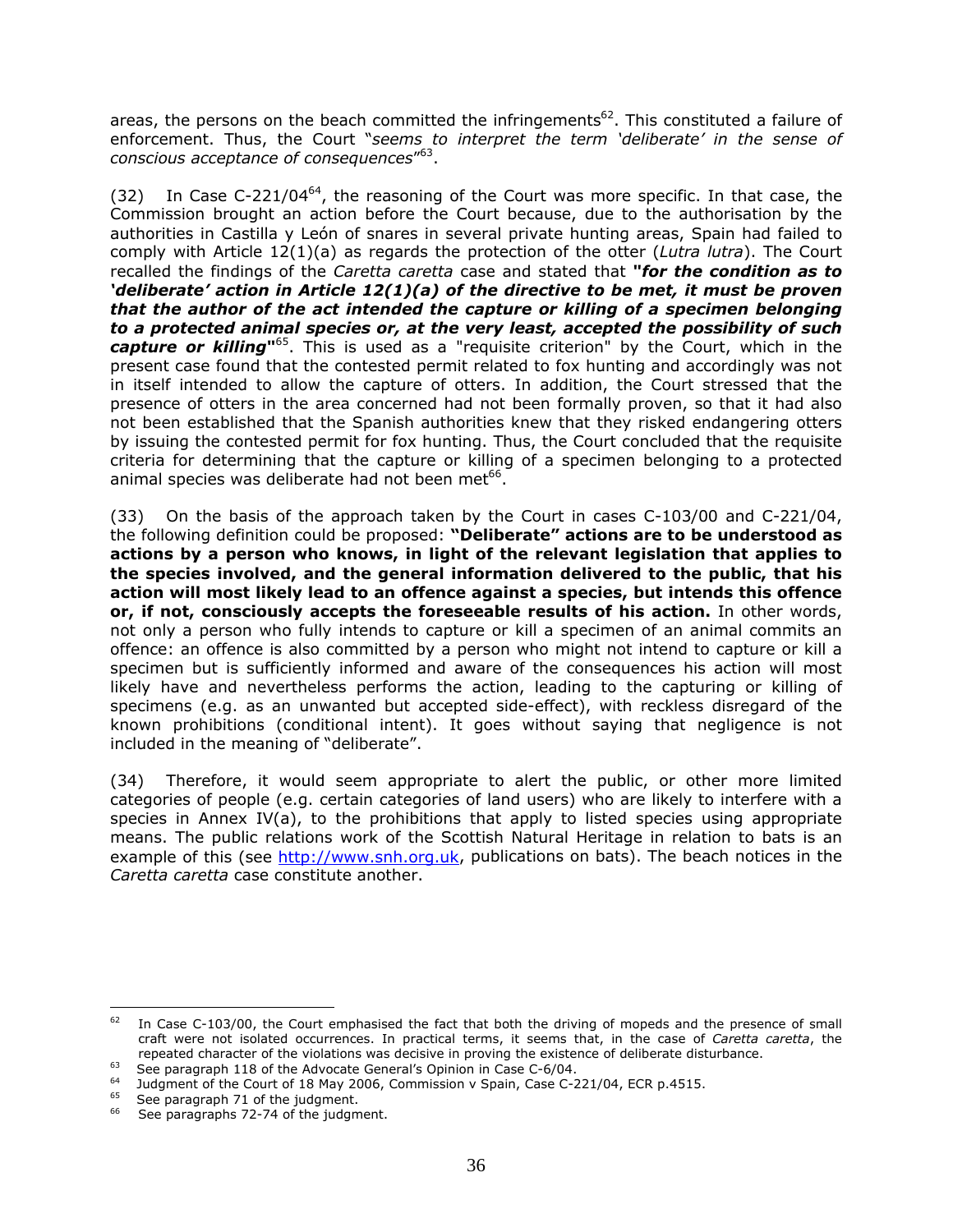*Summary: Article 12(1)(a) prohibits all forms of deliberate capture or killing of specimens of Annex IV(a) species in the wild. The term "deliberate" has to be interpreted as going beyond "direct intention". A person who is reasonably expected to know that his action will most likely lead to an offence against a species, but intends the offence or, if not, at least accepts the results of his action, commits an offence. Good information and guidance by the competent authorities seem an appropriate way of implementing these provisions.* 

#### **II.3.2. Deliberate disturbance of Annex IV(a) species, particularly during periods of breeding, rearing, hibernation and migration**

 $(35)$  Article  $12(1)(b)$  prohibits the deliberate disturbance of Annex IV species especially during periods of breeding, rearing, hibernation and migration, where the species are more vulnerable<sup>67</sup>. Under Article 12(3), moreover, this prohibition applies to all stages of life of the animal species concerned.

### **II.3.2.a) Disturbance**

(36) Neither Article 12 nor Article 1 of Directive 92/43/EEC contains a definition of the  $term$  "disturbance". Article 6 guidelines<sup>68</sup> contain some useful information on the term in relation to habitats. If we apply the Commission services' guidelines to Article 12, we may observe the following:

(37) Disturbance (e.g. by noise, source of light) does not necessarily directly affect the physical integrity of a species but can nevertheless have an indirect negative effect on the species (e.g. by forcing them to use lots of energy to flee; bats, for example, when disturbed during hibernation, heat up as a consequence and take flight, so are less likely to survive the winter due to high loss of energy resources). The intensity, duration and frequency of repetition of disturbances are important parameters when assessing their impact on a species. Different species will have different sensitivities or reactions to the same type of disturbance, which has to be taken into account in any meaningful protection system. Factors causing disturbance for one species might not create disturbance for another. Also, the sensitivity of a single species might be different depending on the season or on certain periods in its life cycle (e.g. breeding period). Article 12(1)(b) takes into account this possibility by stressing that disturbances should be prohibited particularly during the sensitive periods of breeding, rearing, hibernation and migration. Again, a species-by-species approach is needed to determine in detail the meaning of "disturbance".

(38) The disturbance under Article  $12(1)(b)$  must be deliberate (see chapter II.3.1) and not accidental. On the other hand, while "disturbance" under Article 6(2) must be significant, this is not the case in Article  $12(1)$ , where the legislator did not explicitly add this qualification. This does not exclude, however, some room for manoeuvre in determining what can be described as disturbance. It would also seem logical that for disturbance of a protected species to occur a certain negative impact likely to be detrimental must be involved.

<sup>1</sup>  $67$  In Case C-75/01 (judgment of 13 February 2003, Commission v Luxembourg, Case C-75/01, ECR p.1585, paragraphs 53-54), the Court declared that Luxembourg had failed to ensure the full and complete transposition of Article 12(1)(b), since deliberate disturbance of species was not prohibited during the period of

<sup>&</sup>quot;Managing Natura 2000 sites - the provisions of Article 6 of the Habitats Directive 92/43/EEC"; see, in particular, points 3.4, 3.5 and 3.6.2.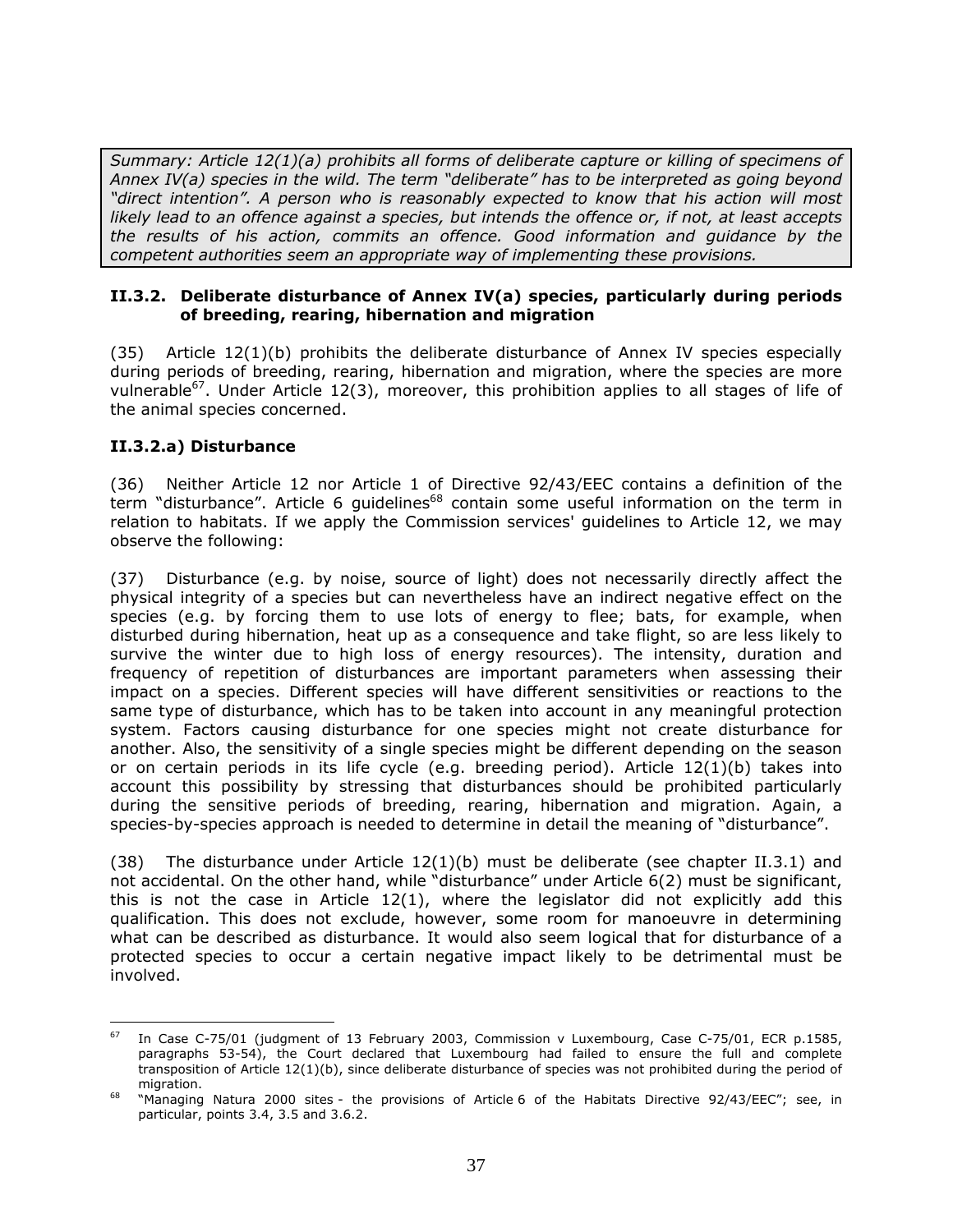(39) In order to assess a disturbance, consideration must be given to its effect on the conservation status of the species at population level and biogeographic level in a Member State (see also chapter III.2.3.a on "Scale of assessment"). For instance, any disturbing activity that affects the survival chances, the breeding success or the reproductive ability of a protected species or leads to a reduction in the occupied area should be regarded as a "disturbance" in terms of Article 12. On the other hand, sporadic disturbances without any likely negative impact on the species, such as for example scaring away a wolf from entering a sheep enclosure in order to prevent damage, should not be considered as disturbance under Article 12. Once again, it has to be stressed that the case-by-case approach means that the competent authorities will have to reflect carefully on the level of disturbance to be considered harmful, taking into account the specific characteristics of the species concerned and the situation, as explained above.

(40) On the question of deliberate disturbance of a species during the breeding period, concerning *Caretta caretta* in Zakynthos, the Court analysed, on a case-by-case basis, the various activities on the breeding beaches with a view to establishing the causal link between these activities and the disturbance of the species. It found, first of all, that driving mopeds on a breeding beach of *Caretta caretta* was likely to disturb this species, mainly because of the noise nuisance, particularly during the egg-laying, incubation and hatching period and when the young turtles were making their way out to sea. Lastly, according to the judges, it was clear that the presence of small craft close to the breeding beaches constituted a threat to their lives and well-being.

*Summary: Disturbance need not directly affect the physical integrity of a species but can nevertheless have a direct negative effect. Disturbance is detrimental for a protected species e.g. by reducing survival chances, breeding success or reproductive ability. A species-byspecies approach needs to be taken as different species will react differently to potentially disturbing activities.* 

### **II.3.2.b) Periods of breeding, rearing, hibernation and migration**

(41) The periods of breeding, rearing, hibernation and migration are considered as especially sensitive periods in relation to disturbance. There is, however, no definition of these terms in the Habitats Directive. Nevertheless, similar terms (e.g. "period of reproduction", "return to the breeding areas"<sup>69</sup>) are used in the Birds Directive, where they are defined in the context of birds. As Annex IV(a) includes a much wider range of species, which are very different ecologically, biologically and behaviourally, it is necessary to use, once more, a "species-by-species" approach when defining periods of breeding, rearing, hibernation and migration (where those periods apply at all).

(42) Period of breeding and rearing:

This period may include (where applicable) the period of courtship, mating, nest construction or selection of egg-laying or parturition<sup>70</sup> site, parturition or egg laying, or production of offspring where reproduction is asexual, egg development and egg hatching, and rearing of young.

(43) Period of hibernation:

<sup>&</sup>lt;u>.</u>  $69$  'Guidance document on hunting under Council Directive 79/409/EEC on the conservation of wild birds' (to be found under http://www.europa.eu.int/comm/environment/nature/home.htm). 70 Parturition – act of giving birth.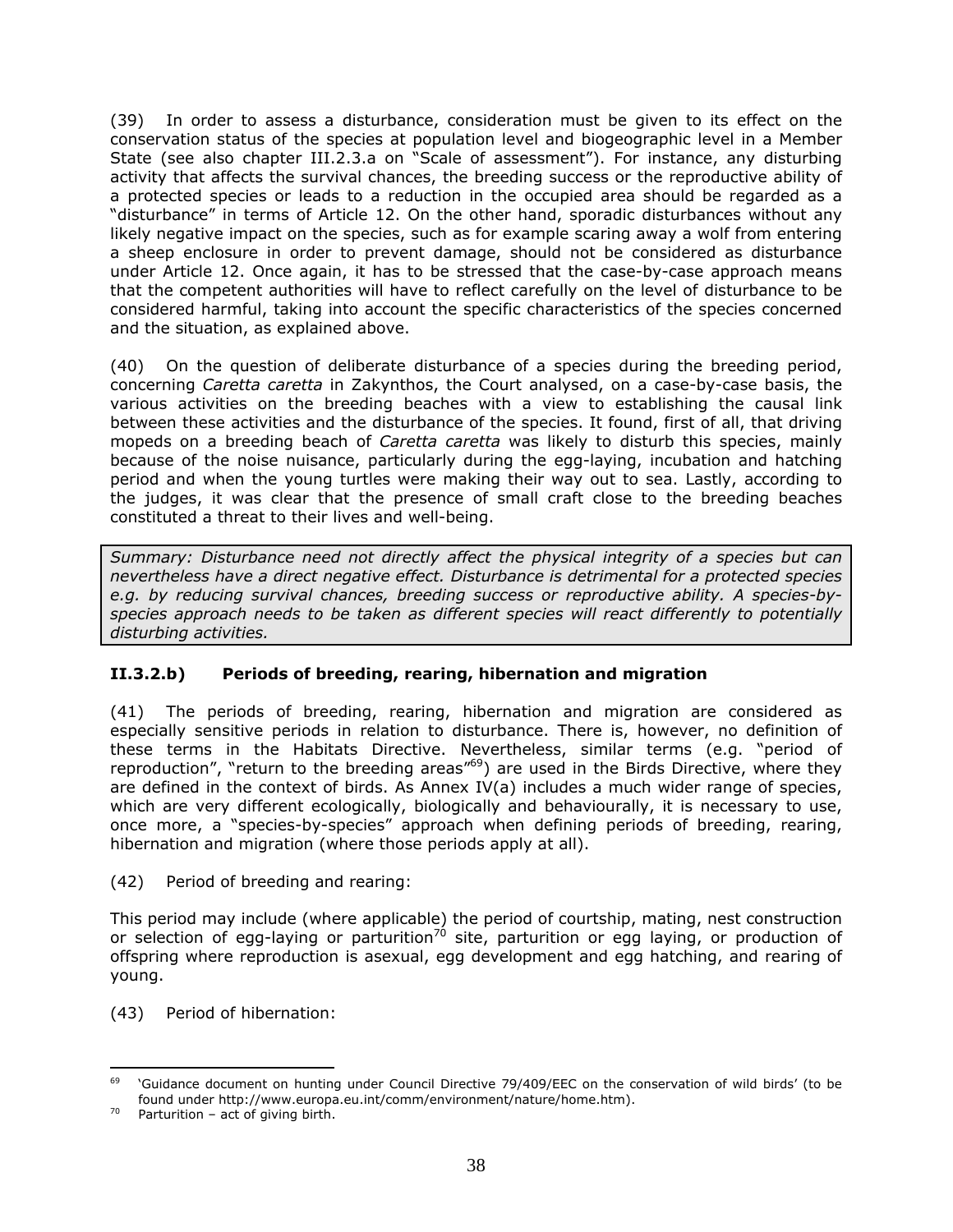Hibernation is a period of time when an animal becomes inactive and remains in a state of sleep, a torpid or resting state, usually during winter. Usually such a state is accompanied by a lowered body temperature and slowed heartbeat and breathing. Hibernation allows an animal to survive harsh conditions by using less energy than if it were active (for example some bats, rodents, amphibians or reptiles)

(44) Period of migration:

Migration is the periodic movement of animals from one area to another as a natural part of their life cycle, usually in response to seasonal changes or changes in the food supply.

*Summary: The periods of breeding, rearing, hibernation and migration are considered as especially sensitive periods in relation to disturbance. These periods can be defined only using a species-by-species approach, due to ecological, biological and behavioural differences between species.* 

# **II.3.3. Deliberate destruction or taking of eggs from the wild**

(45) Under Article  $12(1)(c)$ , deliberate destruction or taking of eggs from the wild is proscribed. As it protects the eggs of species, this provision protects the species population and its viability in the long-term.

# **II.3.4. Deterioration or destruction of breeding sites or resting places**

 $(46)$  Article 12(1)(d) is a stand-alone provision. Contrary to the other prohibitions of Article 12, it does not concern directly the species but protects important parts of their habitats, as it prohibits deterioration or destruction of breeding sites or resting places. In addition, while points (a), (b) and (c) of Article  $12(1)$  use the term "deliberate", this is not the case as far as point (d) is concerned. This prohibition presents a number of issues that need further clarification.

### **II.3.4.a) Consequences of the word "deliberate" not being included in Article 12(1)(d)**

 $(47)$  Under points  $(a)$ ,  $(b)$  and  $(c)$  of Article 12(1) only deliberate acts are prohibited and have to be avoided, whereas under point (d) a deliberate act is not required as a necessary precondition<sup>71</sup>. Article 12(1)(d) requires all acts resulting in deterioration or destruction of breeding sites or resting places to be prohibited irrespective of whether they are deliberate or not<sup>72</sup>. Apparently, the Community legislator has focused on the two important areas of breeding sites and resting places and decided that stricter measures are needed. The Court confirmed that "*by not limiting the prohibition laid down in Article 12(1)(d) of the Directive to deliberate acts, which it has done in respect of acts referred to in Article 12(1)(a) to (c), the Community legislature has demonstrated its intention to give breeding sites or resting* 

<sup>1</sup> <sup>71</sup> It is worth mentioning that this point constitutes one of the differences between Directive 92/43/EEC and the Bern Convention. While this specific part of Article 12 lacks the word "deliberate", the term appears in the

comparable wording of Article 6 of the Bern Convention.<br><sup>72</sup> In its judgment of 20 October 2005 (Commission v UK, Case C-6/04, ECR p.9017, paragraph 79), the Court observed that *"by prohibiting only the deliberate damaging or destruction of breeding sites or resting places of the species concerned, the legislation applicable in Gibraltar does not satisfy the requirements of Article 12(1)(d)".* The Court followed the same approach in its judgement of 11 January 2007 (Commission v Ireland, Case C-183/05, not yet published in the ECR, paragraph 47): *"by providing that acts which unintentionally interfere with or destroy breeding sites or resting places of wild species do not constitute an offence, section 23(7)(b) of the Wildlife Act does not satisfy the requirements of Article 12(1)(d) of Directive 92/43, which prohibits such acts, whether they are intentional or not"*.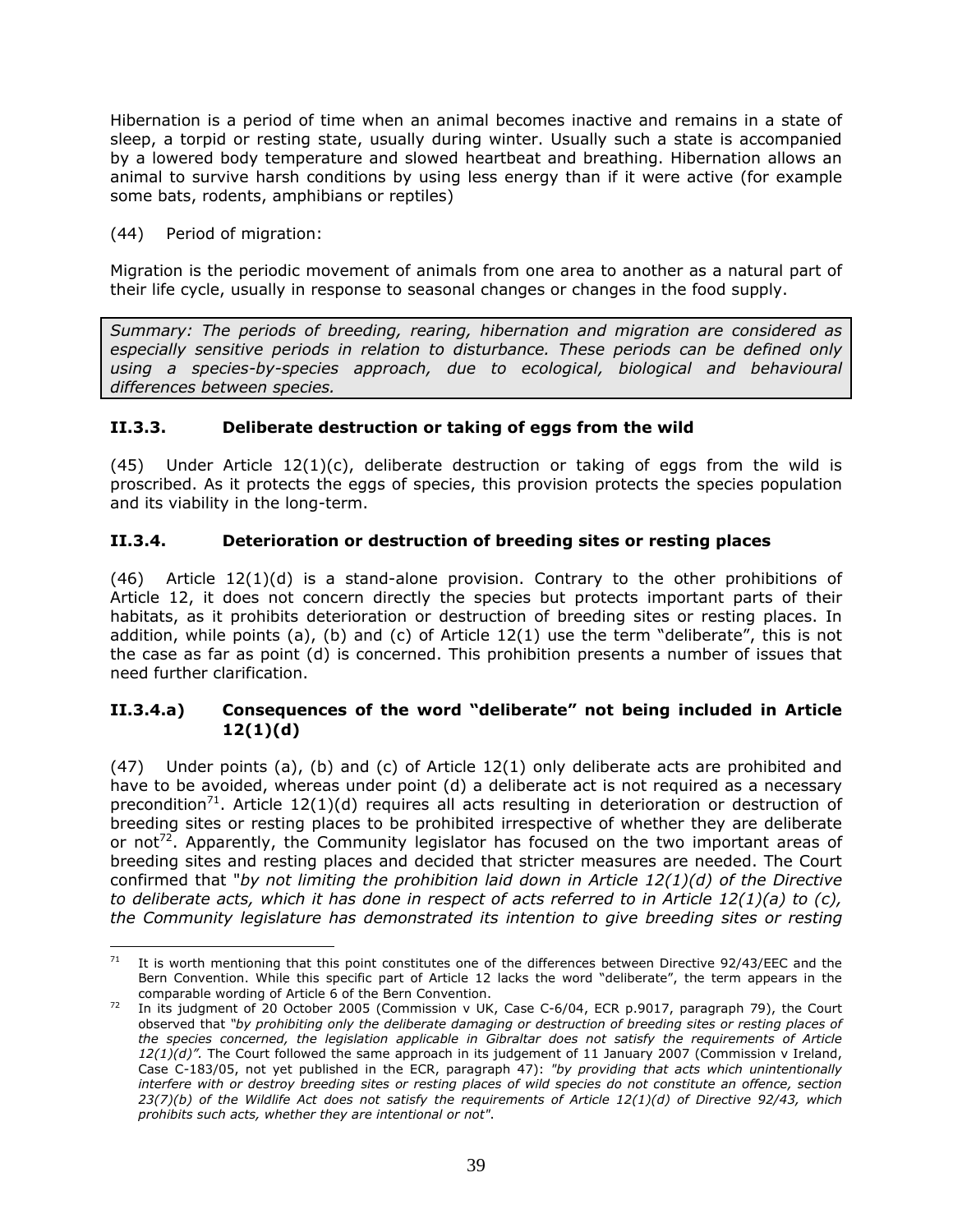*places increased protection against acts causing their deterioration or destruction. Given the importance of the objectives of protecting biodiversity which the Directive aims to achieve, it is by no means disproportionate that the prohibition laid down in Article 12(1)(d) is not limited to deliberate acts*"73.

(48) In criminal law, a distinction is made between intentional/deliberate and unintentional acts. "Deliberate" also covers situations where the result is not directly intended but the person ought to have taken into account the consequences that could follow from his action. This clearly indicates that, when leaving out the word "deliberate" from subparagraph (d), the intention was to include non-deliberate acts leading to deterioration or destruction in the provision as well. This introduces a special quality to this provision: all deterioration or destruction of breeding sites or resting places is to be effectively prohibited, i.e. avoided.

(49) However, this does not mean that proactive habitat management measures are required under Article 12(1)(d) of the Directive (e.g. to actively manage a meadow for butterflies). Nonetheless, in order to protect breeding sites or resting places from deterioration, a simple prohibition in a legal text is not sufficient and must be supported by an adequate enforcement mechanism, including preventive measures. The lack of the word 'deliberate' underlines the importance of preventive action. Under a strict protection system, Member States should anticipate the threats sites may face from human action and take measures to ensure that those likely to commit an offence (intentionally or not) are aware of the prohibition in force and act accordingly.

(50) However, the deterioration of natural habitats may take place naturally (including through natural succession after cessation of a certain land use like agriculture) or be caused by unforeseeable events, so that the habitat is no longer a suitable breeding site or resting place for certain species. In this case, where no act has been committed to provoke deterioration/destruction of breeding sites or resting places but, where this has arisen through natural causes, Article  $12(1)(d)$  cannot be applied<sup>74</sup>.

(51) It should be stressed that, in the *Caretta caretta* case, the Court declared that the presence of buildings on a beach used by the species for breeding was liable to lead to the deterioration or destruction of the breeding site within the meaning of Article 12(1)(d) of the Directive<sup>75</sup>. Significantly, the Court did not use the Commission's wording, which referred to "illegal" buildings. The mere fact that buildings had been built there and were liable to cause deterioration and destruction was the overriding argument for the Court. Therefore, the construction of buildings on a beach classified as "an absolute protection area" and where "special notices had been erected" is sufficient to constitute an infringement of Article  $12(1)(d)$ .

<sup>&</sup>lt;sup>73</sup> See the judgment of 10 January 2006, Commission v Germany, Case C-98/03, ECR p.53, paragraph 55.

 $74$  The appropriate instrument for dealing with deterioration due to natural causes or unforeseeable events is Article 6(2) of the Habitats Directive. In its judgment of 20 October 2005 (Commission v UK, Case C-6/04, ECR p.9017, paragraph 34), the Court stated that *"in implementing Article 6(2) of the Habitats Directive, it may be necessary to adopt both measures intended to avoid external man-caused impairment and disturbance and measures to prevent natural developments that may cause the conservation status of species and habitats in SACs to deteriorate."* 

 $\frac{275}{2}$  According to paragraph 38 of the judgment, "there is no doubt that the presence of buildings on a breeding beach such as the one at Dafni is liable to lead to the deterioration or destruction of the breeding site within the meaning of Article 12(1)(d) of the Directive".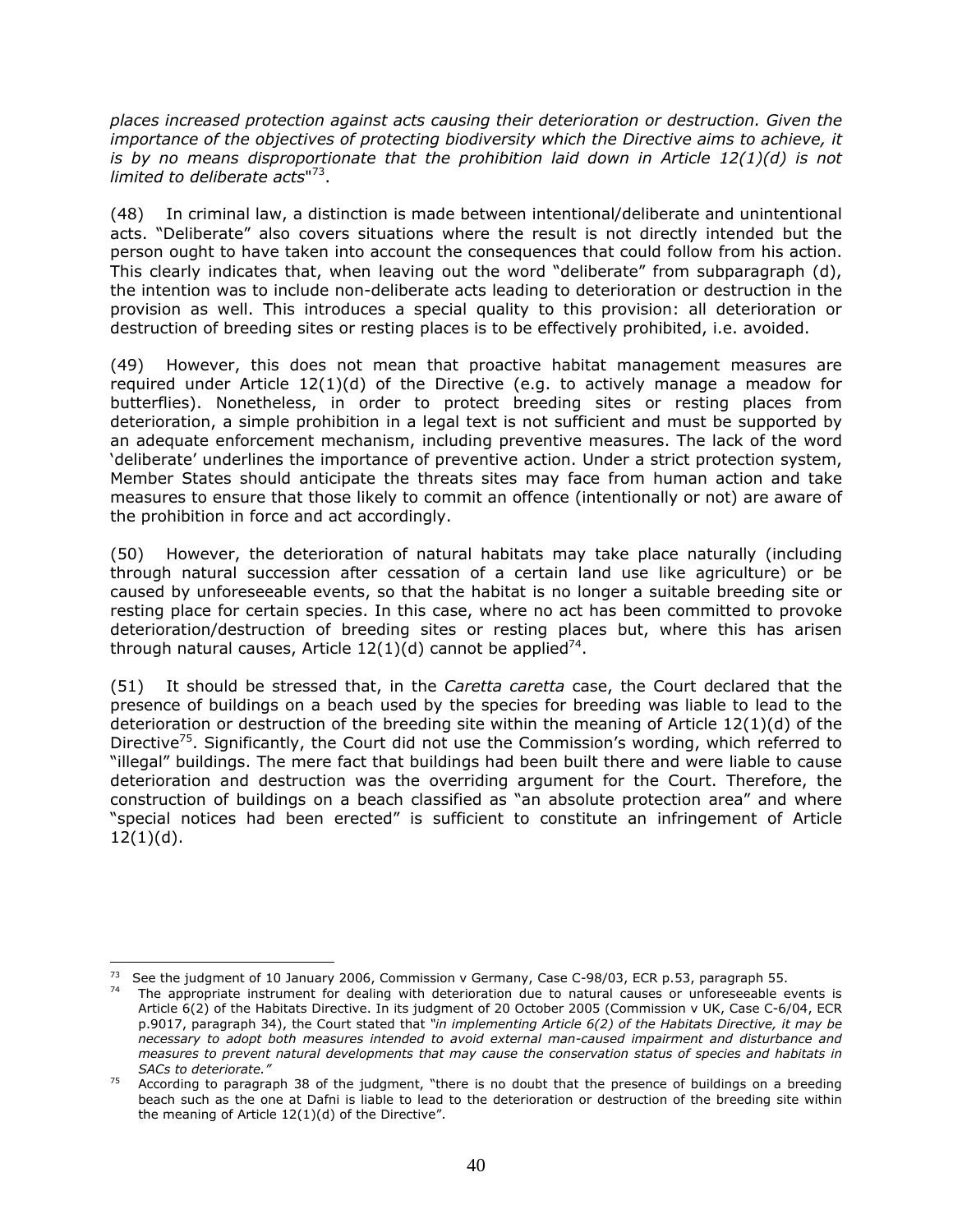*Summary: The word "deliberate" covers not only situations where a certain result is directly intended but also situations were the person committing an offence knows the consequences of his action but accepts them, even if not directly intended. The fact that the word "deliberate" is not used in Article 12(1)(d) underlines the importance of preventive action by Member States to avoid all likely deterioration or destruction caused by humans. Cases of deterioration or destruction resulting from natural causes (i.e. not directly the consequence of human activities, e.g. natural disasters) or caused by unforeseeable events, do not fall within the scope of Article 12(1)(d).* 

# **II.3.4.b) Identification of "breeding sites and resting places"**

(52) Although Article 12(1)(d) explicitly refers to the protection of "breeding sites" and "resting places" of species listed in Annex IV(a), neither Article 12(1)(d) nor Article 1 of the Directive provide any specific definitions.

(53) In the light of the objectives of the Directive, however, breeding sites and resting places may be considered to require strict protection because they are crucial to the life cycle of animals and are very important parts of a species' entire habitat<sup>76</sup>, needed to ensure its survival. Their protection is directly connected with the conservation status of a species. The provision in Article 12(1)(d) should therefore be understood as **aiming to safeguard the ecological functionality** of breeding sites and resting places. Thus, Article 12(1)(d) ensures that such sites and places are not damaged or destroyed by human activities so that they can continue to provide all that is required for a specific animal to rest or to breed successfully.

 $(54)$  It thus follows from Article  $12(1)(d)$  that such breeding sites and resting places also need to be protected when they are not being used, but where there is a reasonably high probability that the species concerned will return to these sites and places. If for example a certain cave is used every year by a number of bats for hibernation (because the species has the habit of returning to the same winter roost every year), the functionality of this cave as a hibernating site should be protected in summer as well so that the bats can re-use it in winter. On the other hand, if a certain cave is used only occasionally for breeding or resting purposes, it is very likely that the site does not qualify as a breeding site or resting place.

(55) The identification of general criteria for breeding sites and resting places is difficult, because Annex IV(a) lists species from many taxa with many different life history strategies. It is not possible to provide a rigid definition of "breeding site" and "resting places" that will apply to all taxa. Any interpretation of the terms "breeding sites" and "resting places" must therefore take into account this variety and reflect different prevailing conditions. The following general definitions aim to provide guidance that will allow species-specific definitions to be prepared in the form of individual dossiers for each of the species listed under Annex IV(a) of the Directive. The definitions are based on the assumption that the sites in question can be identified and reasonably delimited. They are intended to be used as a checklist of elements to be considered when preparing individual species dossiers; meaning that not all these elements will be applicable to all species (e.g. *Canis lupus* has no clearly definable mating site). Knowledge gaps for species can be identified here. For example, the current information on *Caretta caretta* permits only breeding sites (i.e. the beaches) to be well defined, with resting places (in marine areas) not yet determined.

<sup>&</sup>lt;u>.</u> <sup>76</sup> Article 1(f) defines the "habitat of a species" only as "an environment defined by specific abiotic and biotic factors, in which the species lives at any stage of its biological cycle".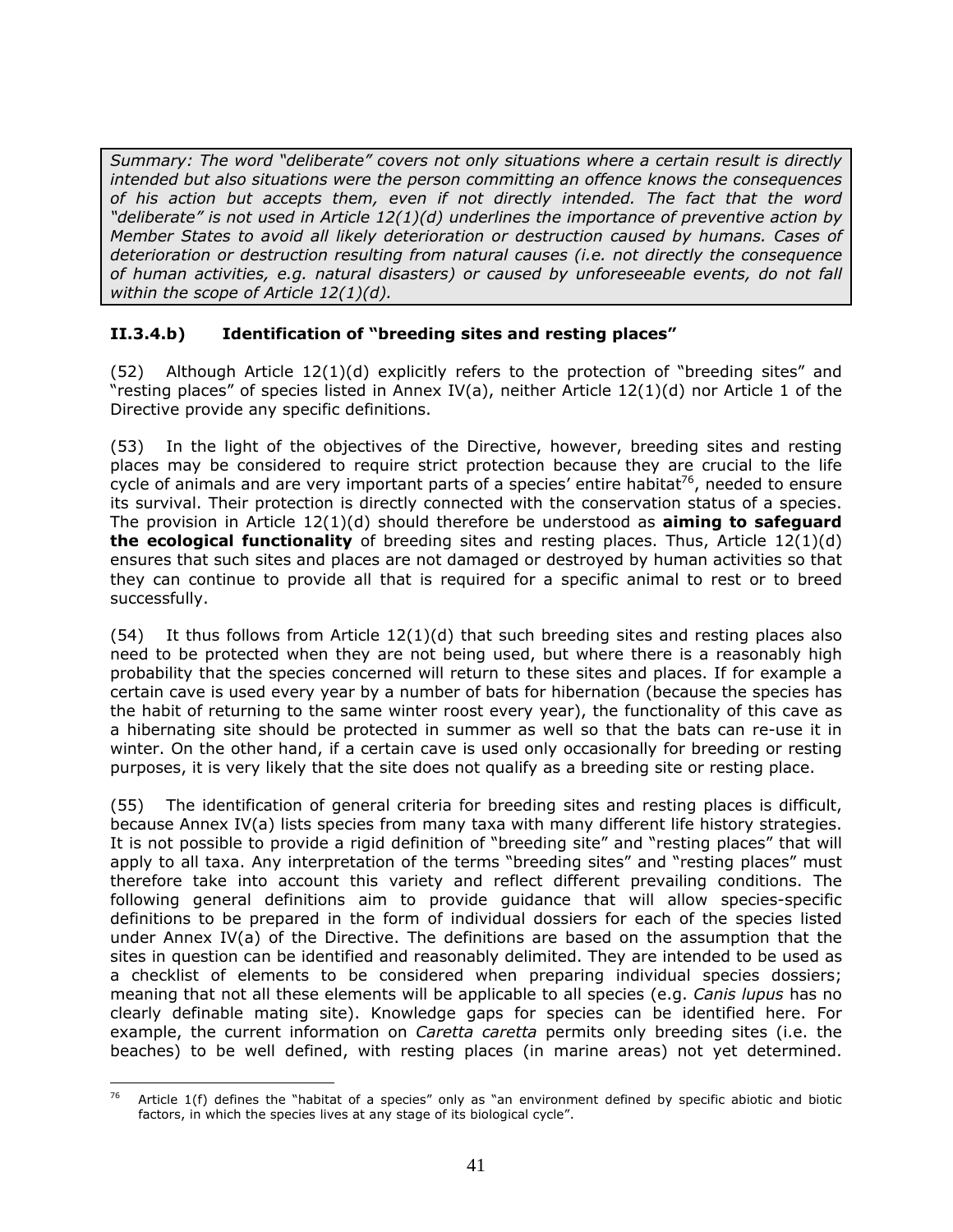However, with improved knowledge and increased research, resting sites may be delimited in future.

(56) The two definitions below are detailed in separate sections, though in practice they will often interlink and overlap and so could be considered together.

### (57) *Breeding sites: a definition*

Breeding is defined here as: mating, giving birth to young (including egg laying) or production of offspring where reproduction is asexual. A breeding site is defined here as the areas needed to mate and to give birth in and covers also the vicinity of the nest or parturition site, where offspring are dependent on such sites. For some species, a breeding site will also include associated structures needed for territorial definition and defence. For species that reproduce asexually, a breeding site is defined as the area needed to produce offspring. Breeding sites that are used regularly, either within or between years, must be protected even when not occupied.

- (58) The breeding site may thus include areas required for:
	- 1. courtship;
	- 2. mating;
	- 3. nest construction or selection of egg-laying or parturition<sup>77</sup> site;
	- 4. place used for the purpose of parturition or egg laying or production of offspring where reproduction is asexual;
	- 5. place of egg development and egg hatching;
	- 6. nest or parturition site when occupied by young dependent on that site;

### (59) *Resting places: a definition*

Resting places are defined here as the areas essential to sustain an animal or group of animals when they are not active. For species that have a sessile stage, a resting place is defined as the site of attachment. Resting places will include structures created by animals to function as resting places. Resting places that are used regularly, either within or between years, must be protected even when not occupied.

(60) Resting places essential for survival may include one or more structures and habitat features required for:

- 1. thermoregulatory behaviour, e.g. *Lacerta agilis*;
- 2. resting, sleeping or recuperation, e.g. *Nyctalus leisleri* roosts;
- 3. hiding, protection or refuge e.g. *Macrothele calpeiana* burrows;
- 4. hibernation, e.g. bat dormitories; *Muscardinus avellanarius* hides.

#### **Examples of breeding sites and resting places**

|                       | <b>Breeding site</b>                                                     | <b>Resting place</b>                                                                                                               |
|-----------------------|--------------------------------------------------------------------------|------------------------------------------------------------------------------------------------------------------------------------|
| Triturus<br>cristatus | All points of the definition apply to $T$ .<br>cristatus.                | During the terrestrial phase of its life, T.<br>cristatus makes use of refuges such as<br>stones and logs to hide under during the |
| (see also             | The pond used for mating has<br>individual male territories within which | day. Similar refuges are used for periods<br>of hibernation (in cold regions) or                                                   |

<u>.</u>  $parturition - act of giving birth$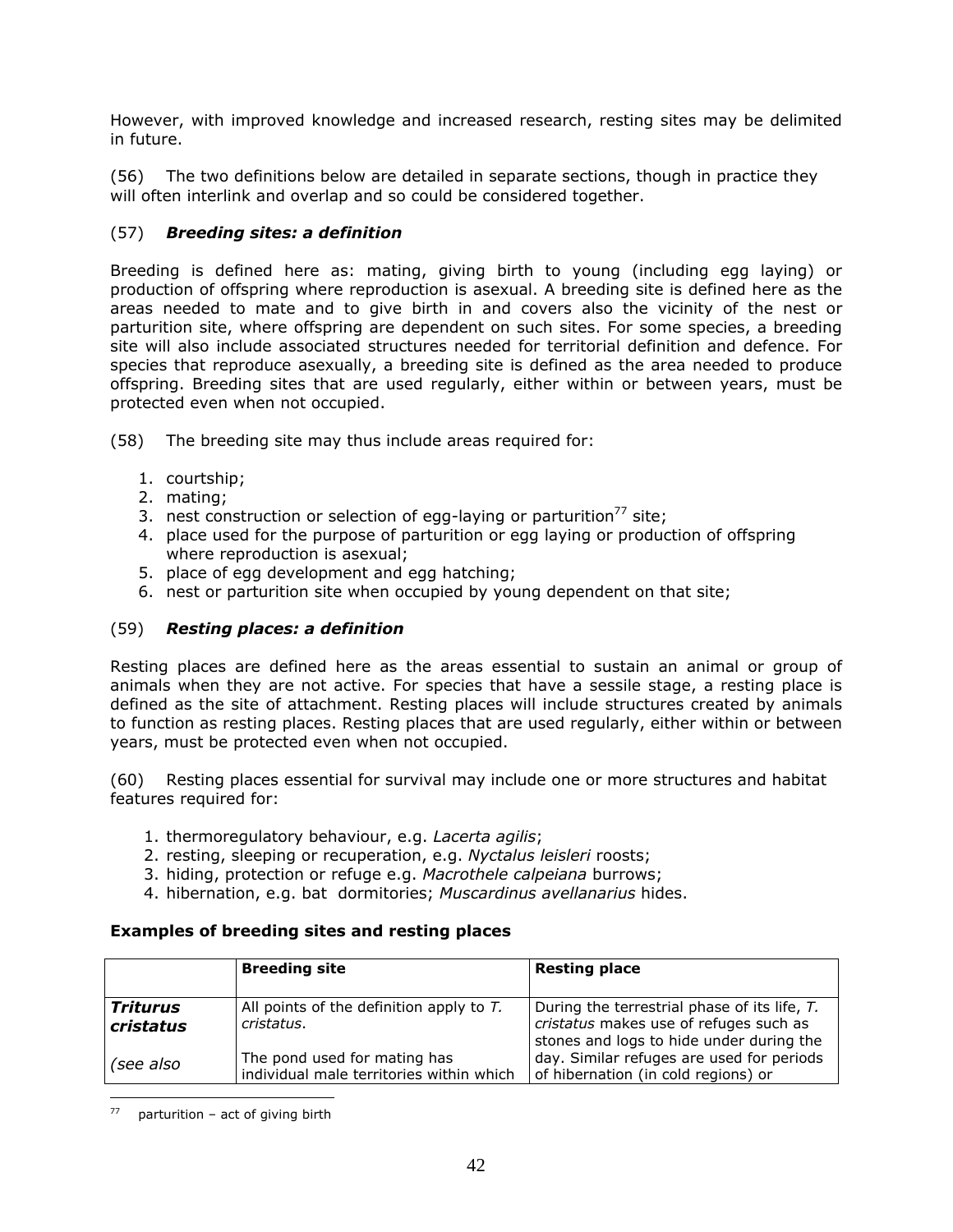| dossier in<br>Annex III)    | courtship and mating take place. Eggs<br>are laid singly on emergent plants and<br>mature over a period of $12 - 18$ days.<br>Young larvae emerge and swim freely.<br>The pond is therefore the breeding site.                                                                                                                                                                                                                                                                                              | summer dormancy (in hot regions).<br>During the aquatic phase of their life,<br>adults and larvae make use of submerged<br>and emergent vegetation as a place of<br>refuge.<br>T. cristatus does not migrate but does<br>disperse to adjacent pools. Healthy<br>populations of T. cristatus utilise a series<br>of pools and move between them,<br>dispersing over a suitable interconnecting<br>terrestrial habitat. Individuals may move<br>approx. 1 km from their natal pool.<br>The resting places for T. cristatus are<br>thus the ponds they inhabit and the<br>adjacent terrestrial habitat that supports<br>them during the terrestrial part of their |
|-----------------------------|-------------------------------------------------------------------------------------------------------------------------------------------------------------------------------------------------------------------------------------------------------------------------------------------------------------------------------------------------------------------------------------------------------------------------------------------------------------------------------------------------------------|----------------------------------------------------------------------------------------------------------------------------------------------------------------------------------------------------------------------------------------------------------------------------------------------------------------------------------------------------------------------------------------------------------------------------------------------------------------------------------------------------------------------------------------------------------------------------------------------------------------------------------------------------------------|
|                             |                                                                                                                                                                                                                                                                                                                                                                                                                                                                                                             | life cycle.                                                                                                                                                                                                                                                                                                                                                                                                                                                                                                                                                                                                                                                    |
| <b>Nyctalus</b><br>Leisleri | Males establish mating territories in<br>tree holes in the autumn. Mating takes<br>place in late autumn and females delay<br>fertilisation until the spring. Young are<br>born in a maternity roost and are<br>dependent on their mother until they<br>are weaned in the summer.<br>Male territories and maternity roosts<br>are therefore breeding sites. This strict<br>application of the definition omits<br>winter hibernation roosts, which are<br>covered by "resting places" in Article<br>12(1)(d) | Hibernation<br>N. leisleri is principally a tree-dwelling bat<br>that hibernates over winter. In the winter<br>they roost in tree-holes, buildings and<br>occasionally caves and tunnels that<br>provide a suitable microclimate. They will<br>also utilise artificial roost boxes. Tree<br>roosts have been found in parkland and<br>urban areas as well as deciduous and<br>coniferous woodland. These roosts must<br>be in a relatively undisturbed position as<br>bats roused from their torpor expend<br>valuable energy reserves that cannot be<br>replaced in winter.                                                                                   |
|                             |                                                                                                                                                                                                                                                                                                                                                                                                                                                                                                             | Day roosts during their active period (in<br>spring) are also essential to all bat<br>species, requiring a relatively undisturbed<br>site during daylight hours, again in the<br>cracks and crevasses of old trees and<br>buildings. Depending on their location, a<br>colony may use several summer roosts in<br>turn, the larger of which may be used as<br>maternity roosts, while males will become<br>solitary or live in small groups.                                                                                                                                                                                                                   |
|                             |                                                                                                                                                                                                                                                                                                                                                                                                                                                                                                             | Migration<br>N. leisleri is known to migrate in some<br>parts of its European range: individuals<br>ringed in Germany have been found to<br>winter in France and Switzerland<br>(National report 2003). Exact migration<br>patterns are not known. However, other<br>populations appear more sedentary with<br>both maternity and winter roosts located<br>in the same location.                                                                                                                                                                                                                                                                               |
|                             |                                                                                                                                                                                                                                                                                                                                                                                                                                                                                                             | Roosts used by N. leisleri to rest during<br>the day and to hibernate in are resting                                                                                                                                                                                                                                                                                                                                                                                                                                                                                                                                                                           |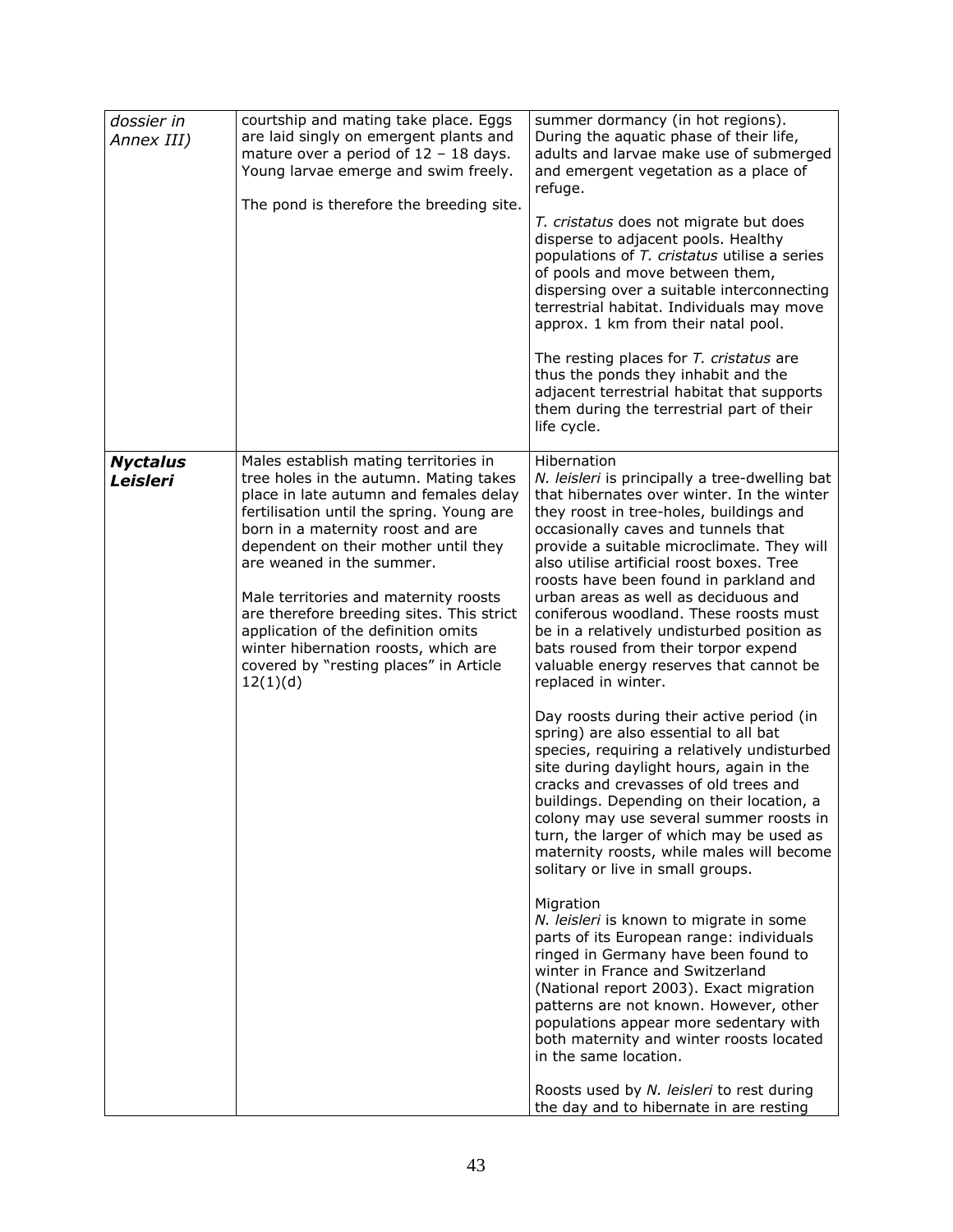|                             |                                                                                                                                                                                                                                                                                                                                                                                                                                                                                                                                                                                                                                                                                                                                                                                           | places.                                                                                                                                                                                                                                                                                                                                                                                                                                                                                                                                                                                                                                                          |
|-----------------------------|-------------------------------------------------------------------------------------------------------------------------------------------------------------------------------------------------------------------------------------------------------------------------------------------------------------------------------------------------------------------------------------------------------------------------------------------------------------------------------------------------------------------------------------------------------------------------------------------------------------------------------------------------------------------------------------------------------------------------------------------------------------------------------------------|------------------------------------------------------------------------------------------------------------------------------------------------------------------------------------------------------------------------------------------------------------------------------------------------------------------------------------------------------------------------------------------------------------------------------------------------------------------------------------------------------------------------------------------------------------------------------------------------------------------------------------------------------------------|
| <b>Osmoderma</b><br>eremita | All points of the definition apply to O.<br>eremita                                                                                                                                                                                                                                                                                                                                                                                                                                                                                                                                                                                                                                                                                                                                       | Resting place and breeding site are in<br>effect synonymous for O. eremita.                                                                                                                                                                                                                                                                                                                                                                                                                                                                                                                                                                                      |
|                             | This saproxylic species lives for the<br>majority of its life within the rot-filled<br>cavities of mature deciduous trees,<br>usually of the Quercus species. A high<br>proportion of individuals do not leave<br>the natal tree. Mating takes place<br>inside the substrate, and eggs are<br>deposited deep within the substrate.<br>The development from egg to beetle<br>takes several years. Pupae develop in<br>the autumn; adults emerge in the late<br>spring / early summer.<br>A series of mature and substantially<br>hollow deciduous trees, usually<br>Quercus sp. with heart rot, being used<br>by the species is the breeding site for<br>O. eremita.                                                                                                                       | This saproxylic species lives for the<br>majority of its life within the rot-filled<br>cavities of mature deciduous trees,<br>usually of the Quercus species. A high<br>proportion of individuals do not leave the<br>natal tree. Mating takes place inside the<br>substrate, and eggs are deposited deep<br>within the substrate. The development<br>from egg to beetle takes several years.<br>Pupae develop in the autumn; adults<br>emerge in the late spring / early summer.<br>A series of mature and substantially<br>hollow deciduous trees, usually Quercus<br>sp. with heart rot, being used by the<br>species is the resting place for O.<br>eremita. |
| <b>Maculinia</b><br>arion   | Points 1 to 5 of the definition apply to<br>M. arion.<br>M. arion requires a site with its larval<br>food plant (Thymus species) and larval<br>host and food source, Myrmica ant<br>nests, to complete its development.<br>Eggs are laid in the bud of a Thymus<br>flower where they feed and develop. At<br>a certain stage, the larva drops from<br>the plant and attracts an ant to pick it<br>up and take it into the ants nest. The<br>larva continues its development within<br>the nest, predating ant larvae. Pupation<br>occurs within the nest and the adults<br>emerge in early summer.<br>The breeding sites for M. arion will be a<br>site with Thymus sp. plants close to the<br>site of adult emergence and the<br>Myrmica ant nest where the larvae and<br>pupae develop. | This species has no clearly defined resting<br>places other than those needed for larval<br>development and pupation. These life<br>stages are covered by the definition of<br>breeding site on the left.                                                                                                                                                                                                                                                                                                                                                                                                                                                        |

(61) The prohibition of Article  $12(1)(d)$  can consequently be seen as an aspect of habitat conservation, albeit covering only specific parts of the biological cycle. Other parts of the habitat, e.g. feeding areas, are not covered unless they coincide with breeding sites or resting places. An example of this is the butterfly species, *Parnassius apollo*, whose breeding sites coincide with locations where adults lay eggs and caterpillars live and feed (in Finland, stands of the plant species *Sedum telephium*). Consequently, a proper implementation of Article 12(1)(d) requires a good knowledge of the ecology (biology, habitats, population size, distribution and dynamics) and behaviour of the species (life cycle, organisation, interaction within and between species).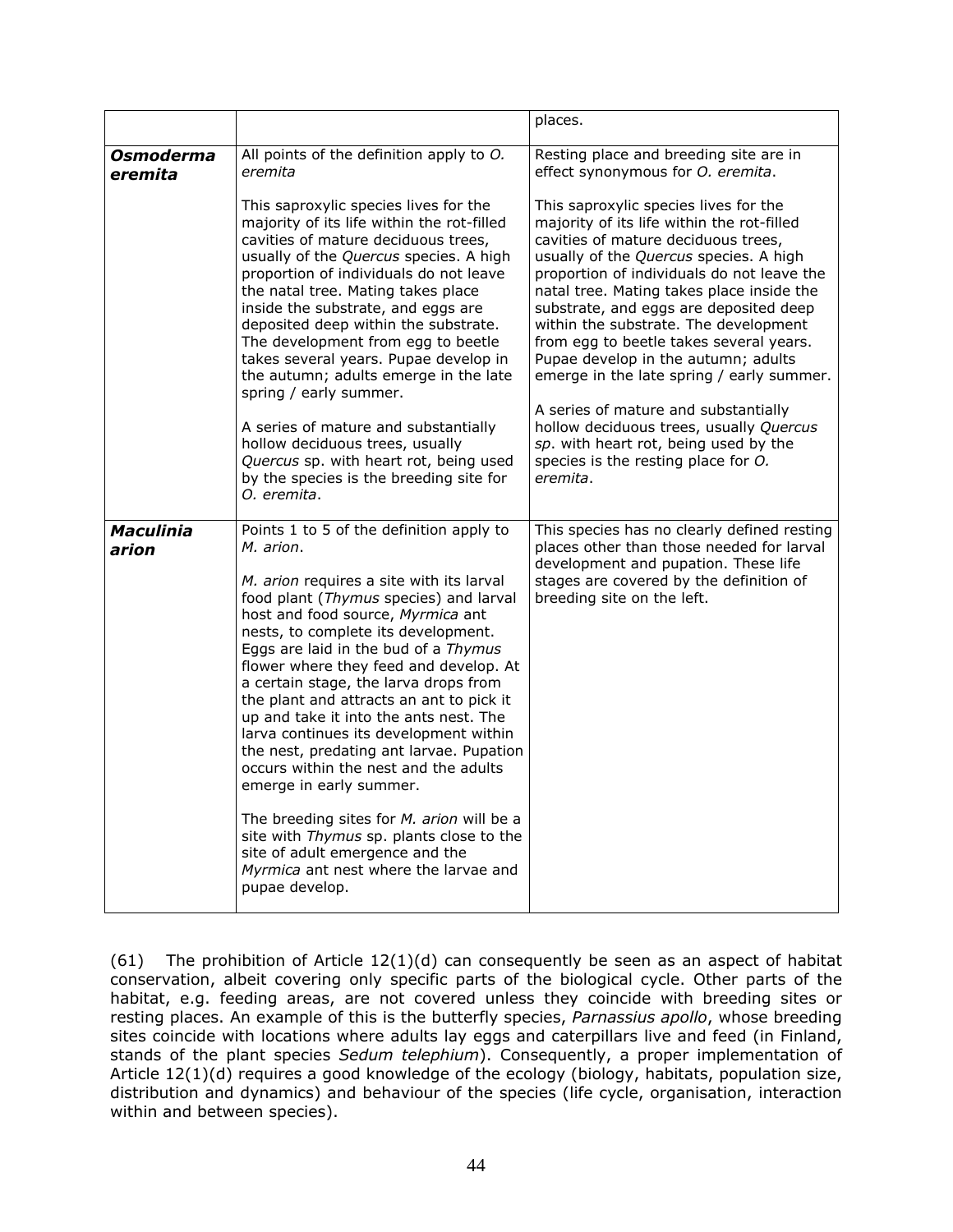(62) **'Narrower' or 'wider' definition of breeding sites and resting places?**  Discussions in the Article 12 working group and elsewhere have shown that the "framework" definition given above provides room for different interpretations. This is also because of the great variety of species listed in Annex IV. One frequent debate concerns whether breeding sites and resting places should be delimited in a narrower or a wider sense. For example, the wood-boring beetle *Osmoderma eremita* lives for the majority of its life within the rot-filled cavity of mature deciduous trees, usually of the *Quercus* species, and a high proportion of individuals do not leave the natal tree: so what is its breeding site and resting place? Is it the single tree or is it maybe that part of the woodland with trees inhabited by *O. eremita*? There are arguments for both views. From the Commission services' point of view the 'wider' definition seems to be more meaningful here in conservation terms, as it allows the woodland as a whole to be taken into account, linking both the protection measures under Article 12 and any derogations under Article 16 to the wider unit of the woodland and focusing on the continued functionality of that site as a whole for the species under consideration. Besides the advantage of a more holistic approach to species protection, this also allows more flexibility when considering impacts on such sites. In the Commission services' view, however, this approach seems more feasible for species with relatively **small home ranges**.

(63) The species dossier on *Triturus cristatus* (see box above) assumes overlapping breeding sites and resting places, stating that "*The functional unit needed to maintain a viable T. cristatus population thus comprises a series of ponds, the majority of which will be*  resting places and a proportion of which will be breeding sites, as well as a proportion of *other areas which will be resting places set within a suitable terrestrial habitat*." This view of an ecological / functional unit suits a species with a small home range. The 'local' population of such a species could play a role in such a definition.

(64) The situation is different for **wide-ranging species**. The particular problem posed by wide-ranging species is already recognised in Article 4(1) of the Directive. Here, it may be advisable to restrict the definition of a breeding and resting site to a locality that can be clearly delimited: e.g. the roosts for bats or the holt of an otter.

(65) In the *Caretta caretta* case, the Court did not give any definition of breeding sites and resting places for species and followed a case-by-case/species-by-species approach. In the case in question, the Court emphasised the importance of Laganas Bay, which was (easily) identified as a "*vital breeding region for the protected species Caretta caretta*"78. This clearly identifiable area has the physical and biological factors essential for the reproduction of the species (marine area and nesting beaches). This prudent approach of the Court seems due to the fact that it is difficult to establish a general definition of "breeding sites" and "resting places" because of the wide range of differences in the ecological characteristics of species.

*Summary: Breeding sites and resting places are to be strictly protected, because they are crucial to the life cycle of animals and are vital parts of a species' entire habitat. Article 12(1)(d) should therefore be understood as aiming to safeguard the continued ecological functionality of such sites and places, ensuring that they continue to provide all the elements needed by a specific animal to rest or to breed successfully. The protection applies all year round if these sites are used on a regular basis.* 

<sup>&</sup>lt;u>.</u> Paragraph 27 of the judgment.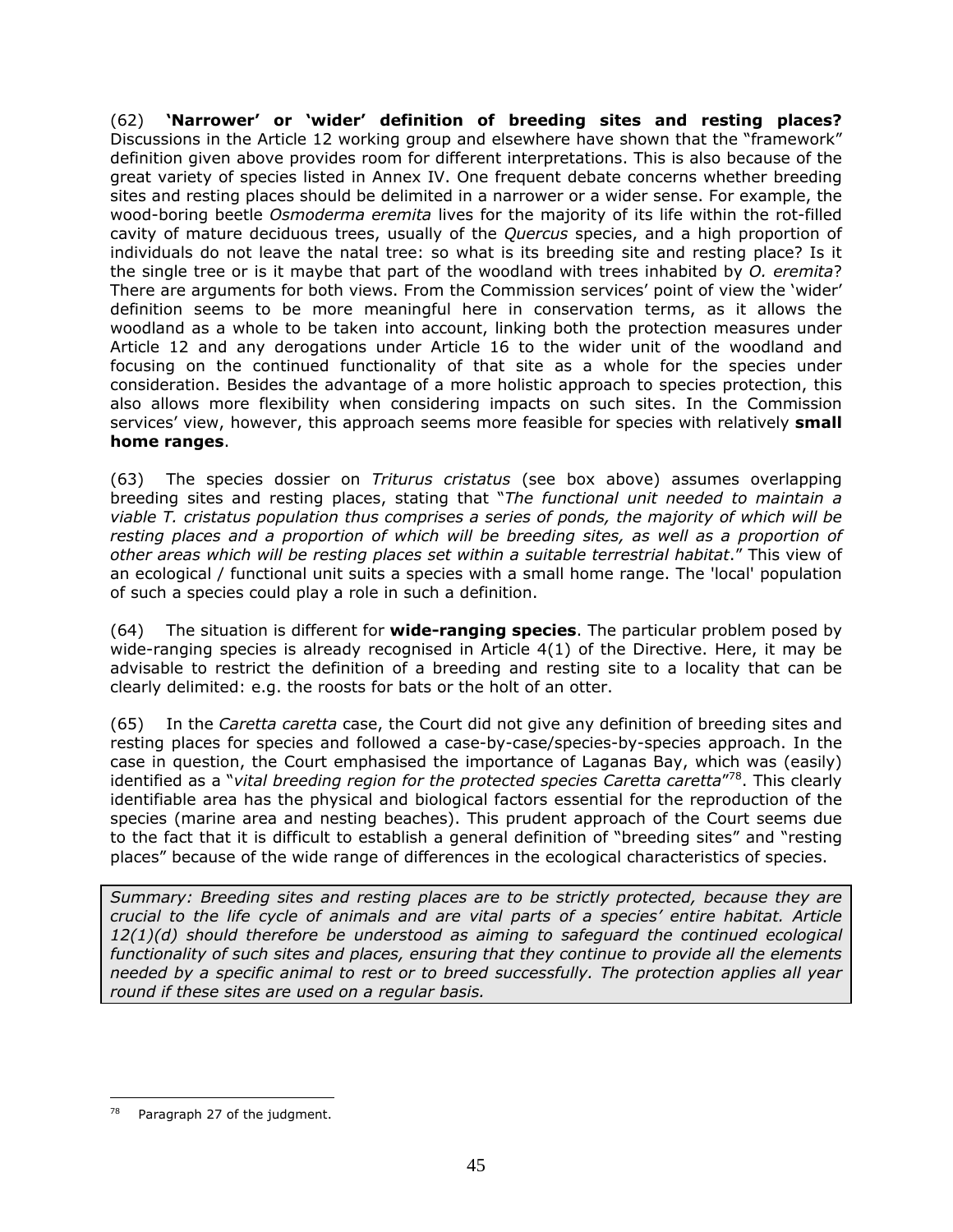# **II.3.4.c) Concept of "deterioration"**

(66) Neither Article 12(1)(d) nor Article 1 of Directive 92/43/EEC contains a definition of the concept of "deterioration", although this term is also present in other provisions of the Directive (e.g. Article 6).

(67) In general, deterioration can be defined as physical degradation affecting a habitat, or a breeding site or resting place. In contrast to destruction, such degradation may occur slowly and **gradually reduce the functionality** of the site or place. Deterioration may therefore not immediately lead to a loss of functionality of a site/place, but would adversely affect functionality in terms of quality or quantity and might over a certain period of time lead to its complete loss. Because of the wide variety of species listed in Annex IV(a), the assessment of deterioration of a particular breeding site or resting place must be carried out on a case-by-case basis. Again, deterioration or destruction that is the result of natural causes (not human-caused) or unforeseeable events does not fall under the scope of Article 12(1)(d). Neither does the deterioration of a site due to natural succession as a consequence of the abandonment of certain human land-uses or the abandonment of a building.

(68) When trying to identify and avoid the causes that lead to the deterioration or even loss of breeding/resting functionality, it is important to establish a clear **cause-effect relationship** between one or more human-induced activities and the deterioration/destruction of a breeding site or resting place. Obviously, the causes for deterioration can be located inside or outside, or possibly even at some distance from, the breeding site or resting place under consideration. Such causes/activities then need to be controlled in such a way that deterioration and destruction can be avoided. Only a clear view of the causes will enable the authorities to act accordingly and avoid further or future deterioration or destruction.

(68a) In cases where the deterioration/destruction of a breeding site or resting place is due to diffuse causes, it will probably be difficult to establish a clear cause-effect relationship with a human-induced activity. For instance, where there is a gradual deterioration (eutrophication) of water bodies due to a complexity of sources in terms of time and origin, it will be difficult to establish a clear cause-effect relationship with agricultural activities. In these situations, it is very unlikely that an infringement of Article 12 can be proven, in particular if the activity complies with obligations arising from other relevant EC environmental legislation, e.g. the Nitrates Directive.

(69) Focusing on the functionality of breeding sites and resting places and the establishment of a cause-effect relationship also gives guidance on the matter of divergences between **different linguistic versions** regarding the term "deterioration". The terms used in the German, Danish, Dutch and Swedish versions of Article  $12(1)(d)^{79}$ correspond rather more to the word "damage" than "deterioration". Nonetheless, in Article 6(2) of the Directive, the German version uses a word which corresponds slightly better to "*deterioration*". Given this discrepancy between different language versions, it should be recalled that the Court has on earlier occasions stressed the necessity for uniform application and ruled out the possibility of considering one single version of a text in isolation. Hence, the Court holds that such provisions must be interpreted on the basis of the actual intention of the author and the aim pursued in the light of all language versions<sup>80</sup>.

<sup>&</sup>lt;u>.</u> 79 The German, Danish, Dutch and Swedish versions of Article 12.1(d) employ the terms *"Beschädigung",* 

<sup>&</sup>lt;sup>80</sup> See the following judgments: 12 November 1969, Stauder, case 29/69, ECR 1969 p.419, paragraph 3; judgment of 27 October 1977, Bouchereau, case 30/77, ECR 1977 p.1999, paragraph 14; judgment of 12 July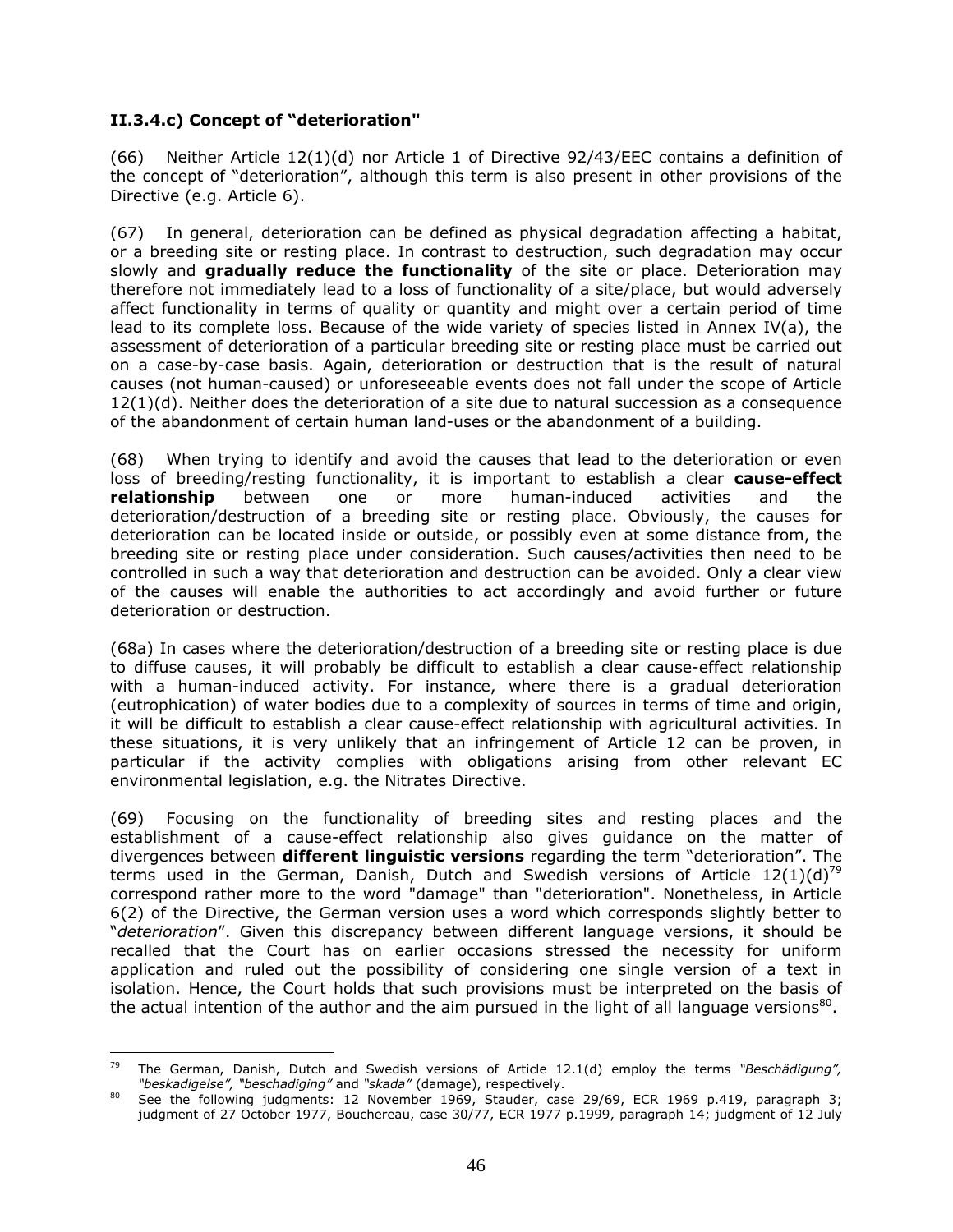(70) In order to define the limits of what one can regard as "deterioration", a scrupulous analysis of Article 12(1)(d) as a whole is indispensable. The purpose of Article 12 is to introduce a system of strict protection for Annex IV(a) species. The explicit protection of breeding sites and resting places in addition to the protection of the species as such, without the qualification "deliberate", demonstrates the importance granted to these sites by the Directive. This specific protection against the deterioration or destruction of breeding sites and resting places is self-evidently linked with the essential function of these sites, which must continue to provide all the elements required by a specific animal (or group of animals) to breed or to rest.

(71) Examples of deterioration under Article 12(1)(d):

<u>.</u>

- (Repeated) filling in of parts of spawning grounds for the crested newt (*Triturus cristatus*), thereby reducing (in sum) its function as a breeding site.
- Deterioration in the function of parts of a hamster burrow as a breeding and resting place as a result of deep ploughing.
- Hydraulic engineering step by step in a river that is a resting and breeding site for *Acipenser sturio*, so as to gradually reduce the functionality of the site.
- Gradual negative impact on a water soldier (*Stratiotes aloides*) population, which is an egg-laying site for the green hawker (*Aeshna viridis*), due to a point-source discharge into the water body.

*Summary: Deterioration can be defined as physical degradation affecting a breeding site or resting place. In contrast to destruction, such degradation might also occur slowly and gradually reduce the functionality of the site or place. If it is possible to establish a clear cause-effect relationship between one or more human-induced activities and the deterioration of a breeding site or resting place, Article 12(1)(d) applies.* 

### **II.3.4.d) Measures to ensure the continued ecological functionality of breeding sites or resting places**

(72) For cases where projects or activities may have an impact on breeding sites / resting places the distinction between measures under Article 12(1)(d) and those that come under Article 16 needs to be examined. In particular, to what extent are measures that ensure the continued ecological functionality of a concrete breeding site/resting place possible, thereby ensuring compliance with Article 12 (and not requiring derogations under Article 16). The decisive question when drawing the line is: "Does or will a breeding site / resting place suffer from deterioration or destruction (even if only temporarily) due to a certain project/activity?" If the answer is "yes", Article 16 needs to be applied; if the answer is "no", it is reasonable to assume that Article 12 is complied with.

(73) What are "measures that ensure the continued ecological functionality of a breeding site/resting place" (in the following "CEF measures")?

(74) First of all, they must have the character of mitigation measures. Mitigation measures aim at minimising or even cancelling out the negative impact of an activity through a range of preventive actions. However, they may also go beyond this and include actions that actively improve or manage a certain breeding site / resting place so that it does not  $-$  at any time — suffer from reduced or lost ecological functionality. This could include e.g. enlarging the site or creating new habitats in, or in direct functional relation to, a breeding

<sup>1979,</sup> Wörsdorfer, case 9/79, ECR 1979 p.2717, paragraph 6; judgment of 7 July 1988, Moksel, Case 55/87, ECR 1988, p.3845, paragraph 15.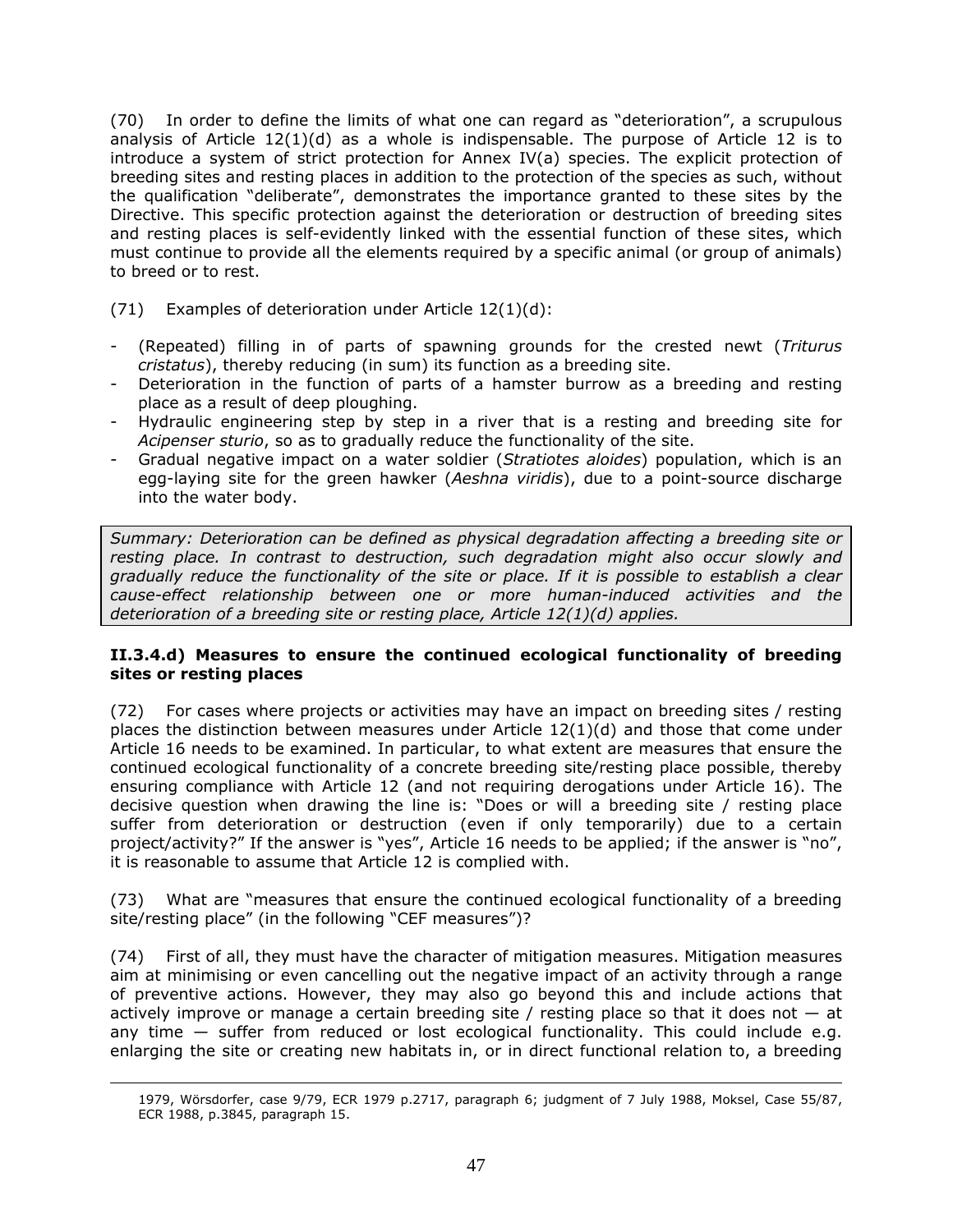site or resting place, as a counterweight to the potential loss of parts or functions of the site. The ecological functionality of such measures for the species in question would of course have to be clearly demonstrated.

(75) CEF measures may be an option when an activity can affect parts of a breeding site or resting place. If the breeding site or resting place, as a result of such measures, will still remain at least the same size (or greater) and retain the same quality (or better) for the species in question, there will be no deterioration in the function, quality or integrity of the site and the activity can be undertaken with no need for a derogation under Article 16. It is crucial that the continued ecological functionality of the site is maintained or improved. Therefore, the monitoring of CEF measures is important. An interesting approach in this regard is outlined in a Dutch publication entitled "Effective protection of Annex IV species of the EU Habitats Directive: The landscape approach $^{\prime\prime81}$ .

(76) In accordance with the precautionary principle, if the measures proposed do not guarantee the continued ecological functionality of a site, they should not be considered under Article  $12(1)(d)$ . There must be a high degree of certainty that the measures are sufficient to avoid any deterioration or destruction. The assessment of the probability of success must be made on the basis of objective information and in the light of the characteristics and specific environmental conditions of the site concerned. In addition, the use of CEF measures has to take into account the conservation status of the species concerned. For example, in the case of rare species with an unfavourable conservation status, there must be a higher degree of certainty that the measures will work as intended than in the case of more common species with a favourable conservation status.

(77) CEF measures could be an integral part of the specifications of an activity or project; they could also form part of preventive measures under a strict protection system to comply with Article 12(1)(d). Such measures can be used only in situations where an authorisation or planning regime with formal procedures is in place, and where the competent authorities are able to assess whether the measures taken to preserve the "breeding" or "resting" functionality of a site are sufficient.

(78) Based on the definition of breeding sites and resting places (see chapter II.3.4.b), the approach outlined above seems especially relevant when dealing with animals with small home ranges, where breeding sites / resting places are delimited as "functional units" (i.e. the wider approach is used). Here, it should be stressed that a Member State must be **consistent in its definition** of breeding sites and resting places for a given species and consequently in providing for their protection across its territory.

(79) CEF measures are different from compensatory measures in the strict sense*.*  Compensation measures are independent of an activity/project and aim to compensate for or offset specific negative effects on a species. By definition, **compensatory measures thus imply the deterioration or destruction of a breeding site or resting place** (the effect compensated for). This is not the case with CEF measures, which ensure that the continued ecological functionality of the breeding site/resting place remains fully intact (in quantitative and qualitative terms). Consequently, where there is deterioration or destruction of a breeding site or resting place, a derogation under Article 16 is always necessary. Chapter III.2.3.b deals with the use of compensation measures under Article 16.

<sup>&</sup>lt;u>.</u> 81 Alterra report n° 590, Wageningen, September 2002 (available in English)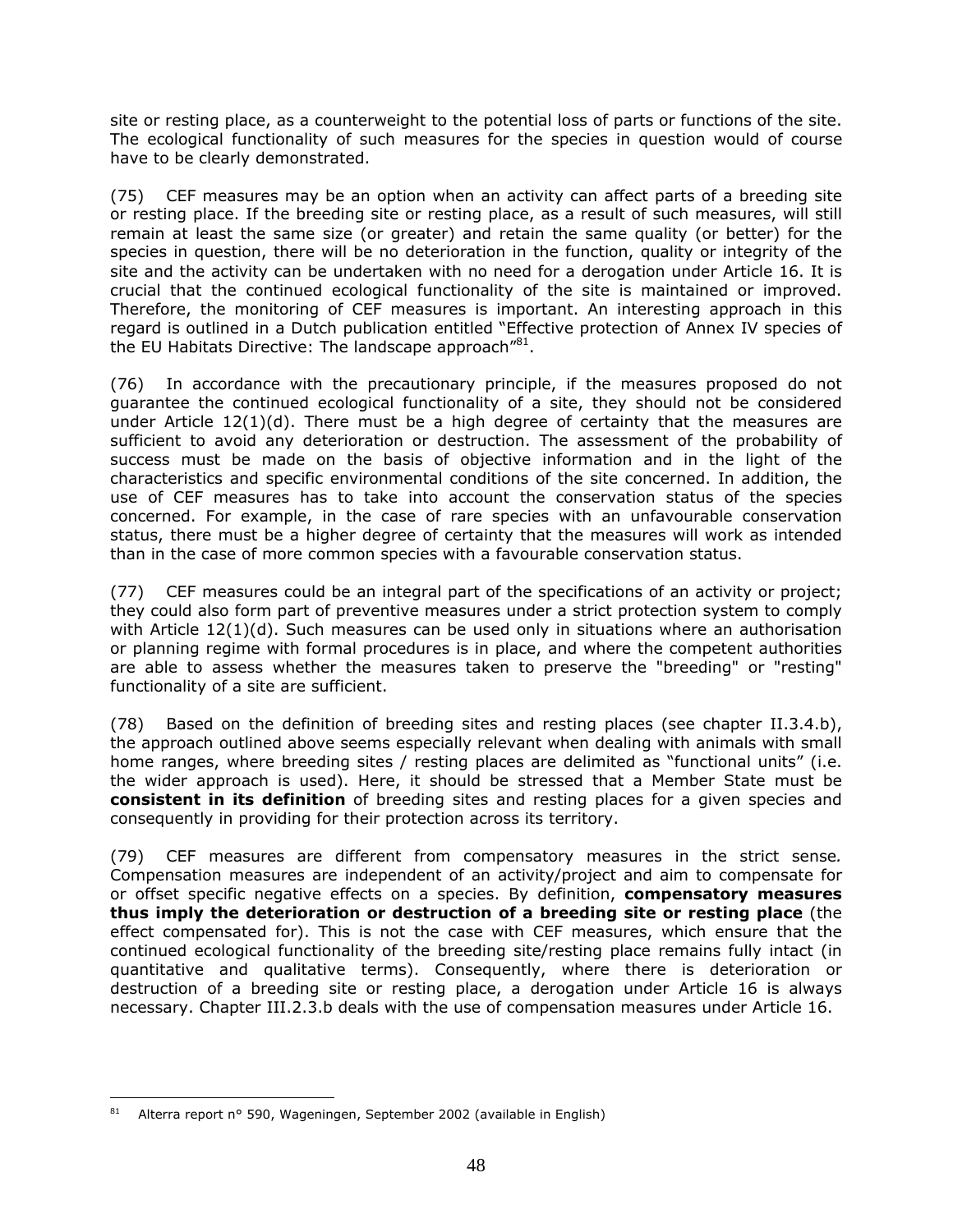*Summary: Measures that ensure the continued ecological functionality of a breeding site/resting place in the case of projects/activities with a possible impact on such sites/places must have the character of mitigation measures (i.e. measures minimising or even cancelling out the negative impact), but may also include measures that actively improve or manage a certain breeding site / resting place in such a way that it does not at any time — suffer from a reduction or loss of ecological functionality. As long as this precondition is fulfilled and such processes are controlled and monitored by the competent authorities, there is no need for recourse to Article 16.* 

#### **II.3.5. Keeping, transport and sale or exchange, and offering for sale or exchange, of specimens taken from the wild**

(80) For Annex IV(a) species, Article 12(2) states that: "Member States shall prohibit the keeping, transport and sale or exchange, and offering for sale or exchange, of specimens taken from the wild, except for those taken legally before this Directive is implemented." Article 12(3) stipulates that the prohibitions in Article 12(1)(a) and (b) and Article 12(2) apply to all life stages of Annex IV(a) species.

### **II.3.6. Incidental capture and killing of Annex IV(a) species**

(81) Article 12(4) requires the establishment of a system to monitor the incidental capture and killing of the animal species listed in Annex IV(a). In the light of the information gathered, Member States have to undertake further research or conservation measures as required to ensure that incidental capture and killing does not have a significant negative impact on the species concerned.

(82) It should be stressed that Article 12(4) could be of relevance in defining the requirements of both a "strict protection system" and an "appropriate surveillance system". A system of strict protection can also make provision for recording the incidental capture and killing of species (for Article 12(4)). In this context, the strict protection measures may ultimately need to include conservation measures required to offset the negative impact of incidental capture and killing.

(83) An example for the application of this provision is the monitoring of the by-catch of Cetaceans in the fisheries sector and the technical measures taken to avoid such incidents (e.g. attachment of pingers to fishing nets). Another example is the monitoring of bat deaths in wind turbines or roadkills.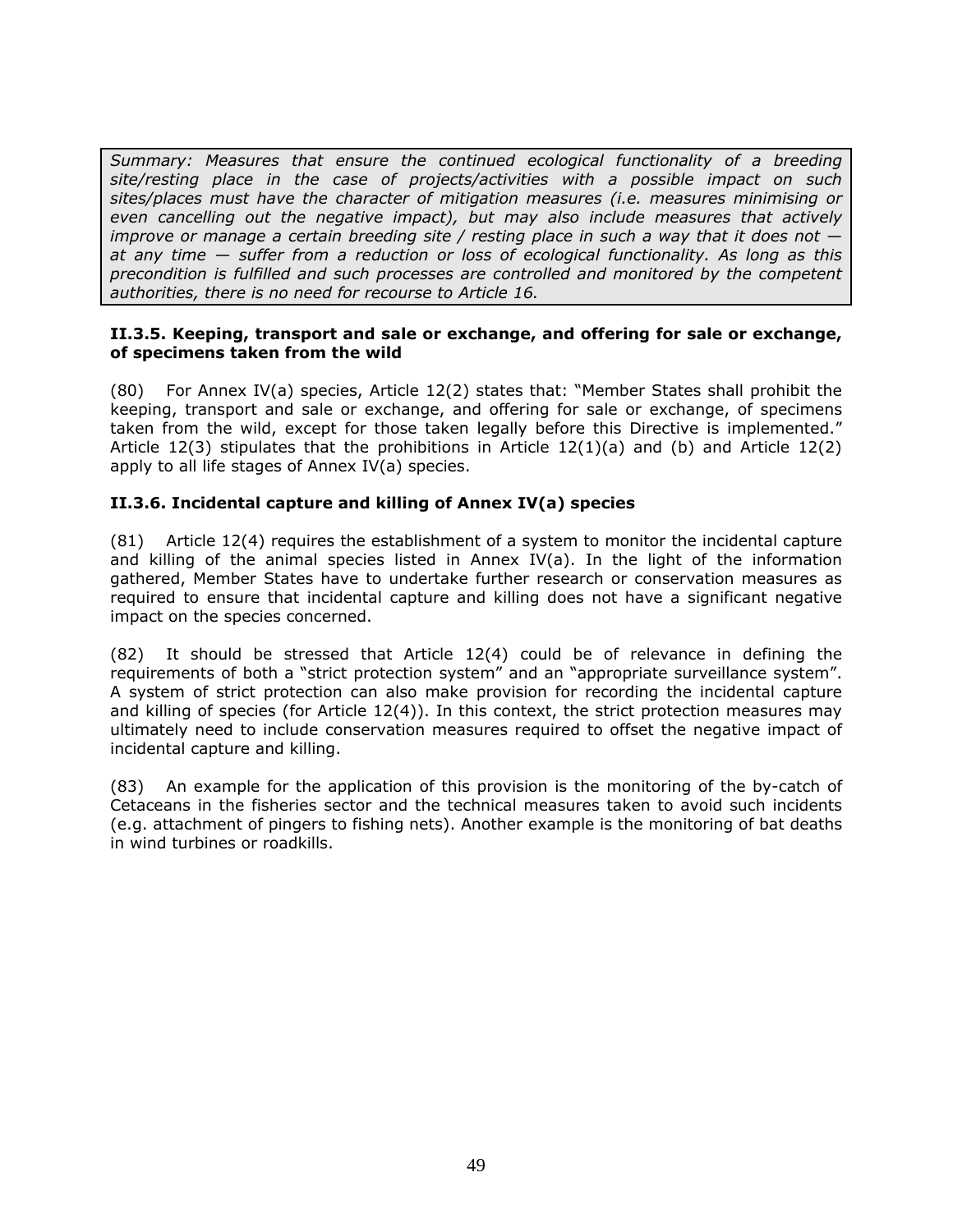# **III. ARTICLE 16**

### **Text of Article 16**

*1. Provided that there is no satisfactory alternative and the derogation is not detrimental to the maintenance of the populations of the species concerned at a favourable conservation status in their natural range, Member States may derogate from the provisions of Articles 12, 13, 14 and 15 (a) and (b):* 

*(a) in the interest of protecting wild fauna and flora and conserving natural habitats;* 

*(b) to prevent serious damage, in particular to crops, livestock, forests, fisheries and water and other types of property;* 

*(c) in the interests of public health and public safety, or for other imperative reasons of overriding public interest, including those of a social or economic nature and beneficial consequences of primary importance for the environment;* 

*(d) for the purpose of research and education, of repopulating and re-introducing these species and for the breeding operations necessary for these purposes, including the artificial propagation of plants;* 

*(e) to allow, under strictly supervised conditions, on a selective basis and to a limited extent, the taking or keeping of certain specimens of the species listed in Annex IV in limited numbers specified by the competent national authorities.* 

*2. Member States shall forward to the Commission every two years a report in accordance with the format established by the Committee on the derogations applied under paragraph 1. The Commission shall give its opinion on these derogations within a maximum time limit of 12 months following receipt of the report and shall give an account to the Committee.* 

*3. The reports shall specify: (a) the species which are subject to the derogations and the reason for the derogation, including the nature of the risk, with, if appropriate, a reference to alternatives rejected and scientific data used; (b) the means, devices or methods authorised for the capture or killing of animal species and the reasons for their use; (c) the circumstances of when and where such derogations are granted; (d) the authority empowered to declare and check that the required conditions obtain and to decide what means, devices or methods may be used, within what limits and by what agencies, and which persons are to carry out the task; (e) the supervisory measures used and the results obtained.*

(1) The system of strict protection under Article 12 may be bypassed through derogations under Article 16 of the Directive. A number of activities that would normally be prohibited under Article 12 can be permitted by means of Article 16. In practice, consideration of the application of Article 12 will often arise in conjunction with a derogation argued for under Article 16.

(2) The possibilities in Article 16 for derogating from the restrictions and prohibitions in Articles 12, 13, 14 and 15(a) and (b) are limited. Derogations not only must be justified in relation to the overall aim of the Directive, but are subject to three specific conditions.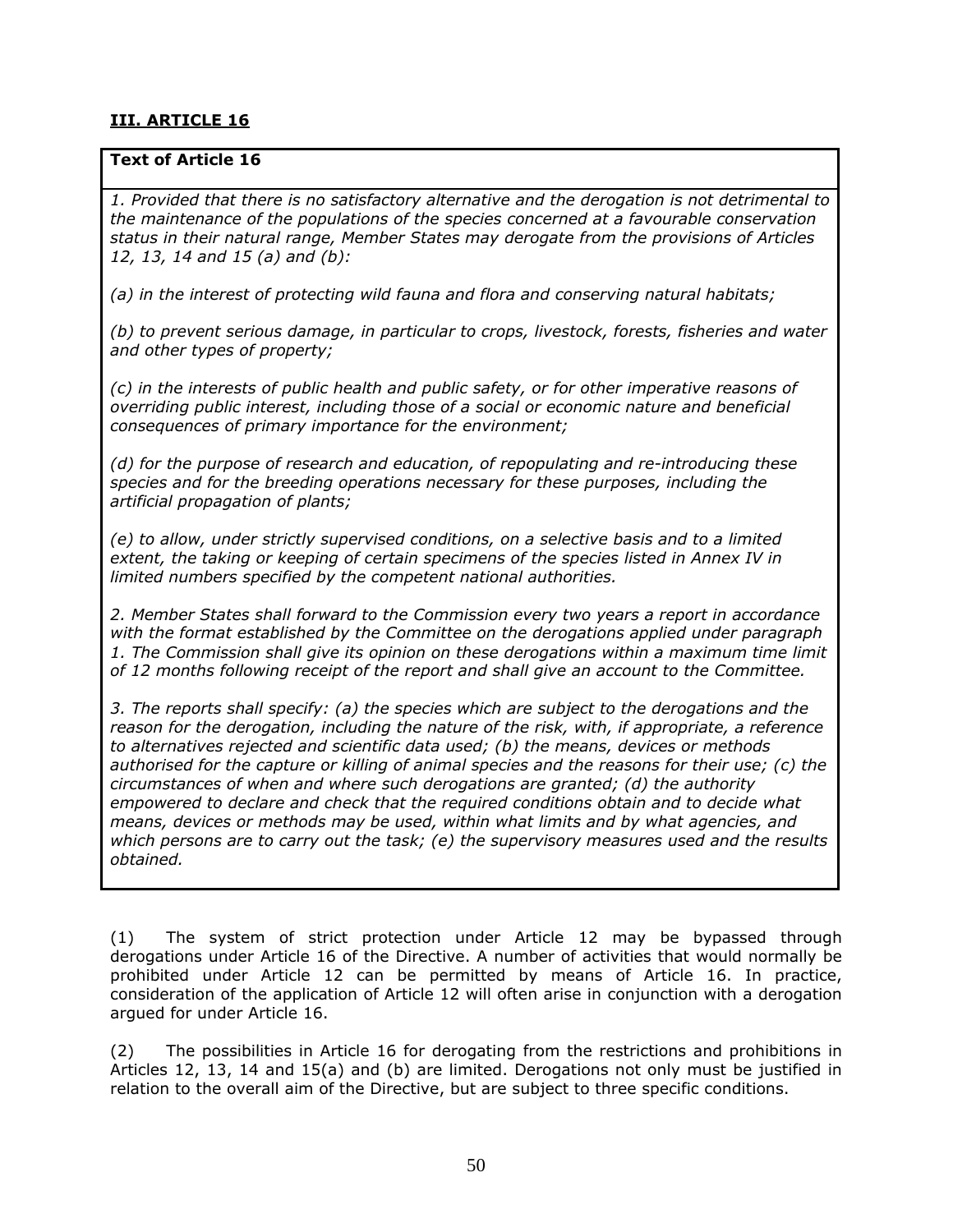(3) The failure to respect any one of these conditions may render a derogation invalid. The competent national and other authorities or conservation bodies must therefore carefully examine all those general and specific requirements before granting a derogation.

(4) Before addressing the provisions of Article 16 in detail, it is worth underlining that the ECJ has already developed a quite extensive case law on derogations under Article 9 of Directive 79/409/EEC on the conservation of wild birds. Given the similarity between the derogation systems established by the two Directives, the reasoning of those judgments is of great importance and can be applied to Article  $16^{82}$ .

# **III.1. General legal considerations**

# **III.1.1 Obligation to ensure full, clear and precise transposition of Article 16**

(5) The transposition into national law of Article 16 should guarantee the implementation of the derogations by the competent national authorities in an appropriate manner. It should be recalled that a Directive is binding as to the result to be achieved, but leaves a Member State some choice as to the form and methods of achieving that result. However, the Court has set limits to this margin of manoeuvre for Member States when they transpose a Directive. Hence, the national transposition of the derogation system under Article 16 has to comply with some basic legal principles of EC law and must meet a number of requirements.

(6) According to ECJ case law83, *"the transposition of a Directive into domestic law does not necessarily require that its provisions be incorporated formally and verbatim in express, specific legislation. A general legal context may, depending on the content of the Directive,*  be adequate for the purpose, provided that it does indeed quarantee the full application of *the Directive in a sufficiently clear and precise manner."* Mere administrative practices, which, by their nature, are alterable at will by the authorities and which are not given the appropriate publicity, cannot be regarded as constituting the proper fulfilment of a Member State's obligations under the Treaty and the Directive<sup>84</sup>. Accordingly, the application of the requirements of Article 16 in practice is not a substitute for proper formal transposition.

(7) Moreover, the provisions of the Directives must be implemented with unquestionable binding force, and with the specificity, precision and clarity necessary to satisfy the requirements of legal certainty<sup>85</sup>. The Court was more explicit in Case C-339/87<sup>86</sup>, which relates to derogations under Article 9 of Directive 79/409/EEC. The Court stated that "*the criteria which the Member States must meet in order to derogate from the prohibitions laid*  down in the Directive must be reproduced in specific national provisions, since a faithful *transposition becomes particularly important in a case where the management of the common heritage is entrusted to the Member States in their respective territories.*" In its judgment of 20 October 2005, the Court applied this case law to the Habitats Directive and observed that "*in the context of the Habitats Directive, which lays down complex and* 

<sup>1</sup>  $82$  The third chapter of the "Guidance document on hunting under Council Directive 79/409/EEC on the conservation of wild birds", which examines the derogation system under Article 9 of the Birds Directive, is a useful reference for the understanding of Article 16. The document is available on the website

http://www.europa.eu.int/comm/environment/nature/home.htm.<br><sup>83</sup> See the judgment of 28 February 1991, Commission v Germany, Case 131/88, ECR p.825.<br><sup>84</sup> For example, see the judgment of 11 November 1999, Commission v Ital

paragraph 10.<br><sup>85</sup> See in particular the following judgments: 30 May 1991, Commission v Germany, Case C-59/89, ECR p.2607, paragraphs 18 and 24; 19 May 1999, Commission v France, Case C-225/97, ECR p.3011, paragraph 37; 17 May 2001, Commission v Italy, Case C-159/99, ECR p.4007, paragraph 32; 13 February 2003, Commission v Luxembourg, Case C-75/01, paragraph 28, ECR p.1585, paragraphs 87-88; 20 October 2005, Commission v UK,

Case C-6/04, ECR p.9017, paragraph 27.<br><sup>86</sup> Judgment of 15 March 1990, Commission v Netherlands, Case C-339/87, ECR p.851, paragraph 28.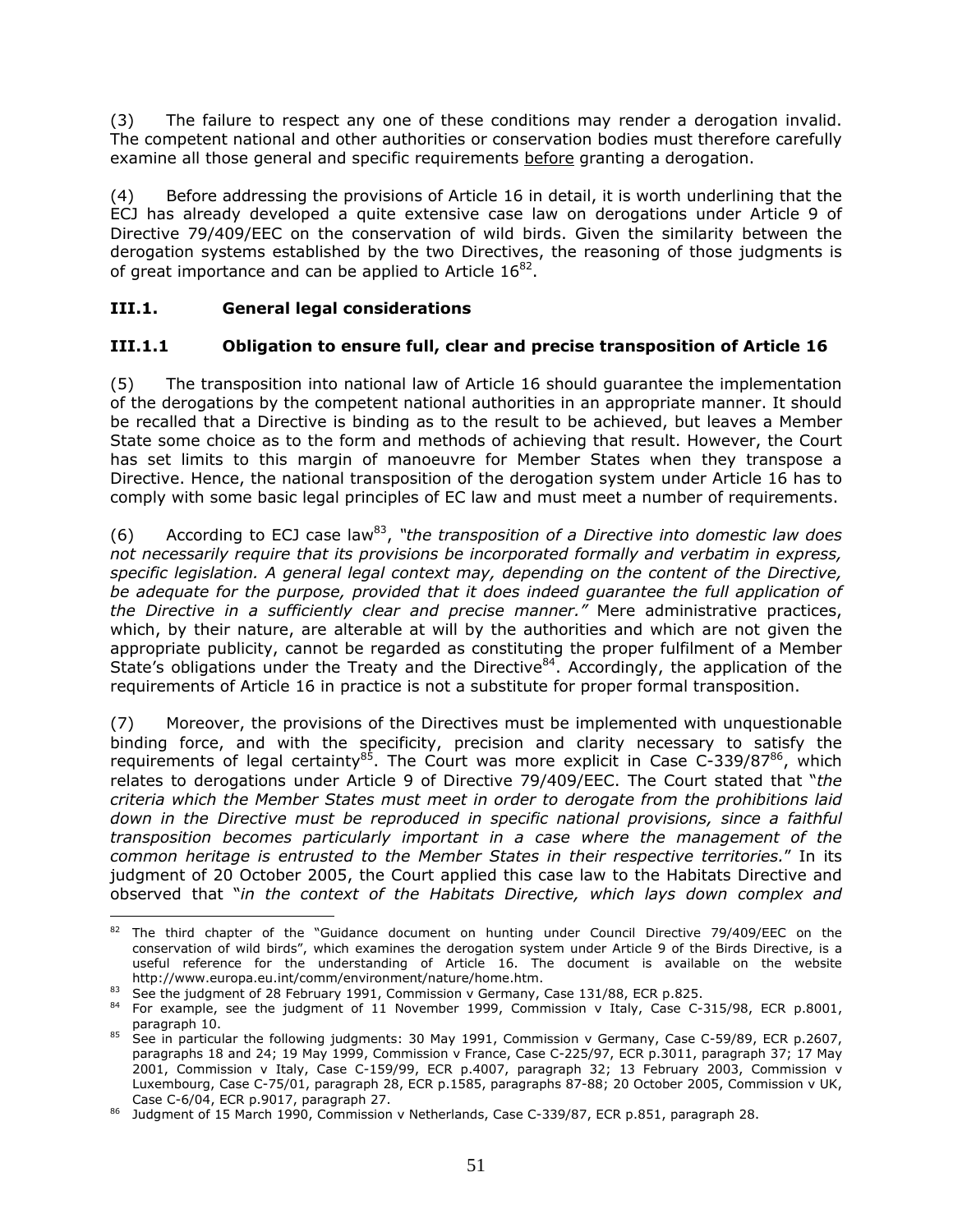*technical rules in the field of environmental law, the Member States are under a particular duty to ensure that their legislation intended to transpose that directive is clear and precise"*87.

(8) Finally, when transposing Article 16, Member States must respect the meaning of terms and concepts used by the Directive with the aim of ensuring uniformity in its interpretation and application<sup>88</sup>. This also implies that national transposition measures should guarantee the full application of the Directive, without modifying its terms, without selectively applying its provisions and without adding supplementary conditions or derogations not provided for by the Directive<sup>89</sup>. For instance, in Case C-6/04<sup>90</sup>, the Court found that a derogation authorising acts that lead to the killing of protected species and to the deterioration or destruction of their breeding and resting places, provided such acts are lawful and cannot be reasonably avoided, *"is contrary both to the spirit and purpose of the Habitats Directive and*  to the wording of Article 16 thereof". In Case C-98/03<sup>91</sup>, the Court found that German law (paragraph 43(4) of the BNatSchG 2002) was not compatible with Article 16. The German provision provided as the sole condition for derogation that animals, including their nesting or incubation sites, habitat or resting places, and plant species under particular protection must not be subject to deliberate harm. According to the Court, "*even assuming that the two derogations at issue in this case must be the subject of administrative decisions, on the issuing of which the competent authorities do in fact comply with the conditions to which Article 16 of the Directive subjects the authorisation of derogations, the fact remains that Paragraph 43(4) of the BNatSchG 2002 does not provide a legal framework consistent with the derogatory regime established by Article 16. That provision of national law does not submit the grant of the two derogations in question to all of the conditions laid down in*  Article 16 of the Directive". In case C-183/05<sup>92</sup>, the Court considered that the regime of derogations under Irish legislation (Section 23(7)(b) of the Wildlife Act) was inconsistent with Articles 12 and 16 of Directive 92/43/CEE. The Irish provision provided that acts which unintentionally interfere with or destroy breeding sites or resting places of wild species do not constitute an offence. According to the Court, not only this provisions does not satisfy the requirements of Article 12(1)(d) of Directive 92/43, which prohibits such acts, whether they are intentional or not, but it goes beyond what is provided for in Article 16 of Directive 92/43, since the latter determines, in an exhaustive manner, the conditions under which derogations may be granted.

*Summary: Article 16 must be fully and formally transposed with unquestionable binding force. The criteria to be met before granting a derogation must be reproduced in specific national provisions. National transposition measures should guarantee the full application of Article 16, without modifying its terms, without selectively applying its provisions and without adding supplementary conditions or derogations not provided for by the Directive. Mere administrative practices are not sufficient.* 

1

<sup>&</sup>lt;sup>87</sup> Judgment of 20 October 2005, Commission v UK, Case C-6/04, ECR p.9017, paragraphs 25-26.<br><sup>88</sup> For instance see the judgment of 28 March 1990, Criminal proceedings against G. Vessoso and G. Zanetti,

joined cases C-206 and 207/88, ECR p.1461.<br><sup>89</sup> Judgment of 13 February 2003, Commission v Luxembourg, Case C-75/01, ECR p.1585, paragraph 28.<br><sup>90</sup> Judgment of 20 October 2005, Commission v UK, Case C-6/04, paragraphs 109-

<sup>&</sup>lt;sup>91</sup> Judgment of 10 January 2006, Commission v Germany, Case C-98/03, ECR p.53, paragraphs 57-62.

 $92$  Judgement of 11 January 2007, Commission v Ireland, Case C-183/05, not yet published in the ECR, paragraphs 47-49.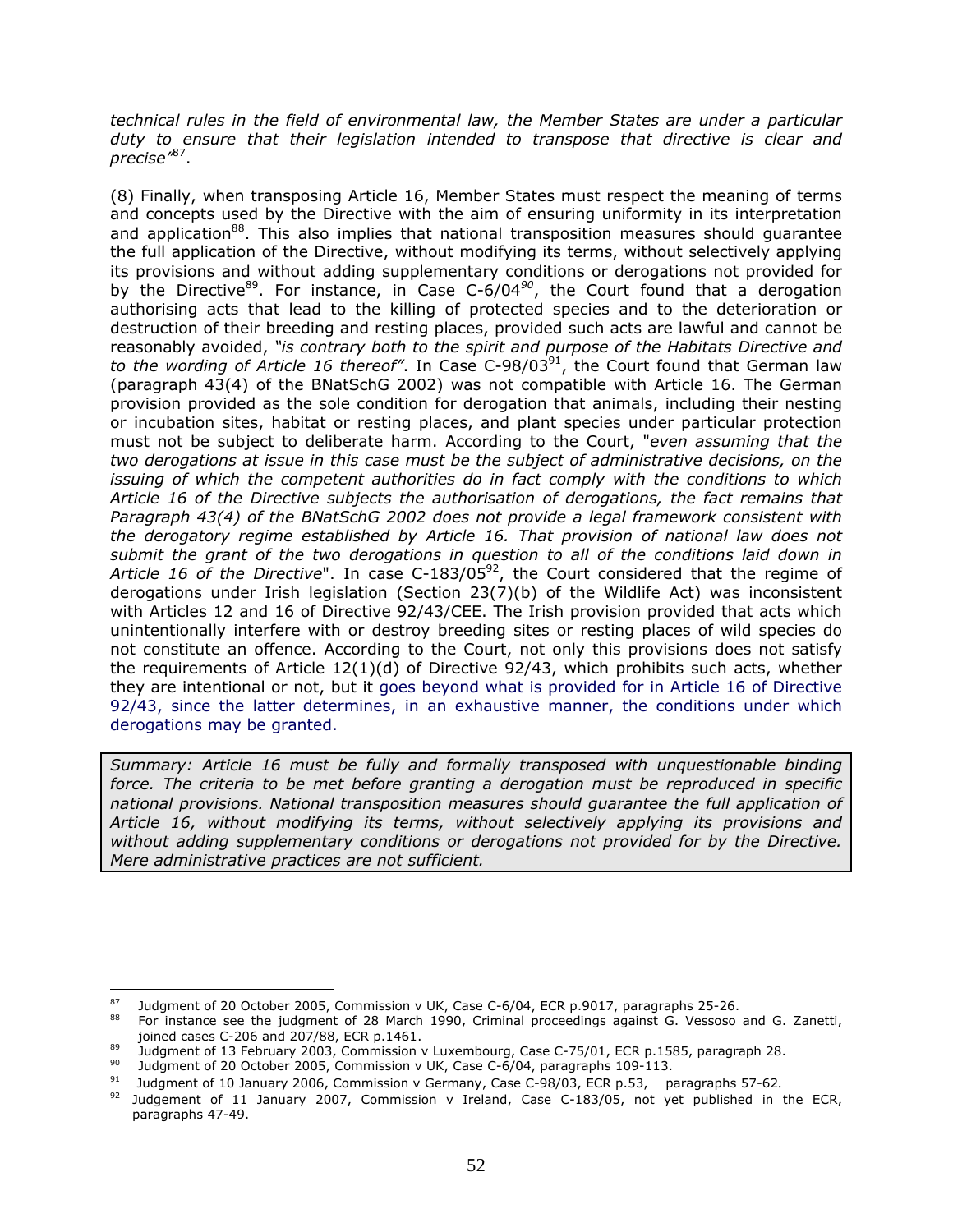### **III.1.2. Appropriate overall application of derogations**

(9) Primarily, the national authorities responsible for applying derogations need to take into consideration that, under the case law of the Court of Justice<sup>93</sup>, derogations must be interpreted and implemented restrictively to avoid undermining the main provisions of a Directive. This has been also confirmed for the Habitats Directive<sup>94</sup>. In the case of Directive 79/409/EEC, the Court has on several occasions underlined the need for strictness when implementing Article 9 derogations. Given that Article 9 has close parallels with Article 16 in terms of content, it can be reasonably assumed that the Court would take a similarly strict approach regarding the interpretation and implementation of Article 16.

(10) For derogations under Article 9 of Directive 79/409/EEC, the Court<sup>95</sup> has already noted that although Article 9 authorises wide derogations from the general system of protection, its application must deal with precise requirements and specific situations.

(11) As regards measures to be taken under Article 12, the need to implement appropriate and effective measures in a sufficient and verifiable manner has been underlined. The same approach can be followed for the derogations scheme. If used correctly, this ensures that granting derogations does not go against the objective of the Directive<sup>96</sup>. Applying **proportionality does not overrule or marginalise any of the conditions applying to the derogation scheme but can adapt their application in the light of the overall objective of the Directive. As a general rule, the severity of any of the conditions or "tests" will increase with the severity of the impact of a derogation on a species/population**.

(12) Allowing a valid derogation presupposes that the competent national authorities have ensured that all the conditions applying to all the derogations granted have been met and also that the derogations in their totality do not produce effects that go against the objectives of Article 12 and the Directive as a whole. Consequently, applying a proportional approach to the use of derogations needs careful consideration and framing at national and/or biogeographic level within a Member State. The authority with the greatest territorial overview in a Member State (and, if necessary, also a view extending beyond borders in the case of transboundary populations) thus needs to guide this proportional approach, even though it may then be applied in practice at regional or local level<sup>97</sup>.

<sup>93</sup> 93 See the following judgments of the ECJ: judgment of 8 July 1987, Commission v Italian Republic, Case 262/85, ECR p.3073; judgment 7 March 1996, WWF Italy v Regione Veneto, Case C-118/94, ECR p.1223; judgment of 12 December 1996, Ligue royale belge pour la protection des oiseaux and Société d'études ornithologiques v

Région Wallonne, Case C-10/96, ECR p.6775. 94 Judgment of 20 October 2005, Commission v UK, Case C-6/04, ECR p.9017, paragraph 111 (*"Article 16 of the Habitats Directive defines in a precise manner the circumstances in which Member States may derogate from* 

*Articles 12, 13, 14 and 15(a) and (b) thereof, so that Article 16 must be interpreted restrictively"*). <br><sup>95</sup> See in particular: judgment of 8 July 1987, Commission v Belgium, Case 247/85, ECR p.3029, paragraph 7; judgment of 8 July 1987, Commission v Italy, Case 262/85, ECR p.3073, paragraph 7; judgment of 7 March

<sup>1996,</sup> WWF Italy v Regione Veneto, Case C-118/94, ECR p.1223, paragraph 21. 96 It should be recalled that the Court observed that *"Articles 12, 13 and 16 of the Habitats Directive form a coherent body of provisions intended to protect the populations of the species concerned, so that any derogation*  incompatible with the directive would infringe both the prohibitions set out in Articles 12 and 13 and the rule *that derogations may be granted in accordance with Article 16"* (judgment of 20 October 2005, Commission v<br>UK, Case C-6/04, ECR p.9017, paragraph 112).

<sup>&</sup>lt;sup>97</sup> This of course does not exclude the possibility that, depending on the organisational structure in a Member State, regional or local authorities will also be in a position to consider the effects of derogations beyond their own territories.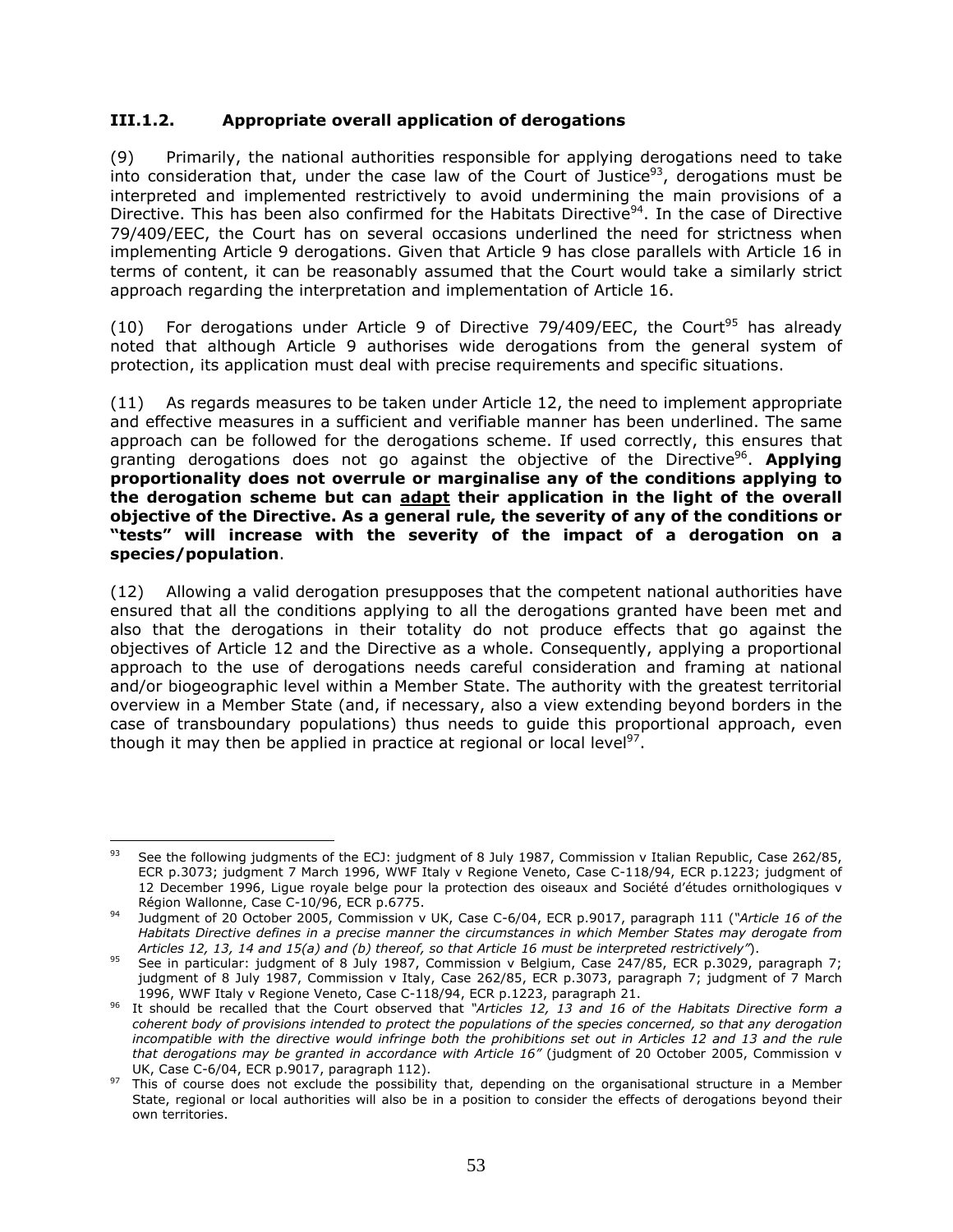*Summary: Derogation provisions need to be interpreted narrowly: they must deal with precise requirements and specific situations. It is up to the competent authority with the greatest territorial overview to ensure that the totality of derogations in a Member State does not lead to effects that go against the objectives of the Directive.* 

# **III.2. A carefully controlled system for granting derogations: the 3 tests**

(13) Article 16 sets three preconditions, all of which must be complied with before granting a derogation: 1) the demonstration of one or more of the reasons listed in Article  $16(1)$  (a)-(e), 2) the absence of a satisfactory alternative and 3) the assurance that a derogation is not detrimental to the maintenance of populations at a favourable conservation status. Before the second and third preconditions can be examined, precondition 1 must be met: in practical terms, there is little point examining the issue of satisfactory alternatives and impact on conservation status if the actions concerned by the derogation do not come under Article 16(1) (a)-(e).

## **III.2.1. Demonstration of one of the reasons under Article 16(1)(a) to (e) (Test 1)**

(14) Derogations are granted because there is a specific problem or situation which needs to be tackled. Derogations must be based on at least one of the reasons listed in Article  $16(1)(a)$ , (b), (c), (d) and (e). Specific derogations not justified by any of these reasons (e.g. a provision exempting acts that lead to the killing of protected species or to the deterioration or destruction of their breeding and resting places, provided they are the result of a lawful operation that cannot be reasonably avoided) are contrary both to the spirit and purpose of the Habitats Directive and to the wording of Article  $16^{98}$ . When the competent national authorities are called upon to grant a derogation, they need to explain the particular circumstances justifying the choice of a reason under Article  $16(1)(a)$  to (e) and verify that the specific conditions are met $99$ .

# (a) In the interest of protecting wild fauna and flora and conserving natural *habitats*

(15) The first reason for granting a derogation is the protection of wild flora and fauna and the conservation of natural habitats. Article  $16(1)(a)$  specifies neither the types of fauna, flora or natural habitats covered nor the types of threats. In the light of the general objective of the Directive, vulnerable, rare, endangered or endemic species and natural habitats (as for example listed in the annexes to the Habitats Directive) are more likely to be concerned by this reason, which would effectively aim to reduce the negative impact of a given species on them. It would be unusual to prioritise the interests of a common and thriving species over the interests of a species meeting the criteria of Article  $1(c)$  and (g) of the Directive. However, one may not exclude other species and habitats completely from consideration.

# *(b) To prevent serious damage, in particular to crops, livestock, forests, fisheries and water and other types of property*

<sup>&</sup>lt;u>.</u> <sup>98</sup> See also the Court judgment of 20 October 2005 (Commission v UK, Case C-6/04, ECR p.9017, paragraphs 109-

<sup>113). 99</sup> See also the Order of 19 December 2006 (Commission v Italy, Case C-503/06 R).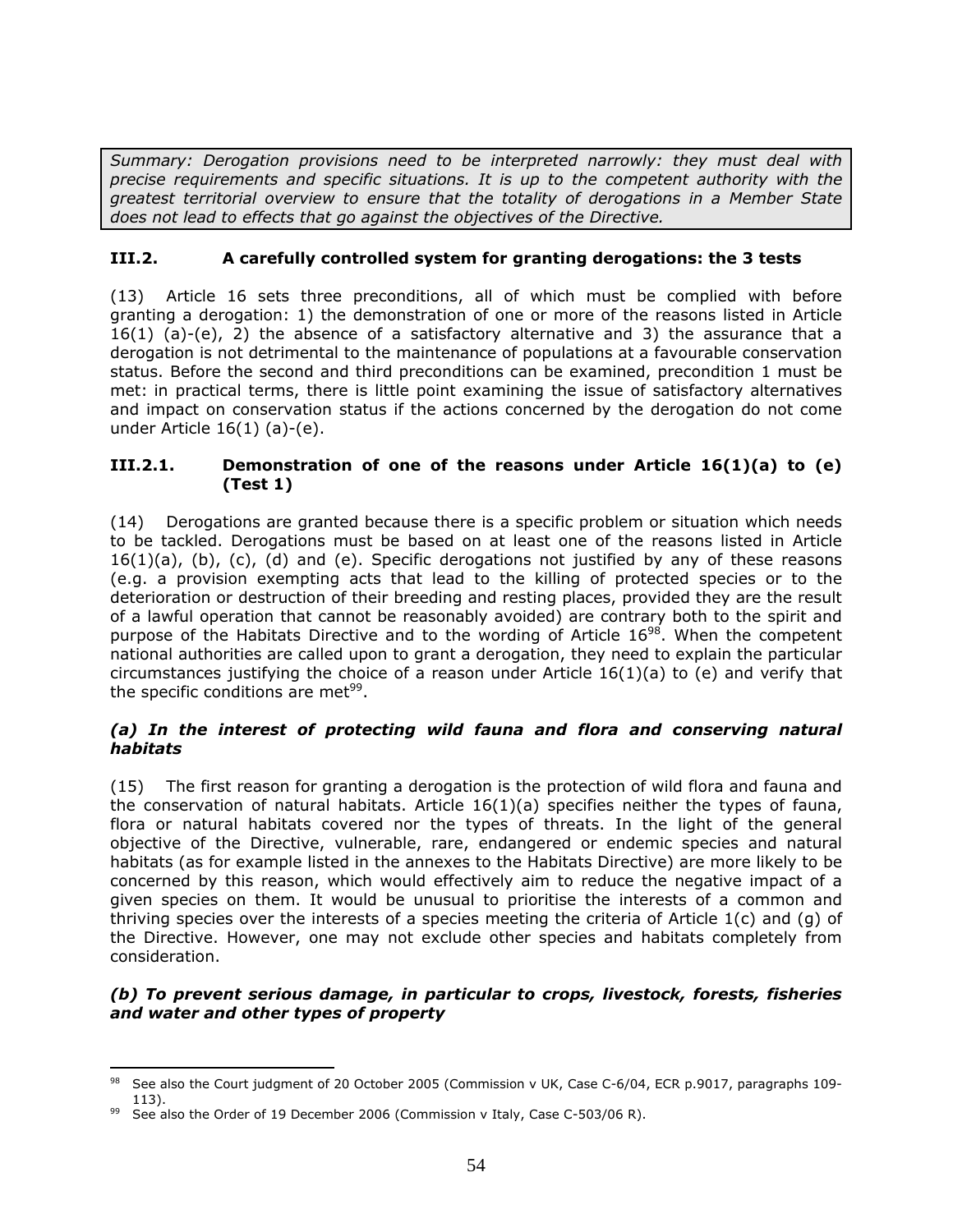(16) The second reason for granting a derogation is to prevent serious damage in particular to crops, livestock, forests, fisheries, water, and other types of property. This derogation takes into account economic interests, and, as noted, the damage to be prevented has to be serious.

(17) It is worth noting that the list is not exhaustive and other damaging situations may be covered. Moreover, property interests are also covered, which is not the case in Directive 79/409/EEC (the Birds Directive) $100$ .

(18) With regard to Article 9 of Directive 79/409/EEC, the Court noted that: "The aim of this provision of the Directive is not to prevent the threat of minor damage. The fact that a certain degree of damage is required for this derogation from the general system of protection accords with the degree of protection sought by the Directive. $10^{10}$  It follows that mere nuisance and normal business risk are not covered."

(19) As this provision is intended to *prevent* serious damage, it is not necessary that the serious damage itself has already occurred; it is sufficient that such serious damage is likely to occur.

#### *(c) In the interests of public health and public safety, or for other imperative reasons of overriding public interest, including those of a social or economic nature and beneficial consequences of primary importance for the environment*

(20) The third reason for granting a derogation covers "imperative reasons of overriding public interest." This concept is not defined in the Directive but the paragraph mentions public interest reasons such as public health, public safety, reasons of social or economic nature, reasons with beneficial consequences of primary importance for the environment, and also covers other reasons not mentioned, as the list is not exhaustive.

(21) In other fields of Community law where similar concepts appear, for instance the free movement of goods, the European Court of Justice has held that overriding requirements or public interest reasons can justify national measures restricting the principle of freedom of movement: it has recognised public health, environmental protection, and the pursuit of legitimate goals of economic and social policy as such imperative requirements.

(22) The same concept also appears in Article 6(4) of the Directive. So far, the Court has not given clear indications for the interpretation of this specific concept. The Commission's analysis in the Article 6 quidance document<sup>102</sup> is pertinent for a better understanding of the concept and may be recalled here.

(23) Firstly, it is clear from the wording that only public interests, promoted either by public or private bodies, can be balanced against the conservation aims of the Directive. Thus, projects that are entirely in the interest of companies or individuals would generally not be considered as covered.

1

 $100$  According to Article 9(1)(a), "Member states may derogate from the provisions of Articles 5, 6, 7 and 8, where there is no other satisfactory solution,… to prevent serious damage to crops, livestock, forests , fisheries and

water."<br><sup>101</sup> Judgment of 8 July 1987, Commission v Belgium, Case C-247/85, ECR p.3029, paragraph 56.<br><sup>102</sup> "Managing Natura 2000 sites - the provisions of Article 6 of the Habitats Directive 92/43/EEC", European Commission, 2000, ISBN 92-828-9048-1, also available on the website http://www.europa.eu.int. See, in particular, section 5.3.2.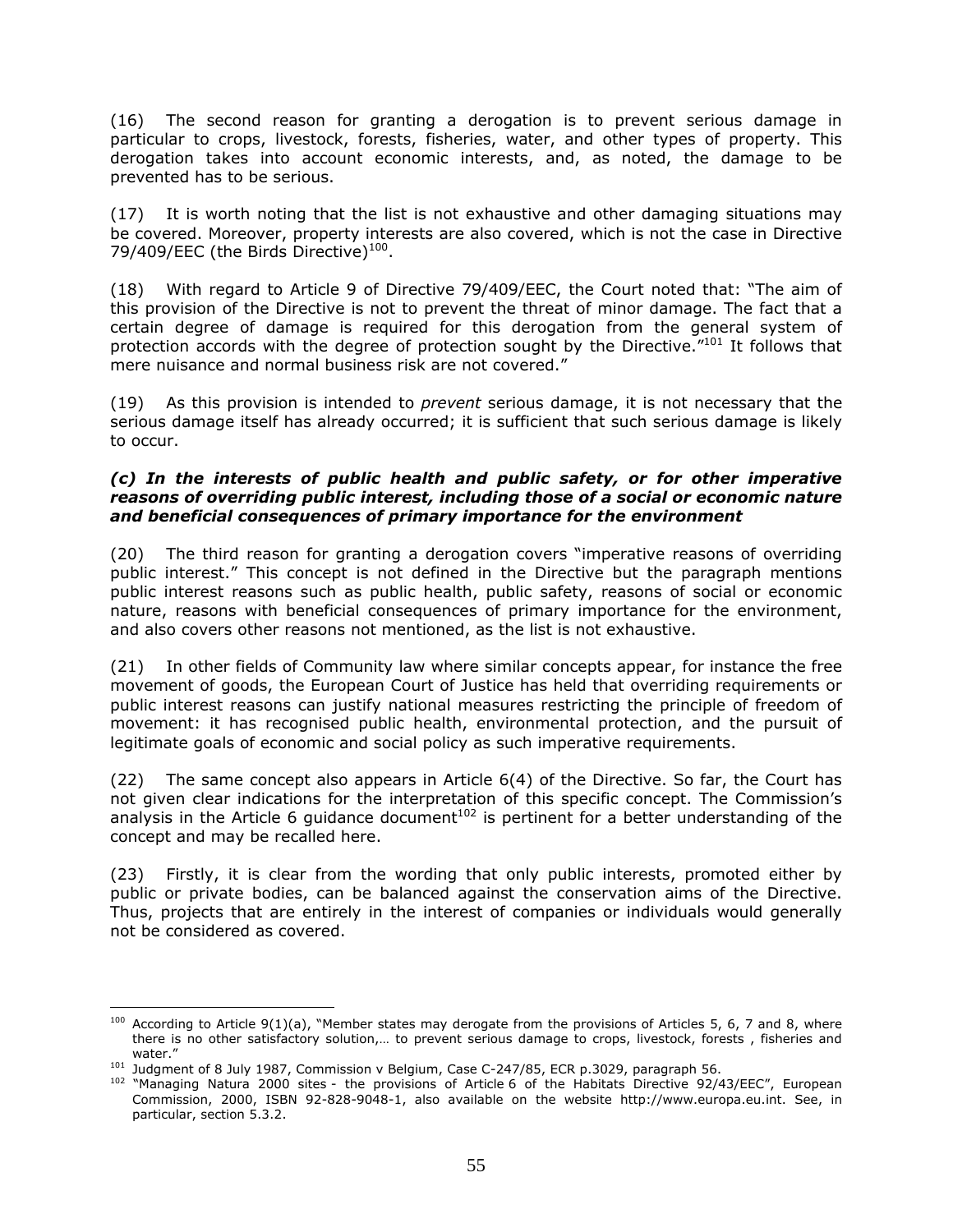(24) Secondly, the "overriding" character of this public interest must be underlined. This qualification implies that not every kind of public interest of a social or economic nature is sufficient, in particular when seen against the particular weight of the interests protected by the Directive. Careful balancing of interests is needed here. In this context, it also seems reasonable to assume that a public interest is in most cases likely to be overriding only if it is a long-term interest: short-term interests that would only yield short-term benefits would not be sufficient to outweigh the long-term interest of species conservation.

#### *(d) For the purpose of research and education, of repopulating and re-introducing these species and for the breeding operations necessary for these purposes, including the artificial propagation of plants*

(25) Such derogations could for example concern the marking of certain individuals of a species for research purposes (e.g. radio collars) in order to understand their behaviour better, or for conservation projects aiming at the reintroduction of species. Research projects must obviously also be subject to consideration of alternative methods if they are likely to have a negative impact on the population concerned.

#### *(e) To allow, under strictly supervised conditions, on a selective basis and to a limited extent, the taking or keeping of certain specimens of the species listed in Annex IV in limited numbers specified by the competent national authorities*

(26) The fifth and last reason for derogation concerns the taking or keeping of certain specimens of the species listed in Annex IV. This reason is subject to several conditions that must be respected<sup>103</sup>. This is why its application in practice seems exceptional:

### • "*limited numbers*"

(27) This criterion is not an absolute criterion, but has to be compared to the population level of a species and is directly linked with its conservation status $104$ . Therefore it is essential to determine a threshold or quantity below which the derogation can be granted. This threshold/quantity must be fixed taking into account the conservation objectives of the Directive and the need to ensure a system of strict protection for the species concerned.

(28) Derogations should not be granted where there is a risk that the derogation might have a significant negative effect on the population concerned in quantitative or in qualitative (e.g. a negative impact on population structure) terms. In Case C-182/02 (which concerned derogations authorised under Article 9 of Directive  $79/409/EEC)^{105}$ , the Court confirmed that the condition specifying small numbers *"cannot be satisfied if a hunting derogation does not ensure the maintenance of the population of the species concerned at a satisfactory level.*" In Case C-344/03, which concerns the derogations granted in Finland for the hunting of bird species, the Court used the criteria of the ORNIS Committee (1% of the

<sup>1</sup> 103 Paragraphs 3.5.20-3.5.48 of the "Guidance document on hunting under Council Directive 79/409/EEC on the conservation of wild birds" contains useful information especially as regards the concept of limited/small

numbers.<br><sup>104</sup> In a case regarding Article 9 of Directive 79/409/EEC (judgment of 27 April 1988, Commission v France, Case C-252/85, ECR p.2243), the Court stated that: "It is apparent from Article 2, in conjunction with the  $11<sup>th</sup>$  recital of the preamble to the Directive, that the criterion of small quantities is not an absolute criterion but rather refers to the maintenance of the level of the total population and to the reproductive situation of the species

concerned." 105 Judgment of 16 October 2003, Ligue pour la protection des oiseaux and Others v Premier ministre and Ministre de l'Aménagement du territoire et de l'Environnement, Case C-182/02, paragraph 17.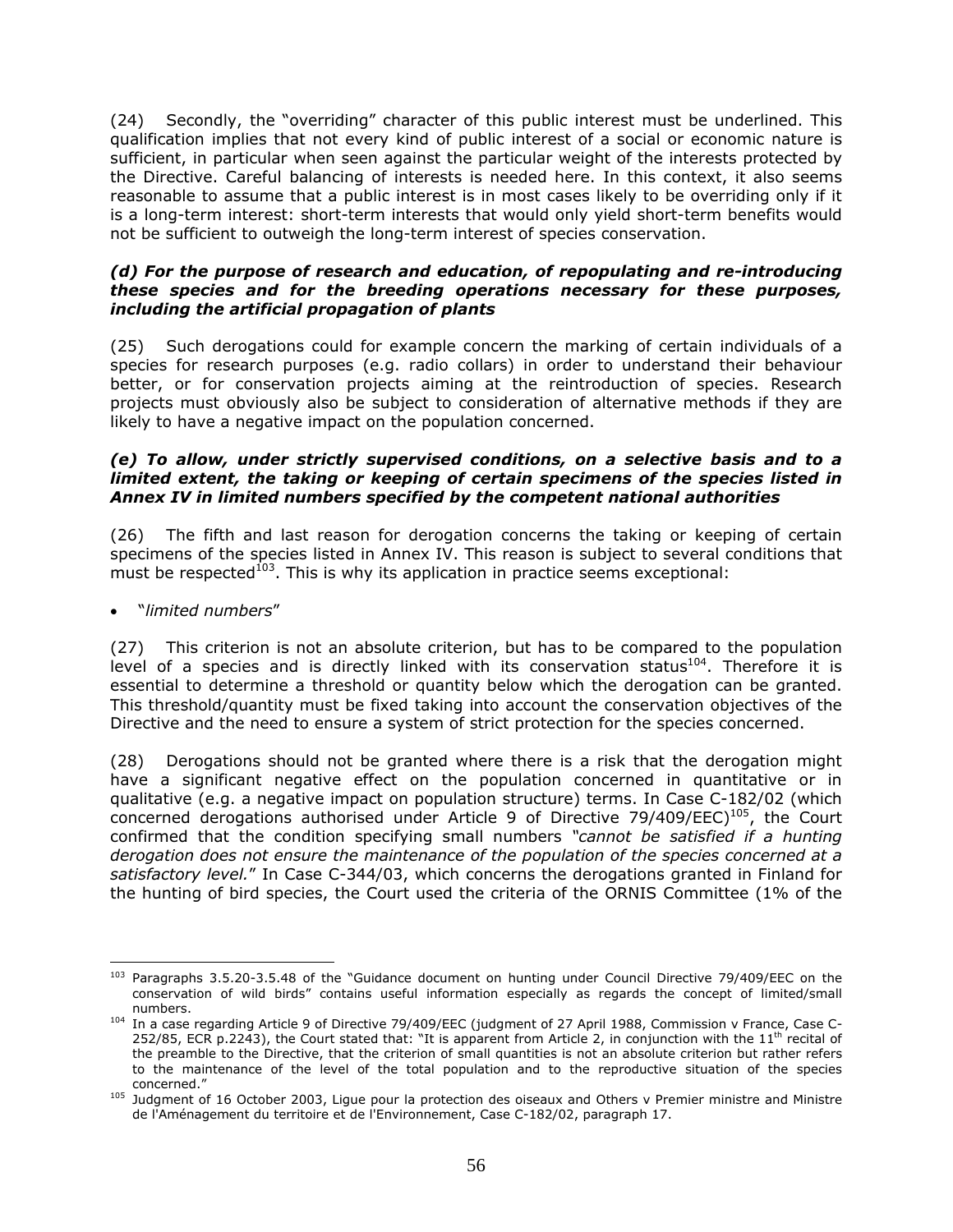total annual mortality rate of the populations in question) in order to assess whether the limited numbers requirement was complied with $106$ .

(29) Obviously, if it can be clearly demonstrated that such derogations will be beneficial to the conservation status of the species or population concerned, there is no obstacle to granting them. However, the Commission services consider that an appropriate plan for the conservation of the species, aiming at restoring favourable conservation status, should be the recommended way of demonstrating compliance with this criterion.

• "*under strictly supervised conditions, on a selective basis and to a limited extent*"

(30) This qualification clearly demonstrates that the EC legislator intended significant constraints.

(31) The principle of strictly supervised conditions implies that any use of this type of derogation must involve clear authorisations that can be related to particular individuals or groups of individuals, places, times and quantities. The term "to a limited extent" supports this interpretation. It also implies the need for efficient enforcement of such derogations to ensure compliance.

(32) The principle of selectivity in turn means that the activity in question must be highly specific in its effect, targeting one species (or group of closely related species), to the exclusion of all others. It also implies that certain technical aspects of the method used should verifiably demonstrate selectivity. There is a need to come to a view on methods that are themselves not entirely selective unless combined with the skills and/or experience of the operator.

(33) From the above, it follows that the implementation of this provision would involve some management, and one way of delivering this would be through a species management/conservation plan. Such plans aim at the long-term conservation of a species and contain measures mainly concerning the viability of the population and the natural range and habitats of the species. Derogations could be provided for in the plan and be part of the regulation of the species population, without this affecting favourable conservation status. Thus, a species management/conservation plan could be an appropriate tool for the use of derogations under Article 16(1)(e), as it is the best way of demonstrating compliance with the strict requirements of Article 16.

#### **Example: Latvian Lynx management plan**

The plan was prepared by national experts and confirmed by order of the Minister of Environment and Regional Development in 2002. The entire text is available at [www.dap.gov.lv/public/files\\_uploaded/sugu\\_plani/lynx\\_lynx\\_mp.pdf.](http://www.dap.gov.lv/public/files_uploaded/sugu_plani/lynx_lynx_mp.pdf)

The plan forms the basis for a long-term strategy for the conservation and management of the lynx in Latvia, including strictly limited harvesting of the population by hunting. It takes a long-term view, where the lynx in Latvia currently has its best distribution status within the last 150 years and is considered to have a favourable conservation status. Limited and strictly controlled taking by hunters is considered to have a positive impact on the population as well as on public perception. The practice thus fully complies with Article 16(1)(e) of the Habitats Directive.

<sup>&</sup>lt;u>.</u> <sup>106</sup> See paragraphs 47-59 of the judgment of 15 December 2005, Commission v Finland, Case C-344/03, ECR p.11033.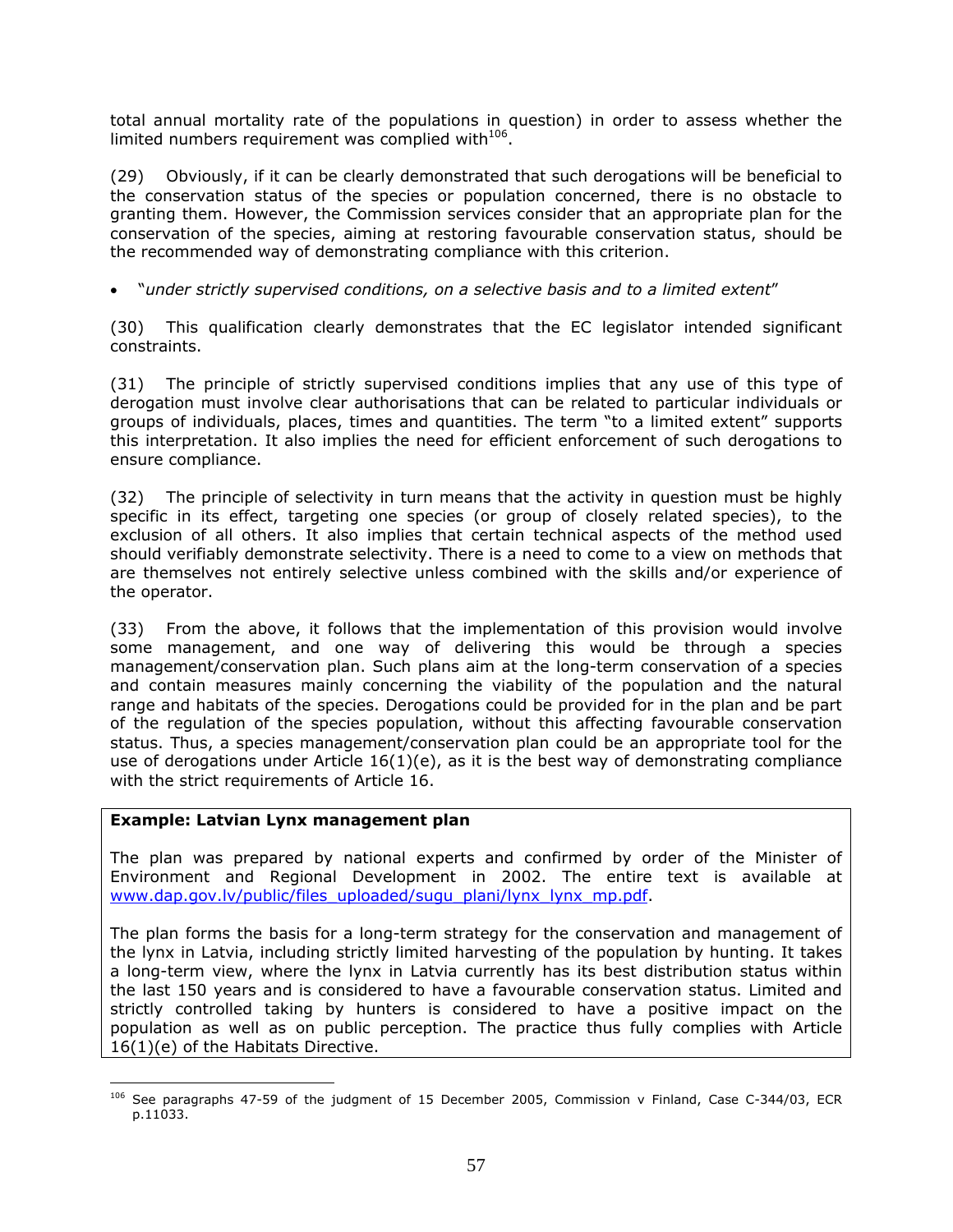The following main requirements are imposed to prevent hunting from affecting favourable conservation status:

- The goal is not only to preserve the size and range of population but also to maintain the environmental capacity for and the natural ecological functions of the species in its ecosystem. This allows applications for scientific research providing important data for conservation.
- The season for lynx hunting is adapted to the species' biological requirements.
- Samples for scientific research have to be taken from the harvested animals to monitor the sex-age structure, reproduction rate, diet and health of the population in order to avoid any negative impact on the population structure.
- The annual assessment of population size and distribution range must be continued.
- Annual hunting quotas have to be set considering the monitoring data.
- Public education and involvement must be promoted. Hunters are to be involved in collecting research samples and subsequently informed of the results obtained.

The management plan has been implemented and the national legislation amended accordingly. The authority responsible for supervising management is the State Forest Service (www.vmd.gov.lv).

*Summary: the first consideration when envisaging a derogation should be whether it is justified by one of the reasons given under 16(1) (a) to (e). The type and weight of the reason must also be seen in relation to the interest of the protected species in the concrete and specific circumstances in question in order to judge the appropriateness of a derogation.* 

### **III.2.2. Absence of a satisfactory alternative (Test 2)**

(34) Under Article 16(1), Member States must be certain that "there is no satisfactory alternative" before allowing a derogation. As with Article 6(4) of Directive 92/43/EEC and Article 9(1) of Directive 79/409/EEC<sup>107</sup>, this is an overarching condition that all derogations must satisfy.

(35) In conformity with the principle of subsidiarity, it rests with the competent national authorities to make the necessary comparisons and evaluate those alternative solutions. Nevertheless, this discretionary power is subject to several constraints.

(36) Based on the case law of the Court on derogations under Article 9 of Directive  $79/409/EEC^{108}$ , especially in Case C-10/96, an analysis of whether there is "no other satisfactory alternative" can be considered as having three parts: What is the problem or specific situation that needs to be addressed? Are there any other solutions? If so, will these resolve the problem or specific situation for which the derogation is sought? The following remarks are based on the case law of the Court on Article 9 of the Birds Directive and apply the approach adopted by the Court to Article 16.

<sup>1</sup> 107 For this condition, see also section 3.4 of the "Guidance document on hunting under Council Directive 79/409/EEC on the conservation of wild birds".

<sup>&</sup>lt;sup>108</sup> Judgment of 12 December 1996, Ligue royale belge pour la protection des oiseaux ASBL and Société d'études ornithologiques AVES ASBL v Région Wallonne, Case C-10/96, ECR p.6775; judgment of 16 October 2003, Ligue pour la protection des oiseaux and Others v Premier ministre and Ministre de l'Aménagement du territoire et de l'Environnement, Case C-182/02.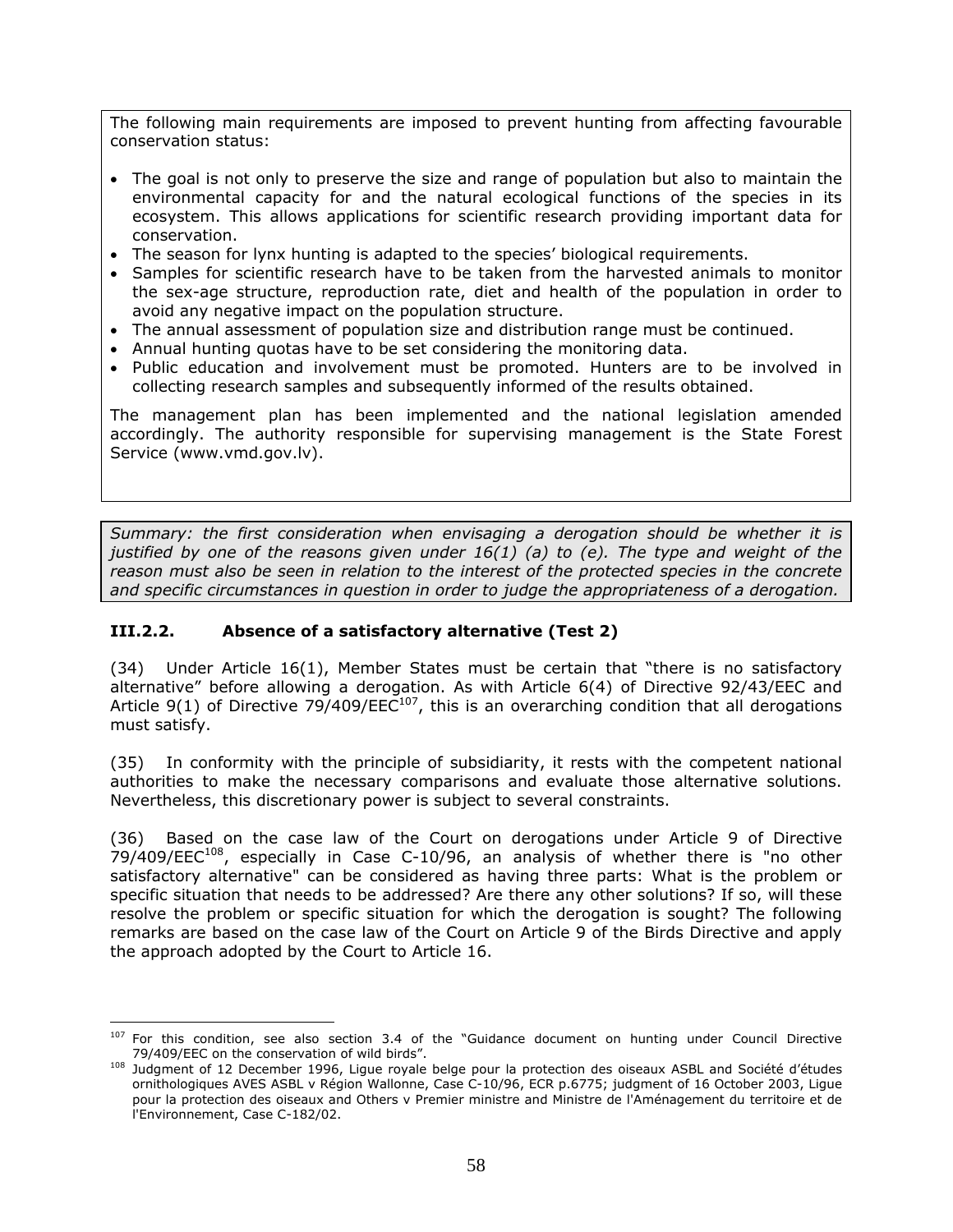(37) The analysis of whether "there is no other satisfactory alternative" presumes that a specific problem or situation exists and needs to be tackled. The competent national authorities are called upon to solve this problem or situation by choosing, among the possible alternatives, the most appropriate that will ensure the best protection of the species while solving the problem/situation. To ensure the strict protection of species, these alternatives must be assessed with regard to the prohibitions listed in Article 12. They could involve alternative locations (or routes), different development scales or designs, or alternative activities, processes or methods.

(38) In any case, recourse to Article 16 derogations must be a **last resort**<sup>109</sup>**.** The essential common characteristic of any derogation system is that it has to yield to other requirements laid down in the Directive in the interest of conservation.

(39) The same strict approach applies to the interpretation of the term "satisfactory". Given the exceptional nature of the derogation regime and the duty of Member States under Article 10 of the EC Treaty to facilitate the achievement of the tasks of the Community, a derogation would only be justified on the basis of an objective demonstration that there is no other satisfactory solution. According to the Advocate General in case C-10/96, this term "*may be interpreted as meaning a solution which resolves the particular problem facing the national authorities, and which at the same time respects as far as possible the prohibitions laid down in the Directive; a derogation may only be allowed where no other solution which does not involve setting aside these prohibitions can be adopted.*"

(40) As regards the factors for evaluating the existence of another satisfactory solution, it is recognised that this is a matter for the national courts*.* The appraisal of whether an alternative is satisfactory or not, in a given situation, must be founded on objectively verifiable factors, such as scientific and technical considerations<sup>110</sup>. In addition, the solution finally selected, even if it involves a derogation, must be objectively limited to the extent necessary to resolve the specific problem or situation $111$ .

(41) Evidently, the requirement to consider seriously other alternatives is of primary importance. The discretionary power of Member States is limited, and where another solution exists, any arguments that it is not "satisfactory" will need to be convincing. Moreover, it should be stressed that another solution cannot be deemed unsatisfactory merely because it would cause greater inconvenience to or compel a change in behaviour by the beneficiaries of the derogation.

(42) The judgment in Case C-182/02 illustrates the strict approach adopted by the Court for derogations under the Birds Directive. In order to determine whether or not a satisfactory solution existed, the Court assessed the "need" and "purpose" of the

1

<sup>&</sup>lt;sup>109</sup> See paragraph 33 of the Advocate General's Opinion in Case C-10/96.<br><sup>110</sup> See also paragraph 39 of the Advocate General's Opinion in Case C-10/96.<br><sup>111</sup> See paragraphs 21-22 and 26-27 of the judgment.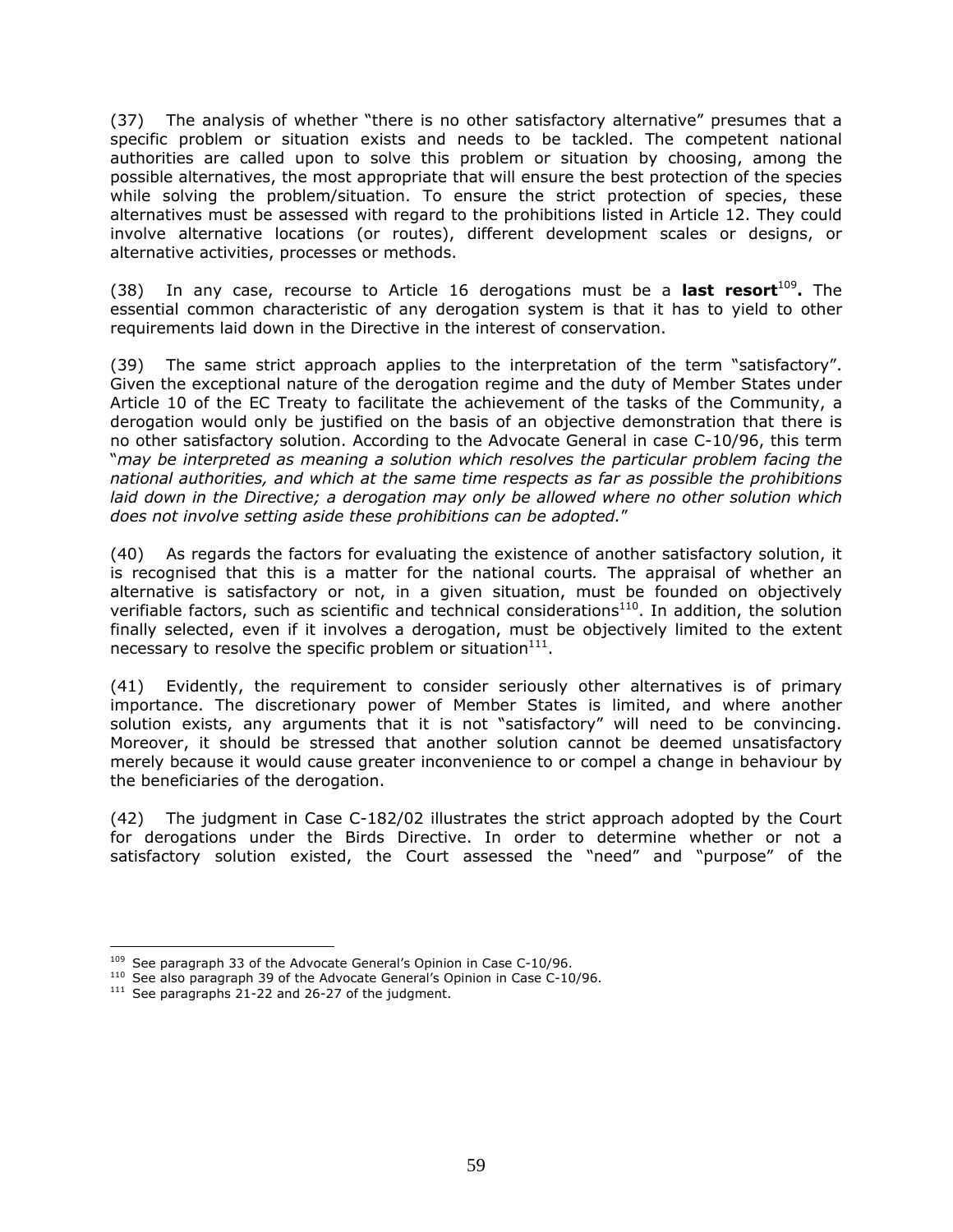derogation<sup>112</sup>. This judgment confirms the importance of demonstrating that there are compelling reasons to justify a derogation $113$ .

### **Managing otter in the fish pond area "Oberes Waldviertel", Austria**

While the otter was historically very widespread in Austria, including the Alps, it became rare and nearly extinct during the  $19<sup>th</sup>$  and early 20<sup>th</sup> century, most probably due to direct persecution and habitat loss. Since 1980, there has been a slow but steady recovery with the species spreading from its core (relict) populations in the region of Waldviertel (near the border to the Czech Republic) and the Pannonian basin in Burgenland/Styria. The Waldviertel region is known for its fish ponds, mostly for breeding carp. As otters cause damage to these ponds, especially in winter, the need for counter-measures became obvious early on, in the 1980s/90s. The killing or relocation of animals was not an option, however. As the area was (and still is) a core centre of the fragmented Austrian population, an alternative was envisaged: the regional government established a damage compensation scheme for fish pond owners and also financed measures to avoid damage (e.g. electric fences). With these measures, damage to the ponds could be kept down to a certain level and the compensation made the remaining damage acceptable to fish pond owners.

*Summary: The second consideration is whether there is a satisfactory alternative to the derogation sought, i.e. whether the problem the authority is faced with can be solved in a way that does not involve a derogation.* 

### **III.2.3 Impact of a derogation on conservation status (Test 3)**

(43) According to Article 16(1), derogations must not be "*detrimental to the maintenance of the populations of the species concerned at a favourable conservation status in their natural range*". The implementation of this provision should include a two-step assessment: firstly, determination of the conservation status of the populations of a species in its natural range within the Member State concerned (and possibly beyond national boundaries if the populations are shared with neighbouring countries) and, secondly, evaluation of the impact of the derogation on the population or populations concerned. The assessment is thus at two levels: the level of "natural range" and the level of "population". For the sake of clarity, "population" is defined here as a group of individuals of the same species that live in a geographic area at the same time and are (potentially) interbreeding (i.e. sharing a common gene pool). As for the definition of "natural range" and for background on the concept of "favourable conservation status", please see chapter I.2.2.

<sup>1</sup> <sup>112</sup> Judgment of 16 October 2003, Ligue pour la protection des oiseaux and Others v Premier ministre and Ministre de l'Aménagement du territoire et de l'Environnement, Case C-182/02. According to paragraph 16, the condition requiring the absence of a satisfactory alternative "cannot be considered to have been satisfied when the hunting period under a derogation coincides, without need, with periods in which the Directive aims to provide particular protection (see, to that effect, Commission v Italy, paragraph 39). There would be no such need if the sole purpose of the derogation authorising hunting were to extend the hunting periods for certain species of birds in territories which they already frequent during the hunting periods fixed in accordance with Article 7 of

the Directive."<br><sup>113</sup> See also paragraphs 18-46 of the judgment of 15 December 2005, Commission v Finland, Case C-344/03, not yet published.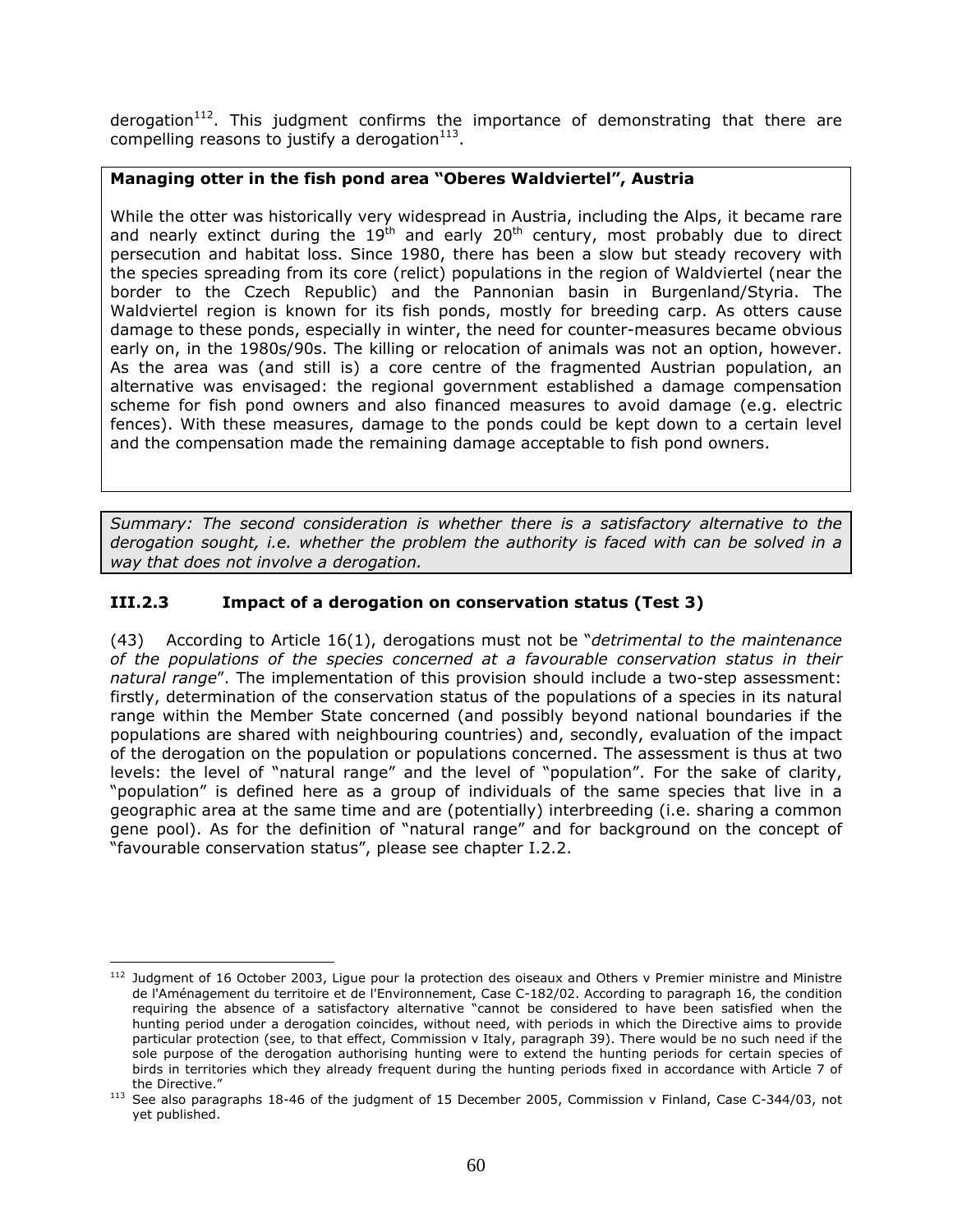### **III.2.3.a) Scale of assessment**

(44) One may ask what level is best considered for evaluating whether the impact of a derogation is detrimental, neutral or even positive for the conservation status of a species.

(45) The conservation status of a species must ultimately be considered across its natural range, according to Article 1(i). In discussions with the Habitats Committee, it was therefore agreed that, for the purpose of reporting under Article 17 (in connection with Article 11), conservation status should be assessed at biogeographic level in each Member State. This would ultimately allow information to be aggregated for complete biogeographic regions across the EU. The conservation status of a species within the relevant biogeographic region within a Member State should be important information to be used when considering a derogation.

(46) However, an appropriate **assessment of the impact** of a specific derogation will in many cases, if not most, have to be at a lower level than the biogeographic region in order be meaningful in ecological terms. A useful level in this regard could be the (local) population. The wording of Article 16, which points to *"populations of the species concerned"*, confirms this interpretation. The approach of course needs to be adapted to the species in question: the killing of individuals of a wide-ranging large carnivore will need to be evaluated at population level (transboundary where applicable<sup>114</sup>), while the impact of the destruction of a breeding site in a rather fragmented amphibian habitat may be better evaluated on site or at meta-population level<sup>115</sup>. It should be kept in mind that, according to established case law, derogations must be applied appropriately in order to deal with precise requirements and specific situations<sup>116</sup>. It follows that assessments at lower levels are normally essential, since the derogations have to deal with specific problems and provide suitable solutions. Such an assessment at a lower level would then have to be seen in relation to the situation on a larger scale (e.g. biogeographic or national), for a complete picture of the situation.

*Summary: The overall conservation status of a species in a Member State should, in line with the harmonised reporting framework agreed for Article 17 (in relation to Article 11) of the Directive, be evaluated at biogeographic level in each Member State. An appropriate*  assessment of the impact of a specific derogation will normally have to be at a lower level *(e.g. site, population level) in order to be meaningful in the specific context of the derogation.* 

#### **III.2.3.b) Derogations and conservation status**

(47) To begin with, it must be acknowledged that neither the granting of derogations for species in an unfavourable conservation status nor the use of compensation measures is explicitly provided for in the Directive. However, by interpreting and implementing the provision in 16(1) in a way that puts the focus on reaching the overall objective of favourable conservation status, we believe that both concepts may be incorporated in the

<sup>1</sup> <sup>114</sup> Regarding species with transboundary populations or species that migrate across the frontiers of the EU, the overall natural range of these species, including the migration zones outside the EU, should be considered where

possible or feasible.<br><sup>115</sup> A metapopulation consists of a group of spatially separated populations of the same species which interact at some level. The term metapopulation was coined by Richard Levins in 1969 to describe a model of population dynamics of insect pests in agricultural fields, but the idea has been most broadly applied to species in naturally<br>or artificially fragmented habitats.

<sup>&</sup>lt;sup>116</sup> See in particular: judgment of 8 July 1987, Commission v Belgium, Case 247/85, ECR p.3029, paragraph 7; judgment of 8 July 1987, Commission v Italy, Case 262/85, ECR p.3073, paragraph 7; judgment of 7 March 1996, WWF Italy v Regione Veneto, Case C-118/94, ECR p.1223, paragraph 21.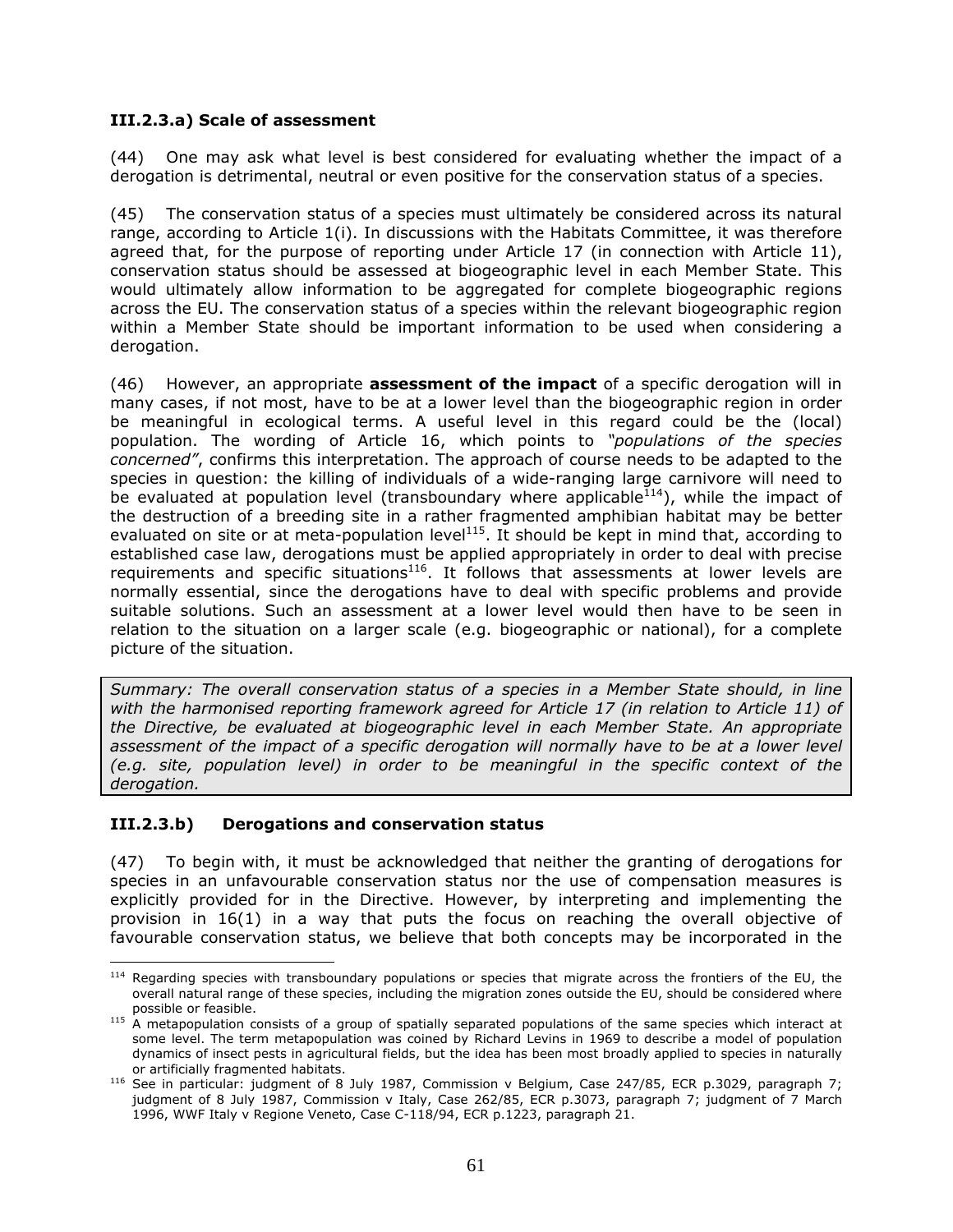interpretation under the condition that reaching this objective is not compromised in any way.

(48) Obviously, the less favourable the conservation status and trends, the less likely that the granting of derogations would be justified apart from under the most exceptional circumstances. It is also clear that the **application of a proportional approach** to derogations is **only possible within a clear and well-developed framework of species conservation measures**. Again (as with protection measures), the conservation status of a species (at biogeographic and population level) is the core concept for a flexible and proportional approach to the use of derogations. It is therefore important not only to consider the present conservation status, but also to examine how it is developing.

- (49) Two things have to be distinguished in applying "Test 3":
	- 1. What is the actual conservation status of the affected species  $-$  at biogeographic level and at (local) population level?
	- 2. What is the impact of the derogation as such?

(50) Considering the **first question,** it should be recognised that the conservation status of the (local) population of a species in a certain geographical area might well be different from the overall conservation status of populations in the biogeographic region in the Member State (or even the range). Both situations should be considered and taken into account in any decision.

(51) As for the **second question**, it is generally the rule that no derogation can be granted if it has a **detrimental** effect on the conservation status or the attainment of favourable conservation status for a species at all levels. In other words, if a derogation is likely to have a significantly negative effect on the population concerned (or the prospects of this population) or at biogeographical level within a Member State, the competent authority should not allow it. The net result of a derogation should be neutral or positive for a species $^{117}$ .

(52) Where the population concerned within a biogeographic region in a Member State is healthy and unlikely to suffer detrimental effects from a derogation, even if the picture at biogeographic level is less good, the derogation would naturally be easier to justify than when the population concerned is already in a bad state and declining. In such cases where the conservation status is different at the different levels assessed, the situation at population level should be considered first, and the impact of the derogation on the population should then be examined in the context of the biogeographic region. In this way, a variety of situations and conservation interests can be taken into account.

(53) In line with the proportionate approach, derogations can be more easily justified if

a) requisite (appropriate, effective and verifiable) measures are established and implemented effectively in a Member State for a species to ensure strict protection and to aim for favourable conservation status

b) the derogation does not work against, render ineffective or neutralise the requisite measures

<sup>&</sup>lt;u>.</u>  $117$  In responses to human health disasters, however, the net result of a derogation may be negative for the species.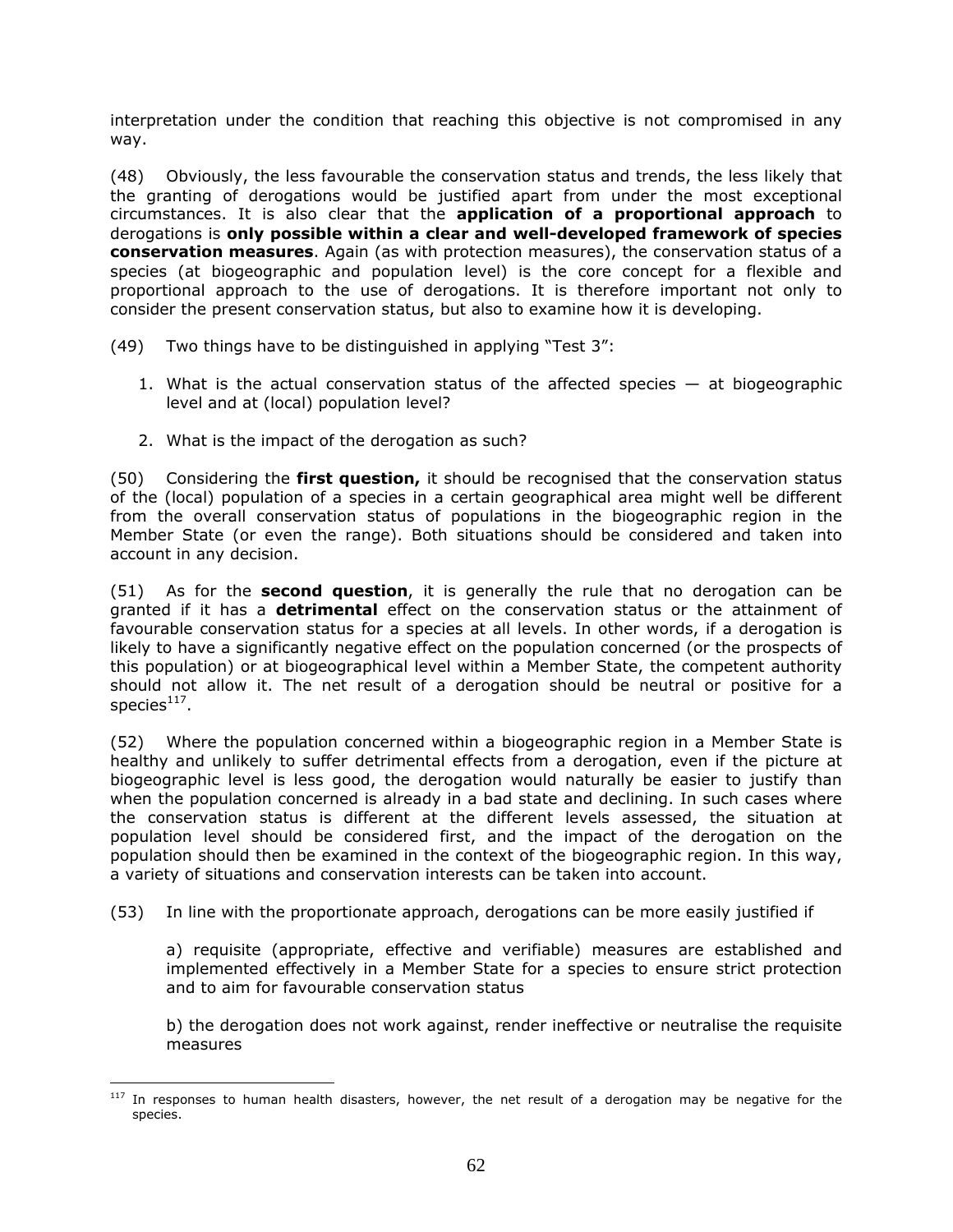c) in the case of the deterioration or destruction of breeding sites and resting places: sufficient compensatory measures (see below) are taken to offset the impact at population and biogeographic levels

d) the impact of the derogation and the effectiveness of compensation measures are closely monitored and lessons are drawn for the future

(54) One recommended way of implementing a flexible and proportional derogation system as part of a strict protection system is the preparation of **species conservation plans** (even though not required under the Directive). Such plans could, besides informing and guiding the requisite measures under Article 12, also give guidance on the implementation of derogation schemes on a species-by-species basis or at transboundary population level, where applicable (guidance on assessing and monitoring the impact of derogations, possible compensation measures, etc.). Such plans would naturally have to be adapted regularly in the light of improved knowledge and monitoring results. These plans could be considered as a tool for demonstrating that the derogation system is in line with the objectives of the Directive.

### **The role of compensation measures** *(derogations from Article 12(1)(d))*

(55) Compensation measures are independent of the activity causing deterioration or destruction of a breeding site or resting place. Such measures are intended to compensate for or offset specific negative effects on a species. Compensation measures should target precisely the negative effects on the species concerned and it is recommended that they are in place and effective before the negative effect occurs $^{118}$ .

(56) Even though compensation measures are not mentioned in Article 16, and are as such not obligatory, they may be considered to provide better justification of a derogation if there is a risk that the derogation might have a detrimental effect. Compensation measures may be envisaged for derogations from Article 12(1)(d), i.e. in the case of the deterioration or destruction of breeding sites and resting places. Depending on the biology, ecology and behaviour of species, such measures may work well for some species but not for others. In general, compensation would have to:

- i) offset the negative impact of the activity under the specific circumstances (at population level),
- ii) have a good chance of success and be based on best practice,
- iii) guarantee a species' prospects of achieving FCS,
- iv) be effective before or at the latest when deterioration or destruction of a breeding site or resting place starts to take place.

(57) Compensation could thus guarantee that no detrimental effect is produced at either population or biogeographic level. *However, it does not replace or marginalise any of the 3 tests.* This means that the adoption of a compensation scheme cannot avoid the need for a derogation to pass all three tests described in chapter III.2.

<sup>&</sup>lt;u>.</u> <sup>118</sup> In some cases, compensation measures may not be fully functional by the time deterioration/destruction is taking place. Whether compensation has to be put in place without delay or whether some delay is acceptable depends on the type of species and the species' habitat. This should be taken into account in the decision authorising such compensation measures.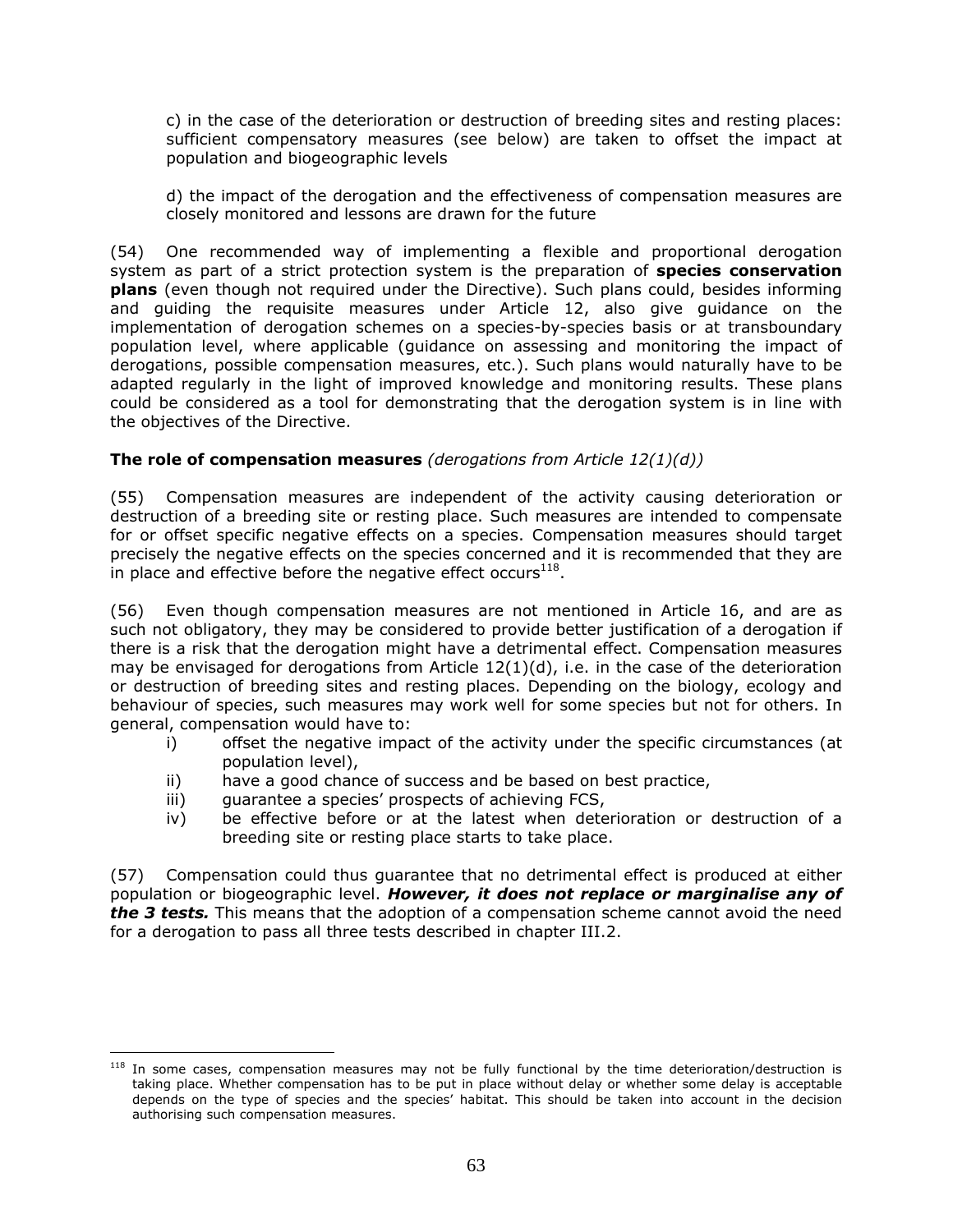#### **Compensation under Article 16 — a case concerning** *Triturus cristatus*

During the planning stage for a housing area, a small Swedish municipality discovered that a small pond within the area designated for exploitation harboured a population of great crested newts (*Triturus cristatus*).

The population and its breeding site were in a difficult situation, as in previous years the surrounding woodland, probably used by wintering newts, had been destroyed and the habitats adjacent to the pond had been degraded. The chances of long-term survival of the population under these circumstances were considered to be uncertain to low. Closer investigation showed that the population size was about 100 adult specimens.

The completion of the housing area was considered to be of public interest and important in the regional context. Alternatives that would have been less damaging to the newt population could not be found in the neighbourhood. The overall conservation status of the species was unclear, with trends not known, although its range in Southern Sweden was continuous and the total Swedish population was estimated at 100 000 reproductive animals. A new population assessment and a National Action Plan for the species were launched during 2005.

It was therefore decided to create new habitats for the newts as a compensatory measure and to move the whole population. If successful, this action would improve the situation of the population concerned. A suitable compensation site was found less than 10 km away, an area already holding newts and providing sufficient habitat (including terrestrial wintering areas) for the long-term survival of the population. Within this area, a new pond was dug. The newts were translocated using the latest "state of the art" techniques. Studies showed that the number of adult newts had increased to about 160 specimens and the number of young leaving the pond in the autumn amounted to about 1 300 specimens.

The derogation was subject to several preconditions: a survey of the breeding newt population was to be performed in the housing area and at potential new sites; the timing of the construction activities for the housing complex was brought into line with the compensation actions; the permit to catch and move newts was linked to monitoring of the effects on the newt population for the following 8-10 years. Through bottle traps, visual counting and the taking of pictures of individual belly patterns, the long-term development of the population was to be assessed. The project was also intended as a pilot study for tackling future situations and has provided valuable information on the translocation of newts.

#### **How can multi-species derogations be dealt with?**

(58) For some projects (e.g. large infrastructure projects of public interest, such as transport networks), a number of Annex IV species might be affected. In such cases, the impact on *each* of the affected species should be considered and, based on this information, a picture of the overall impact should be formed in order to determine the solution to be implemented. The solution must also meet all 3 "tests". It is not enough to just list the number of species potentially affected without taking the further step of judging the extent of the problems and finding ways to avoid them.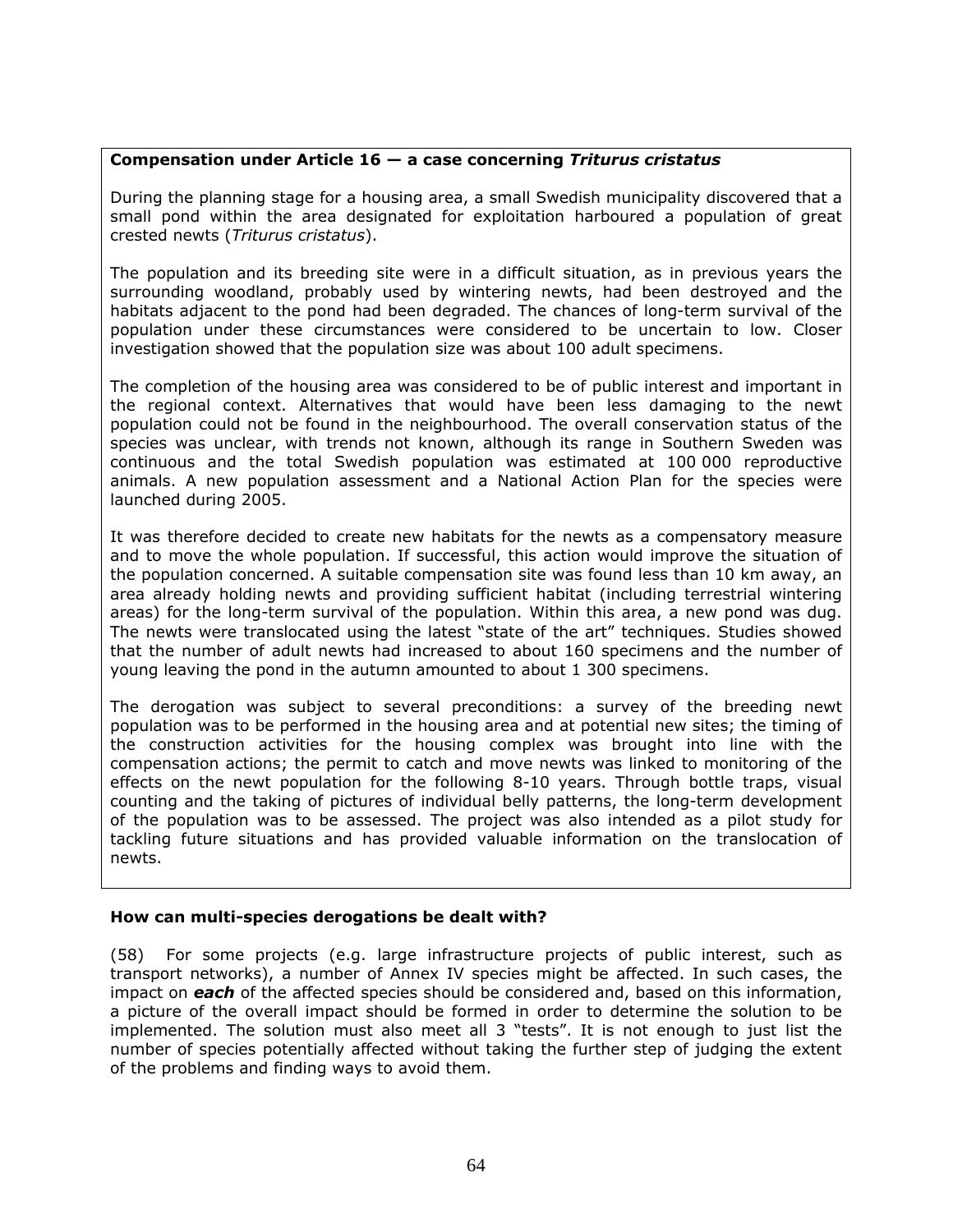*Summary: the less favourable the conservation status and trends, the less likely will the granting of derogations be justified apart from in the most exceptional circumstances. The net result of a derogation should be neutral or positive for a species; detrimental effects should not occur. Compensation measures may, under certain circumstances, be used to offset the impact of a derogation on breeding sites and resting places, but do not replace or marginalise any of the "3 tests". Species conservation plans are not obligatory but are recommended as tools to demonstrate — among other things — that derogations for a certain species are in line with the objectives of the Directive.* 

# **III.2.4 Monitoring the impacts of derogations / Reporting on derogations**

(59) Competent national authorities not only have to ensure that all the conditions of the derogation scheme are met *before* derogations are granted, but it is also recommended that they should monitor the impact of derogations and the effectiveness of compensation measures, if any, *after* they are implemented. This should ensure that any risk for a species arising unintentionally through the derogations (possibly in combination with other negative factors) is detected. The Directive does not explicitly provide for such monitoring. However, when advocating a proportional and flexible use of the derogation system (as set out above), we consider that the framework conditions must be right to ensure that the flexible approach does not lead to undesired effects. Monitoring is a key element in this regard.

(60) Such monitoring could also be seen as a part of the general surveillance obligation under Article 11 of the Directive. It would be reasonable for such surveillance to be sensitive to the effects (including cumulative effects and the effects of compensation measures) of derogations implemented for species for which derogations are regularly granted or which are in an unfavourable conservation status (and are nevertheless the subject of derogations).

### *Reporting obligation for derogations set out in Article 16(2) and 16(3)*

(61) Derogations must also satisfy the formal conditions set out in Article 16(2) and (3). In the words of the Court in Case C-118/94 (a Birds Directive case), these formal conditions "*are intended to limit derogations to what is strictly necessary and to enable the Commission to supervise them."* 

(62) Member States do not need to consult the Commission before applying derogations but are obliged to submit a report every two years to the Commission on the implementation of Article 16. Article 16(2) does not define the precise content of these national reports. It is however clear that the information must be factual and cover the details set out in Article 16(3). On the basis of the information provided in the derogation reports, the Commission must be in a position to supervise the application of Article 16 within the Member States and its compatibility with the Directive. In cases where the Commission concludes that the use of derogations is not in conformity with the requirements of the Directive, it has the right to initiate an infringement procedure against the Member State concerned.

(63) Even though not mentioned explicitly in the Directive under Article 16(3), and therefore not obligatory, the Commission services consider that the two-yearly derogation reports might also include details that provide an understanding of the competent authorities' reasoning in applying a proportionate and flexible approach.

(64) Such additional information could include: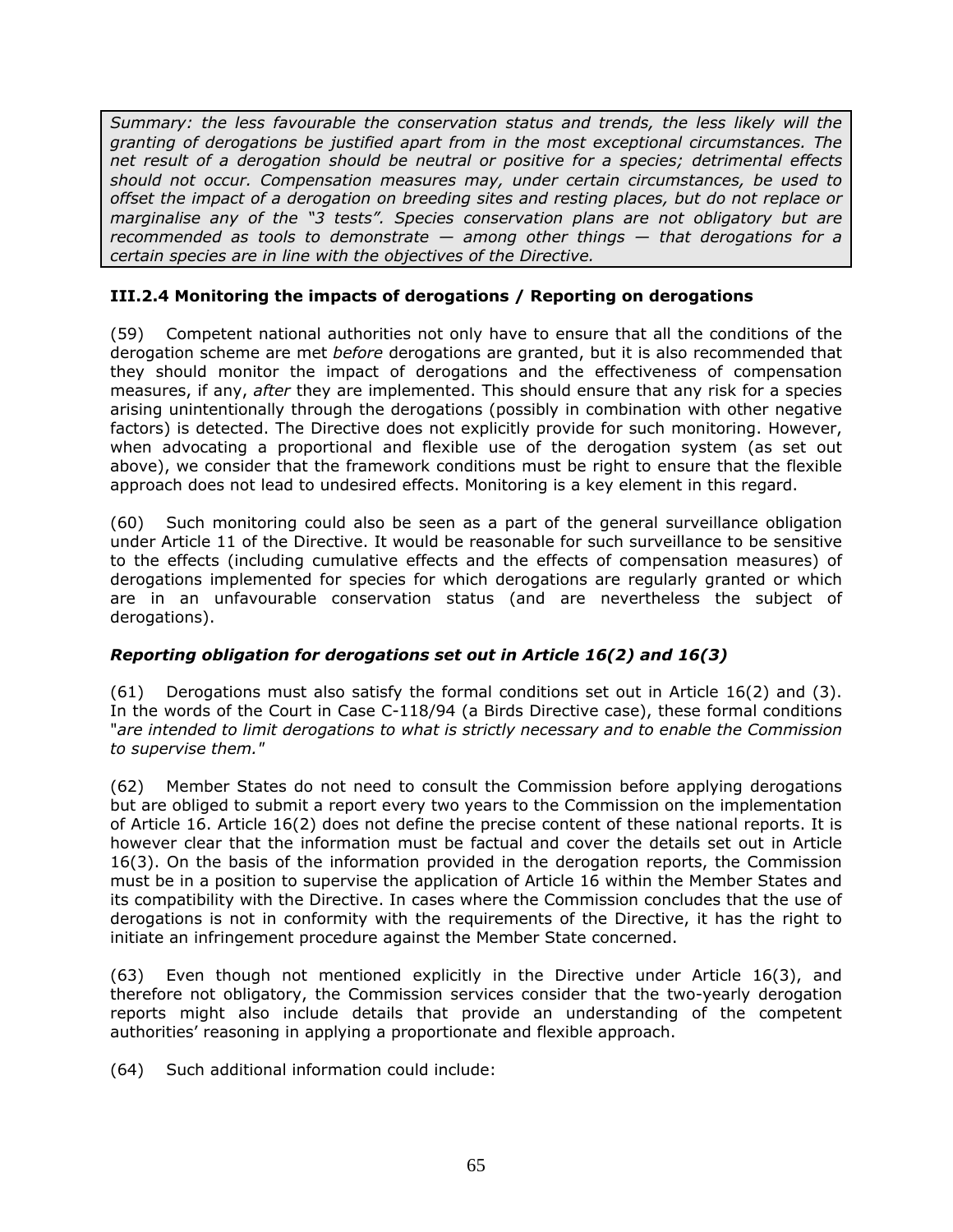- $\triangleright$  Information on the conservation status of the derogated species (at biogeographic level in the Member State),
- $\triangleright$  Special justifications for derogations for species in a less than favourable status (e.g. references to conservation plans, conservation measures undertaken and their effects, summary of the impact assessment of the derogation on the species, alternatives assessed)
- $\triangleright$  Compensation measures taken

(65) Corresponding changes to the derogation reporting format have now been agreed. The new reporting format and a new IT tool, called the Habitats and Birds Directives Derogation System (HaBiDeS), is currently being tested and will be implemented by the Commission services and Member States.

*Summary: Competent national authorities not only have to ensure that all conditions of the derogation scheme are met before derogations are granted (i.e. the "3 tests" are met), but it is also recommended that they should monitor the impact of derogations and the effectiveness of compensation measures, if any, after they are implemented. Again, although not obligatory, the Commission services consider that future derogation reports should include information to allow the Commission to understand and evaluate the use of a proportionate and flexible approach by Member States as set out in this document.* 

- **Annex I: Court case references**
- **Annex II: List of animal species covered by Annex II, IV and V**
- **Annex III: Example of a species dossier for** *Triturus cristatus*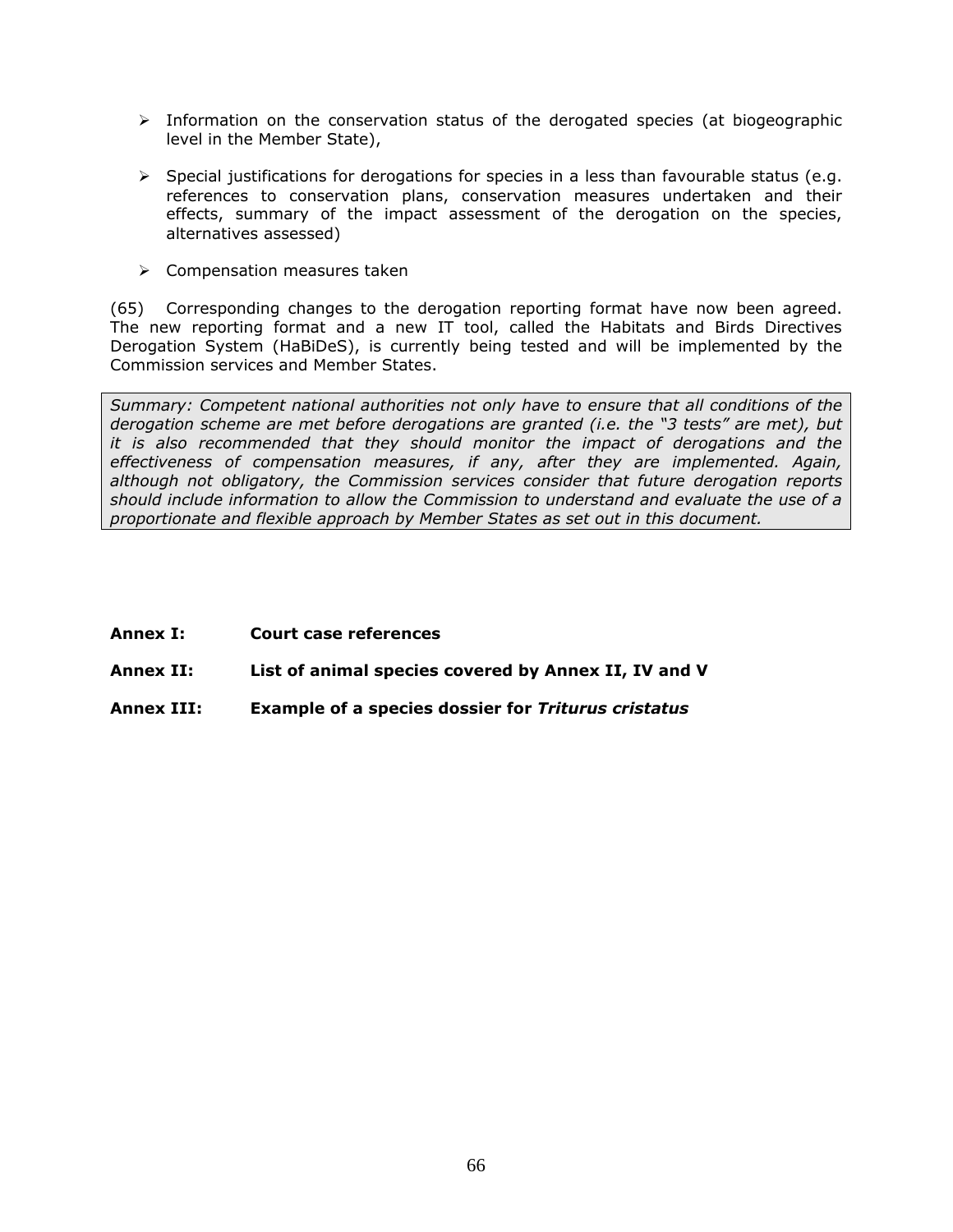# **Court case references**

- 8 July 1987, Commission v Belgium, Case 247/85, ECR p.3029
- 8 July 1987, Commission v Italy, Case 262/85, ECR p.3073
- 23 February 1988, Commission v Italy, Case 429/85, ECR p.843
- 27 April 1988, Commission v France, Case C-252/85, ECR p.2243
- 15 March 1990, Commission v Netherlands, Case C-339/87, ECR p.851
- 28 March 1990, Criminal proceedings against G. Vessoso and G. Zanetti, joined cases C-206 and 207/88, ECR p.1461
- 17 January 1991, Commission v Italy, C-157/89, ECR p.57
- 28 February 1991, Commission v Germany, Case C-57/89, ECR p.883
- 28 February 1991, Commission v Germany, Case 131/88, ECR p.825
- 30 May 1991, Commission v Germany, Case C-59/89, ECR p.2607
- 2 August 1993, Commission/Spain, Case C-355/90, ECR, p.4221
- 7 March 1996, WWF Italy v Regione Veneto, Case C-118/94, ECR p.1223
- 12 December 1996, Ligue royale belge pour la protection des oiseaux and Société d'études ornithologiques v Région Wallonne, Case C-10/96, ECR p.6775
- 19 May 1999, Commission v France, Case C-225/97, ECR p.3011
- 11 November 1999, Commission v Italy, Case C-315/98, ECR p.8001
- 17 May 2001, Commission v Italy, Case C-159/99, ECR p.4007
- 30 January 2002, Commission v Greece, Case C-103/00, ECR p.1147
- 13 February 2003, Commission v Luxembourg, Case C-75/01, ECR p.1585
- 16 October 2003, Ligue pour la protection des oiseaux and Others v Premier ministre and Ministre de l'Aménagement du territoire et de l'Environnement, Case C-182/02
- 20 October 2005, Commission v the UK, Case C-6/04, ECR p.9017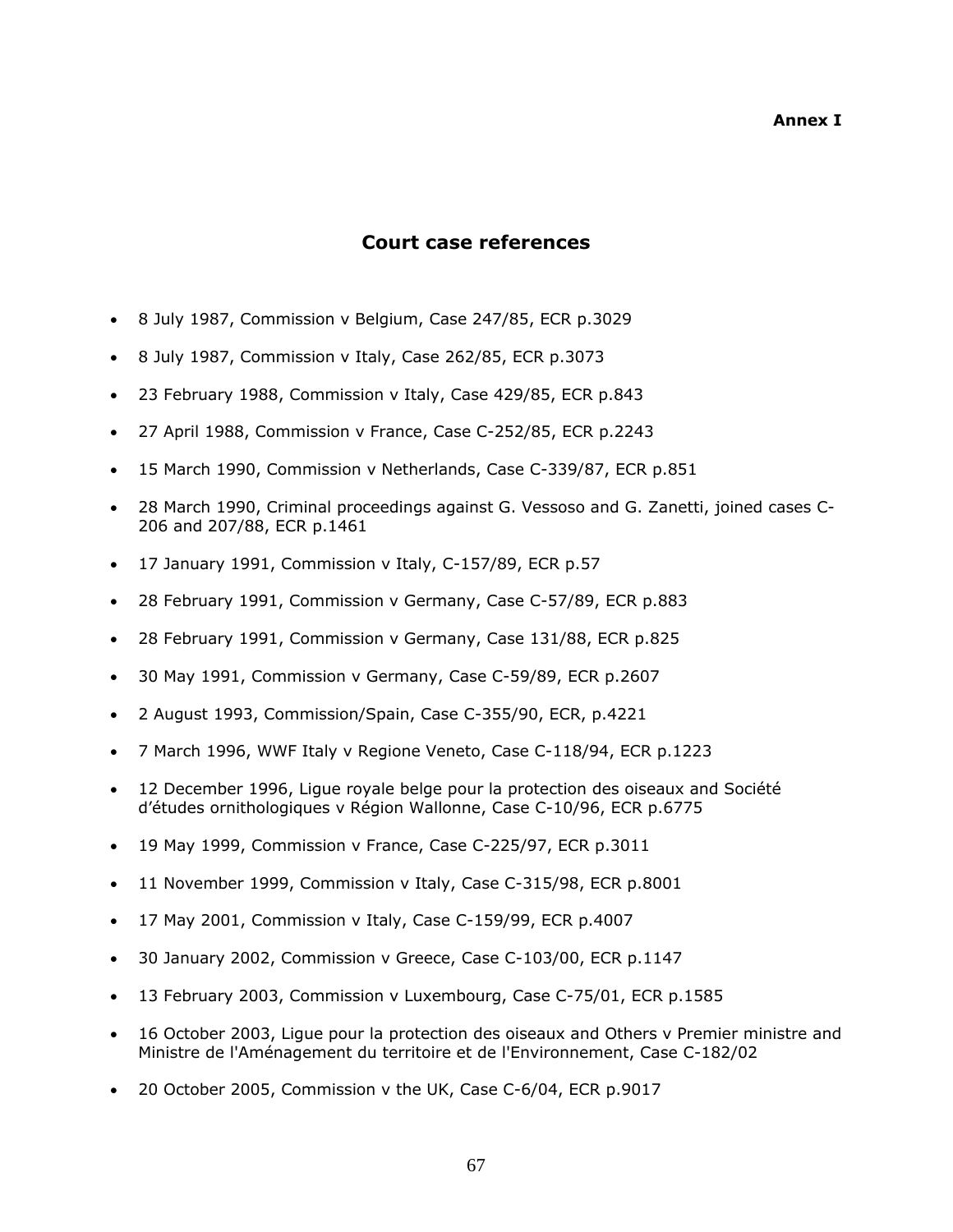- 15 December 2005, Commission v Finland, Case C-344/03, ECR p.11033
- 10 January 2006, Commission v Germany, Case C-98/03, ECR p.53
- 16 March 2006, Commission v Greece, Case C-518/04, ECR p.42
- 18 May 2006, Commission v Spain, case C-221/04, ECR p.4515
- 11 January 2007, Commission v Ireland, case C-183/05, not yet published in the ECR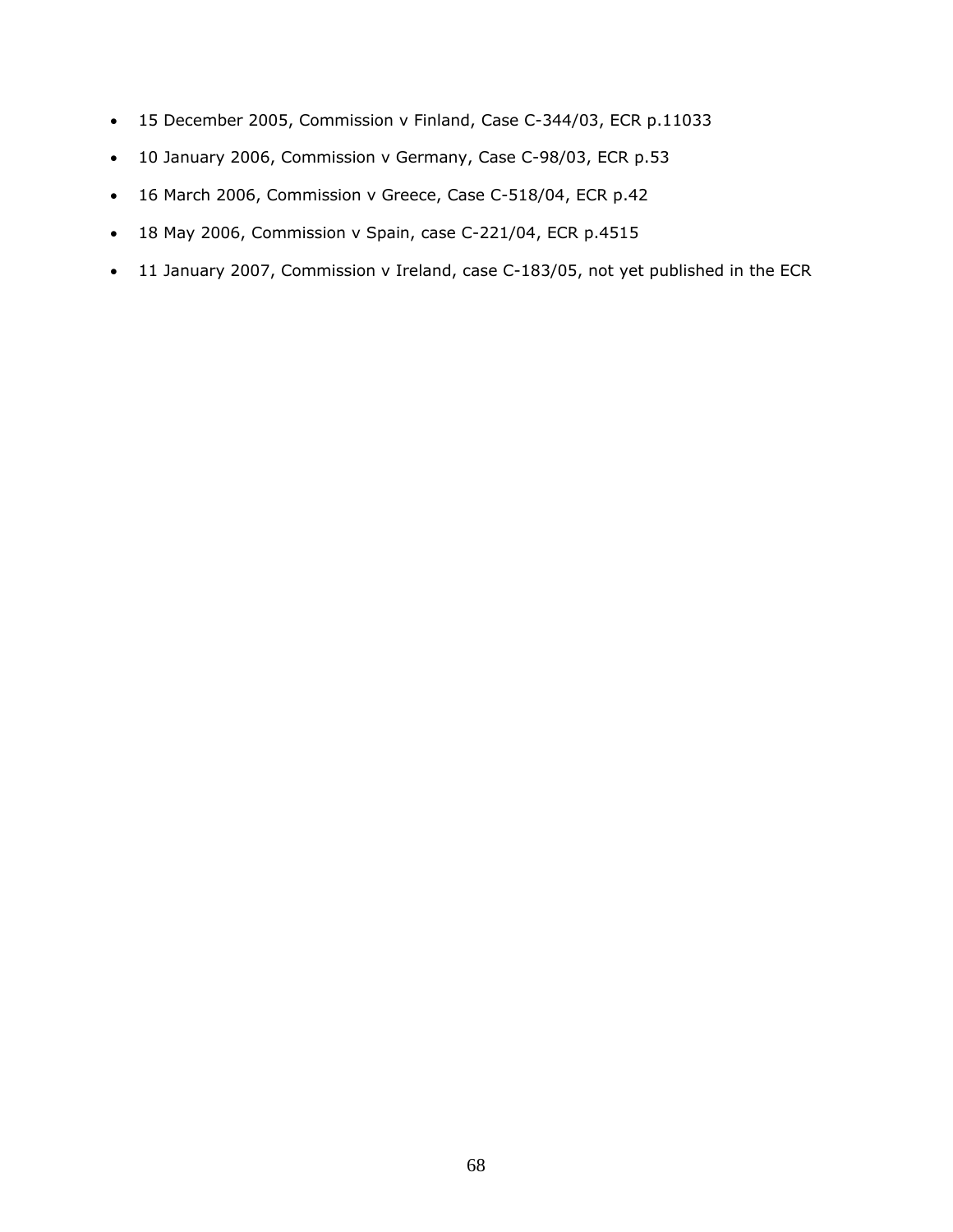# **List of animal species covered by Annexes II, IV and V**

# **of the directive 92/43/EEC**

*Disclaimer : The table enclosed is a consolidated table produced by DG Environment. It is meant purely as an overview tool but we do not assume any liability for its content. The legally binding versions of the annexes are those officially published in the relevant legal acts. The latest version of these annexes on which the table is based is published in the "Council Directive 2006/105/EC of 20 November 2006 adapting Directives 73/239/EEC, 74/557/EEC and 2002/83/EC in the field of environment, by reason of the accession of Bulgaria and Romania"* 

The species listed in this Annex are indicated

- $\triangleright$  by the name of the species or subspecies (in bold and italics), or
- $\triangleright$  by all the species belonging to a higher taxon or to a designated part of that taxon. The abbreviation « spp. » after the name of a family or genus designates all the species belonging to that family or genus.

An asterisk (\*) before the name of a species indicates that it is a priority species of Annex II (Annex VI and V do not distinguish between priority and non-priority species).

The annexes consolidated in this table are :

**ANNEX II** : SPECIES OF COMMUNITY INTEREST WHOSE CONSERVATION REQUIRES THE DESIGNATION OF SPECIAL AREAS OF CONSERVATION

**ANNEX IV :** SPECIES OF COMMUNITY INTEREST IN NEED OF STRICT PROTECTION

**ANNEX V :** SPECIES OF COMMUNITY INTEREST WHOSE TAKING IN THE WILD AND EXPLOITATION MAY BE SUBJECT TO MANAGEMENT MEASURES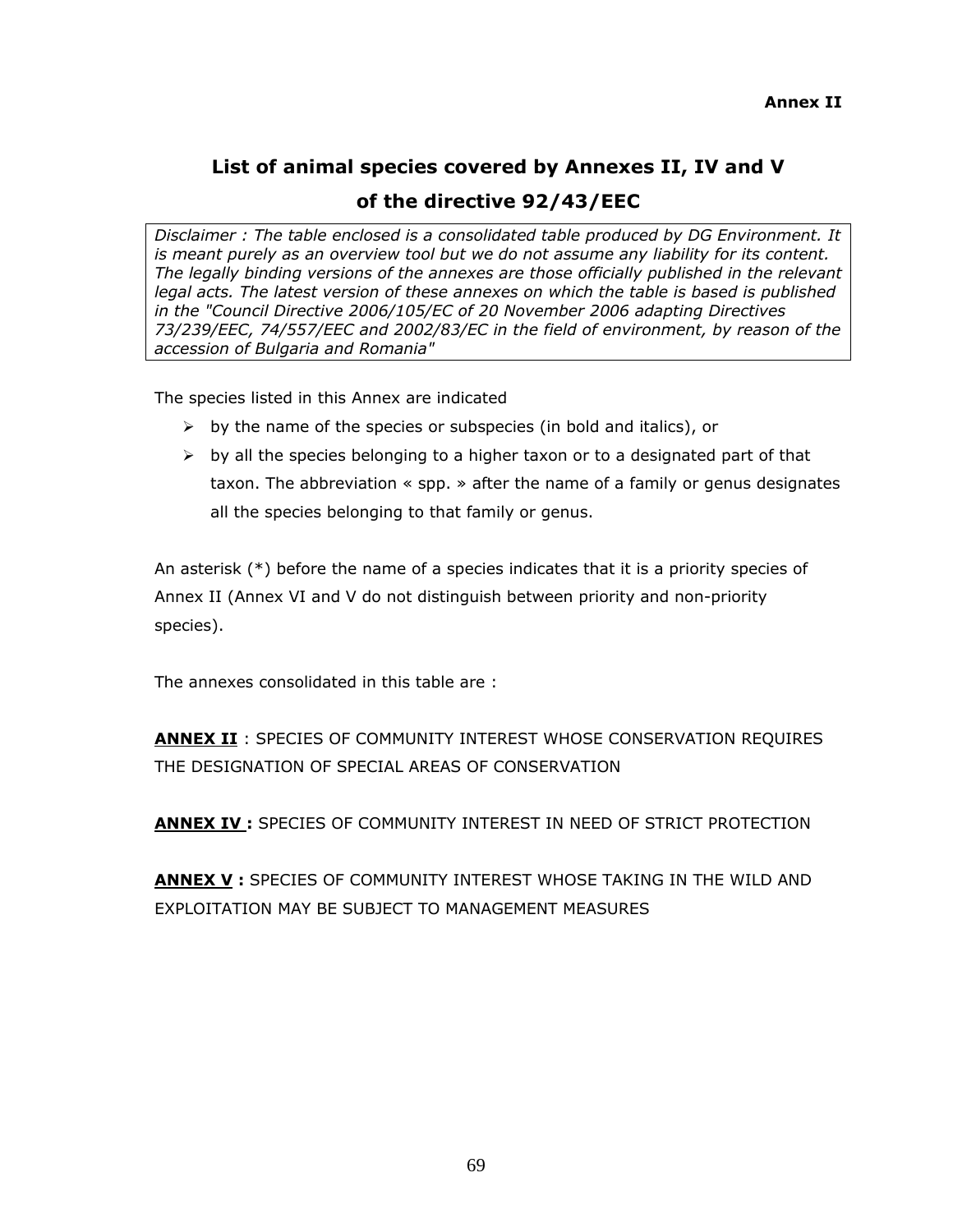| <b>Species name (in bold and italics)</b> |   | <b>Annex</b>              |  | Geographic   |
|-------------------------------------------|---|---------------------------|--|--------------|
|                                           |   | II IV V                   |  | restrictions |
|                                           |   |                           |  |              |
| <b>VERTEBRATES</b>                        |   |                           |  |              |
|                                           |   |                           |  |              |
| <b>MAMMALS</b>                            |   |                           |  |              |
|                                           |   |                           |  |              |
| <b>INSECTIVORA</b>                        |   |                           |  |              |
|                                           |   |                           |  |              |
| Erinaceidae                               |   |                           |  |              |
| <b>Erinaceus algirus</b>                  |   | X                         |  |              |
| Soricidae                                 |   |                           |  |              |
| <b>Crocidura canariensis</b>              |   | X                         |  |              |
| Crocidura sicula                          |   | X                         |  |              |
| Talpidae                                  |   |                           |  |              |
| <b>Galemys pyrenaicus</b>                 | X | X                         |  |              |
|                                           |   |                           |  |              |
| <b>CHIROPTERA</b>                         |   |                           |  |              |
|                                           |   |                           |  |              |
| <b>MICROCHIROPTERA</b>                    |   |                           |  |              |
| Rhinolophidae                             |   |                           |  |              |
| <b>Rhinolophus blasii</b>                 | X | X                         |  |              |
| Rhinolophus euryale                       | X | X                         |  |              |
| <b>Rhinolophus ferrumequinum</b>          | X | $\boldsymbol{\mathsf{X}}$ |  |              |
| <b>Rhinolophus hipposideros</b>           | X | X                         |  |              |
| Rhinolophus mehelyi                       | X | X                         |  |              |
| Vespertilionidae                          |   |                           |  |              |
| <b>Barbastella barbastellus</b>           | X | X                         |  |              |
| Miniopterus schreibersi                   | X | X                         |  |              |
| <b>Myotis bechsteini</b>                  | X | X                         |  |              |
| <b>Myotis blythii</b>                     | X | X                         |  |              |
| <b>Myotis capaccinii</b>                  | X | X                         |  |              |
| <b>Myotis dasycneme</b>                   | X | X                         |  |              |
| <b>Myotis emarginatus</b>                 | X | X                         |  |              |
| <b>Myotis myotis</b>                      | X | X                         |  |              |
| <b>All other Microchiroptera</b>          |   | X                         |  |              |
| <b>MEGACHIROPTERA</b>                     |   |                           |  |              |
| Pteropodidae                              |   |                           |  |              |
| Rousettus aegiptiacus                     |   |                           |  |              |
|                                           | X | X                         |  |              |
| <b>RODENTIA</b>                           |   |                           |  |              |
|                                           |   |                           |  |              |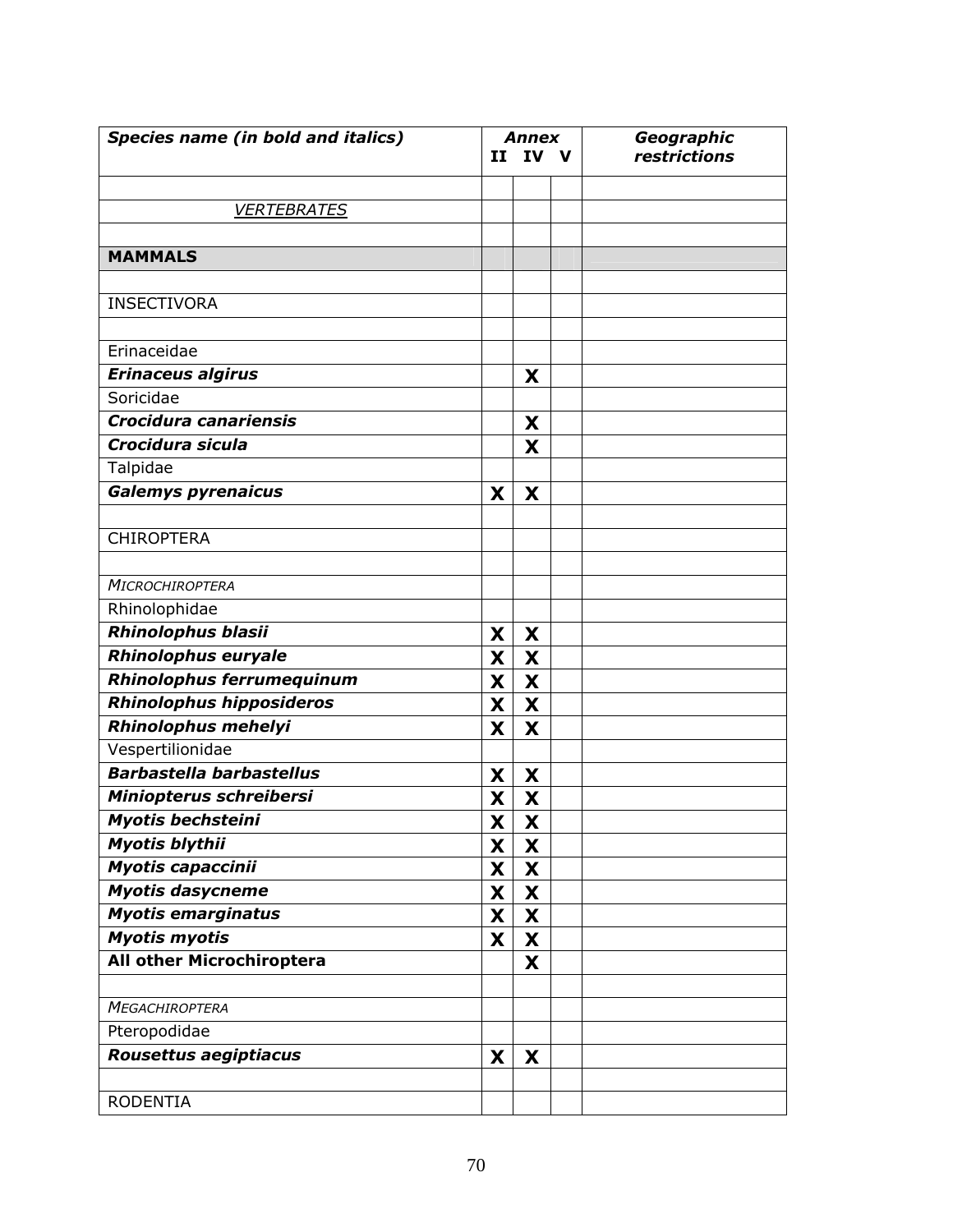| <b>Species name (in bold and italics)</b>             | <b>Annex</b> |         |   | Geographic                                                                                                                                                                                                                                                                                              |
|-------------------------------------------------------|--------------|---------|---|---------------------------------------------------------------------------------------------------------------------------------------------------------------------------------------------------------------------------------------------------------------------------------------------------------|
|                                                       |              | II IV V |   | restrictions                                                                                                                                                                                                                                                                                            |
|                                                       |              |         |   |                                                                                                                                                                                                                                                                                                         |
| Gliridae                                              |              |         |   |                                                                                                                                                                                                                                                                                                         |
| All species except Glis glis and Eliomys<br>quercinus |              | X       |   |                                                                                                                                                                                                                                                                                                         |
| Myomimus roachi                                       | X            | X       |   |                                                                                                                                                                                                                                                                                                         |
| Sciuridae                                             |              |         |   |                                                                                                                                                                                                                                                                                                         |
| * Marmota marmota latirostris                         |              | X       |   |                                                                                                                                                                                                                                                                                                         |
| * Pteromys volans (Sciuropterus<br>russicus)          |              | X       |   |                                                                                                                                                                                                                                                                                                         |
| Spermophilus citellus (Citellus citellus)             |              | X       |   |                                                                                                                                                                                                                                                                                                         |
| * Spermophilus suslicus (Citellus<br>suslicus)        |              | X       |   |                                                                                                                                                                                                                                                                                                         |
| <b>Sciurus anomalus</b>                               |              | X       |   |                                                                                                                                                                                                                                                                                                         |
| Castoridae                                            |              |         |   |                                                                                                                                                                                                                                                                                                         |
| <b>Castor fiber</b>                                   | <b>X</b>     | X       | X | Annex II : except the<br>Estonian, Latvian, Lithuanian,<br>Finnish and Swedish<br>populations<br><b>Annex IV</b> : except the<br>Estonian, Latvian, Lithuanian,<br>Polish, Finnish and Swedish,<br>populations<br>Annex V: Finnish, Swedish,<br>Latvian, Lithuanian, Estonian<br>and Polish populations |
| Cricetidae                                            |              |         |   |                                                                                                                                                                                                                                                                                                         |
| <b>Cricetus cricetus</b>                              |              | X       | X | Annex IV : except the<br>Hungarian populations<br>Annex V : Hungarian<br>populations                                                                                                                                                                                                                    |
| Mesocricetus newtoni                                  | X            | X       |   |                                                                                                                                                                                                                                                                                                         |
| Microtidae                                            |              |         |   |                                                                                                                                                                                                                                                                                                         |
| Microtus cabrerae                                     | X            | X       |   |                                                                                                                                                                                                                                                                                                         |
| * Microtus oeconomus arenicola                        | X            | X       |   |                                                                                                                                                                                                                                                                                                         |
| * Microtus oeconomus mehelyi                          | X            | X       |   |                                                                                                                                                                                                                                                                                                         |
| <b>Microtus tatricus</b>                              | X            | X       |   |                                                                                                                                                                                                                                                                                                         |
| Zapodidae                                             |              |         |   |                                                                                                                                                                                                                                                                                                         |
| Sicista betulina                                      |              | X       |   |                                                                                                                                                                                                                                                                                                         |
| Sicista subtilis                                      | X            | X       |   |                                                                                                                                                                                                                                                                                                         |
| Hystricidae                                           |              |         |   |                                                                                                                                                                                                                                                                                                         |
| <b>Hystrix cristata</b>                               |              | X       |   |                                                                                                                                                                                                                                                                                                         |
|                                                       |              |         |   |                                                                                                                                                                                                                                                                                                         |
| <b>CARNIVORA</b>                                      |              |         |   |                                                                                                                                                                                                                                                                                                         |
|                                                       |              |         |   |                                                                                                                                                                                                                                                                                                         |
| Canidae                                               |              |         |   |                                                                                                                                                                                                                                                                                                         |
| * Alopex lagopus                                      | X            | X       |   |                                                                                                                                                                                                                                                                                                         |
| <b>Canis aureus</b>                                   |              |         | X |                                                                                                                                                                                                                                                                                                         |
| * Canis lupus                                         | X            | X       | X | Annex II : except the<br>Estonian population; Greek                                                                                                                                                                                                                                                     |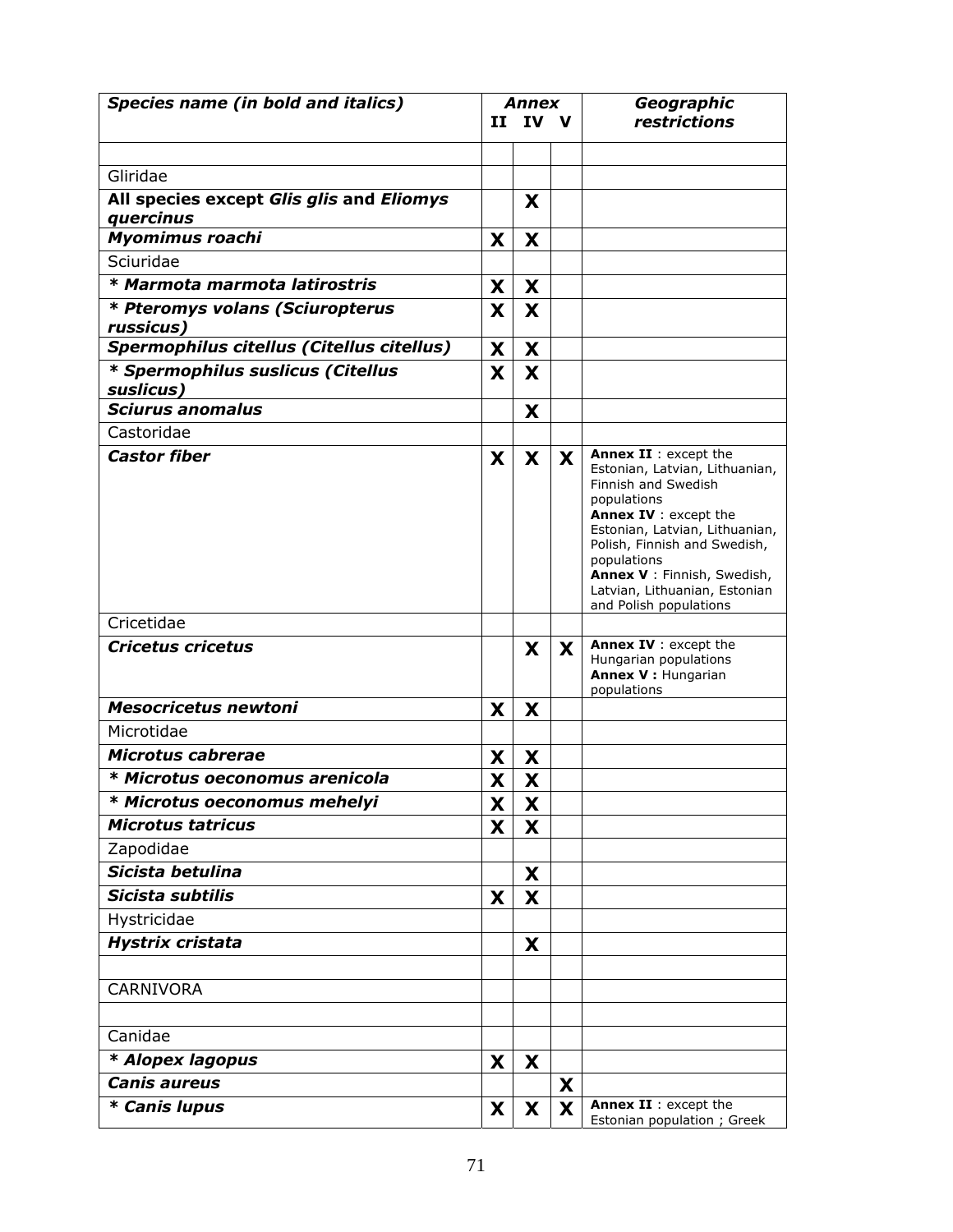| <b>Species name (in bold and italics)</b> | <b>Annex</b> |         |    | Geographic                                                                                                                                                                                                                                                                                                                                                                                                                                                                                                                                                                                                                                                                                                                                                                                                                                                                                                                                               |
|-------------------------------------------|--------------|---------|----|----------------------------------------------------------------------------------------------------------------------------------------------------------------------------------------------------------------------------------------------------------------------------------------------------------------------------------------------------------------------------------------------------------------------------------------------------------------------------------------------------------------------------------------------------------------------------------------------------------------------------------------------------------------------------------------------------------------------------------------------------------------------------------------------------------------------------------------------------------------------------------------------------------------------------------------------------------|
|                                           |              | II IV V |    | <b>restrictions</b>                                                                                                                                                                                                                                                                                                                                                                                                                                                                                                                                                                                                                                                                                                                                                                                                                                                                                                                                      |
|                                           |              |         |    | populations : only south of<br>the 39th parallel; Spanish<br>populations : only those<br>south of the Duero; Latvian,<br>Lithuanian and Finnish<br>populations<br><b>Annex IV : except the Greek</b><br>populations north of the 39th<br>parallel ; Estonian<br>populations, Spanish<br>populations north of the<br>Duero; Latvian, Lithuanian,<br>Polish, Slovak, Bulgarian<br>populations and Finnish<br>populations within the<br>reindeer management area<br>as defined in paragraph 2 of<br>the Finnish Act No 848/90 of<br>14 September 1990 on<br>reindeer management<br>Annex V : Spanish pop-<br>ulations north of the Duero,<br>Greek populations north of<br>the 39th parallel, Finnish<br>populations within the<br>reindeer management area<br>as defined in paragraph 2 of<br>the Finnish Act No 848/90 of<br>14 September 1990 on rein-<br>deer management, Bulgarian,<br>Latvian, Lithuanian, Estonian,<br>Polish and Slovak populations |
| Ursidae                                   |              |         |    |                                                                                                                                                                                                                                                                                                                                                                                                                                                                                                                                                                                                                                                                                                                                                                                                                                                                                                                                                          |
| <i><b>* Ursus arctos</b></i>              | X.           | X       |    | Annex II : except the<br>Estonian, Finnish, and<br>Swedish populations                                                                                                                                                                                                                                                                                                                                                                                                                                                                                                                                                                                                                                                                                                                                                                                                                                                                                   |
| Mustelidae                                |              |         |    |                                                                                                                                                                                                                                                                                                                                                                                                                                                                                                                                                                                                                                                                                                                                                                                                                                                                                                                                                          |
| * Gulo gulo                               | X            |         |    |                                                                                                                                                                                                                                                                                                                                                                                                                                                                                                                                                                                                                                                                                                                                                                                                                                                                                                                                                          |
| Lutra lutra                               | X            | X       |    |                                                                                                                                                                                                                                                                                                                                                                                                                                                                                                                                                                                                                                                                                                                                                                                                                                                                                                                                                          |
| Martes martes                             |              |         | X  |                                                                                                                                                                                                                                                                                                                                                                                                                                                                                                                                                                                                                                                                                                                                                                                                                                                                                                                                                          |
| Mustela eversmanii                        | X.           | X       |    |                                                                                                                                                                                                                                                                                                                                                                                                                                                                                                                                                                                                                                                                                                                                                                                                                                                                                                                                                          |
| <b>Mustela putorius</b>                   |              |         | X  |                                                                                                                                                                                                                                                                                                                                                                                                                                                                                                                                                                                                                                                                                                                                                                                                                                                                                                                                                          |
| * Mustela lutreola                        | X            | X       |    |                                                                                                                                                                                                                                                                                                                                                                                                                                                                                                                                                                                                                                                                                                                                                                                                                                                                                                                                                          |
| Vormela peregusna                         | X            | X       |    |                                                                                                                                                                                                                                                                                                                                                                                                                                                                                                                                                                                                                                                                                                                                                                                                                                                                                                                                                          |
| Felidae                                   |              |         |    |                                                                                                                                                                                                                                                                                                                                                                                                                                                                                                                                                                                                                                                                                                                                                                                                                                                                                                                                                          |
| <b>Felis silvestris</b>                   |              | X       |    |                                                                                                                                                                                                                                                                                                                                                                                                                                                                                                                                                                                                                                                                                                                                                                                                                                                                                                                                                          |
| Lynx lynx                                 | X            | X       | X. | Annex II : except the<br>Estonian, Latvian and Finnish<br>populations<br>Annex IV : except the<br>Estonian population<br><b>Annex V</b> : Estonian<br>population                                                                                                                                                                                                                                                                                                                                                                                                                                                                                                                                                                                                                                                                                                                                                                                         |
| * Lynx pardinus                           | X            | X       |    |                                                                                                                                                                                                                                                                                                                                                                                                                                                                                                                                                                                                                                                                                                                                                                                                                                                                                                                                                          |
| Phocidae                                  |              |         |    |                                                                                                                                                                                                                                                                                                                                                                                                                                                                                                                                                                                                                                                                                                                                                                                                                                                                                                                                                          |
| <b>Halichoerus grypus</b>                 | X            |         | X  |                                                                                                                                                                                                                                                                                                                                                                                                                                                                                                                                                                                                                                                                                                                                                                                                                                                                                                                                                          |
| * Monachus monachus                       | <b>X</b>     | X       |    |                                                                                                                                                                                                                                                                                                                                                                                                                                                                                                                                                                                                                                                                                                                                                                                                                                                                                                                                                          |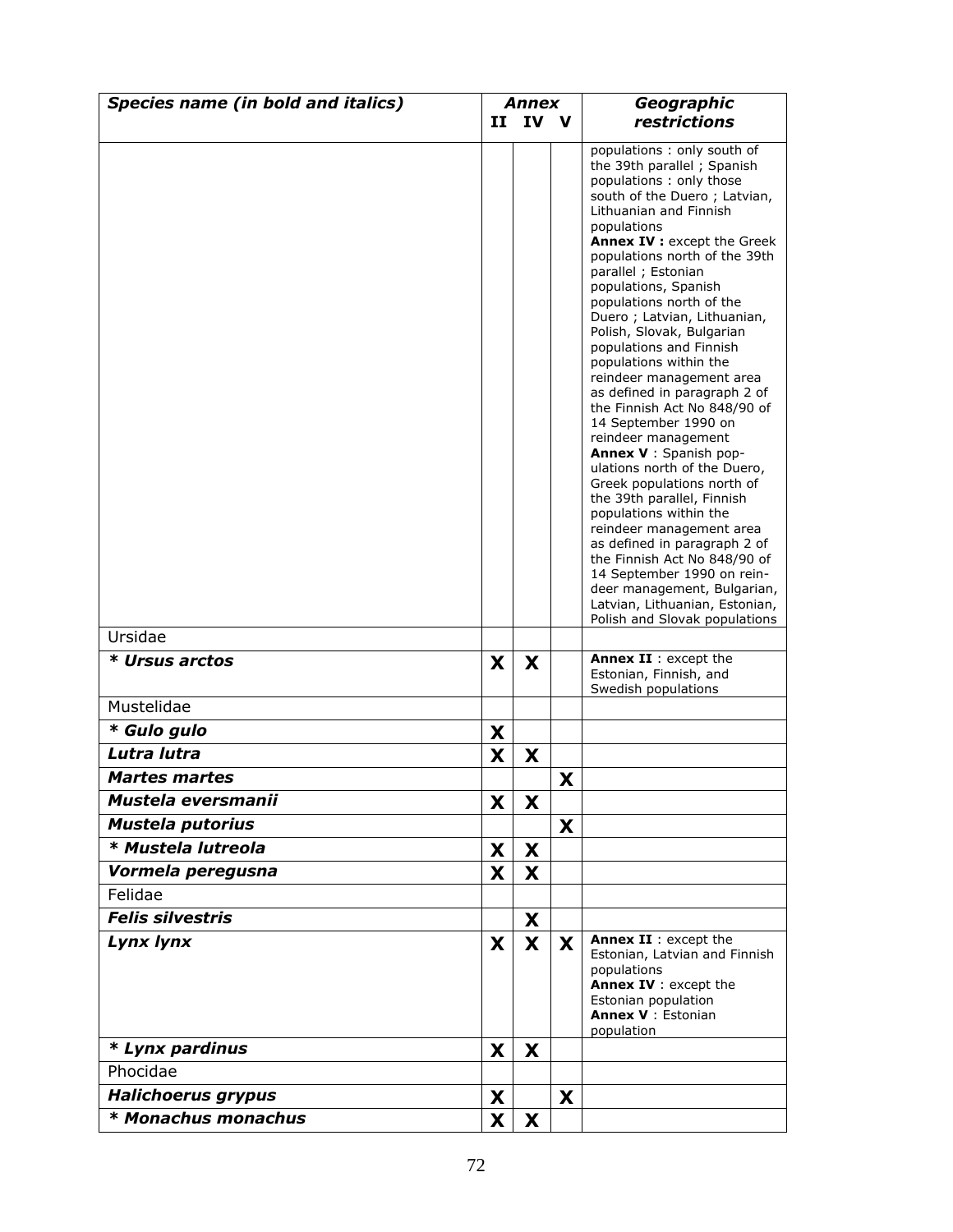| <b>Species name (in bold and italics)</b>                                           |              | Annex |   | Geographic   |
|-------------------------------------------------------------------------------------|--------------|-------|---|--------------|
|                                                                                     | II.          | IV V  |   | restrictions |
| Phoca hispida bottnica                                                              | X            |       | X |              |
| * Phoca hispida saimensis                                                           | X            | X     |   |              |
| Phoca vitulina                                                                      | X            |       | X |              |
| <b>All other Phocidae</b>                                                           |              |       | X |              |
| Viverridae                                                                          |              |       |   |              |
| Genetta genetta                                                                     |              |       | X |              |
| <b>Herpestes ichneumon</b>                                                          |              |       | X |              |
|                                                                                     |              |       |   |              |
| <b>DUPLICIDENTATA</b>                                                               |              |       |   |              |
|                                                                                     |              |       |   |              |
| Leporidae                                                                           |              |       |   |              |
| <b>Lepus timidus</b>                                                                |              |       | X |              |
|                                                                                     |              |       |   |              |
| ARTIODACTYLA                                                                        |              |       |   |              |
|                                                                                     |              |       |   |              |
| Cervidae                                                                            |              |       |   |              |
| * Cervus elaphus corsicanus                                                         | X            | X     |   |              |
| <b>Rangifer tarandus fennicus</b>                                                   | X            |       |   |              |
| Bovidae                                                                             |              |       |   |              |
| * Bison bonasus                                                                     | X            | X     |   |              |
| Capra aegagrus (natural populations)                                                | X            | X     |   |              |
| Capra ibex                                                                          |              |       | X |              |
| Capra pyrenaica (except Capra pyrenaica                                             |              |       | X |              |
| pyrenaica)                                                                          |              |       |   |              |
| * Capra pyrenaica pyrenaica                                                         | X            | X     |   |              |
| Ovis gmelini musimon (Ovis ammon                                                    | X            | X     |   |              |
| musimon) (natural populations - Corsica and                                         |              |       |   |              |
| Sardinia)<br>Ovis orientalis ophion (Ovis gmelini                                   |              |       |   |              |
| ophion)                                                                             | $\mathbf{X}$ | X     |   |              |
| * Rupicapra pyrenaica ornata (Rupicapra                                             | X            | X     |   |              |
| rupicapra ornata)                                                                   |              |       |   |              |
| Rupicapra rupicapra (except Rupicapra                                               |              |       | X |              |
| rupicapra balcanica, Rupicapra rupicapra<br>ornata and Rupicapra rupicapra tatrica) |              |       |   |              |
| Rupicapra rupicapra balcanica                                                       | X            | X     |   |              |
| * Rupicapra rupicapra tatrica                                                       | X            | X     |   |              |
|                                                                                     |              |       |   |              |
| <b>CETACEA</b>                                                                      |              |       |   |              |
|                                                                                     |              |       |   |              |
| Phocoena phocoena                                                                   | X            | X     |   |              |
| <b>Tursiops truncatus</b>                                                           | X            | X     |   |              |
| <b>All other Cetacea</b>                                                            |              | X     |   |              |
|                                                                                     |              |       |   |              |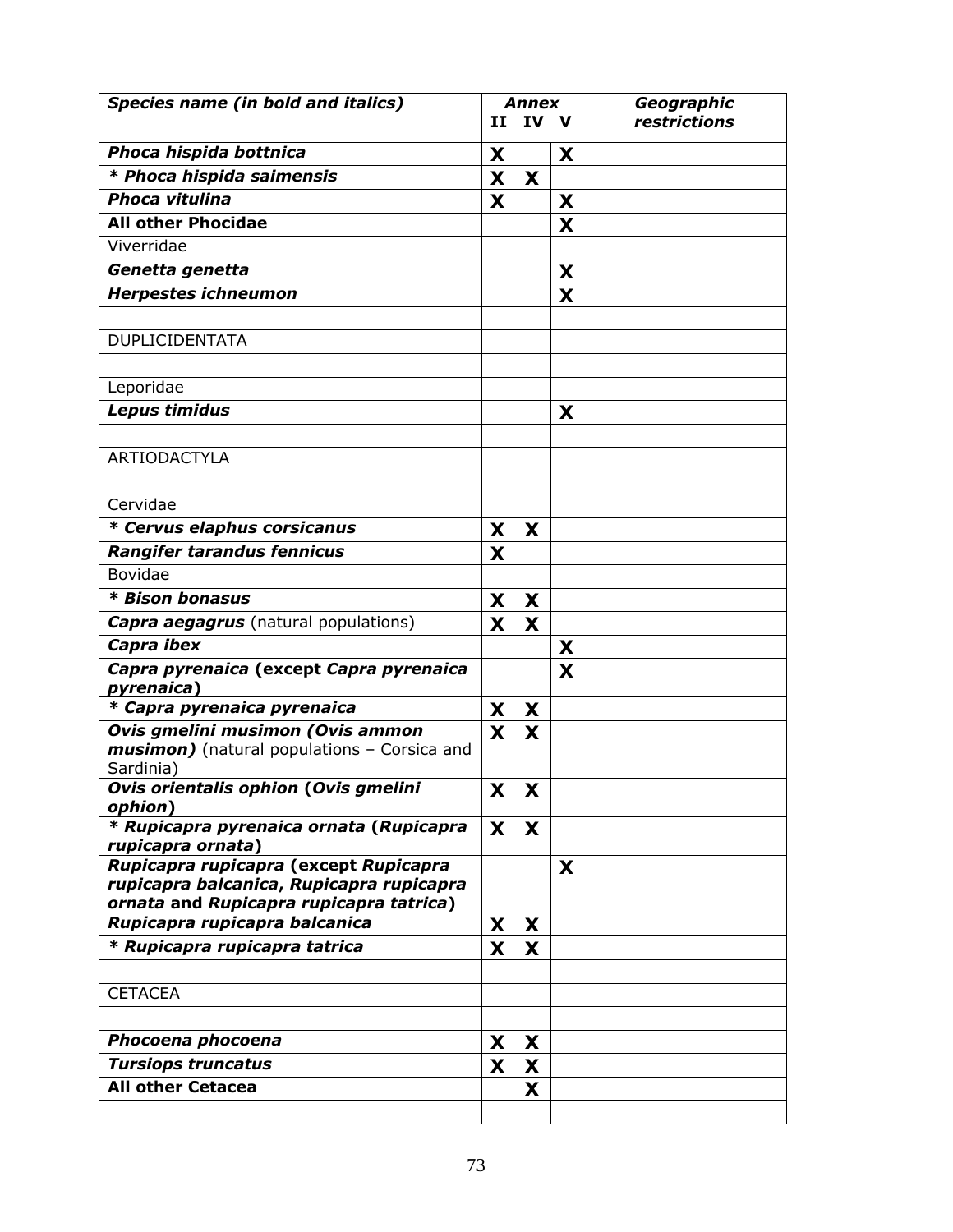| <b>Species name (in bold and italics)</b> |   | <b>Annex</b> |  | Geographic   |
|-------------------------------------------|---|--------------|--|--------------|
|                                           |   | II IV V      |  | restrictions |
| <b>REPTILES</b>                           |   |              |  |              |
|                                           |   |              |  |              |
| CHELONIA (TESTUDINES)                     |   |              |  |              |
|                                           |   |              |  |              |
| Testudinidae                              |   |              |  |              |
| Testudo graeca                            | X | X            |  |              |
| <b>Testudo hermanni</b>                   | X | X            |  |              |
| Testudo marginata                         | X | X            |  |              |
| Cheloniidae                               |   |              |  |              |
| * Caretta caretta                         | X | X            |  |              |
| * Chelonia mydas                          | X | X            |  |              |
| Lepidochelys kempii                       |   | X            |  |              |
| Eretmochelys imbricata                    |   | X            |  |              |
| Dermochelyidae                            |   |              |  |              |
| Dermochelys coriacea                      |   | X            |  |              |
| Emydidae                                  |   |              |  |              |
| <b>Emys orbicularis</b>                   | X | X            |  |              |
| Mauremys caspica                          | X | X            |  |              |
| <b>Mauremys leprosa</b>                   | X | X            |  |              |
|                                           |   |              |  |              |
| <b>SAURIA</b>                             |   |              |  |              |
|                                           |   |              |  |              |
| Lacertidae                                |   |              |  |              |
| Algyroides fitzingeri                     |   | X            |  |              |
| <b>Algyroides marchi</b>                  |   | X            |  |              |
| <b>Algyroides moreoticus</b>              |   | X            |  |              |
| Algyroides nigropunctatus                 |   | X            |  |              |
| Gallotia atlantica                        |   | X            |  |              |
| Gallotia galloti                          |   | X            |  |              |
| Gallotia galloti insulanagae              | X | X            |  |              |
| * Gallotia simonyi                        | X | X            |  |              |
| Gallotia stehlini                         |   | X            |  |              |
| Lacerta agilis                            |   | X            |  |              |
| Lacerta bedriagae                         |   | X            |  |              |
| Lacerta bonnali (Lacerta monticola)       | X | X            |  |              |
| Lacerta monticola                         | X | X            |  |              |
| Lacerta danfordi                          |   | X            |  |              |
| Lacerta dugesi                            |   | X            |  |              |
| Lacerta graeca                            |   | X            |  |              |
| Lacerta horvathi                          |   | X            |  |              |
| Lacerta schreiberi                        | X | X            |  |              |
| Lacerta trilineata                        |   | X            |  |              |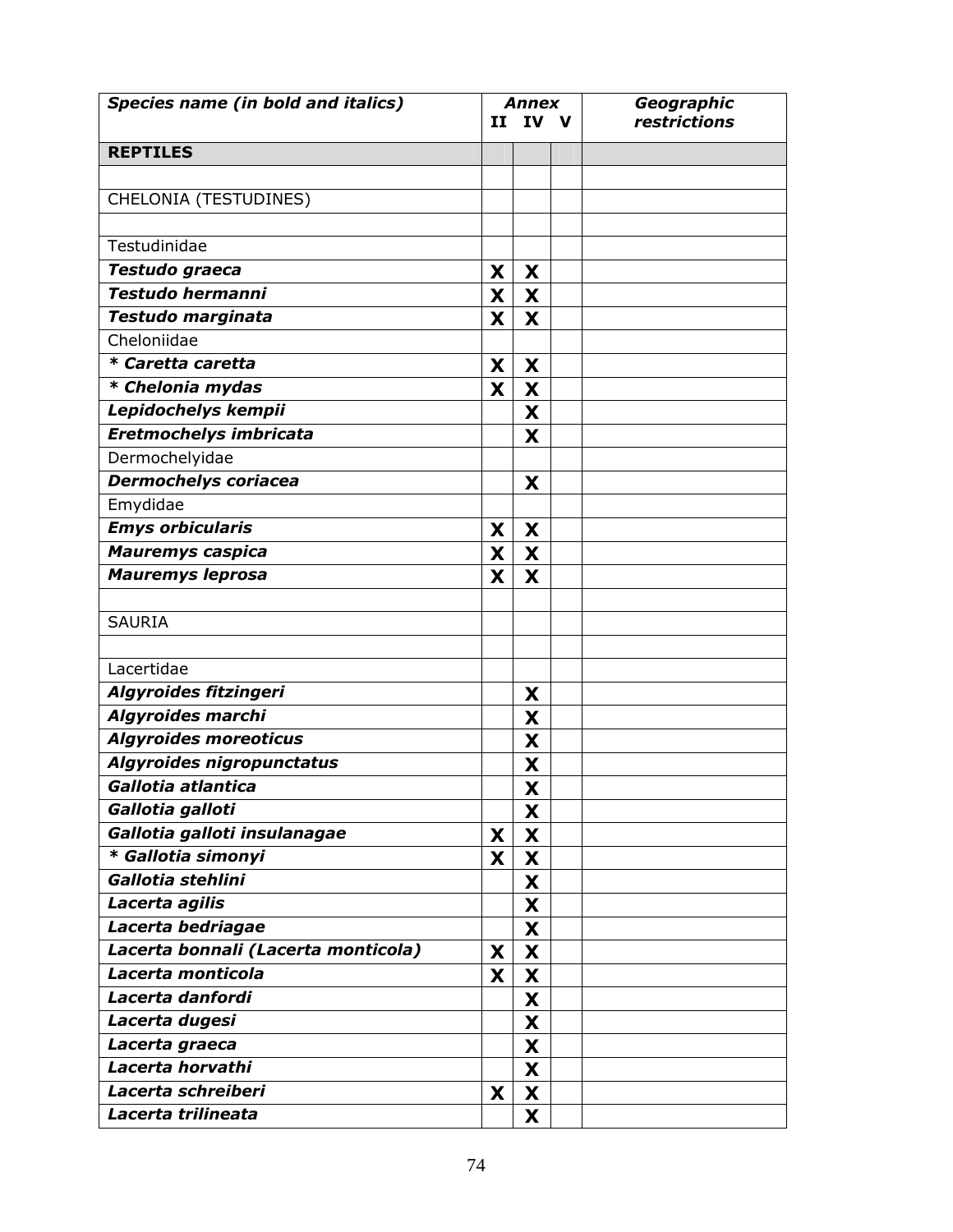| <b>Species name (in bold and italics)</b> |   | <b>Annex</b> | Geographic   |
|-------------------------------------------|---|--------------|--------------|
|                                           |   | II IV V      | restrictions |
| Lacerta viridis                           |   | X            |              |
| Lacerta vivipara pannonica                |   | X            |              |
| <b>Ophisops elegans</b>                   |   | X            |              |
| <b>Podarcis erhardii</b>                  |   | X            |              |
| <b>Podarcis filfolensis</b>               |   | X            |              |
| Podarcis hispanica atrata                 |   | X            |              |
| <b>Podarcis lilfordi</b>                  | X | X            |              |
| <b>Podarcis melisellensis</b>             |   | X            |              |
| <b>Podarcis milensis</b>                  |   | X            |              |
| <b>Podarcis muralis</b>                   |   | X            |              |
| Podarcis peloponnesiaca                   |   | X            |              |
| <b>Podarcis pityusensis</b>               | X | X            |              |
| <b>Podarcis sicula</b>                    |   | X            |              |
| <b>Podarcis taurica</b>                   |   | X            |              |
| <b>Podarcis tiliguerta</b>                |   | X            |              |
| Podarcis wagleriana                       |   | X            |              |
| Scincidae                                 |   |              |              |
| Ablepharus kitaibelli                     |   | X            |              |
| <b>Chalcides bedriagai</b>                |   | X            |              |
| <b>Chalcides ocellatus</b>                |   | X            |              |
| <b>Chalcides sexlineatus</b>              |   | X            |              |
| <b>Chalcides simonyi (Chalcides</b>       | X | X            |              |
| occidentalis)                             |   |              |              |
| <b>Chalcides viridianus</b>               |   | X            |              |
| <b>Ophiomorus punctatissimus</b>          |   | X            |              |
| Gekkonidae                                |   |              |              |
| Cyrtopodion kotschyi                      |   | X            |              |
| Phyllodactylus europaeus                  | X | X            |              |
| Tarentola angustimentalis                 |   | X            |              |
| Tarentola boettgeri                       |   | X            |              |
| Tarentola delalandii                      |   | X            |              |
| Tarentola gomerensis                      |   | X            |              |
| Agamidae                                  |   |              |              |
| Stellio stellio                           |   | X            |              |
| Chamaeleontidae                           |   |              |              |
| <b>Chamaeleo chamaeleon</b>               |   | X            |              |
| Anguidae                                  |   |              |              |
| <b>Ophisaurus apodus</b>                  |   | X            |              |
|                                           |   |              |              |
| OPHIDIA (SERPENTES)                       |   |              |              |
|                                           |   |              |              |
| Colubridae                                |   |              |              |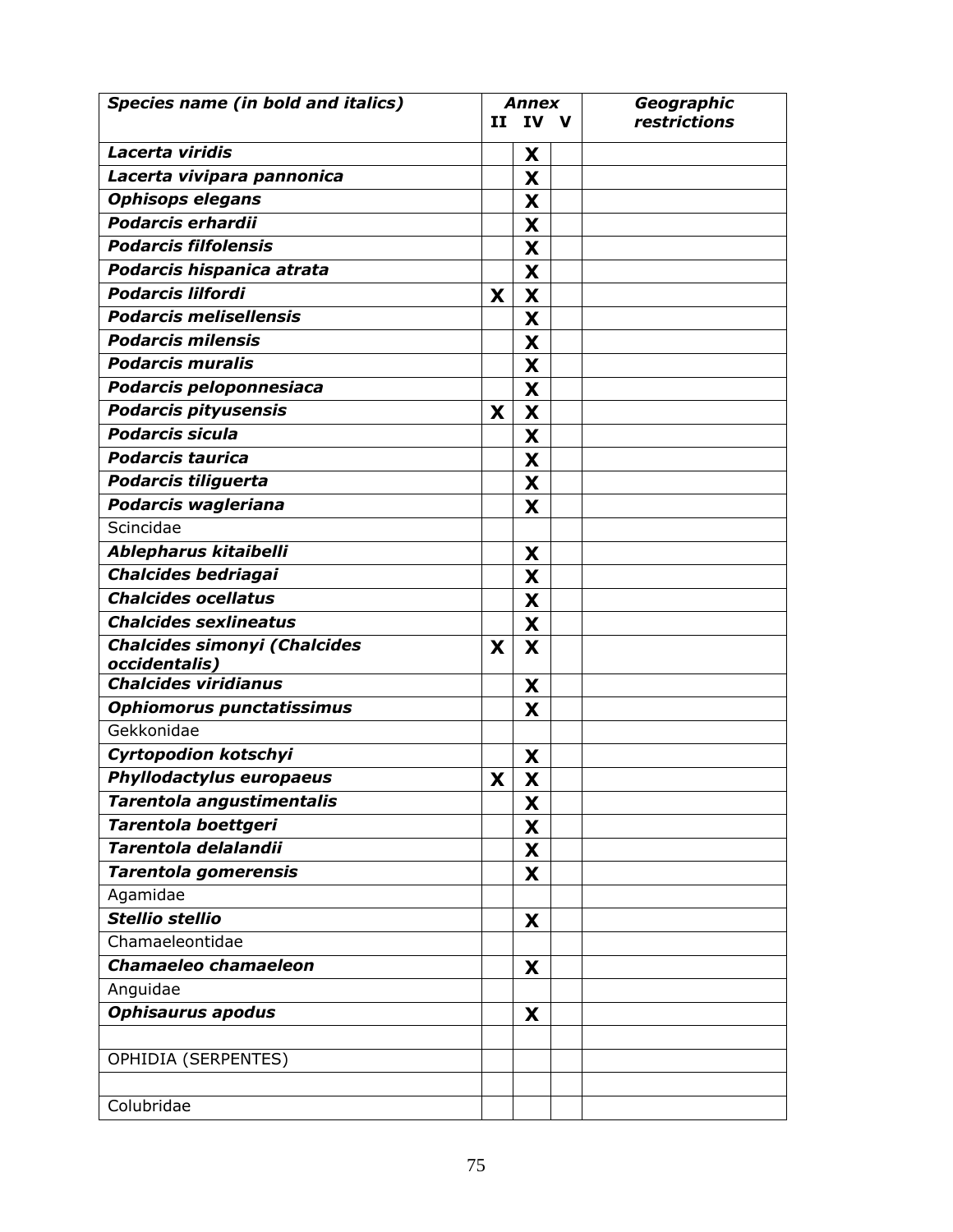| <b>Species name (in bold and italics)</b>                |    | <b>Annex</b> |  | Geographic                               |
|----------------------------------------------------------|----|--------------|--|------------------------------------------|
|                                                          |    | II IV V      |  | restrictions                             |
| <b>Coluber caspius</b>                                   |    | X            |  |                                          |
| * Coluber cypriensis                                     | X  | X            |  |                                          |
| <b>Coluber hippocrepis</b>                               |    | X            |  |                                          |
| <b>Coluber jugularis</b>                                 |    | X            |  |                                          |
| <b>Coluber laurenti</b>                                  |    | X            |  |                                          |
| Coluber najadum                                          |    | X            |  |                                          |
| <b>Coluber nummifer</b>                                  |    | X            |  |                                          |
| <b>Coluber viridiflavus</b>                              |    | X            |  |                                          |
| Coronella austriaca                                      |    | X            |  |                                          |
| Eirenis modesta                                          |    | X            |  |                                          |
| <b>Elaphe longissima</b>                                 |    | X            |  |                                          |
| <b>Elaphe quatuorlineata</b>                             | X. | X            |  |                                          |
| <b>Elaphe situla</b>                                     | X  | X            |  |                                          |
| Natrix natrix cetti                                      |    | X            |  |                                          |
| Natrix natrix corsa                                      |    | X            |  |                                          |
| * Natrix natrix cypriaca                                 | X  | X            |  |                                          |
| <b>Natrix tessellata</b>                                 |    | X            |  |                                          |
| <b>Telescopus falax</b>                                  |    | X            |  |                                          |
| Viperidae                                                |    |              |  |                                          |
| Vipera ammodytes                                         |    | X            |  |                                          |
| * Macrovipera schweizeri (Vipera<br>Iebetina schweizeri) | X  | X            |  |                                          |
| Vipera seoanni                                           |    | X            |  | Annex IV : except Spanish<br>populations |
| Vipera ursinii (except Vipera ursinii<br>rakosiensis)    | X  | X            |  |                                          |
| * Vipera ursinii rakosiensis                             | X  | X            |  |                                          |
| Vipera xanthina                                          |    | X            |  |                                          |
| <b>Boidae</b>                                            |    |              |  |                                          |
| <b>Eryx jaculus</b>                                      |    | X            |  |                                          |
|                                                          |    |              |  |                                          |
| <b>AMPHIBIANS</b>                                        |    |              |  |                                          |
|                                                          |    |              |  |                                          |
| <b>CAUDATA</b>                                           |    |              |  |                                          |
| Salamandridae                                            |    |              |  |                                          |
| Chioglossa lusitanica                                    |    |              |  |                                          |
| <b>Euproctus asper</b>                                   | X  | X<br>X       |  |                                          |
| <b>Euproctus montanus</b>                                |    | X            |  |                                          |
| <b>Euproctus platycephalus</b>                           |    | X            |  |                                          |
| Mertensiella luschani (Salamandra                        | X  | X            |  |                                          |
| luschani)                                                |    |              |  |                                          |
| Salamandra atra                                          |    | X            |  |                                          |
| * Salamandra aurorae (Salamandra atra                    | X. | X            |  |                                          |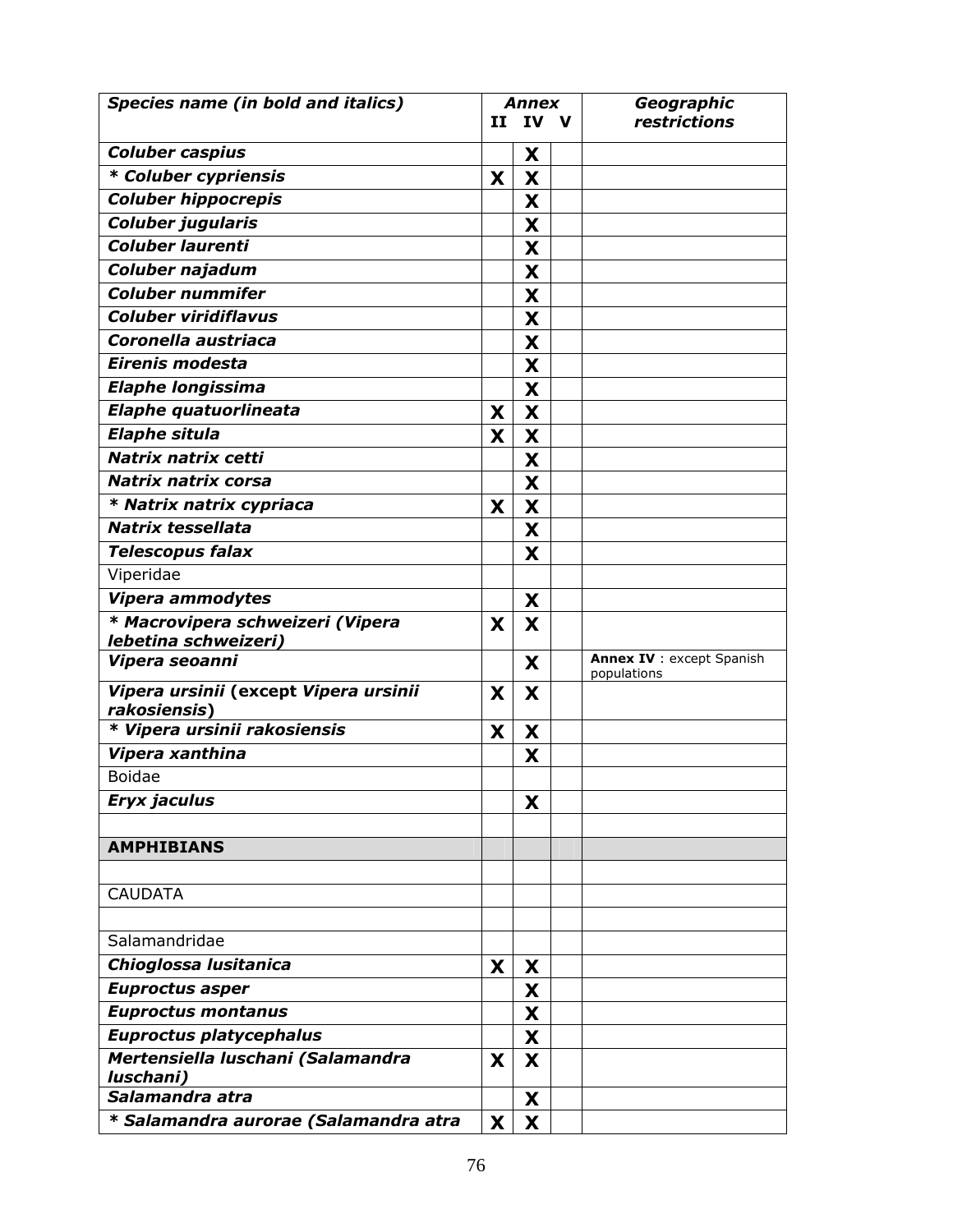| <b>Species name (in bold and italics)</b>              |   | Annex   |   | Geographic   |
|--------------------------------------------------------|---|---------|---|--------------|
|                                                        |   | II IV V |   | restrictions |
| aurorae)                                               |   |         |   |              |
| Salamandra lanzai                                      |   | X       |   |              |
| Salamandrina terdigitata                               | X | X       |   |              |
| Triturus carnifex (Triturus cristatus<br>carnifex)     | X | X       |   |              |
| Triturus cristatus (Triturus cristatus<br>cristatus)   | X | X       |   |              |
| Triturus dobrogicus (Triturus cristatus<br>dobrogicus) | X |         |   |              |
| <b>Triturus italicus</b>                               |   | X       |   |              |
| Triturus karelinii (Triturus cristatus<br>karelinii)   | X | X       |   |              |
| <b>Triturus marmoratus</b>                             |   | X       |   |              |
| <b>Triturus montandoni</b>                             | X | X       |   |              |
| <b>Triturus vulgaris ampelensis</b>                    | X | X       |   |              |
| Proteidae                                              |   |         |   |              |
| * Proteus anguinus                                     | X | X       |   |              |
| Plethodontidae                                         |   |         |   |              |
| <b>Hydromantes (Speleomantes) ambrosii</b>             | X | X       |   |              |
| <b>Hydromantes (Speleomantes) flavus</b>               | X | X       |   |              |
| <b>Hydromantes (Speleomantes) genei</b>                | X | X       |   |              |
| <b>Hydromantes (Speleomantes) imperialis</b>           | X | X       |   |              |
| <b>Hydromantes (Speleomantes) strinatii</b>            | X | X       |   |              |
| <b>Hydromantes (Speleomantes)</b><br>supramontes       | X | X       |   |              |
|                                                        |   |         |   |              |
| <b>ANURA</b>                                           |   |         |   |              |
|                                                        |   |         |   |              |
| Discoglossidae                                         |   |         |   |              |
| Alytes cisternasii                                     |   | X       |   |              |
| * Alytes muletensis                                    | X | X       |   |              |
| <b>Alytes obstetricans</b>                             |   | X       |   |              |
| <b>Bombina bombina</b>                                 | X | X       |   |              |
| <b>Bombina variegata</b>                               | X | X       |   |              |
| Discoglossus galganoi (including                       | X | X       |   |              |
| Discoglossus « jeanneae »)                             |   |         |   |              |
| Discoglossus montalentii                               | X | X       |   |              |
| <b>Discoglossus pictus</b>                             |   | X       |   |              |
| <b>Discoglossus sardus</b>                             | X | X       |   |              |
| Ranidae                                                |   |         |   |              |
| Rana arvalis                                           |   | X       |   |              |
| Rana dalmatina                                         |   | X       |   |              |
| Rana esculenta                                         |   |         | X |              |
| Rana graeca                                            |   | X       |   |              |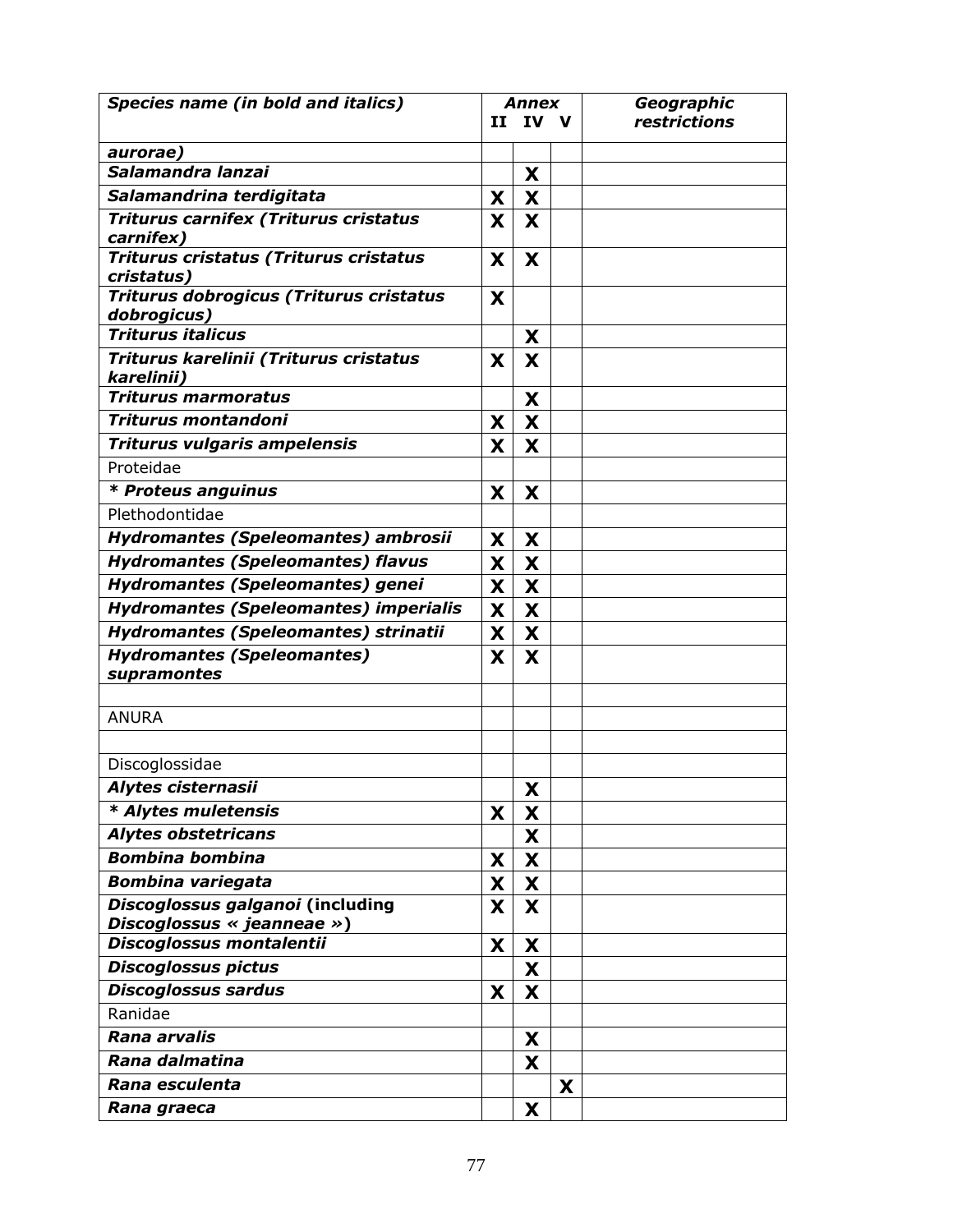| <b>Species name (in bold and italics)</b> |   | <b>Annex</b> |   | Geographic                                                  |  |
|-------------------------------------------|---|--------------|---|-------------------------------------------------------------|--|
|                                           |   | II IV V      |   | restrictions                                                |  |
| Rana iberica                              |   | X            |   |                                                             |  |
| Rana italica                              |   | X            |   |                                                             |  |
| Rana latastei                             | X | X            |   |                                                             |  |
| Rana lessonae                             |   | X            |   |                                                             |  |
| Rana perezi                               |   |              | X |                                                             |  |
| Rana ridibunda                            |   |              | X |                                                             |  |
| Rana temporaria                           |   |              | X |                                                             |  |
| Pelobatidae                               |   |              |   |                                                             |  |
| <b>Pelobates cultripes</b>                |   | X            |   |                                                             |  |
| <b>Pelobates fuscus</b>                   |   | X            |   |                                                             |  |
| * Pelobates fuscus insubricus             | X | X            |   |                                                             |  |
| <b>Pelobates syriacus</b>                 |   | X            |   |                                                             |  |
| Bufonidae                                 |   |              |   |                                                             |  |
| <b>Bufo calamita</b>                      |   | X            |   |                                                             |  |
| <b>Bufo viridis</b>                       |   | X            |   |                                                             |  |
| Hylidae                                   |   |              |   |                                                             |  |
| Hyla arborea                              |   | X            |   |                                                             |  |
| <b>Hyla meridionalis</b>                  |   | X            |   |                                                             |  |
| Hyla sarda                                |   | X            |   |                                                             |  |
|                                           |   |              |   |                                                             |  |
| <b>FISH</b>                               |   |              |   |                                                             |  |
|                                           |   |              |   |                                                             |  |
| PETROMYZONIFORMES                         |   |              |   |                                                             |  |
|                                           |   |              |   |                                                             |  |
| Petromyzonidae                            |   |              |   |                                                             |  |
| Eudontomyzon spp.                         | X |              |   |                                                             |  |
| Lampetra fluviatilis                      | X |              | X | Annex II : except the<br>Finnish and Swedish<br>populations |  |
| Lampetra planeri                          | X |              |   | Annex II : except the                                       |  |
|                                           |   |              |   | Estonian, Finnish, and<br>Swedish populations               |  |
| Lethenteron zanandreai                    | X |              | X |                                                             |  |
| <b>Petromyzon marinus</b>                 | X |              |   | Annex II : except the<br>Swedish populations                |  |
|                                           |   |              |   |                                                             |  |
| <b>ACIPENSERIFORMES</b>                   |   |              |   |                                                             |  |
| Acipenseridae                             |   |              |   |                                                             |  |
| * Acipenser naccarii                      | X | X            |   |                                                             |  |
| * Acipenser sturio                        | X | X            |   |                                                             |  |
| All other Acipenseridae species           |   |              | X |                                                             |  |
|                                           |   |              |   |                                                             |  |
| <b>CLUPEIFORMES</b>                       |   |              |   |                                                             |  |
|                                           |   |              |   |                                                             |  |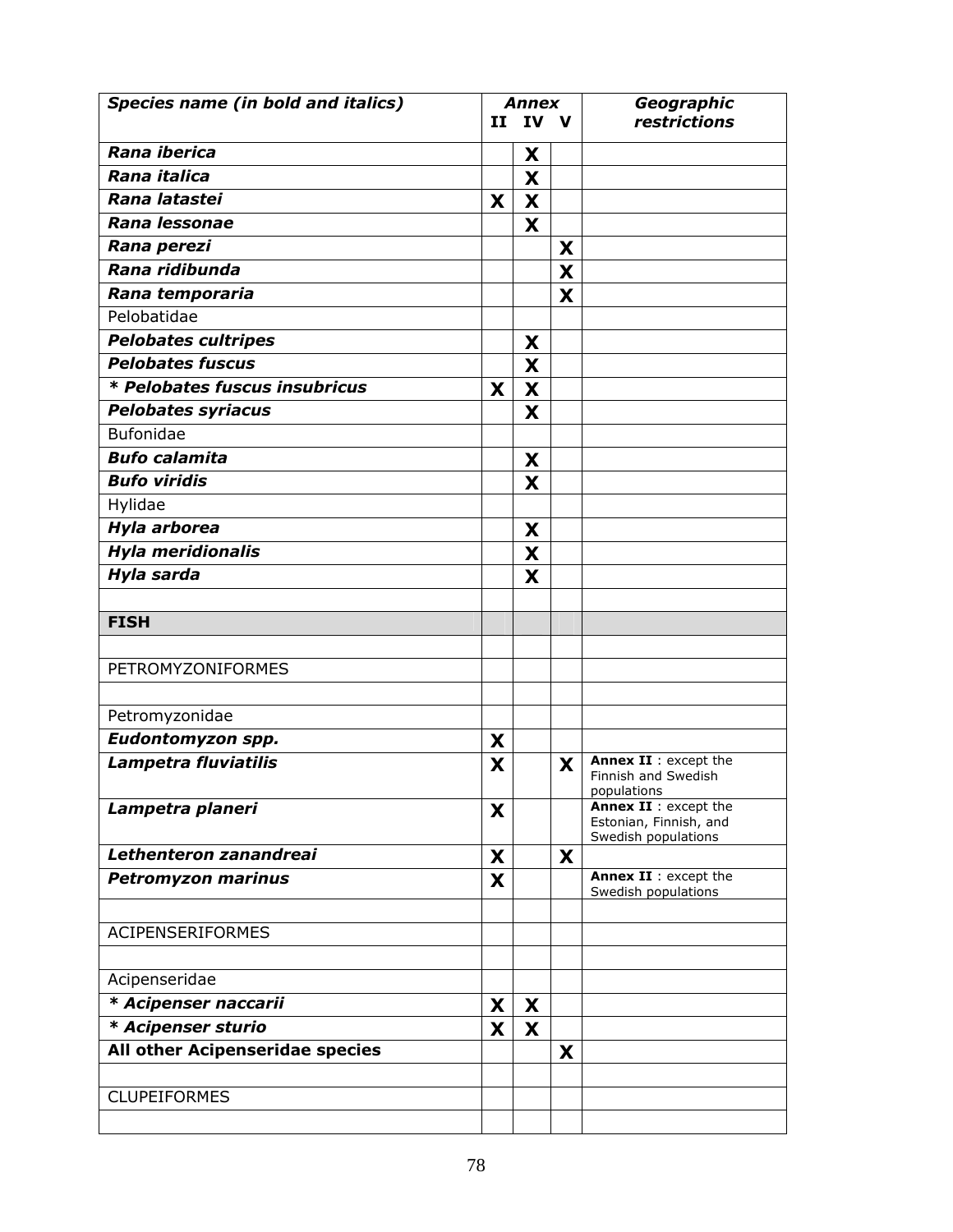| <b>Species name (in bold and italics)</b>                                                                       |          | <b>Annex</b> |   | Geographic                                   |  |
|-----------------------------------------------------------------------------------------------------------------|----------|--------------|---|----------------------------------------------|--|
|                                                                                                                 |          | II IV V      |   | <b>restrictions</b>                          |  |
| Clupeidae                                                                                                       |          |              |   |                                              |  |
| Alosa spp.                                                                                                      | X        |              | X |                                              |  |
|                                                                                                                 |          |              |   |                                              |  |
| <b>SALMONIFORMES</b>                                                                                            |          |              |   |                                              |  |
|                                                                                                                 |          |              |   |                                              |  |
| Salmonidae / Coregonidae                                                                                        |          |              |   |                                              |  |
| Coregonus spp. (except Coregonus<br>oxyrhynchus -anadromous populations in<br>certain sectors of the North Sea) |          |              | X |                                              |  |
| * Coregonus oxyrhynchus (anadromous<br>populations in certain sectors of the<br><b>North Sea)</b>               | <b>X</b> | $\mathbf{x}$ |   |                                              |  |
| <b>Hucho hucho</b> (natural populations)                                                                        | X        |              | X |                                              |  |
| Salmo macrostigma                                                                                               | X        |              |   |                                              |  |
| Salmo marmoratus                                                                                                | X        |              |   |                                              |  |
| Salmo salar (only in fresh water)                                                                               | X        |              | X | Annex II : except the<br>Finnish populations |  |
| <b>Thymallus thymallus</b>                                                                                      |          |              | X |                                              |  |
| Umbridae                                                                                                        |          |              |   |                                              |  |
| Umbra krameri                                                                                                   | X        |              |   |                                              |  |
| <b>CYPRINIFORMES</b>                                                                                            |          |              |   |                                              |  |
| Cyprinidae                                                                                                      |          |              |   |                                              |  |
| Alburnus albidus (Alburnus vulturius)                                                                           | X        |              |   |                                              |  |
| <b>Anaecypris hispanica</b>                                                                                     | X        | X            |   |                                              |  |
| <b>Aspius aspius</b>                                                                                            | X        |              | X | Annex II : except the<br>Finnish populations |  |
| <b>Barbus spp.</b>                                                                                              |          |              | X |                                              |  |
| <b>Barbus comiza</b>                                                                                            | X        |              | X |                                              |  |
| <b>Barbus meridionalis</b>                                                                                      | Х        |              | X |                                              |  |
| <b>Barbus plebejus</b>                                                                                          | X        |              | X |                                              |  |
| <b>Chalcalburnus chalcoides</b>                                                                                 | X        |              |   |                                              |  |
| Chondrostoma genei                                                                                              | X        |              |   |                                              |  |
| Chondrostoma Iusitanicum                                                                                        | X        |              |   |                                              |  |
| Chondrostoma polylepis (including C.<br>willkommi)                                                              | X        |              |   |                                              |  |
| Chondrostoma soetta                                                                                             | X        |              |   |                                              |  |
| Chondrostoma toxostoma                                                                                          | X        |              |   |                                              |  |
| Gobio albipinnatus                                                                                              | X        |              |   |                                              |  |
| Gobio kessleri                                                                                                  | X        |              |   |                                              |  |
| Gobio uranoscopus                                                                                               | X        |              |   |                                              |  |
| <b>Iberocypris palaciosi</b>                                                                                    | X        |              |   |                                              |  |
| * Ladigesocypris ghigii                                                                                         | X        |              |   |                                              |  |
| <b>Leuciscus lucumonis</b>                                                                                      | X        |              |   |                                              |  |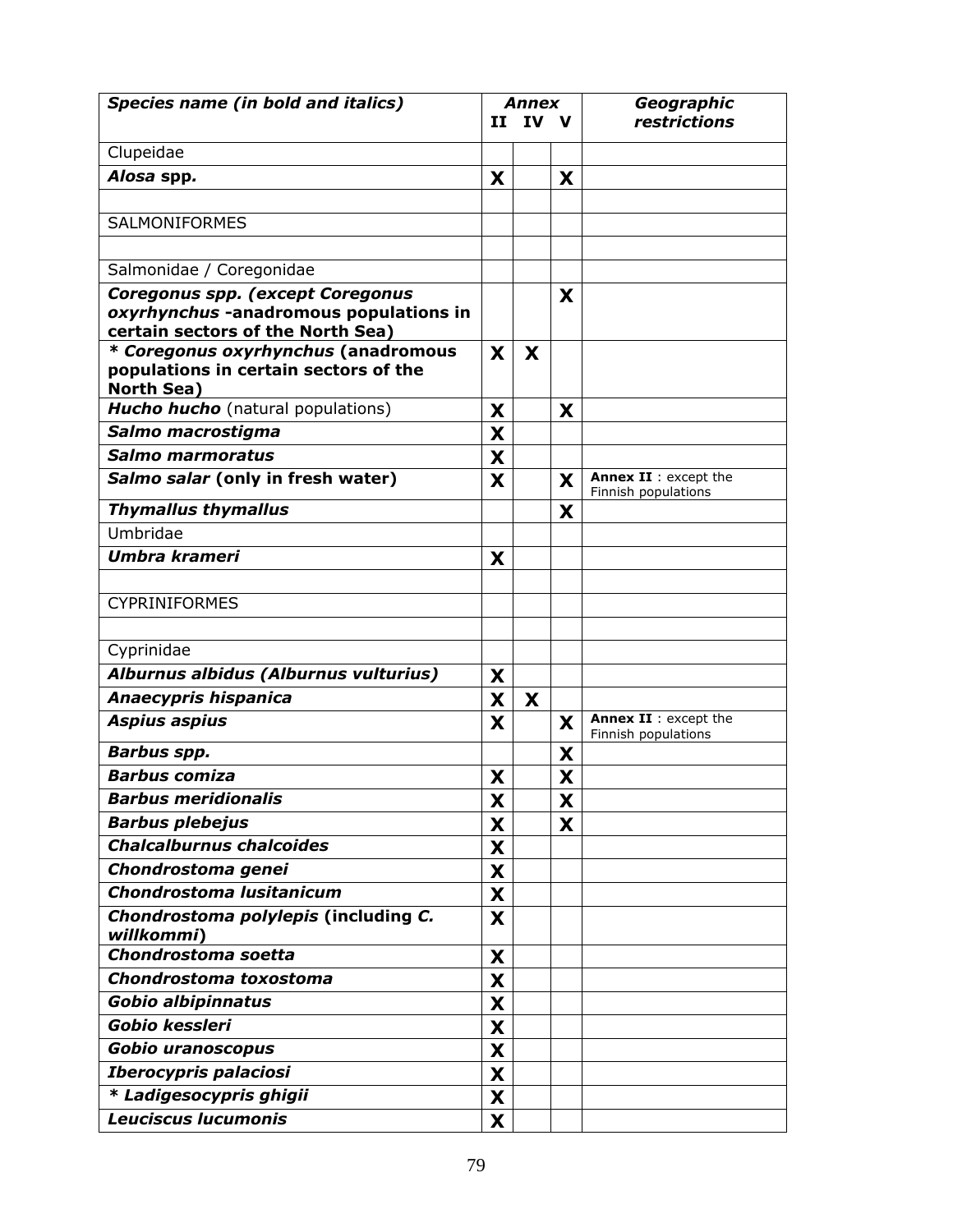| <b>Species name (in bold and italics)</b> |    | <b>Annex</b>              |   | Geographic                                   |  |
|-------------------------------------------|----|---------------------------|---|----------------------------------------------|--|
|                                           |    | II IV V                   |   | restrictions                                 |  |
| Leuciscus souffia                         | X  |                           |   |                                              |  |
| <b>Pelecus cultratus</b>                  | X  |                           | X |                                              |  |
| Phoxinellus spp.                          | X  |                           |   |                                              |  |
| * Phoxinus percnurus                      | X  | X                         |   |                                              |  |
| <b>Rhodeus sericeus amarus</b>            | X  |                           |   |                                              |  |
| <b>Rutilus alburnoides</b>                | X  |                           |   |                                              |  |
| <b>Rutilus arcasii</b>                    | X  |                           |   |                                              |  |
| Rutilus frisii meidingeri                 | X  |                           | X |                                              |  |
| <b>Rutilus lemmingii</b>                  | X  |                           |   |                                              |  |
| <b>Rutilus pigus</b>                      | X  |                           | X |                                              |  |
| <b>Rutilus rubilio</b>                    | X  |                           |   |                                              |  |
| <b>Rutilus macrolepidotus</b>             | X  |                           |   |                                              |  |
| <b>Scardinius graecus</b>                 | X  |                           |   |                                              |  |
| Cobitidae                                 |    |                           |   |                                              |  |
| Cobitis elongata                          | X  |                           |   |                                              |  |
| Cobitis taenia                            | X  |                           |   | Annex II : except the<br>Finnish populations |  |
| <b>Cobitis trichonica</b>                 | X  |                           |   |                                              |  |
| <b>Misgurnus fossilis</b>                 | X  |                           |   |                                              |  |
| Sabanejewia aurata                        | X  |                           |   |                                              |  |
| Sabanejewia larvata (Cobitis larvata and  | X  |                           |   |                                              |  |
| Cobitis conspersa)                        |    |                           |   |                                              |  |
| <b>SILURIFORMES</b>                       |    |                           |   |                                              |  |
|                                           |    |                           |   |                                              |  |
| Siluridae                                 |    |                           |   |                                              |  |
| <b>Silurus aristotelis</b>                | X  |                           | X |                                              |  |
|                                           |    |                           |   |                                              |  |
| ATHERINIFORMES                            |    |                           |   |                                              |  |
|                                           |    |                           |   |                                              |  |
| Cyprinodontidae                           |    |                           |   |                                              |  |
| <b>Aphanius iberus</b>                    | X  |                           |   |                                              |  |
| <b>Aphanius fasciatus</b>                 | X  |                           |   |                                              |  |
| * Valencia hispanica (Valencia            | X  | X                         |   |                                              |  |
| letourneuxi)                              |    |                           |   |                                              |  |
| <b>PERCIFORMES</b>                        |    |                           |   |                                              |  |
|                                           |    |                           |   |                                              |  |
| Percidae                                  |    |                           |   |                                              |  |
| Gymnocephalus baloni                      | X  | $\boldsymbol{\mathsf{X}}$ |   |                                              |  |
| Gymnocephalus schraetzer                  | X  |                           | X |                                              |  |
| * Romanichthys valsanicola                | X. | X                         |   |                                              |  |
| Zingel spp. (except Zingel asper and      |    |                           |   |                                              |  |
| <b>Zingel zingel)</b>                     | X  |                           |   |                                              |  |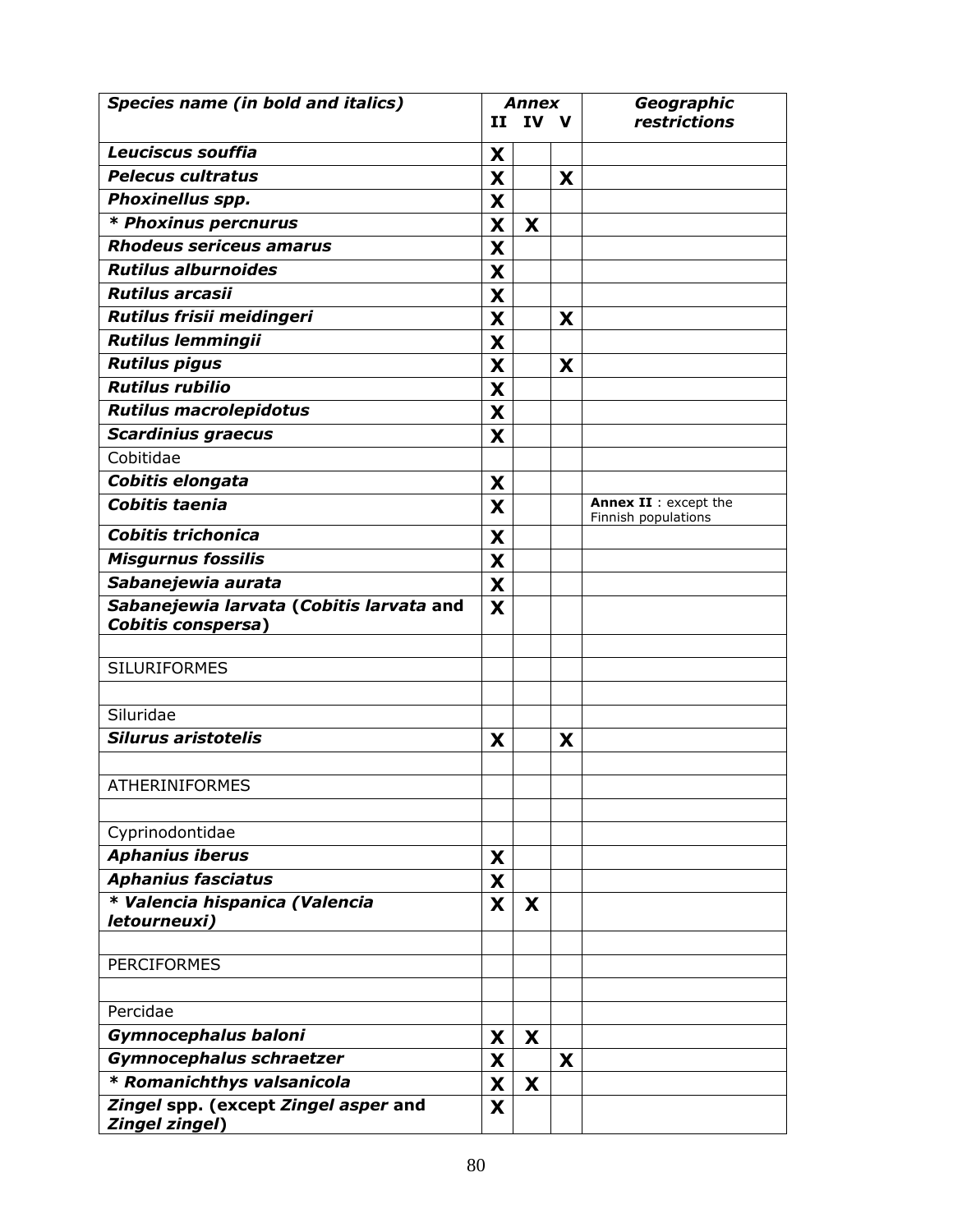| <b>Species name (in bold and italics)</b> | <b>Annex</b> |                           |   | Geographic                                   |
|-------------------------------------------|--------------|---------------------------|---|----------------------------------------------|
|                                           |              | II IV V                   |   | restrictions                                 |
| <b>Zingel asper</b>                       | X            | $\boldsymbol{\mathsf{X}}$ |   |                                              |
| <b>Zingel zingel</b>                      | X            |                           | X |                                              |
| Gobiidae                                  |              |                           |   |                                              |
| Knipowitschia (Padogobius) panizzae       | X            |                           |   |                                              |
| <b>Padogobius nigricans</b>               | X            |                           |   |                                              |
| Pomatoschistus canestrini                 | X            |                           |   |                                              |
|                                           |              |                           |   |                                              |
| <b>SCORPAENIFORMES</b>                    |              |                           |   |                                              |
|                                           |              |                           |   |                                              |
| Cottidae                                  |              |                           |   |                                              |
| Cottus gobio                              | X            |                           |   | Annex II : except the<br>Finnish populations |
| Cottus petiti                             | X            |                           |   |                                              |
|                                           |              |                           |   |                                              |
| <b>INVERTEBRATES</b>                      |              |                           |   |                                              |
|                                           |              |                           |   |                                              |
| <b>ANNELIDA</b>                           |              |                           |   |                                              |
|                                           |              |                           |   |                                              |
| HIRUDINOIDEA - ARHYNCHOBDELLAE            |              |                           |   |                                              |
|                                           |              |                           |   |                                              |
| Hirudinidae                               |              |                           |   |                                              |
| <b>Hirudo medicinalis</b>                 |              |                           | X |                                              |
|                                           |              |                           |   |                                              |
| <b>ARTHROPODS</b>                         |              |                           |   |                                              |
|                                           |              |                           |   |                                              |
| <b>CRUSTACEA</b>                          |              |                           |   |                                              |
|                                           |              |                           |   |                                              |
| Decapoda                                  |              |                           |   |                                              |
| <b>Astacus astacus</b>                    |              |                           | X |                                              |
| <b>Austropotamobius pallipes</b>          | X            |                           | X |                                              |
| * Austropotamobius torrentium             | X            |                           | X |                                              |
| <b>Scyllarides latus</b>                  |              |                           | X |                                              |
| Isopoda                                   |              |                           |   |                                              |
| * Armadillidium ghardalamensis            | X            | X                         |   |                                              |
| <b>INSECTA</b>                            |              |                           |   |                                              |
|                                           |              |                           |   |                                              |
| Coleoptera                                |              |                           |   |                                              |
| Agathidium pulchellum                     | X            |                           |   |                                              |
| <b>Bolbelasmus unicornis</b>              | X            | X                         |   |                                              |
| <b>Boros schneideri</b>                   | X            |                           |   |                                              |
| <b>Buprestis splendens</b>                | X            | X                         |   |                                              |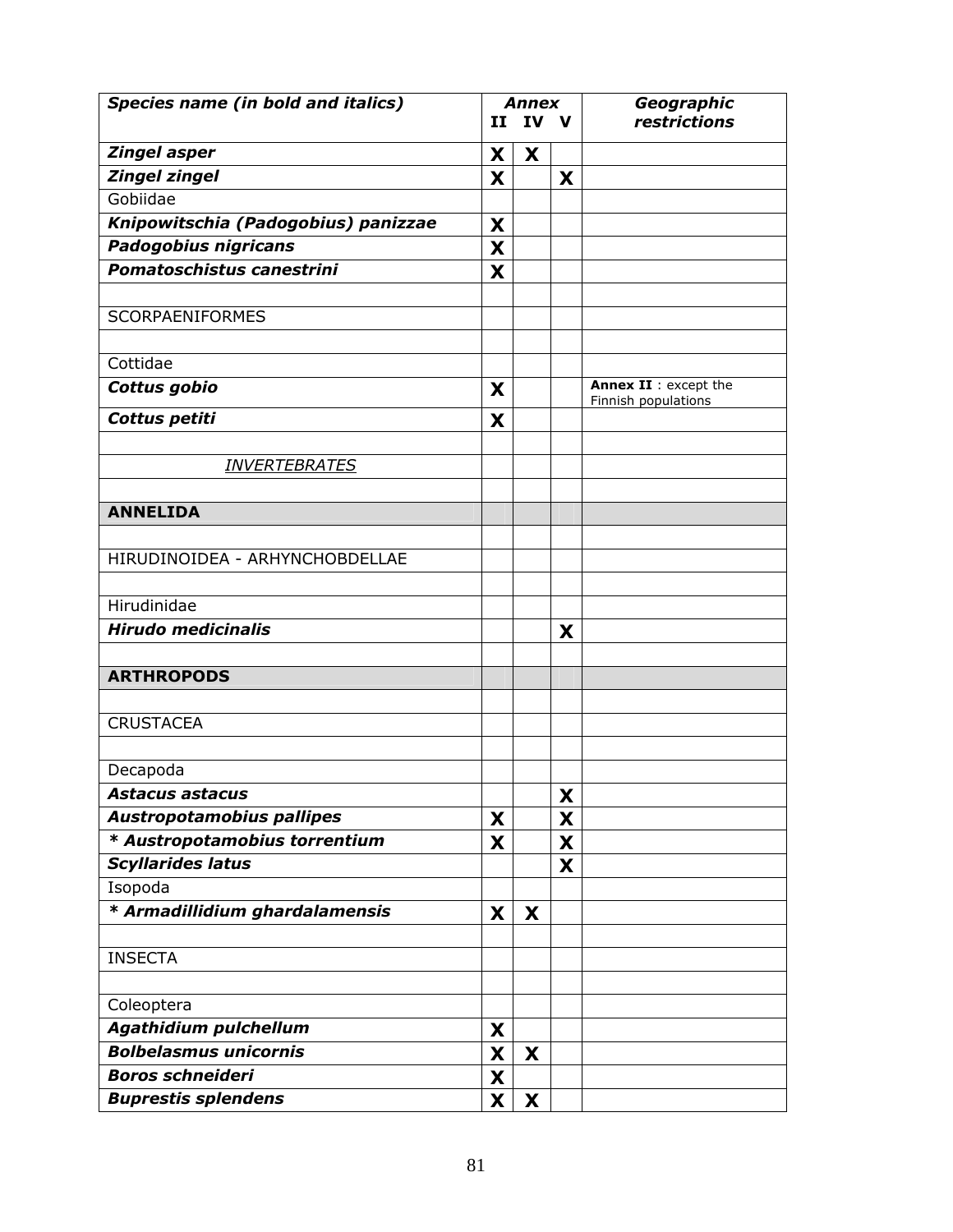| <b>Species name (in bold and italics)</b> |   | <b>Annex</b> | Geographic          |
|-------------------------------------------|---|--------------|---------------------|
|                                           |   | II IV V      | <b>restrictions</b> |
| Carabus hampei                            | X | X            |                     |
| <b>Carabus hungaricus</b>                 | X | X            |                     |
| * Carabus menetriesi pacholei             | X |              |                     |
| * Carabus olympiae                        | X | X            |                     |
| <b>Carabus variolosus</b>                 | X | X            |                     |
| Carabus zawadszkii                        | X | X            |                     |
| Cerambyx cerdo                            | X | X            |                     |
| Corticaria planula                        | X |              |                     |
| <b>Cucujus cinnaberinus</b>               | X | X            |                     |
| <b>Dorcadion fulvum cervae</b>            | X | X            |                     |
| Duvalius gebhardti                        | X | X            |                     |
| <b>Duvalius hungaricus</b>                | X | X            |                     |
| <b>Dytiscus latissimus</b>                | Х | X            |                     |
| <b>Graphoderus bilineatus</b>             | X | X            |                     |
| Leptodirus hochenwarti                    | X | X            |                     |
| Limoniscus violaceus                      | X |              |                     |
| <b>Lucanus cervus</b>                     | X |              |                     |
| Macroplea pubipennis                      | X |              |                     |
| <b>Mesosa myops</b>                       | X |              |                     |
| <b>Morimus funereus</b>                   | X |              |                     |
| * Osmoderma eremita                       | X | X            |                     |
| Oxyporus mannerheimii                     | X |              |                     |
| Pilemia tigrina                           | Χ | X            |                     |
| * Phryganophilus ruficollis               | Χ | X            |                     |
| <b>Probaticus subrugosus</b>              | Χ | X            |                     |
| <b>Propomacrus cypriacus</b>              | X | X            |                     |
| * Pseudogaurotina excellens               | X | X            |                     |
| Pseudoseriscius cameroni                  | X | X            |                     |
| <b>Pytho kolwensis</b>                    | X | X            |                     |
| <b>Rhysodes sulcatus</b>                  | X |              |                     |
| * Rosalia alpina                          | X | X            |                     |
| <b>Stephanopachys linearis</b>            | X |              |                     |
| <b>Stephanopachys substriatus</b>         | X |              |                     |
| Xyletinus tremulicola                     | X |              |                     |
| Hemiptera                                 |   |              |                     |
| <b>Aradus angularis</b>                   | X |              |                     |
| Lepidoptera                               |   |              |                     |
| Agriades glandon aquilo                   | X |              |                     |
| <b>Apatura metis</b>                      |   | X            |                     |
| Arytrura musculus                         | X | X            |                     |
| * Callimorpha (Euplagia, Panaxia)         | X |              |                     |
| quadripunctaria                           |   |              |                     |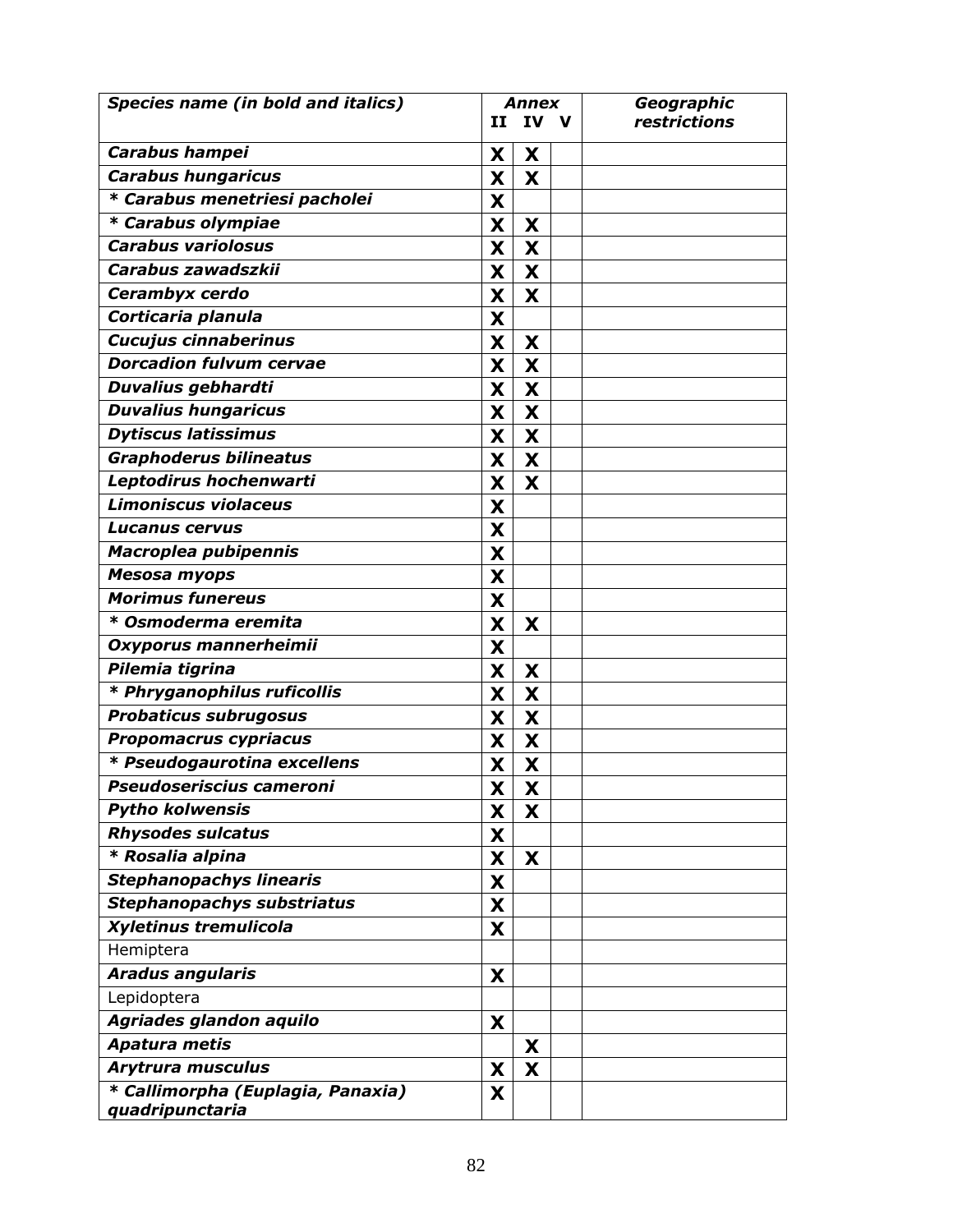| <b>Species name (in bold and italics)</b>    |    | <b>Annex</b>              |   | Geographic   |
|----------------------------------------------|----|---------------------------|---|--------------|
|                                              | 11 | IV V                      |   | restrictions |
| Catopta thrips                               | X  | X                         |   |              |
| Chondrosoma fiduciarium                      | X  | X                         |   |              |
| Clossiana improba                            | X  |                           |   |              |
| Coenonympha hero                             |    | X                         |   |              |
| Coenonympha oedippus                         | X  | X                         |   |              |
| <b>Colias myrmidone</b>                      | X  | X                         |   |              |
| Cucullia mixta                               | X  | X                         |   |              |
| Dioszeghyana schmidtii                       | X  | X                         |   |              |
| Erannis ankeraria                            | X  | X                         |   |              |
| Erebia calcaria                              | X  | X                         |   |              |
| Erebia christi                               | X  | X                         |   |              |
| Erebia medusa polaris                        | X  |                           |   |              |
| Erebia sudetica                              |    | X                         |   |              |
| <b>Eriogaster catax</b>                      | X  | X                         |   |              |
| Euphydryas (Eurodryas, Hypodryas)<br>aurinia | X  |                           |   |              |
| <b>Fabriciana elisa</b>                      |    | X                         |   |              |
| Glyphipterix loricatella                     | X  | X                         |   |              |
| Gortyna borelii lunata                       | X  | X                         |   |              |
| Graellsia isabellae                          | X  |                           | X |              |
| Hesperia comma catena                        | X  |                           |   |              |
| <b>Hypodryas maturna</b>                     | X  | X                         |   |              |
| <b>Hyles hippophaes</b>                      |    | X                         |   |              |
| Leptidea morsei                              | X  | X                         |   |              |
| Lignyoptera fumidaria                        | X  | X                         |   |              |
| Lopinga achine                               |    | X                         |   |              |
| Lycaena dispar                               | X  | X                         |   |              |
| Lycaena helle                                | X  | X                         |   |              |
| <b>Maculinea arion</b>                       |    | X                         |   |              |
| <b>Maculinea nausithous</b>                  | X  | X                         |   |              |
| <b>Maculinea teleius</b>                     | X  | X                         |   |              |
| Melanargia arge                              | X  | X                         |   |              |
| * Nymphalis vaualbum                         | X  | X                         |   |              |
| Papilio alexanor                             |    | X                         |   |              |
| <b>Papilio hospiton</b>                      | X  | X                         |   |              |
| Parnassius apollo                            |    | X                         |   |              |
| Parnassius mnemosyne                         |    | X                         |   |              |
| Phyllometra culminaria                       | X  | $\boldsymbol{\mathsf{X}}$ |   |              |
| Plebicula golgus                             | X  | X                         |   |              |
| Polymixis rufocincta isolata                 | X  | X                         |   |              |
| <b>Polyommatus eroides</b>                   | X  | X                         |   |              |
| Proserpinus proserpina                       |    | X                         |   |              |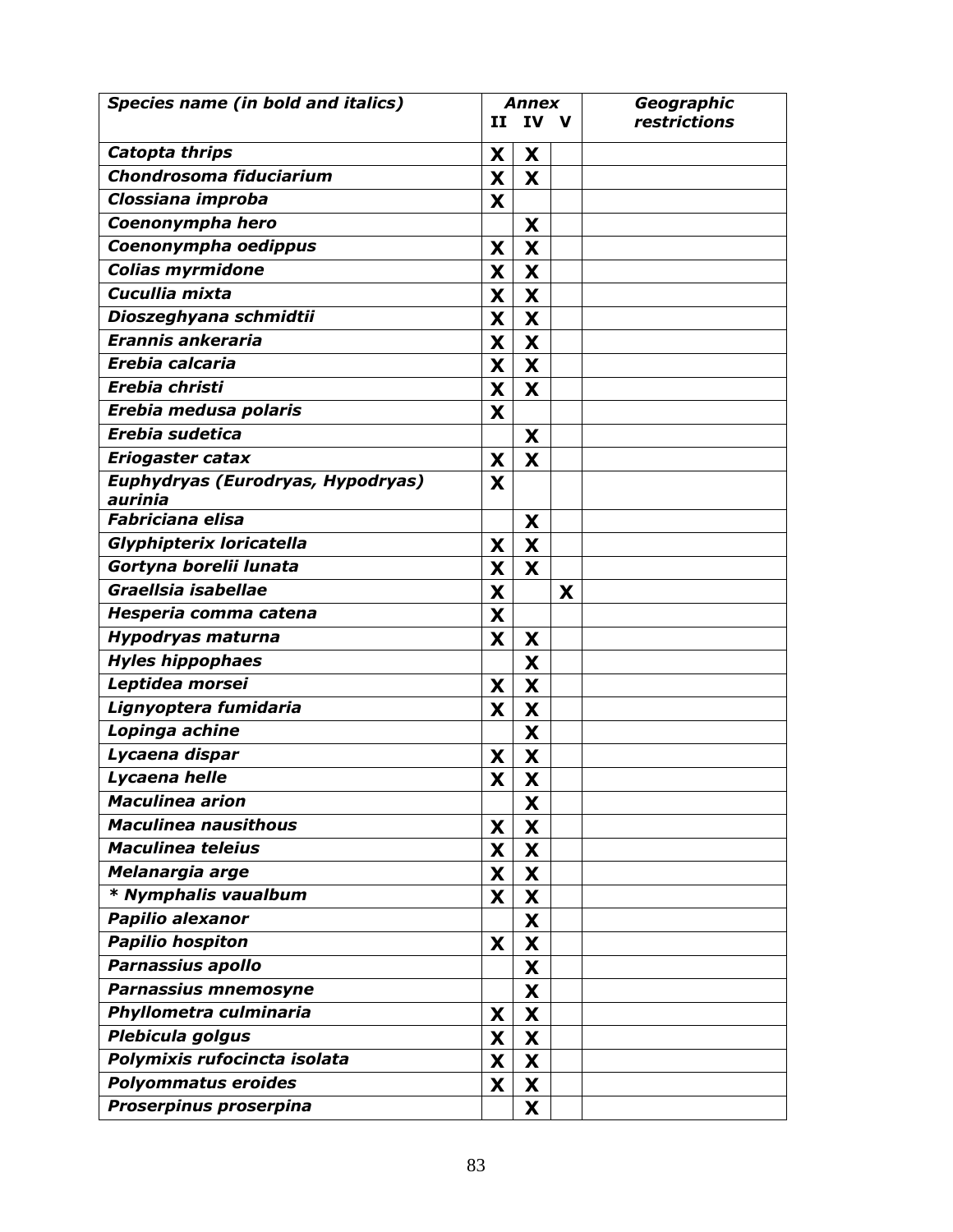| <b>Species name (in bold and italics)</b> |   | Annex   |  | Geographic   |
|-------------------------------------------|---|---------|--|--------------|
|                                           |   | II IV V |  | restrictions |
| <b>Pseudophilotes bavius</b>              | X | X       |  |              |
| <b>Xestia borealis</b>                    | X |         |  |              |
| Xestia brunneopicta                       | X |         |  |              |
| * Xylomoia strix                          | X | X       |  |              |
| Zerynthia polyxena                        |   | X       |  |              |
| Mantodea                                  |   |         |  |              |
| <b>Apteromantis aptera</b>                | X | X       |  |              |
| Odonata                                   |   |         |  |              |
| Aeshna viridis                            |   | X       |  |              |
| <b>Coenagrion hylas</b>                   | X |         |  |              |
| <b>Coenagrion mercuriale</b>              | X |         |  |              |
| <b>Coenagrion ornatum</b>                 | X |         |  |              |
| <b>Cordulegaster heros</b>                | X | X       |  |              |
| Cordulegaster trinacriae                  | X | X       |  |              |
| Gomphus graslinii                         | X | X       |  |              |
| Leucorrhina albifrons                     |   | X       |  |              |
| Leucorrhina caudalis                      |   | X       |  |              |
| Leucorrhinia pectoralis                   | X | X       |  |              |
| Lindenia tetraphylla                      | X | X       |  |              |
| Macromia splendens                        | X | X       |  |              |
| Ophiogomphus cecilia                      | X | X       |  |              |
| Oxygastra curtisii                        | X | X       |  |              |
| <b>Stylurus flavipes</b>                  |   | X       |  |              |
| Sympecma braueri                          |   | X       |  |              |
| Orthoptera                                |   |         |  |              |
| <b>Baetica ustulata</b>                   | X | X       |  |              |
| <b>Brachytrupes megacephalus</b>          | X | X       |  |              |
| Isophya costata                           | X | X       |  |              |
| Isophya harzi                             | X | X       |  |              |
| Isophya stysi                             | X | X       |  |              |
| Myrmecophilus baronii                     | X | X       |  |              |
| Odontopodisma rubripes                    | X | X       |  |              |
| Paracaloptenus caloptenoides              | X | X       |  |              |
| Pholidoptera transsylvanica               | X | X       |  |              |
| Saga pedo                                 |   | X       |  |              |
| Stenobothrus (Stenobothrodes) eurasius    | X | X       |  |              |
|                                           |   |         |  |              |
| <b>ARACHNIDA</b>                          |   |         |  |              |
|                                           |   |         |  |              |
| Araneae                                   |   |         |  |              |
| <b>Macrothele calpeiana</b>               |   | X       |  |              |
| Pseudoscorpiones                          |   |         |  |              |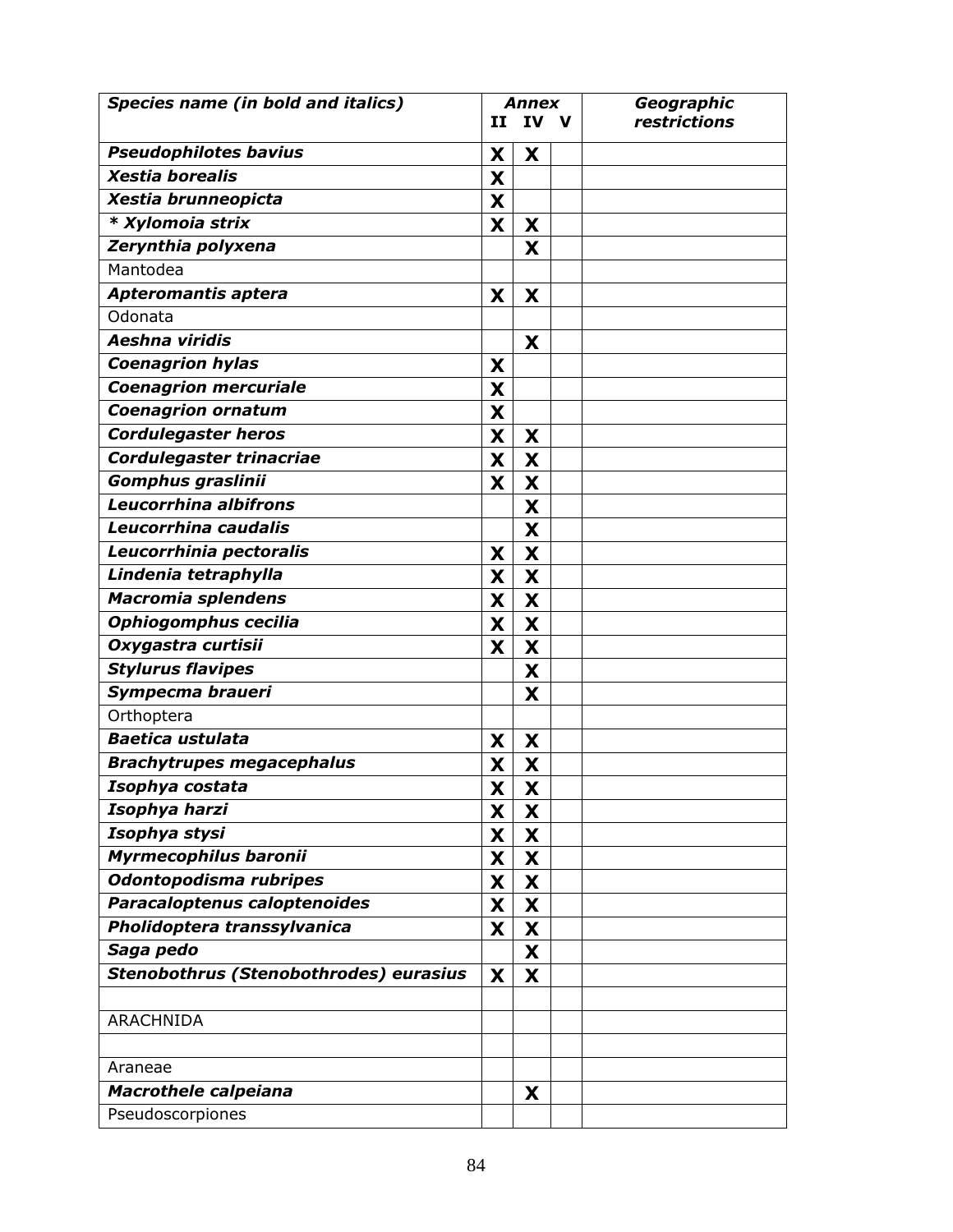| <b>Species name (in bold and italics)</b> | Annex |                         |   | Geographic          |
|-------------------------------------------|-------|-------------------------|---|---------------------|
|                                           |       | II IV V                 |   | <b>restrictions</b> |
| <b>Anthrenochernes stellae</b>            | X     |                         |   |                     |
|                                           |       |                         |   |                     |
| <b>COELENTERATA</b>                       |       |                         |   |                     |
|                                           |       |                         |   |                     |
| Cnidaria                                  |       |                         |   |                     |
| <b>Corallium rubrum</b>                   |       |                         | X |                     |
|                                           |       |                         |   |                     |
| <b>MOLLUSCS</b>                           |       |                         |   |                     |
|                                           |       |                         |   |                     |
| <b>GASTROPODA</b>                         |       |                         |   |                     |
| <b>Anisus vorticulus</b>                  | X     | X                       |   |                     |
| <b>Caseolus calculus</b>                  | X     | X                       |   |                     |
| Caseolus commixta                         | X     | X                       |   |                     |
| Caseolus sphaerula                        | X     | X                       |   |                     |
| Chilostoma banaticum                      | X     | X                       |   |                     |
| Discula leacockiana                       | X     | X                       |   |                     |
| Discula tabellata                         | X     | X                       |   |                     |
| Discula testudinalis                      |       | X                       |   |                     |
| Discula turricula                         |       | X                       |   |                     |
| <b>Discus defloratus</b>                  |       | X                       |   |                     |
| <b>Discus guerinianus</b>                 | X     | X                       |   |                     |
| Elona quimperiana                         | X     | X                       |   |                     |
| <b>Geomalacus maculosus</b>               | X     | X                       |   |                     |
| Geomitra moniziana                        | X     | X                       |   |                     |
| Gibbula nivosa                            | X     | X                       |   |                     |
| * Helicopsis striata austriaca            | X     |                         |   |                     |
| <b>Helix pomatia</b>                      |       |                         | X |                     |
| Hygromia kovacsi                          | X     | $\overline{\mathbf{X}}$ |   |                     |
| Idiomela (Helix) subplicata               | X     | X                       |   |                     |
| Lampedusa imitatrix                       | X     | X                       |   |                     |
| * Lampedusa melitensis                    | X     | X                       |   |                     |
| Leiostyla abbreviata                      | X     | X                       |   |                     |
| Leiostyla cassida                         | X     | X                       |   |                     |
| Leiostyla corneocostata                   | X     | X                       |   |                     |
| Leiostyla gibba                           | X     | X                       |   |                     |
| Leiostyla lamellosa                       | X     | X                       |   |                     |
| * Paladilhia hungarica                    | X     | X                       |   |                     |
| Patella feruginea                         |       | X                       |   |                     |
| Sadleriana pannonica                      | X     | X                       |   |                     |
| <b>Theodoxus prevostianus</b>             |       |                         |   |                     |
| <b>Theodoxus transversalis</b>            | X     | X                       |   |                     |
| Vertigo angustior                         | X     |                         |   |                     |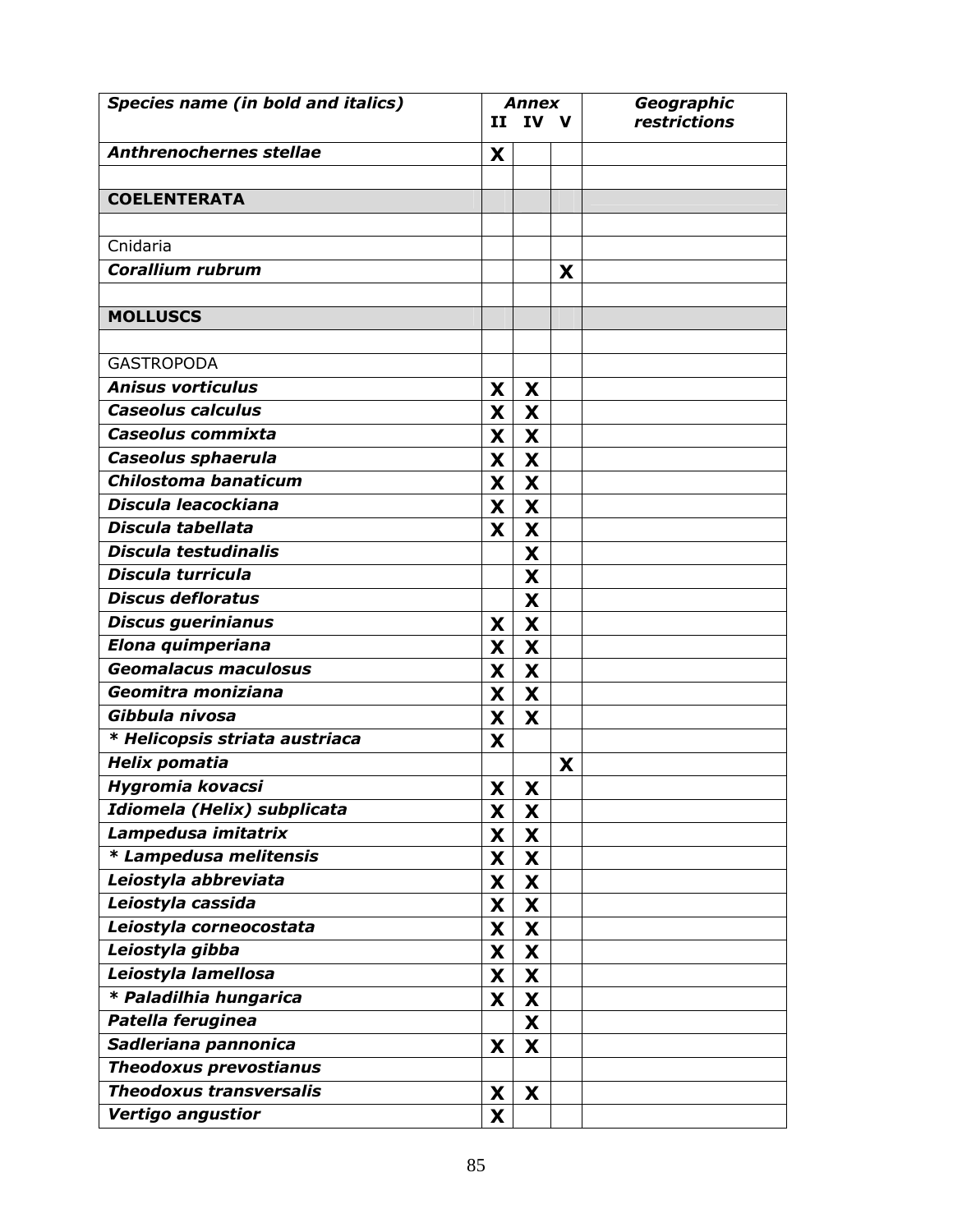| <b>Species name (in bold and italics)</b>                  |   | <b>Annex</b> |   | Geographic   |
|------------------------------------------------------------|---|--------------|---|--------------|
|                                                            | H | IV V         |   | restrictions |
| Vertigo genesii                                            | X |              |   |              |
| Vertigo geyeri                                             | X |              |   |              |
| Vertigo moulinsiana                                        | X |              |   |              |
|                                                            |   |              |   |              |
| <b>BIVALVIA</b>                                            |   |              |   |              |
|                                                            |   |              |   |              |
| Anisomyaria                                                |   |              |   |              |
| Lithophaga lithophaga                                      |   | X            |   |              |
| Pinna nobilis                                              |   | X            |   |              |
| Unionoida                                                  |   |              |   |              |
| Margaritifera auricularia                                  |   | X            |   |              |
| Margaritifera durrovensis (Margaritifera<br>margaritifera) | X |              | X |              |
| Microcondylaea compressa                                   |   |              | X |              |
| <b>Unio crassus</b>                                        | X | X            |   |              |
| Unio elongatulus                                           |   |              | X |              |
| Dreissenidae                                               |   |              |   |              |
| Congeria kusceri                                           | X | X            |   |              |
|                                                            |   |              |   |              |
| <b>ECHINODERMATA</b>                                       |   |              |   |              |
|                                                            |   |              |   |              |
| Echinoidea                                                 |   |              |   |              |
| Centrostephanus longispinus                                |   | X            |   |              |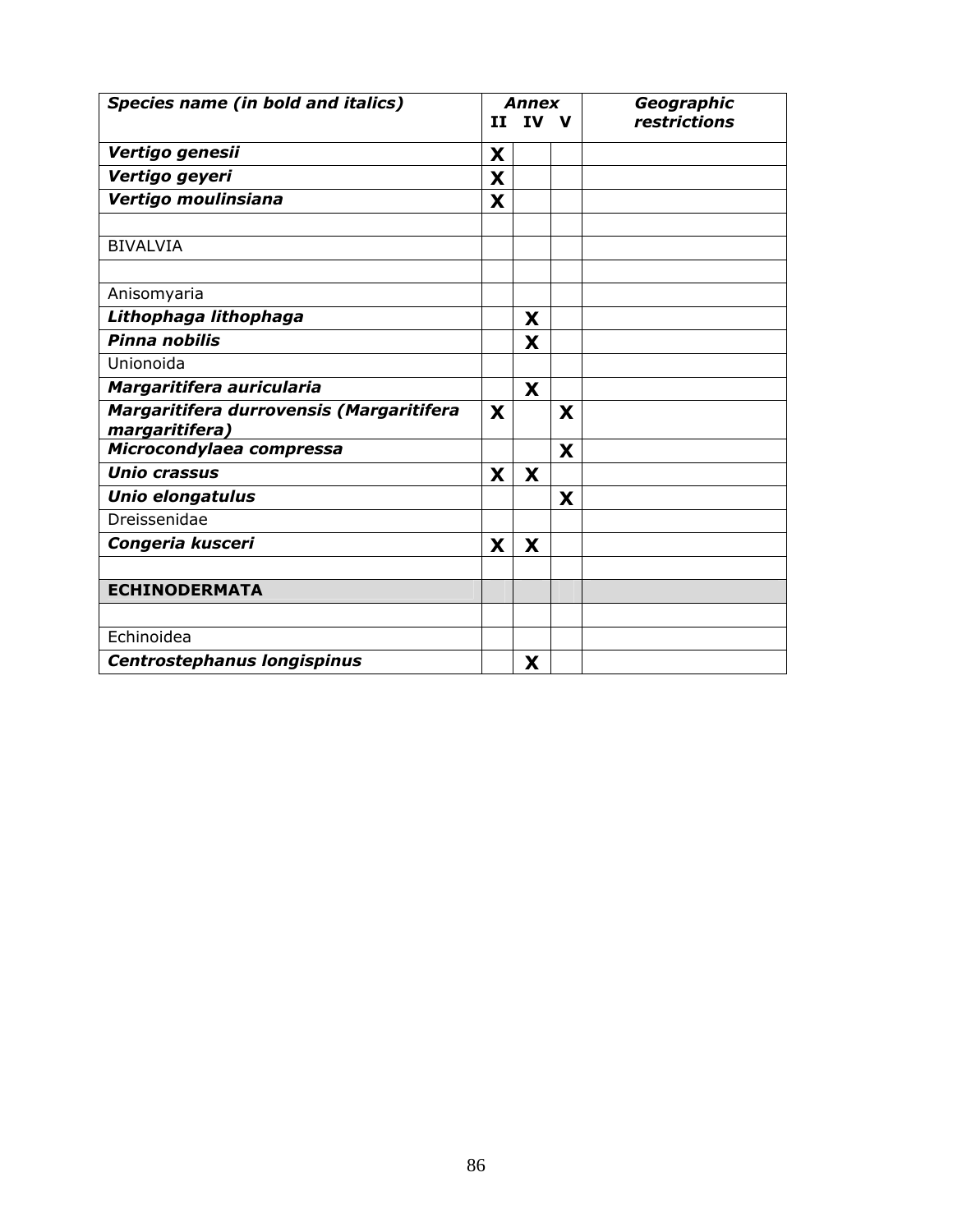## **An example of a species dossier for** *Triturus cristatus*

The crested newt, *Triturus cristatus* (senso lato), is a complex of closely related species occurring in Europe. In fact, *T. cristatus* is now considered to be a superspecies comprising 4 species: 1) Northern crested newt, *T. cristatus* (Laurenti, 1768) (sensu stricto): north and central Europe, to the Ural Mts., in the east; 2) Italian crested newt, *T. carnifex* (Laurenti, 1768): Italy and the Adriatic side of the Balkan peninsula; 3) Danube crested newt, *T. dobrogicus* (Kiritzescu, 1903): lowlands of the rivers Tisza and Danube; 4) Southern crested newt, *T. karelinii* (Strauch, 1870): SE Balkans, Crimea and Caucasus.

Even though these species are mostly allopatric, there is some complexity in transitional areas with morphological and genetic intergradation.

As with other members of the same family, the great crested newt shows an alternation between periods of aquatic and terrestrial activity. During the aquatic period it feeds on aquatic invertebrates, tadpoles and occasionally small fish. During the terrestrial periods it is active at night: searching for invertebrates. During the day it rests under stones, logs and other refuges. Breeding occurs during the aquatic period while summer dormancy and winter hibernation occur during the terrestrial one. Dispersion among ponds can be active, by nocturnal movements, or caused by seasonal floods.

The life cycle of newts shows great variation and is dependent upon several key factors, primarily water temperature and availability. The alternation between aquatic and terrestrial activity, and dormancy, shows considerable variation according to climatic conditions. In northern regions (and higher altitudes), there is a period of winter hibernation. In many southern areas, where water does not freeze, newts do not hibernate, and are found in water from autumn to late spring. Summer dormancy is common in areas of drought or where water temperature is raised.

Eggs are usually laid on the leaves of aquatic plants and larvae take refuge in amongst dense aquatic vegetation (plants and algae). Ponds with a large amount of aquatic vegetation and no fish represent the ideal environment for successful newt breeding, because of refuge availability and the lack of fish predation of both newt larvae and invertebrate prey. The occurrence of good structural variation such as dense terrestrial vegetation in or near the ponds, especially old growth forests, is also important because it offers diurnal refuges to adults during their terrestrial (nocturnal) life period.

Threats to the species include: (1) destruction of aquatic habitat; (2) cleaning of artificial springs, water reservoirs and ponds; (3) lowering of subterranean water table; (4) loss of connectivity including deforestation and consequent loss of small water basins; (5) use of pesticides that can accumulate in trophic webs which effect the invertebrate food of newts; (6) introduction of fish species in to ponds.

## *Interpretation of definitions for T. cristatus*

All points of the definition of breeding site apply to *T. cristatus.* 

The pond used for mating has individual male territories within which courtship and mating take place. Eggs are laid singly on emergent plants and mature over a period of  $12 - 18$ days. Young larvae emerge and swim freely.